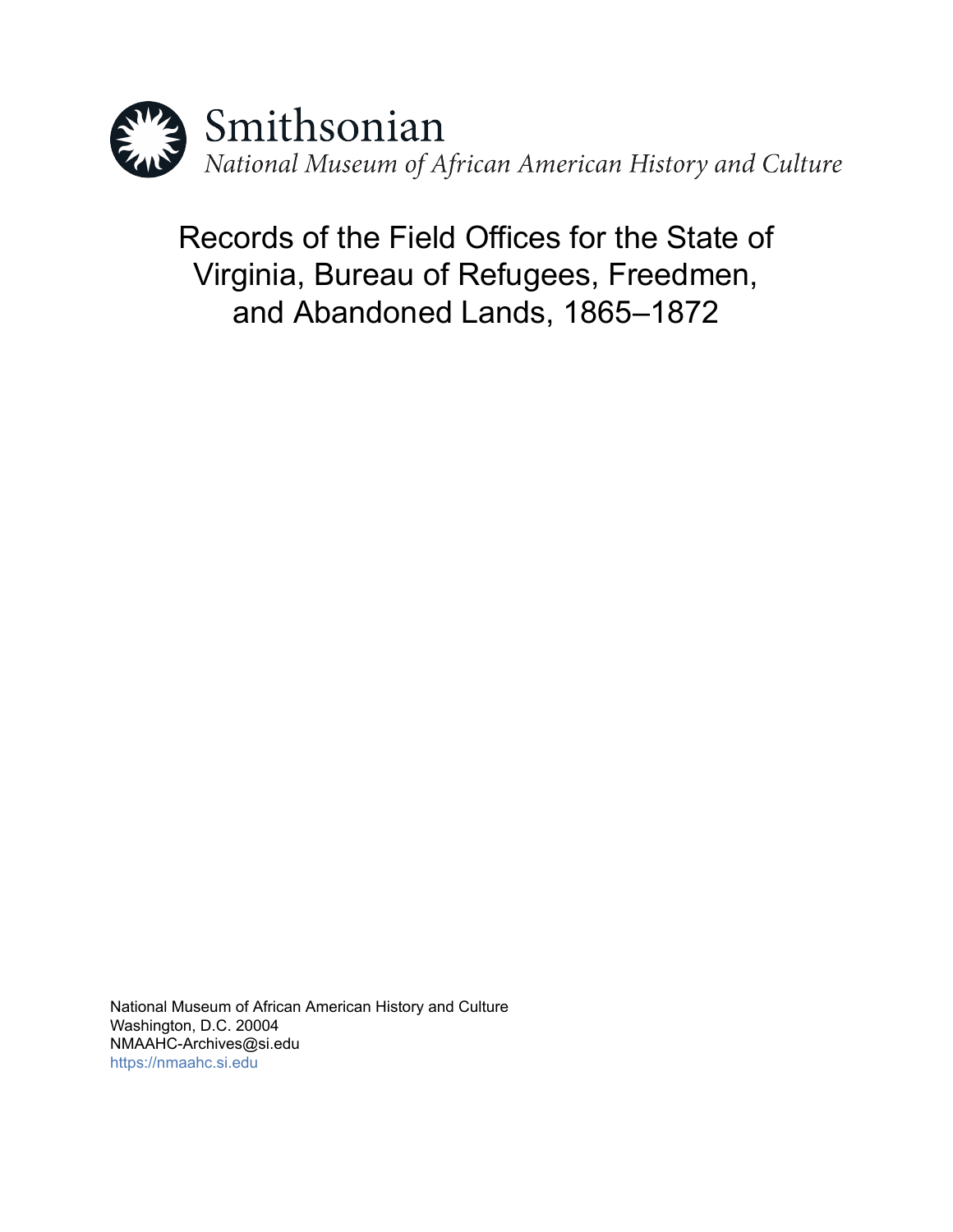# **Table of Contents**

<span id="page-1-0"></span>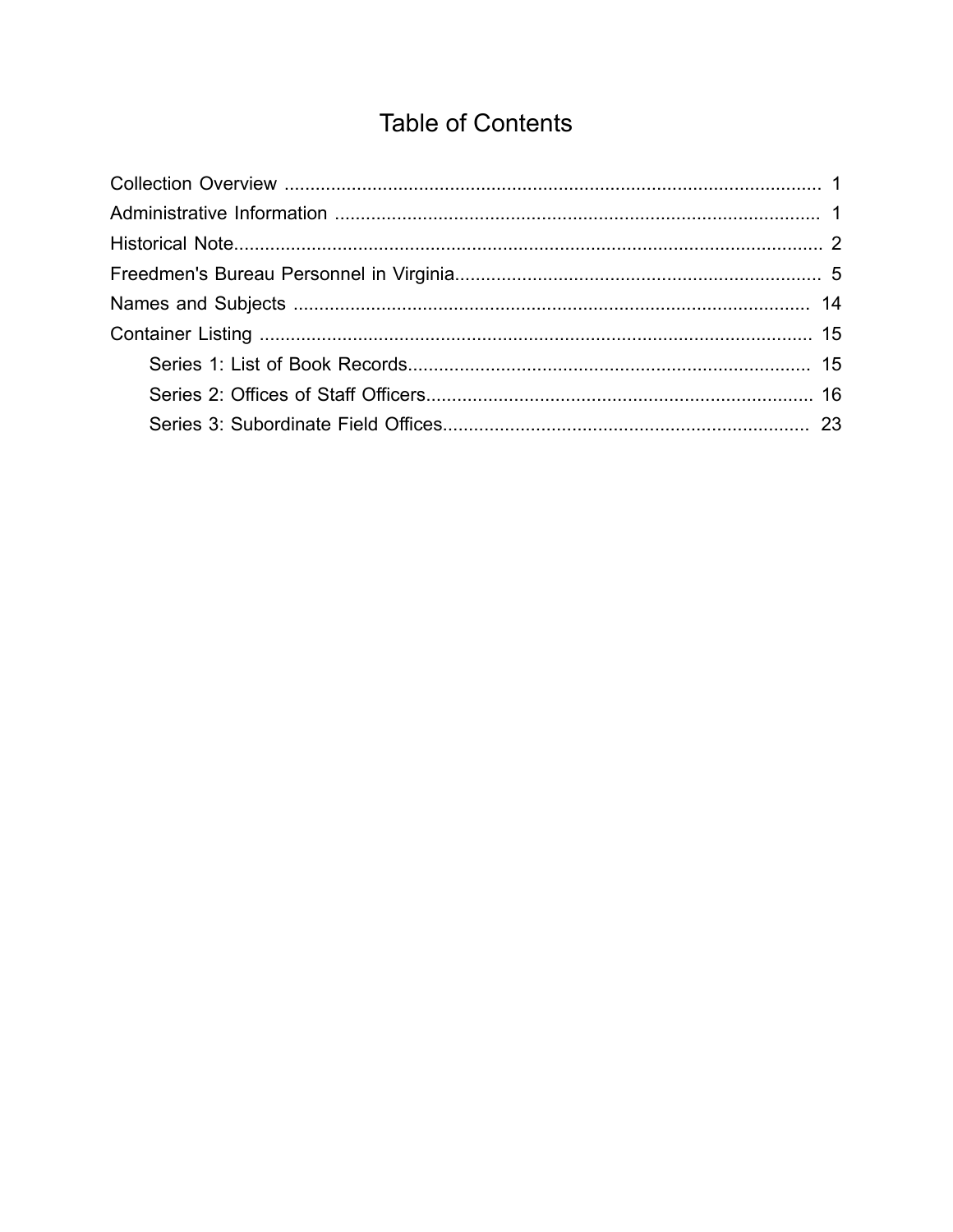# <span id="page-2-0"></span>**Collection Overview**

| <b>Repository:</b>         | National Museum of African American History and Culture                                                                                                                                                                                                                                                                                                                                                                                                                                                                                                                                                                                                                                                   |
|----------------------------|-----------------------------------------------------------------------------------------------------------------------------------------------------------------------------------------------------------------------------------------------------------------------------------------------------------------------------------------------------------------------------------------------------------------------------------------------------------------------------------------------------------------------------------------------------------------------------------------------------------------------------------------------------------------------------------------------------------|
| Title:                     | Records of the Field Offices for the State of Virginia, Bureau of<br>Refugees, Freedmen, and Abandoned Lands, 1865-1872                                                                                                                                                                                                                                                                                                                                                                                                                                                                                                                                                                                   |
| Date:                      | 1865-1872                                                                                                                                                                                                                                                                                                                                                                                                                                                                                                                                                                                                                                                                                                 |
| Identifier:                | NMAAHC.FB.M1913                                                                                                                                                                                                                                                                                                                                                                                                                                                                                                                                                                                                                                                                                           |
| Extent:                    | 197,148 Digital files                                                                                                                                                                                                                                                                                                                                                                                                                                                                                                                                                                                                                                                                                     |
| Language:                  | English.                                                                                                                                                                                                                                                                                                                                                                                                                                                                                                                                                                                                                                                                                                  |
| Summary:                   | This collection is comprised of digital surrogates previously available<br>on the 203 rolls of microfilm described in the NARA publication M1913.<br>These digital surrogates reproduced the records of the Virginia field<br>offices of the Bureau of Refugees, Freedmen, and Abandoned Lands,<br>1865–1872, including previously unfilmed records of the Virginia staff<br>offices of the quartermaster and disbursing officer, and the subordinate<br>field offices. These records consist of bound volumes and unbound<br>records, including letters and endorsements sent and received, orders<br>and circulars, monthly reports, and other records relating to freedmen's<br>complaints and claims. |
| <b>Digital</b><br>Content: | Image(s): M1913-Representative-Image                                                                                                                                                                                                                                                                                                                                                                                                                                                                                                                                                                                                                                                                      |

# <span id="page-2-1"></span>**Administrative Information**

# Acquisition Note

Acquired from FamilySearch International in 2015.

## Related Archival Materials

See also [Freedmen's Bureau Digital Collection](http://sova.si.edu/record/NMAAHC.FB)

## Citation Note

Courtesy of the U. S. National Archives and Records Administration, FamilySearch International, and the Smithsonian National Museum of African American History and Culture.

## Access Note

Freedmen's Bureau Digital Collection, 1865–1872, is a product of and owned by the National Museum of African American History and Culture, Smithsonian Institution. Copyright for digital images is retained by the donor, FamilySearch International; permission for commercial use of the digital images may be requested from FamilySearch International, Intellectual Property Office, at: <cor-intellectualproperty@ldschurch.org> .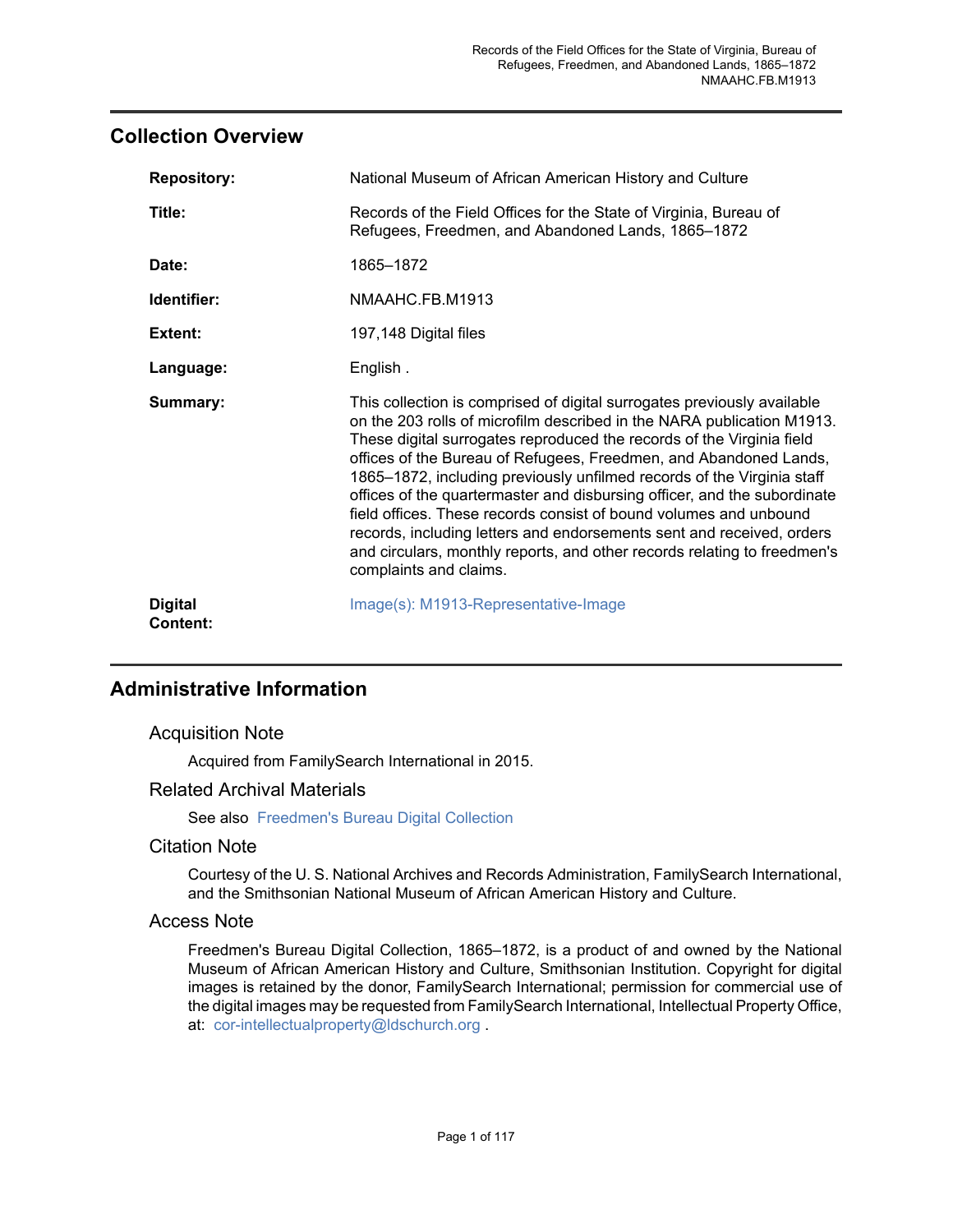# <span id="page-3-0"></span>**Historical Note**

[The following is reproduced from the original NARA descriptive pamphlet for M1913.]

## **HISTORY AND ORGANIZATION**

The Bureau of Refugees, Freedmen, and Abandoned Lands, also known as the Freedmen's Bureau, was established in the War Department by an act of Congress on March 3, 1865 (13 Stat. 507). The life of the Bureau was extended twice by acts of July 16, 1866 (14 Stat. 173), and July 6, 1868 (15 Stat. 83). The Bureau was responsible for the supervision and management of all matters relating to refugees and freedmen, and of lands abandoned or seized during the Civil War. In May 1865, President Andrew Johnson appointed Maj. Gen. Oliver Otis Howard as Commissioner of the Bureau, and Howard served in that position until June 30, 1872, when activities of the Bureau were terminated in accordance with an act of June 10, 1872 (17 Stat. 366). While a major part of the Bureau's early activities involved the supervision of abandoned and confiscated property, its mission was to provide relief and help freedmen become self–sufficient. Bureau officials issued rations and clothing, operated hospitals and refugee camps, and supervised labor contracts. In addition, the Bureau managed apprenticeship disputes and complaints, assisted benevolent societies in the establishment of schools, helped freedmen in legalizing marriages entered into during slavery, and provided transportation to refugees and freedmen who were attempting to reunite with their family or relocate to other parts of the country. The Bureau also helped black soldiers, sailors, and their heirs collect bounty claims, pensions, and back pay.

The act of March 3, 1865, authorized the appointment of Assistant Commissioners to aid the Commissioner in supervising the work of the Bureau in the former Confederate states, the border states, and the District of Columbia. While the work performed by Assistant Commissioners in each state was similar, the organizational structure of staff officers varied from state to state. At various times, the staff could consist of a superintendent of education, an assistant adjutant general, an assistant inspector general, a disbursing officer, a chief medical officer, a chief quartermaster, and a commissary of subsistence. Subordinate to these officers were the assistant superintendents or subassistant commissioners as they later became known, who commanded the subdistricts.

The Assistant Commissioner corresponded extensively with both his superior in the Washington Bureau headquarters and his subordinate officers in the subdistricts. Based upon reports submitted to him by the subassistant commissioners and other subordinate staff officers, he prepared reports that he sent to the Commissioner concerning Bureau activities in areas under his jurisdiction. The Assistant Commissioner also received letters from freedmen, local white citizens, state officials, and other non–Bureau personnel. These letters varied in nature from complaints to applications for jobs in the Bureau. Because the assistant adjutant general handled much of the mail for the Assistant Commissioner's office, it was often addressed to him instead of to the Assistant Commissioner.

In a circular issued by Commissioner Howard in July 1865, the Assistant Commissioners were instructed to designate one officer in each state to serve as "General Superintendents of Schools." These officials were to "take cognizance of all that is being done to educate refugees and freedmen, secure proper protection to schools and teachers, promote method and efficiency, correspond with the benevolent agencies which are supplying his field, and aid the Assistant Commissioner in making his required reports." In October 1865, a degree of centralized control was established over Bureau educational activities in the states when Rev. John W. Alvord was appointed Inspector of Finances and Schools. In January 1867, Alvord was divested of his financial responsibilities, and he was appointed General Superintendent of Education.

An act of Congress approved July 25, 1868 (15 Stat. 193), ordered that the Commissioner of the Bureau "shall, on the first day of January next, cause the said bureau to be withdrawn from the several States within which said bureau has acted and its operation shall be discontinued." Consequently, in early 1869, with the exception of the superintendents of education and the claims agents, the Assistant Commissioners and their subordinate officers were withdrawn from the states.

For the next year and a half the Bureau continued to pursue its education work and to process claims. In the summer of 1870, the superintendents of education were withdrawn from the states, and the headquarters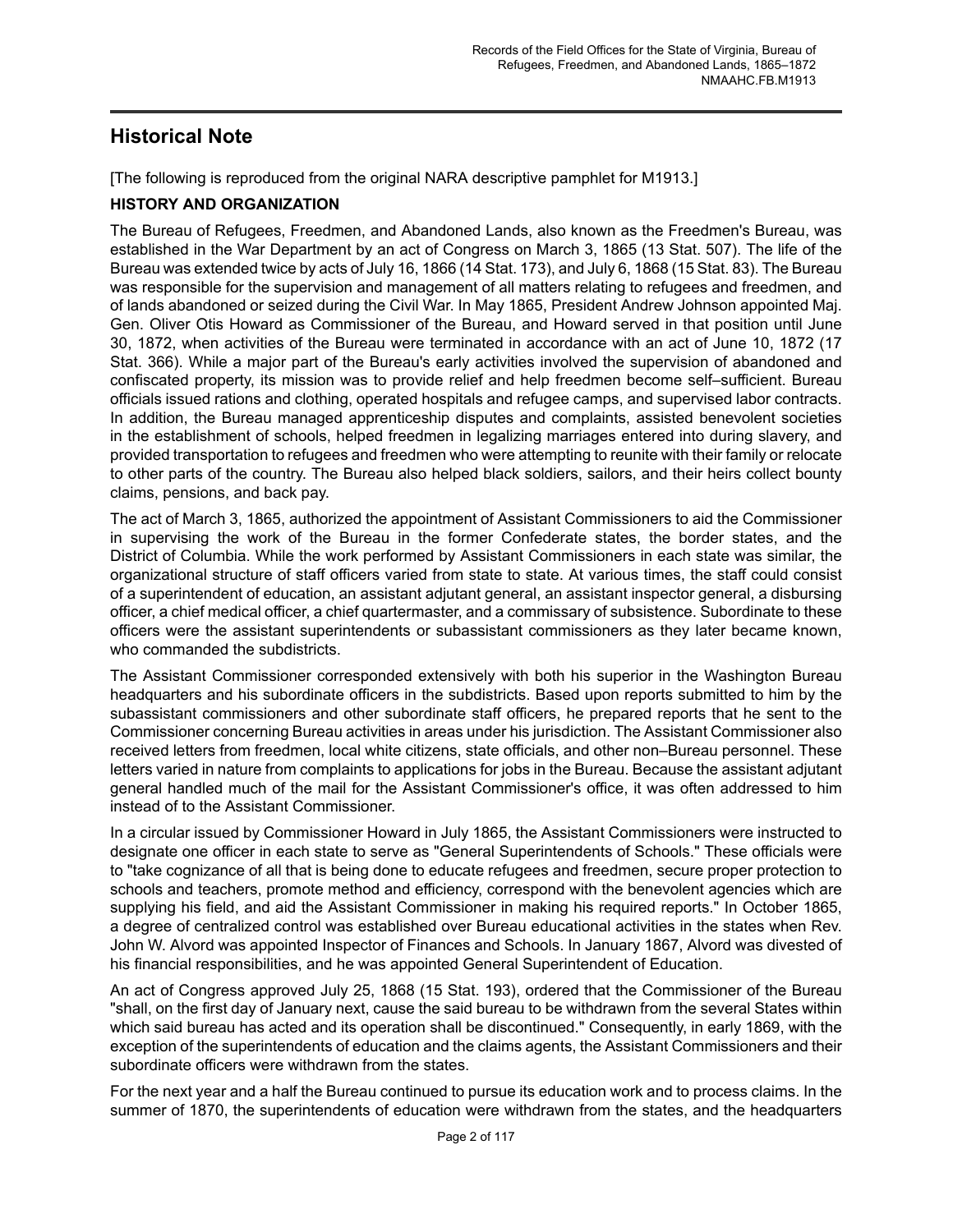staff was greatly reduced. From that time until the Bureau was abolished by an act of Congress approved June 10, 1872 (17 Stat. 366), effective June 30, 1872, the Bureau's functions related almost exclusively to the disposition of claims. The Bureau's records and remaining functions were then transferred to the Freedmen's Branch in the office of the Adjutant General. However, the records of this branch are among the Bureau's files.

#### **THE FREEDMEN'S BUREAU IN VIRGINIA**

#### **ORGANIZATION**

In Virginia, the Bureau's operations began in June 1865 when Assistant Commissioner Orlando Brown established his headquarters in Richmond. Brown served until May 1866, when he was succeeded by Maj. Gen. Alfred H. Terry, who remained in office until August 1866. Maj. Gen. John M. Schofield served from August 1866 to March 1867, when Orlando Brown again assumed office and served as both Assistant Commissioner and superintendent of education until May 1869.

From June 1866 to March 1867, Assistant Commissioners Terry and Schofield also served as military commanders of the Department of Virginia and its successor, the Department of the Potomac. Although the two generals created and received records in both capacities, they maintained separate sets of records for this period. Records created by Terry and Schofield while serving in their military capacities are found among the Records of United States Army Commands, 1821–1920, RG 393.

Beginning in September 1865, the Assistant Commissioner for the District of Columbia was responsible for Bureau operations in the Virginia counties of Alexandria, Fairfax, and Loudoun, and the Freedmen's Village near Arlington, VA. Bureau officers were assigned to supervise the activities of these districts. In August 1866, supervision of Loudoun County was transferred to the Assistant Commissioner for Virginia, and Alexandria and Fairfax Counties were similarly transferred in March 1867. Because officers in the above counties reported to the Assistant Commissioner of the District of Columbia, some records for Virginia are among his files.

From July 4, 1865 to April 14, 1867, the Virginia Bureau was divided into 10 districts, with an agent or superintendent in charge of each. Districts were further divided into subdistricts, each headed by an assistant superintendent. On April 15, 1867, the state was reorganized into 10 subdistricts, with a subassistant commissioner in charge of each. The subdistricts were divided further into divisions headed by assistant subassistant commissioners. Subdistrict headquarters were established at Alexandria, Fort Monroe, Fredericksburg, Gordonsville, Lynchburg, Norfolk, Petersburg, Richmond, Winchester, and Wytheville. On January 1, 1869, the 10 subdistricts were reorganized into 8 educational subdistricts, with an assistant superintendent of schools in charge of each. The heads of the various subdivisions supervised all Bureau activities, including education, in their respective areas and reported on educational matters to both the superintendent of education and the Assistant Commissioner.

#### **ACTIVITIES**

The major activities of the Freedmen's Bureau in Virginia generally resembled those conducted in other states. The Bureau issued rations and provided medical relief to both freedmen and white refugees, supervised labor contracts between planters and freedmen, administered justice, and worked with benevolent societies in the establishment of schools.

The Freedmen's Bureau's efforts to provide relief to both blacks and whites in Virginia began almost as soon as Orlando Brown assumed office as Assistant Commissioner for the state in June 1865. From late summer to early fall 1865, the Bureau issued more than 350,000 rations at a cost of nearly \$33,000. By mid October 1865, however, the number of rations issued had declined from a previous 275,000 to less than 236,000. During the same period, the number of people receiving rations decreased from 16,298 to 11,622. In September 1866, with Commissioner Howard's limitation of government assistance to those persons in orphanages and hospitals, and the plan to relinquish relief efforts for the destitute to state and local government officials, the Bureau in Virginia issued rations to fewer than 5,000 individuals statewide. Because the Virginia Bureau in 1866 and 1867 was committed to reducing expenditures and providing limited relief for those in dire need, by late September 1868 a large number of freedmen in the state still remained impoverished.**<sup>1</sup>**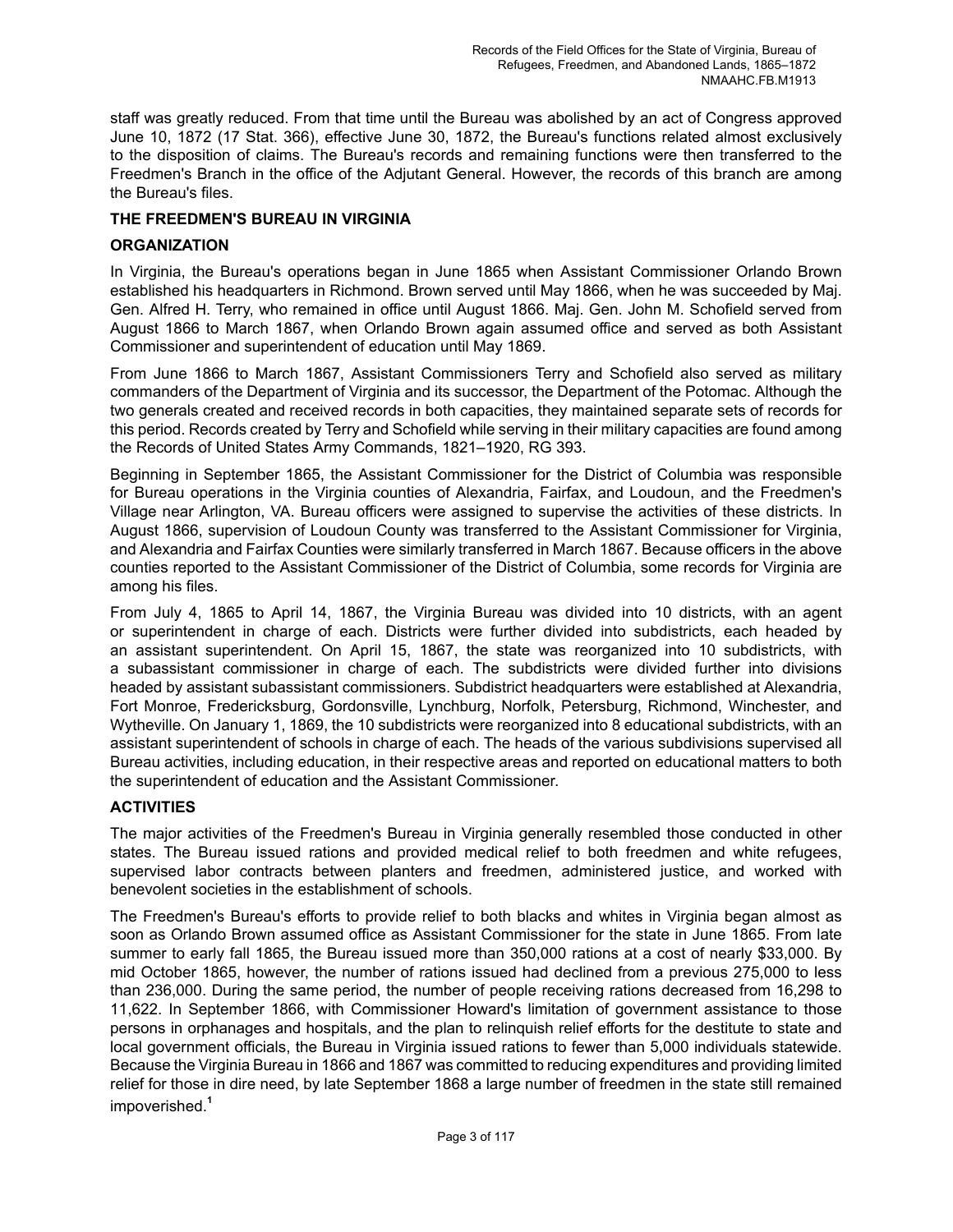The Virginia Bureau also opened several hospitals for the sick and infirm. At various times, hospitals were established at Eastville, Drummondtown, Norfolk, Hampton, Yorktown, Petersburg, Farmville, Lynchburg, Danville, Richmond, and City Point. Under the direction of surgeon J. J. De Lamaster, 13 contract and 2 noncontract physicians provided treatment for more than 650 patients during 1865 and 1866. Two dispensaries administered more than 18,000 prescriptions for medicine. At Howard Grove Hospital near Richmond, Virginia, the Bureau opened a ward for the insane and a home for the aged and infirm. In the northern part of the state, homes were located for 139 inmates housed at an orphan asylum. By late October 1866, over 30,000 freedmen received medical aid from the Bureau in Virginia. By October 1867, that number increased to 50,000.**<sup>2</sup>**

The Bureau worked to make freedmen self–sufficient and to incorporate them into the new free–labor system in Virginia. Thousands of freedmen who crossed Union lines during the Civil War continued to seek support from the Freedmen's Bureau at war's end. With great demand for labor in some areas (especially in large cities) and not in others, and the Federal Government's determination to reduce dependency on government aid, the Virginia Bureau provided transportation for persons who were unable to find work in areas where they resided to locations where work was readily available. Those able–bodied freedmen who refused or did not apply for transportation would no longer receive rations. Under labor agreements approved by the Virginia Bureau, freedmen received rations (but no clothing) and wages that averaged about \$9 per month. In some districts freedmen worked for a share of the crop. Often, however, with limited employment (especially during the winter months), low wages, inadequate shares of crops, and the failure of local officials to provide for the destitute, freedmen were constantly dependent upon the Bureau for subsistence.**<sup>3</sup>**

Safeguarding rights and securing justice for freedmen were major concerns of the Virginia Bureau. Following the Civil War, several Southern states, including Virginia, enacted a series of laws commonly known as "Black Codes" that restricted the rights and legal status of freedmen. Freedmen were often given harsh sentences for petty crimes and in some instances were unable to get their cases heard or to testify in state courts. In September 1865, Assistant Commissioner Orlando Brown established Freedmen's Bureau courts to adjudicate cases involving freedmen where the penalties did not exceed a \$100 fine or three months in prison. The three–member court was composed, for the most part, of a Bureau agent, a planters' representative, and an individual selected by freedmen. In February 1866, the Virginia legislature amended laws that adversely affected the rights of freedmen, and thus by early May 1866, Bureau courts were discontinued, and both civil and criminal cases were turned over to state authorities. However, because of the failure of many local court officials to administer equal justice (especially in areas outside of large cities and towns), the Bureau in Virginia found it necessary to re–establish Bureau courts in certain areas of the state. In late May 1867, Maj. Gen. Schofield, who served as both Commander of the 1st Military District and Assistant Commissioner for Virginia, issued orders appointing military commissioners to oversee the administration of justice in Bureau subdistricts throughout Virginia, giving them exclusive jurisdiction and power to decide whether a case would be tried by a civil court or a military commission. Despite the establishment of military commissioners however, protecting the rights and securing justice for freedpeople still remained an enormous problem for the Bureau as late as the fall of 1868.**<sup>4</sup>**

The Freedmen's Bureau's educational activities in Virginia began with Assistant Commissioner Brown's appointment of Prof. W. H. Woodbury as Virginia's superintendent of schools for freedmen on June 20, 1865. By November, he had been replaced by Ralza Morse Manly, the assistant superintendent of schools (later education), who served until August 15, 1870, when all Bureau educational activities ceased.

Within six months of assuming office, Manly had more than 136 teachers instructing some 8,000 pupils. The number of teachers soon increased to more than 200, with nearly 18,000 students under instruction. During the years 1866 and 1867, freedmen schools continued to improve and expand. By the fall of 1868, there were nearly 270 schools in operation, with more than 350 teachers providing instruction for some 20,000 pupils.**<sup>5</sup>** Schools assisted or maintained by the Bureau in Virginia included day schools for children, night schools for adults, and Sabbath schools. Students received instruction in such subjects as reading, writing, arithmetic, and geography. Many teachers were recruited from the North by freedmen's aid societies that included the American Missionary Association, the New York National Freedmen's Relief Association, the New England Freedmen's Aid Society, the American Baptist Home Mission Society, the Friends Freedmen's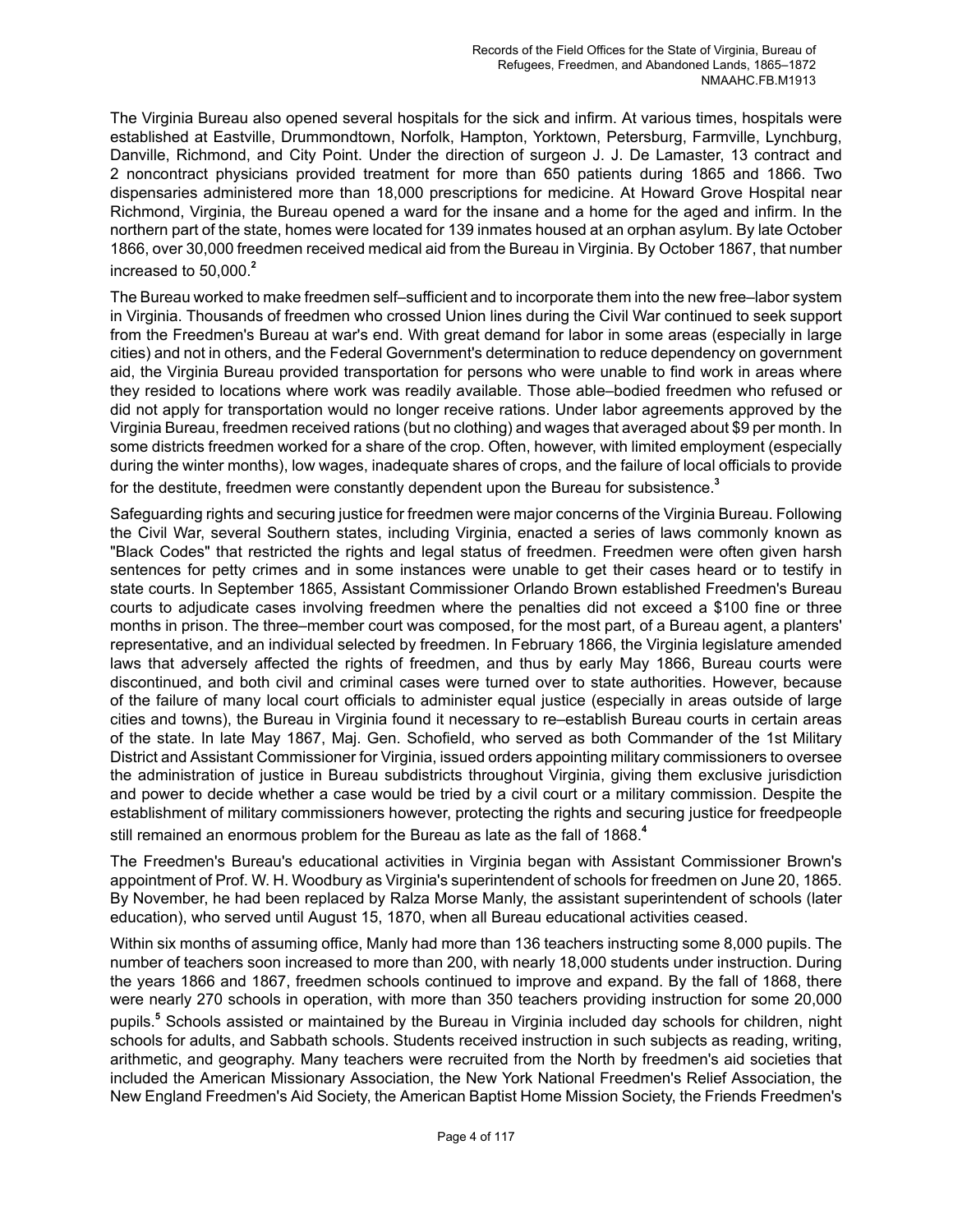Relief Association, and the American Freedmen's Union Commission. Teachers were also recruited from among the local white and black populations.

The Bureau's educational support for freedmen schools generally involved assistance in the establishment and maintenance of schools and the examination and appointment of teachers. Bureau funds were used to pay for construction and repair of school buildings, for rental of properties used for educational purposes, and for providing teachers with transportation. Teachers' salaries were usually paid by freedmen's aid societies; however, in some situations, salaries were partially subsidized by contributions from freedmen. Whenever possible, the Bureau solicited subscriptions from freedmen for the establishment of schools, and in some cases tuition was charged.

#### **ENDNOTES**

1 Mary J. Farmer, "Because They Are Women: Gender and the Virginia Freedmen's Bureau's War on Dependency," in The Freedmen's Bureau and Reconstruction: Reconsiderations, eds. Paul A. Cimbala and Randall M. Miller, (New York: Fordham University Press, 1999), 165 – 169; Annual Reports of the Assistant Commissioners, Virginia, October 8, 1867 [pp. 4 – 7], and October 19, 1868 [pp. 12 – 14], Records of the Office of the Commissioner, Records of the Bureau of Refugees, Freedmen, and Abandoned Lands, Record Group (RG) 105, National Archives Building (NAB), Washington, DC.

2 Senate Ex. Doc. 6, 39th Cong., 2nd Sess., Serial Vol. 1276, 163 – 164; For further details on the medical activities of the Freedmen's Bureau in Virginia, see Annual Reports of J. J. De Lamater, Surgeon and Chief, Virginia, October 25, 1866 [pp. 1 – 34], and October 1, 1867 [pp. 1 – 23], Annual Reports, Virginia, RG 105, NAB.

3 Senate Ex. Doc. 6, Serial Vol. 1276, 161 – 162; see also Annual Reports, Virginia, October 8, 1867, [pp. 4 – 8], and October 19, 1868, [pp. 12 – 14].

4 George R. Bentley, A History of the Freedmen's Bureau (Philadelphia: University of Pennsylvania Press, 1944), 152 – 153; Senate Ex. Doc. 6, Serial Vol. 1276, 165 – 167; Annual Reports, Virginia, October 8, 1867, [p. 3], and October 19, 1868, [pp. 2 – 8].

5 Senate Ex. Doc. 6, Serial Vol. 1276, 164 – 165; Annual Reports, Virginia, October 8, 1867, [pp. 9 – 14], and October 19, 1868, [pp. 16 – 18].

# <span id="page-6-0"></span>Freedmen's Bureau Personnel in Virginia

This list provides the names and dates of service of known Freedmen's Bureau personnel at selected subordinate field offices for Virginia. Additional information regarding persons assigned to various field offices might be found among the Bureau's Washington headquarters station books and rosters of military officers and civilians on duty in the states and in other appointment–related records.

| <b>ALEXANDRIA</b>        |                                                                              |
|--------------------------|------------------------------------------------------------------------------|
| Oct. 1863–June 1865      | Superintendent of Contrabands A. Gladwin                                     |
| <b>July–Nov. 1865</b>    | Superintendent James Ferree (5th District)                                   |
| Nov. 1865–Jan. 1866      | Superintendent Henry Alvord                                                  |
| Jan. 1866–Mar. 1867      | Superintendent and Subassistant Commissioner S. R. Lee                       |
| Mar. 1867–Dec. 1868      | Superintendent and Subassistant Commissioner S. R. Lee (10th<br>Subdistrict) |
| Jan.-Apr. 1869           | Superintendent S. R. Lee (6th Educational Subdistrict of VA)                 |
| <b>AMELIA COURTHOUSE</b> |                                                                              |
| Oct. 1865–Aug. 1866      | Assistant Superintendent W. F. White                                         |
| Aug. 1866-Jan. 1867      | Assistant Superintendent James Drysdale                                      |
|                          |                                                                              |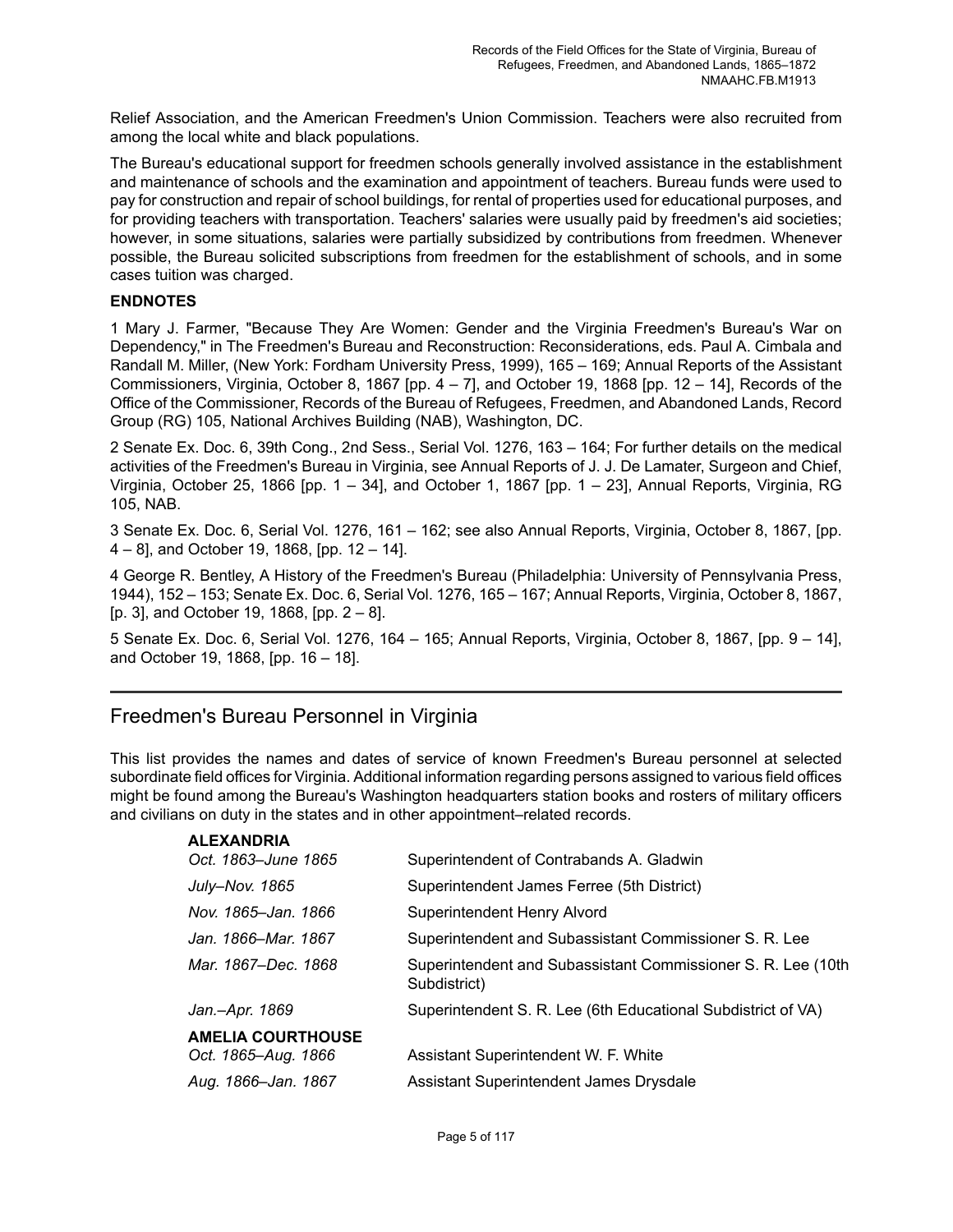| Jan. 1867-Dec. 1868                                               | Acting Subassistant Commissioner J. B. Clinton                                           |
|-------------------------------------------------------------------|------------------------------------------------------------------------------------------|
| <b>APPOMATTOX COURTHOUSE</b>                                      |                                                                                          |
| 1868                                                              | Assistant Subassistant Commissioner Louis Neswick                                        |
| ASHLAND<br>1865–66                                                | Ed Murphy                                                                                |
| 1867-68                                                           | Ira Ayers                                                                                |
| <b>BOWLING GREEN (Caroline County)</b>                            |                                                                                          |
| Jan. 1866–Nov. 1867                                               | Assistant Superintendent John Dwyer                                                      |
| Nov.–Dec. 1867                                                    | Assistant Subassistant Commissioner W. B. Pease                                          |
| Jan.–Feb. 1868                                                    | Assistant Subassistant Commissioner Hector Sears (at<br>Fredericksburg)                  |
| Feb.–Dec. 1868                                                    | Assistant Subassistant Commissioner F. S. Tukey                                          |
| <b>BOYDTON (Mecklenburg County)</b>                               |                                                                                          |
| Dec. 1866–Apr. 1867                                               | Assistant Subassistant Commissioner Lt. George T. Cook (at<br>Clarksville)               |
| Apr.–Nov. 1867                                                    | Assistant Subassistant Commissioner Alexander D. Bailie (at<br>Clarksville)              |
| Nov.–Dec. 1867                                                    | Assistant Subassistant Commissioner Alexander D. Bailie                                  |
| Jan.–Dec. 1868                                                    | Assistant Subassistant Commissioner George W. Graham (3rd<br>Division, 11th Subdistrict) |
| <b>BUCKINGHAM COURTHOUSE (Buckingham County)</b>                  |                                                                                          |
| July–Aug. 1865                                                    | Assistant Superintendent Lt. James P. Wogan                                              |
| Sept.-Nov. 1865                                                   | Assistant Superintendent Lt. Paul Kolbe                                                  |
| Dec. 1865–Apr. 1866                                               | Assistant Superintendent Lt. J. F. Dengler                                               |
| May–Aug. 1866                                                     | Assistant Superintendent Capt. W. James Kay                                              |
| Jan.–Dec. 1868                                                    | Assistant Subassistant Commissioner Charles E. Fincke (at<br>Maysville)                  |
| <b>BURKESVILLE (Nottoway County)</b>                              |                                                                                          |
| July 1866–Oct. 1867                                               | Assistant Superintendent Capt. D. Jerome Connolly                                        |
| Oct. 1867-Oct. 1868                                               | Assistant Subassistant Commissioner Lt. R. G. Rutherford                                 |
| <b>CHARLOTTE COURTHOUSE (Charlotte County)</b><br>Feb.–Apr. 1866  | Assistant Superintendent Lt. Louis Ahrens                                                |
| May–June 1866                                                     | Assistant Superintendent Lt. Edwin Lyon                                                  |
| June–Sept. 1866                                                   | Assistant Superintendent Lt. F. A. Page                                                  |
| <b>CHARLOTTESVILLE (Albemarle County)</b>                         |                                                                                          |
| Jan.–Mar. 1866                                                    | <b>Assistant Superintendent James Joyes</b>                                              |
| June 1866–June 1867                                               | Assistant Superintendent Capt. William L. Tidball                                        |
| June 1867–Feb. 1868                                               | Assistant Subassistant Commissioner Lt. A. F. Higgs                                      |
| CHESTERFIELD COURTHOUSE (Chesterfield County)<br><b>July 1865</b> | Assistant Superintendent Lt. Henry Eisenhill                                             |
| Aug. 1865                                                         | Assistant Superintendent Lt. John H. Kendall                                             |
| Aug.–Oct. 1865                                                    | Assistant Superintendent Lt. William Taylor                                              |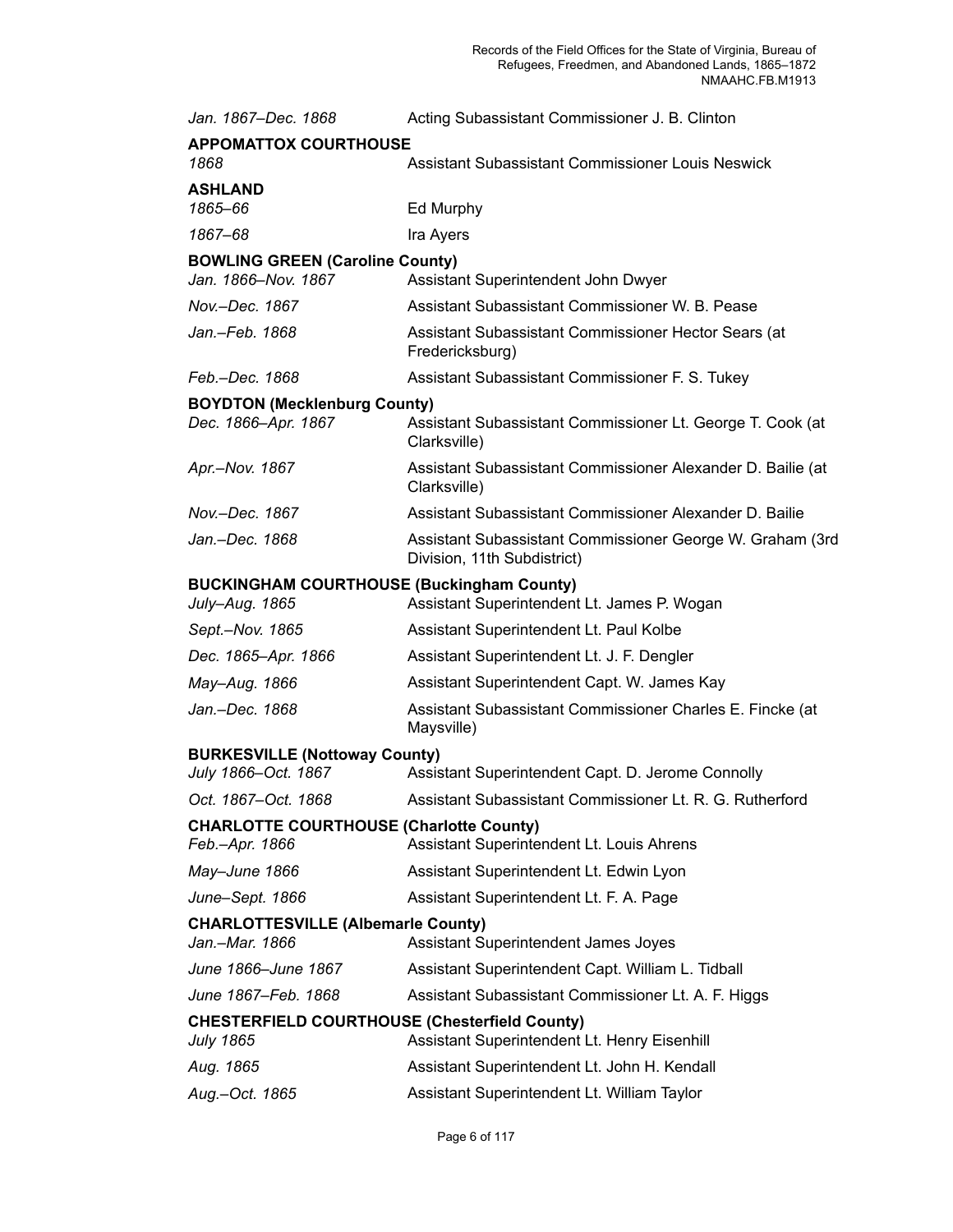| Oct.—Nov. 1865                                                 | Assistant Superintendent Capt. William Kedlich                                                    |
|----------------------------------------------------------------|---------------------------------------------------------------------------------------------------|
| Dec. 1865–Jan. 1866                                            | Assistant Superintendent Lt. Dennis M. Carroll                                                    |
| Jan. 1866                                                      | Assistant Superintendent Col. James M. Powell                                                     |
| Jan.–Mar. 1866                                                 | Assistant Superintendent Lt. W. James Kay                                                         |
| <b>CHRISTIANBURG (Montgomery County)</b><br>May 1866–Dec. 1868 | Assistant Superintendent Lt. C. S. Schaeffer (8th District of VA)                                 |
| <b>CITY POINT (Prince George County)</b><br>July 1865          | Assistant Superintendent Lt. John E. Herriot                                                      |
| Aug. 1865                                                      | Assistant Superintendent Capt. William Hedges                                                     |
| Sept. 1865–Apr. 1866                                           | Assistant Superintendent R. P. Clayton                                                            |
| May–July 1866                                                  | Assistant Superintendent Lt. Charles H. Bird                                                      |
| Aug. 1866–Jan. 1867                                            | Assistant Superintendent Lt. J. Arnold Yeckley                                                    |
| <b>CULPEPER COURTHOUSE (Culpeper County)</b><br>Oct.-Nov. 1865 | Assistant Superintendent Capt. Earl Pierce                                                        |
| Dec. 1865–July 1866                                            | Assistant Superintendent Lt. W. S. Chase                                                          |
| Aug. 1866–Dec. 1868                                            | Assistant Subassistant Commissioner Lt. W. MacNulty                                               |
| <b>CULPEPER</b>                                                |                                                                                                   |
| Jan.–Mar. 1869                                                 | Assistant Superintendent William R. Morse (4th Education<br>Subdistrict)                          |
| July–Aug. 1865                                                 | <b>CUMBERLAND COURTHOUSE (Cumberland County)</b><br>Assistant Superintendent Lt. Curtis McCornish |
| May–Oct. 1865                                                  | Provost Marshall Capt. Oscar Fleichman                                                            |
| Oct.-Nov. 1865                                                 | Provost Marshall Lt. E. Steinmann Capt. D.                                                        |
| Dec. 1865–Feb. 1866                                            | Provost Marshall Jerome Connolly                                                                  |
| <b>DANVILLE (Pittsylvania County)</b><br>Aug. 1865             | Assistant Superintendent Capt. Moses Smith                                                        |
| Aug.–Oct. 1865                                                 | Assistant Superintendent Capt. P. J. Hawk                                                         |
| Dec. 1865–Nov. 1866                                            | Assistant Superintendent Capt. J. F. Wilcox                                                       |
| Nov. 1866-July 1867                                            | Assistant Superintendent Col. G. B. Carse                                                         |
| July 1867–June 1868                                            | Assistant Subassistant Commissioner Lt. Andrew Mahoney                                            |
| June–Dec. 1868                                                 | Assistant Subassistant Commissioner William Leahey (at<br>Pittsylvania Courthouse)                |
| <b>DRUMMONDTOWN</b><br>Dec. 1865–Feb. 1866                     | Assistant Superintendent Lt. Charles W. Hite                                                      |
| Mar.–Sept. 1866                                                | Assistant Superintendent Maj. George H. French                                                    |
| Oct. 1866–Feb. 1867                                            | Assistant Superintendent Lt. Ed. Murphy                                                           |
| Feb.–Nov. 1867                                                 | Assistant Subassistant Commissioner Maj. George P. Sherwood                                       |
| Nov. 1867–May 1868                                             | Assistant Subassistant Commissioner Maj. George P. Sherwood (at<br>Eastville)                     |
| May–Aug. 1868                                                  | Assistant Subassistant Commissioner M. S. Reed (at Eastville)                                     |
| Aug.–Dec. 1868                                                 | Assistant Subassistant Commissioner D. B. White (at Eastville)                                    |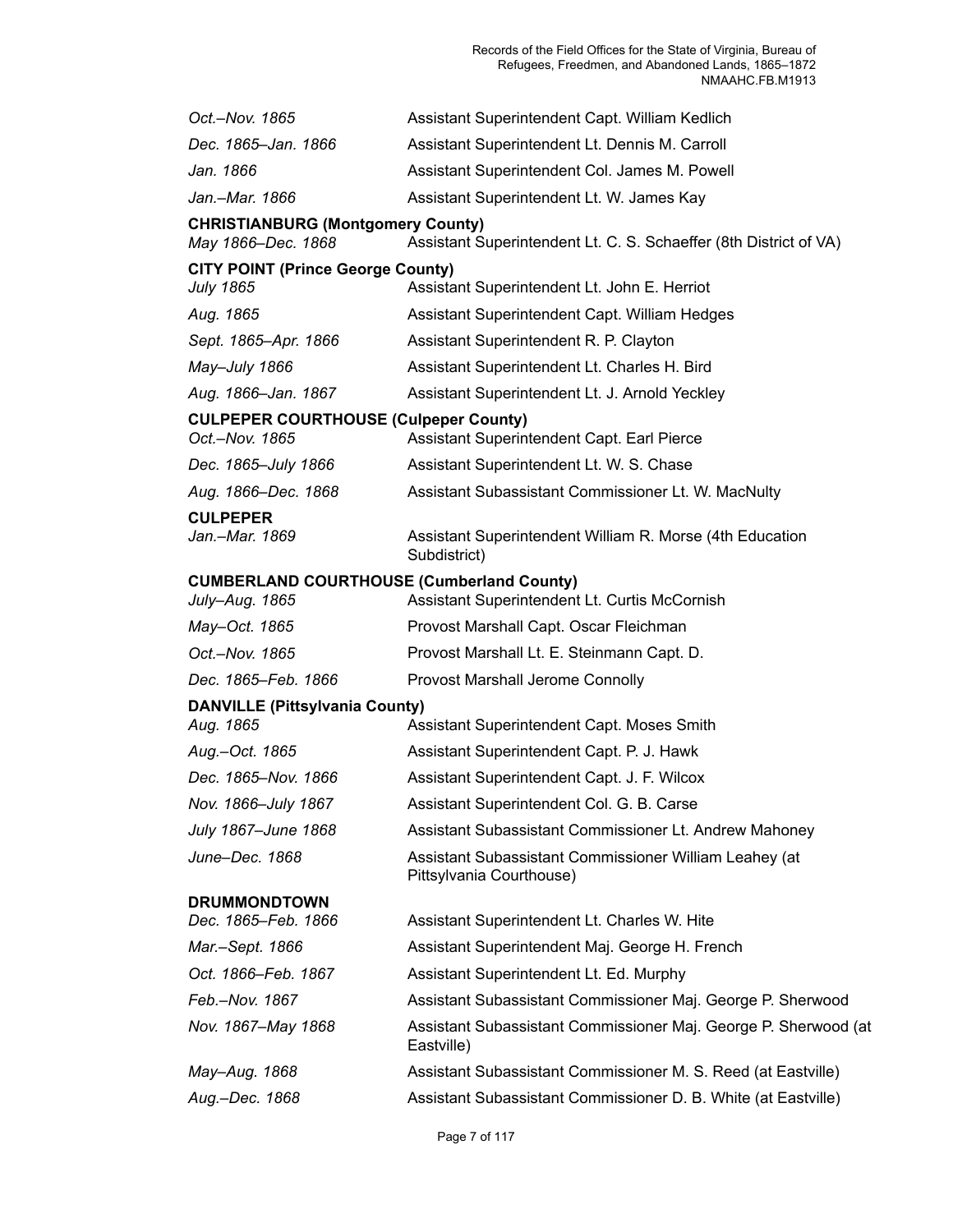# **FAIRFAX COURTHOUSE (Fairfax County)**

| Aug.-Sept. 1865                                  | Assistant Superintendent Capt. George A. Armes                                                      |
|--------------------------------------------------|-----------------------------------------------------------------------------------------------------|
| Sept. 1865–Feb. 1866                             | Assistant Superintendent Lt. Sidney B. Smith (at Vienna)                                            |
| Mar. 1866                                        | Assistant Superintendent Capt. J. O. Ross (at Vienna)                                               |
| Nov. 1866–Mar. 1867                              | Assistant Superintendent O. E. Hine                                                                 |
| Apr.-Aug. 1867                                   | Assistant Subassistant Commissioner Lt. William Shields (at Falls<br>Church)                        |
| Aug. 1867-Apr. 1868                              | Assistant Subassistant Commissioner Lt. W. S. Chase (at Falls<br>Church)                            |
| Apr.—Oct. 1868                                   | Assistant Subassistant Commissioner Lt. W. S. Chase (at<br>Manassas)                                |
| Oct.-Dec. 1868                                   | Assistant Subassistant Commissioner John Raeburn                                                    |
| <b>FARMVILLE</b><br>Sept.-Nov. 1865              | Assistant Superintendent Lt. W. H. Lea                                                              |
| Nov. 1865-Jan. 1866                              | Assistant Superintendent Capt. R. C. Horner                                                         |
| Feb.-Apr. 1866                                   | Assistant Superintendent Capt. D. Jerome Connolly                                                   |
| May 1866-Apr. 1868                               | Subassistant Commissioner Maj. John W. Jordan                                                       |
| Apr.-Dec. 1868                                   | Subassistant Commissioner Thomas P. Jackson                                                         |
| Apr.-Aug. 1868                                   | Assistant Subassistant Commissioner Thomas Leahey (at Farmville<br>1st Division, 11th Subdistrict)  |
| Aug.-Dec. 1868                                   | Assistant Subassistant Commissioner Thomas Leahey (at Marysville<br>1st Division, 11th Subdistrict) |
| <b>FREDERICKSBURG</b>                            |                                                                                                     |
| Aug.-Nov. 1865                                   | Superintendent Capt. D. W. Bohonon (10th District)                                                  |
| Dec. 1865-July 1866                              | Superintendent Maj. James Johnson (10th District)                                                   |
| July 1866–Dec. 1868                              | Superintendent Maj. James Johnson (6th District)                                                    |
| July 1866-Apr. 1867                              | Assistant Superintendent Hector Sears (for Stafford and King<br>George Counties)                    |
| Apr. 1867-Dec. 1868                              | Assistant Superintendent Hector Sears (for Stafford, King George,<br>and Spotsylvania Counties)     |
| <b>GOOCHLAND</b><br>Dec. 1865-Jan. 1868          | Assistant Superintendent J. T. Wilson                                                               |
| Jan.–Dec. 1868                                   | Assistant Superintendent E. C. Morse                                                                |
| <b>GORDONSVILLE</b>                              |                                                                                                     |
| Aug. 1865-June 1866                              | Superintendent Capt. T. Frank Crandon (4th District)                                                |
| June 1866-Dec. 1868                              | Superintendent Maj. William R. Morse (4th District)                                                 |
| <b>HALIFAX COURTHOUSE</b><br>Nov. 1867-Feb. 1868 | Assistant Subassistant Commissioner Lt. David P. Scott (4th<br>Subdivision, 11th District)          |
| Feb.-May 1868                                    | Assistant Subassistant Commissioner William Nutt (4th Subdivision,<br>11th District)                |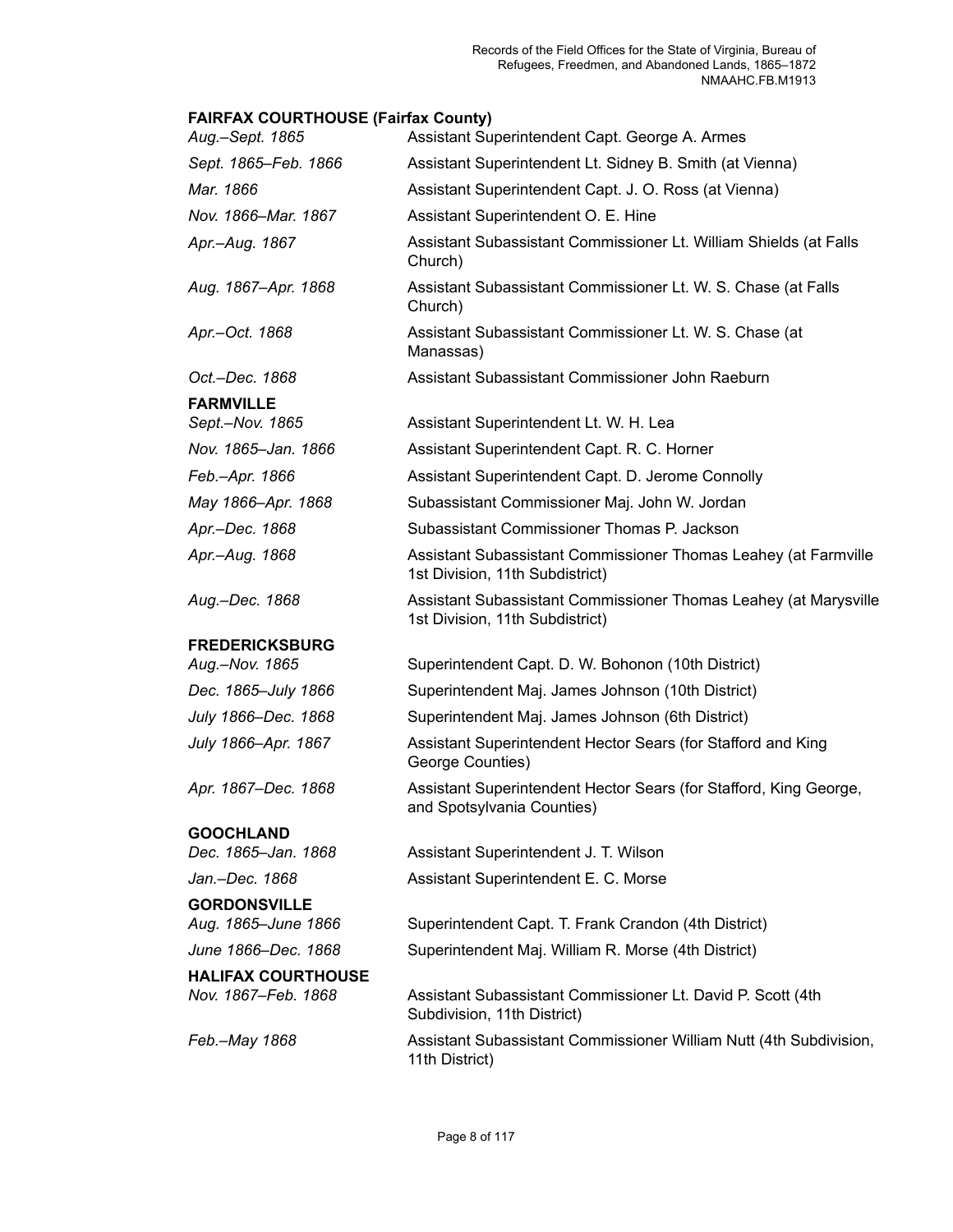| May-Dec. 1868                         | Assistant Subassistant Commissioner W. H. H. Stowell (4th<br>Subdivision, 11th District) |
|---------------------------------------|------------------------------------------------------------------------------------------|
| <b>HEATHSVILLE</b>                    |                                                                                          |
| May 1866-Apr. 1868                    | Assistant Subassistant Commissioner E. W. Busby (5th Division, 6th<br>Subdistrict)       |
| Apr.-Dec. 1868                        | Assistant Subassistant Commissioner Haskell (5th Division, 6th<br>Subdistrict)           |
| <b>JERUSALEM (Southampton County)</b> |                                                                                          |
| May 1866-Jan. 1868                    | Subassistant Commissioner Lt. A. G. Deacon (4th Division, 1st<br>Subdistrict)            |
| Jan.-Sept. 1868                       | Subassistant Commissioner Mortimer Moulden (4th Division, 1st<br>Subdistrict)            |
| Sept.-Oct. 1868                       | Subassistant Commissioner C. S. Schaeffer (4th Division, 1st<br>Subdistrict)             |
| Oct.-Dec. 1868                        | Subassistant Commissioner Mortimer Moulden (4th Division, 1st<br>Subdistrict)            |
| <b>KING WILLIAM COURTHOUSE</b>        |                                                                                          |
| Feb.-June 1866                        | Assistant Superintendent Lt. John C. Chance (3rd Division, 3rd<br>Subdistrict)           |
| June 1866-July 1867                   | Assistant Superintendent Col. Frank Butts (3rd Division, 3rd<br>Subdistrict)             |
| July 1867-Dec. 1868                   | Assistant Superintendent C. P. Goodyear (3rd Division, 3rd<br>Subdistrict)               |
| <b>LEESBURG (Loudoun County)</b>      |                                                                                          |
| Mar. 1866-May 1868                    | Lt. Sydney B. Smith (3rd Division, 10th Subdistrict)                                     |
| May-July 1868                         | Lt. Sydney B. Smith (at Warrenton)                                                       |
| July-Oct. 1868                        | Lt. Sydney B. Smith (at Middleburg)                                                      |
| <b>LEXINGTON</b>                      |                                                                                          |
| Sept. 1865-Feb. 1866                  | Assistant Subassistant Commissioner C. Jerome Tubbs                                      |
| Feb.-Nov. 1866                        | Assistant Subassistant Commissioner G. Carse                                             |
| Dec. 1866-Jan. 1868                   | Assistant Subassistant Commissioner J. W. Sharp                                          |
| Jan.-Sept. 1868                       | Assistant Subassistant Commissioner Douglas Frazer                                       |
| Sept.-Dec. 1868                       | Assistant Subassistant Commissioner Jno. W. Jordan                                       |
| <b>LIBERTY</b>                        |                                                                                          |
| Oct. 1865-Apr. 1868                   | Assistant Subassistant Commissioner B. T. Shaum                                          |
| Apr.- Dec. 1868                       | Assistant Subassistant Commissioner J. F. Wilcox                                         |
| <b>LOUISA COURTHOUSE</b>              |                                                                                          |
| July 1865-Aug. 1866                   | Assistant Superintendent Capt. R. McMurray                                               |
| Nov. 1865-July 1866                   | Assistant Superintendent Capt. James Ashworth                                            |
| July-Nov. 1866                        | Assistant Superintendent Lt. Jacob Roth                                                  |
| Jan. 1867–Dec. 1868                   | Assistant Subassistant Commissioner Maj. M. S. Hopkins (at<br>Gordonsville)              |

## **LUNENBURG COURTHOUSE**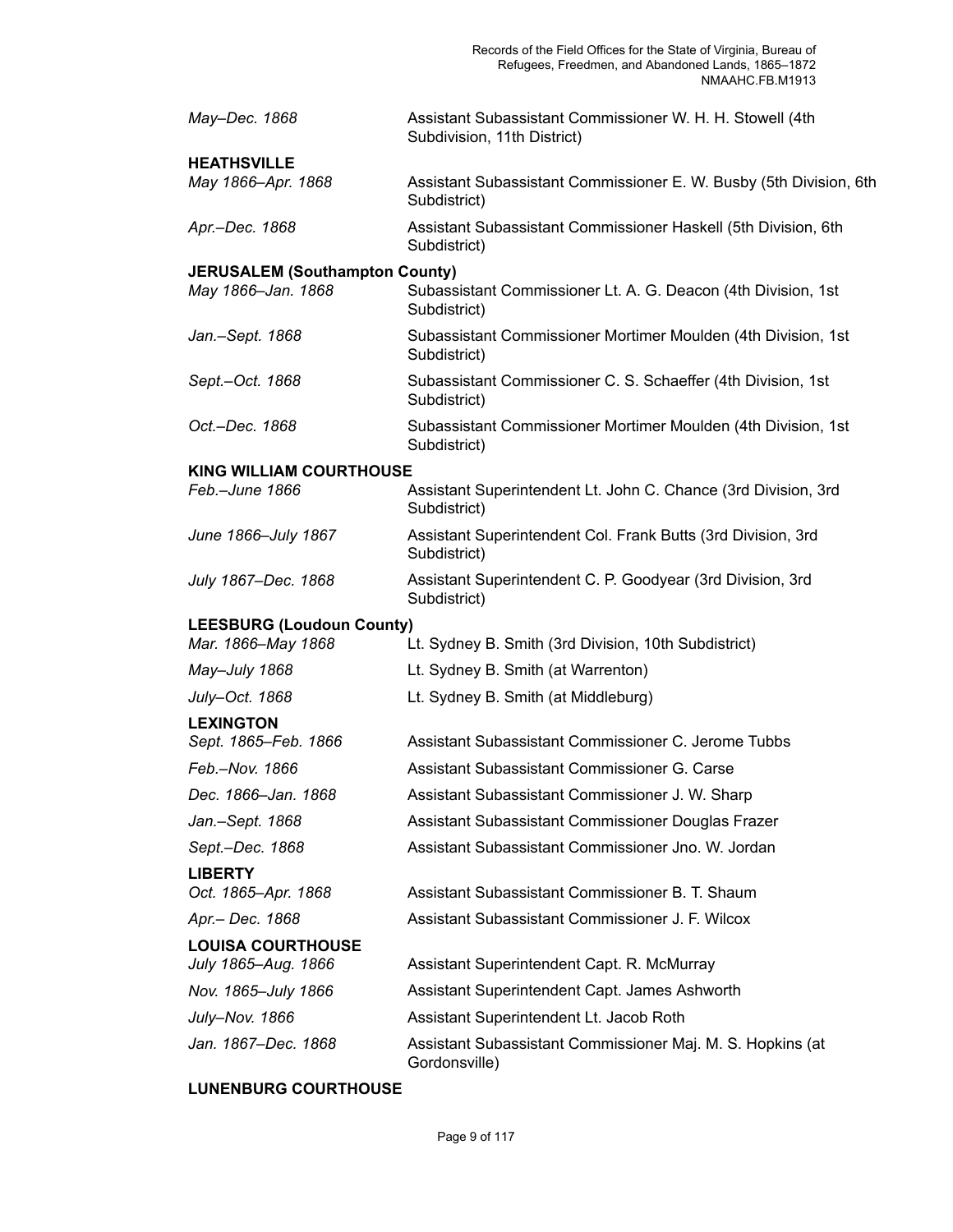| Sept. 1865                                        | Assistant Superintendent Lt. Alexander Blackman                                                |
|---------------------------------------------------|------------------------------------------------------------------------------------------------|
| Oct. 1865                                         | Assistant Superintendent Capt. Richard M. Homer                                                |
| Nov. 1865-Jan. 1866                               | Assistant Superintendent Lt. H. Treher                                                         |
| Jan.–July 1866                                    | Assistant Superintendent Lt. J. Arnold Yeckley                                                 |
| Apr.-July 1868                                    | Assistant Subassistant Commissioner W. H. Stowell                                              |
| July-Dec. 1868                                    | Assistant Subassistant Commissioner William Austin                                             |
| <b>LYNCHBURG</b><br>Nov. 1865-Apr. 1867           | Superintendent R. S. Lacey (7th District of VA)                                                |
| Apr. 1867–Jan. 1868                               | Agent R. S. Lacey                                                                              |
| Jan-Dec. 1868                                     | Subassistant Commissioner R. S. Lacey (7th Subdistrict of VA)                                  |
| Jan.–Mar. 1869                                    | Assistant Superintendent of Schools R. S. Lacey                                                |
| Dec. 1865-Jan. 1867                               | Assistant Superintendent Lt. J. P. Wodell (4th Subdistrict, 7th<br>District)                   |
| Jan. 1867–Jan. 1868                               | Assistant Superintendent Lt. Louis W. Stevenson (1st Division, 7th<br>District)                |
| Jan.–Sept. 1868                                   | Assistant Superintendent J. F. Wilson (1st Division)                                           |
| May-Aug. 1866                                     | Assistant Superintendent Lt. W. F. DeKnight (Subdistrict of Amherst<br>County)                 |
| June–Sept. 1868                                   | Assistant Subassistant Commissioner Lt. L. A. Nesmith (1st and 6th<br>Divisions, 7th District) |
| <b>MADISON COURTHOUSE</b><br>Feb.-Nov. 1867       | Assistant Subassistant Commissioner Capt. Samuel W. Carpenter                                  |
| Feb.–Dec. 1868                                    | Assistant Subassistant Commissioner William Crea                                               |
| <b>MANCHESTER</b><br>Oct. 1865-Mar. 1866          | Assistant Superintendent Lt. L. Hoysradt                                                       |
| Apr.–Oct. 1866                                    | Assistant Superintendent Lt. T. W. Lord                                                        |
| July–Dec. 1868                                    | Assistant Subassistant Commissioner Samuel F. Maddox                                           |
| <b>MARION</b>                                     |                                                                                                |
| Apr.–Aug. 1866                                    | Assistant Superintendent Lt. B. E. Hess                                                        |
| <b>MATTHEWS COURTHOUSE</b><br>Apr. 1866–Mar. 1867 | Assistant Superintendent E. A. Chandler                                                        |
| Apr.–July 1867                                    | Assistant Superintendent F. K. Smith                                                           |
| July–Aug. 1867                                    | Assistant Subassistant Commissioner E. R. Williams                                             |
| Aug. 1867–Jan. 1868                               | Assistant Subassistant Commissioner E. A. Chandler                                             |
| Jan.–Dec. 1868                                    | Assistant Subassistant Commissioner Thomas Rice                                                |
| <b>FORT MONROE</b><br>Sept. 1865–July 1866        | Superintendent C. B. Wilder (9th District)                                                     |
| July–Sept. 1866                                   | Superintendent C. B. Wilder (5th District)                                                     |
| Sept. 1866–Apr. 1867                              | Superintendent S. L. Armstrong (5th District)                                                  |
| Apr. 1867–Jan. 1868                               | Agent S. L. Armstrong (5th District)                                                           |
| Jan.–Sept. 1868                                   | Subassistant Commissioner S. L. Armstrong (5th District)                                       |
|                                                   |                                                                                                |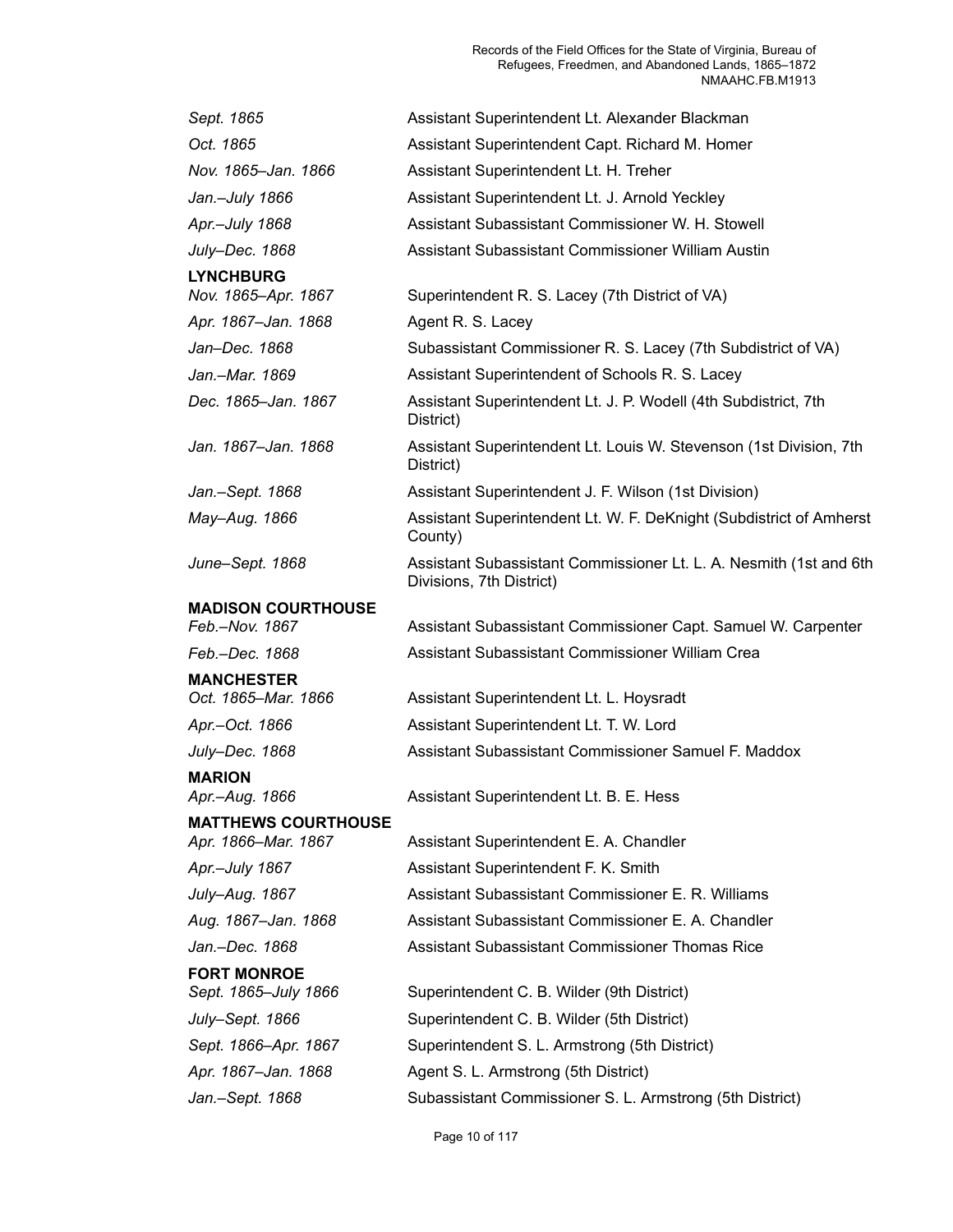Records of the Field Offices for the State of Virginia, Bureau of Refugees, Freedmen, and Abandoned Lands, 1865–1872 NMAAHC.FB.M1913

*Sept.–Dec. 1868* Subassistant Commissioner S. L. Armstrong (at Hampton) *Jan.–Apr. 1869* Superintendent S. L. Armstrong (1st Education Subdistrict, Hampton) **NEW KENT COURTHOUSE** *Mar.–Apr. 1866* Superintendent A. M. Brooks (at Barhamsville) *Apr. 1866–Dec. 1867* Assistant Subassistant Commissioner A. M. Brooks *Dec. 1867–June 1868* Assistant Subassistant Commissioner William H. Sloan *May–Aug. 1868* Assistant Subassistant Commissioner E. G. Townsend **NORFOLK** *Mar.–June 1865* Assistant Superintendent for Negro Affairs, Fort Monroe C. H. Beirne *June–Sept. 1865* Superintendent A. S. Flagg (1st District, Fort Monroe) Sept. 1865–June 1866 Superintendent A. S. Flagg (1st District, Norfolk) *June 1866–Mar. 1867* Superintendent William P. Austin *Mar. 1867–Jan. 1869* Subassistant Commissioner J. H. Remington *June–Aug. 1865* Assistant Subassistant Commissioner Lt. John H. Keatley *Aug. 1865–May 1866* Assistant Subassistant Commissioner Charles E. Johnston *Feb.–Nov. 1867* Assistant Subassistant Commissioner Edward Murphy **ORANGE COURTHOUSE** *July–Sept. 1865* Assistant Superintendent M. C. Harris *Sept.–Oct. 1865* Assistant Superintendent H. C. Buckman *Oct. 1865–Aug. 1866* Assistant Superintendent John W. Barnes *Sept.–Oct. 1866* Assistant Superintendent W. A. MacNulty **PALMYRA** *Aug–Nov. 1865* Assistant Superintendent Lt. C. E. Minor (at Columbia) **Dec. 1865** Assistant Superintendent Capt. N. R. Bunker (at Columbia) *Jan–Oct. 1866* Assistant Superintendent E. G. Budd **PETERSBURG** *July–Aug. 1865* Superintendent Stuart Barnes (District of the Nottoway) *Aug. 1865–Sept. 1867* Superintendent Stuart Barnes (2nd District) *Sept. 1866–Sept. 1867* Subassistant Commissioner J. R. Stone *Sept.–Oct. 1867* Subassistant Commissioner James A. Bates *Oct. 1867–Dec. 1868* Subassistant Commissioner J. R. Stone *July 1865–Nov. 1865* Assistant Superintendent Capt. E. H. Tobey *Dec. 1866–Jan. 1867* Assistant Superintendent Lt. J. A. Yeckley *Nov.–Dec. 1867* Assistant Superintendent Capt. J. L. Johnston *Dec. 1867–July 1868* Assistant Superintendent Lt. H. K. W. Ayres **PRINCESS ANNE** *Sept. 1865–May 1866* Assistant Superintendent Thomas P. Jackson (at Norfolk) *May 1866–July 1867* Assistant Superintendent Morton Havens *July 1867–Jan. 1868* Assistant Superintendent Morton Havens

Page 11 of 117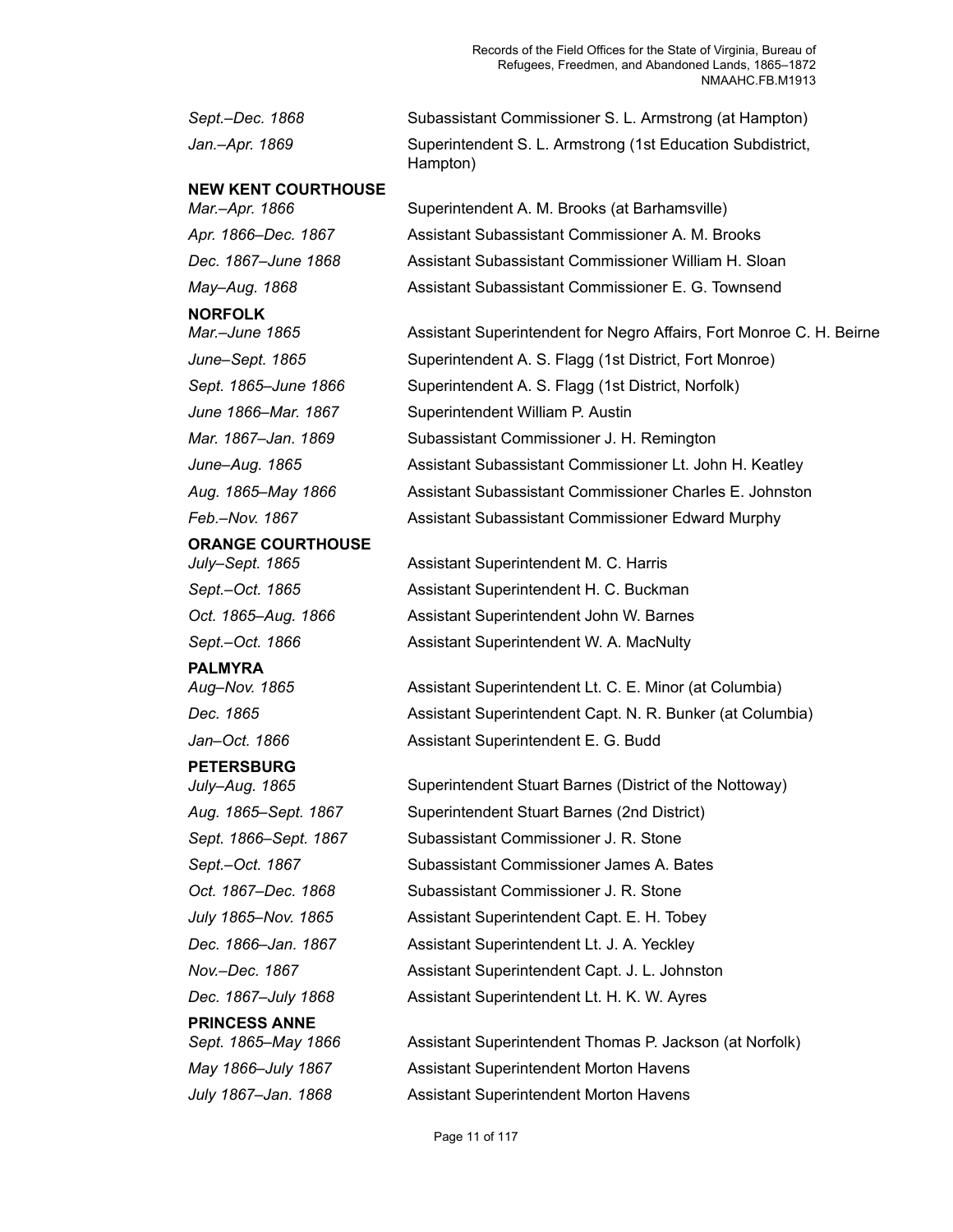| Jan.-Dec. 1868      | Assistant Superintendent James Croft                                                           |
|---------------------|------------------------------------------------------------------------------------------------|
| <b>RICHMOND</b>     |                                                                                                |
| Apr.-June 1865      | Quartermaster H. S. Merrell                                                                    |
| June-Nov. 1865      | Superintendent H. S. Merrell (District of Henrico)                                             |
| Nov. 1865-June 1866 | Superintendent H. S. Merrell (3rd District)                                                    |
| June-Nov. 1866      | Superintendent John A. McDonnell (3rd District)                                                |
| Apr.-May 1867       | Superintendent John A. Bates (3rd District)                                                    |
| Apr.-May 1867       | Subassistant Commissioner John A. Bates                                                        |
| May 1867-Dec. 1868  | Subassistant Commissioner Paul R. Hambrick                                                     |
| Jan.-Apr. 1869      | Assistant Superintendent of Schools Paul R. Hambrick                                           |
| Dec. 1865-Feb. 1866 | Assistant Superintendent E. B. Townsend (Subdistrict of Richmond)                              |
| Mar.-Apr. 1866      | Assistant Superintendent T. W. Lord                                                            |
| Apr. 1866–Dec. 1868 | Assistant Subassistant Commissioner Benjamin C. Cook                                           |
| <b>ROCKY MOUNT</b>  |                                                                                                |
| Jan.-June 1866      | Assistant Superintendent James Warden                                                          |
| Aug. 1866-Apr. 1867 | Assistant Superintendent William F. DeKnight (Subdistrict No. 3, 7th<br>District)              |
| Apr.-July 1867      | Assistant Subassistant Commissioner William F. DeKnight                                        |
| July-Oct. 1867      | Assistant Subassistant Commissioner William F. DeKnight<br>(Subdistrict No. 3, 7th District)   |
| Oct.-Dec. 1867      | Assistant Subassistant Commissioner Newton Whitten (4th Division,<br>7th Subdistrict)          |
| Dec. 1867–June 1868 | Assistant Subassistant Commissioner Augustus R. Egbert                                         |
| <b>SMITHFIELD</b>   |                                                                                                |
| May 1865-Mar. 1866  | Assistant Superintendent Lt. L. W. L. McDaniels                                                |
| Mar.-May 1866       | Assistant Superintendent Lt. A. G. Deacon                                                      |
| <b>STAUNTON</b>     |                                                                                                |
| Mar.-May 1866       | Assistant Superintendent Lt. George W. Cook (at Harrisburg)                                    |
| May-Dec. 1866       | Assistant Superintendent Lt. George W. Cook (Subdistrict No. 10,<br>7th District, at Staunton) |
| Dec. 1866–Apr. 1867 | Assistant Superintendent Frederick S. Tukey (Subdistrict of Augusta<br>and Highland)           |
| Apr. 1867-Mar. 1868 | Assistant Superintendent Thomas P. Jackson (4th Division, 9th<br>Subdistrict)                  |
| Mar.-Sept. 1868     | Assistant Subassistant Commissioner John W. Jordan                                             |
| Sept.-Dec. 1868     | Assistant Subassistant Commissioner Roswell Waldo                                              |
| <b>SUFFOLK</b>      |                                                                                                |
| Dec. 1866-Nov. 1867 | Agent John W. Barnes (3rd Division, 1st Subdistrict)                                           |
| Nov. 1867-July 1868 | Assistant Subassistant Commissioner Lt. George W. Fleming                                      |
| July-Dec. 1868      | Assistant Subassistant Commissioner George W. Black                                            |
| <b>TAPPAHANNOCK</b> |                                                                                                |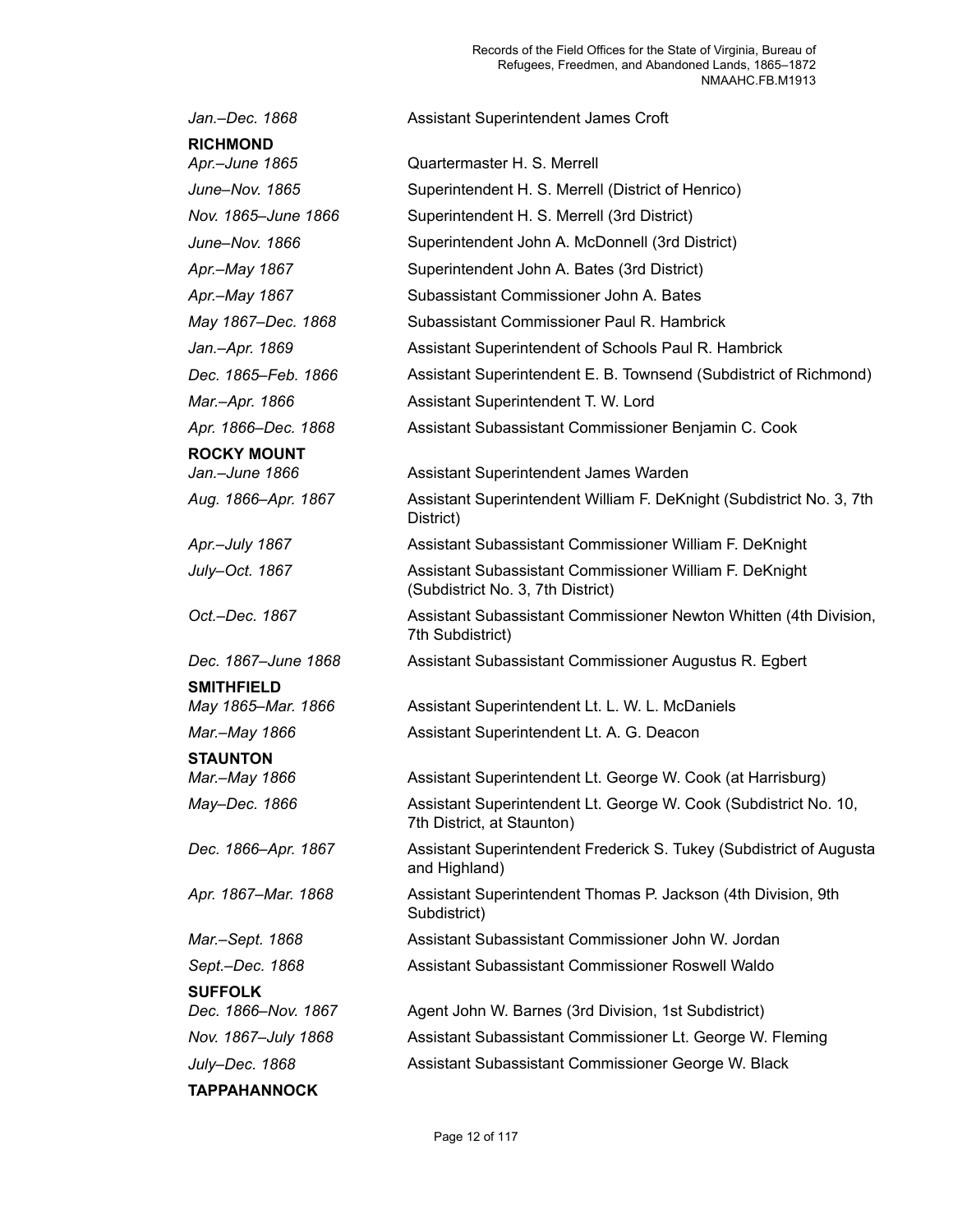Records of the Field Offices for the State of Virginia, Bureau of Refugees, Freedmen, and Abandoned Lands, 1865–1872 NMAAHC.FB.M1913

| July-Oct. 1865                            | Provost Marshall Edgar B. Le Gro (at Warsaw)                                                                   |
|-------------------------------------------|----------------------------------------------------------------------------------------------------------------|
| Nov.-Dec. 1865                            | Provost Marshall Edgar B. Le Gro                                                                               |
| Feb. 1866–Dec. 1868                       | Assistant Subassistant Commissioner Lt. Watson R. Wentworth (3rd<br>Division, 6th Subdistrict from April 1867) |
| <b>WARRENTON</b>                          |                                                                                                                |
| July 1866-Aug. 1867                       | Assistant Subassistant Commissioner Lt. W. S. Chase                                                            |
| Aug. 1867-Jan. 1868                       | Assistant Subassistant Commissioner Capt. E. B. Gates (4th<br>Division, 10th Subdistrict)                      |
| Jan.-Apr. 1868                            | Assistant Subassistant Commissioner Morton Havens (4th Division,<br>10th Subdistrict)                          |
| May–July 1868                             | Assistant Subassistant Commissioner Lt. Sydney B. Smith (See<br>Leesburg, VA)                                  |
| <b>WARSAW</b>                             |                                                                                                                |
| Jan.–Dec. 1867                            | Assistant Subassistant Commissioner Henry W. Ayres (4th Division,<br>6th Subdistrict from April 1867)          |
| Jan. 1868                                 | Assistant Subassistant Commissioner William B. Pease                                                           |
| Feb.–Mar. 1868                            | Assistant Subassistant Commissioner C. G. McClelland                                                           |
| Apr.-Dec. 1868                            | Assistant Subassistant Commissioner E. W. Busby                                                                |
| <b>WAVERLY</b><br>Dec. 1866–Mar. 1868     | Assistant Subassistant Commissioner W. F. Wilcox (2nd Division,<br>2nd Subdistict from April 1867)             |
| Apr.-July 1868                            | Assistant Subassistant Commissioner P. M. McLaughlin                                                           |
| <b>WILSON'S LANDING</b><br>Feb.–June 1866 | Assistant Superintendent J. H. Remington                                                                       |
| July–Sept. 1866                           | Assistant Superintendent Lt. Edward Murphy                                                                     |
| <b>WINCHESTER</b><br>Aug.-Sept. 1865      | Superintendent Capt. H. Stover How (6th District, at Staunton)                                                 |
| Oct. 1865-May 1866                        | Superintendent Capt. H. Stover How (6th District)                                                              |
| May-Sept. 1866                            | Superintendent J. H. Remington (6th District)                                                                  |
| Sept.-Nov. 1866                           | Superintendent J. H. Remington (9th District)                                                                  |
| Dec. 1866-Dec. 1868                       | Subassistant Commissioner John A. McDonnel (9th District)                                                      |
| Dec. 1865–Apr. 1866                       | Assistant Superintendent John P. How                                                                           |
| Apr. 1866-Oct. 1867                       | Assistant Subassistant Commissioner Capt. Gilbert R. Chandler (1st<br>Division, 9th District)                  |
| <b>WOODSTOCK</b>                          |                                                                                                                |
| Mar. 1866-July 1868                       | Assistant Subassistant Commissioner J. H. Hall (3rd Division, 9th<br>District)                                 |
| July-Aug. 1868                            | Assistant Subassistant Commissioner W. Lyreel                                                                  |
| Aug.-Dec. 1868                            | Assistant Subassistant Commissioner Watkins James                                                              |
| <b>WYTHEVILLE</b>                         |                                                                                                                |
| Oct. 1865-June 1866                       | Superintendent B. C. Carter (8th District)                                                                     |
| June-Dec. 1866                            | Superintendent George P. Sherwood (8th District)                                                               |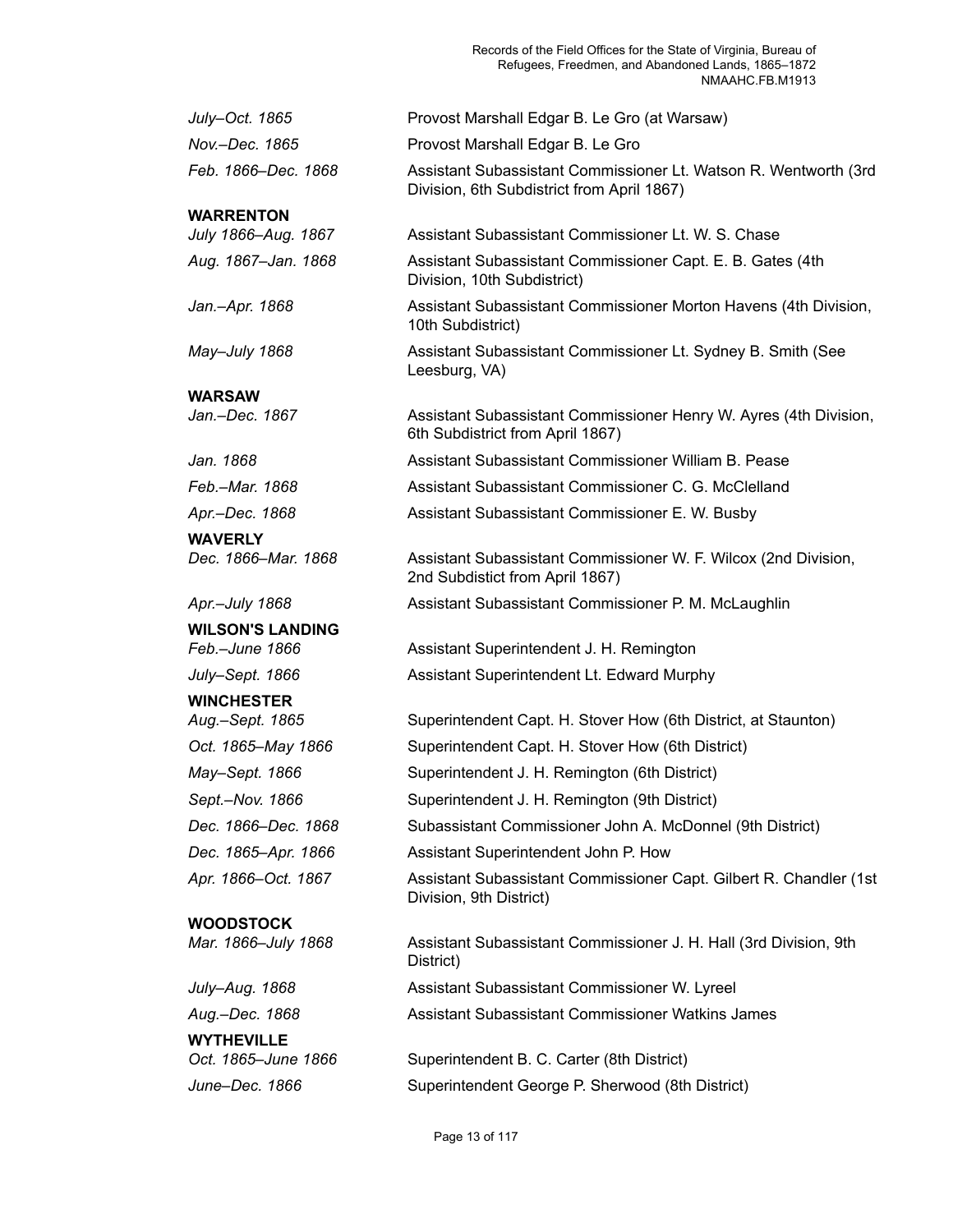Records of the Field Offices for the State of Virginia, Bureau of Refugees, Freedmen, and Abandoned Lands, 1865–1872 NMAAHC.FB.M1913

| Dec. 1866–Feb. 1867                   | Superintendent J. H. Remington (8th District)                                      |
|---------------------------------------|------------------------------------------------------------------------------------|
| Mar.–Aug. 1867                        | Superintendent William P. Austin (8th District)                                    |
| Mar.–Aug. 1867                        | Superintendent H. G. Thomas (8th District)                                         |
| Jan.–Mar. 1869                        | Assistant Superintendent of Schools H. G. Thomas (at Salem)                        |
| <b>YORKTOWN</b><br>Jan. 1866–May 1868 | Assistant Subassistant Commissioner F. A. Massey (3rd Division,<br>5th District)   |
| Aug.–Dec. 1868                        | Assistant Subassistant Commissioner Henry K. Ayers (3rd Division,<br>5th District) |
|                                       |                                                                                    |

# <span id="page-15-0"></span>Names and Subject Terms

This collection is indexed in the online catalog of the Smithsonian Institution under the following terms:

Subjects:

American South Freedmen's Bureau Reconstruction, U.S. history, 1865-1877 Slaves -- Emancipation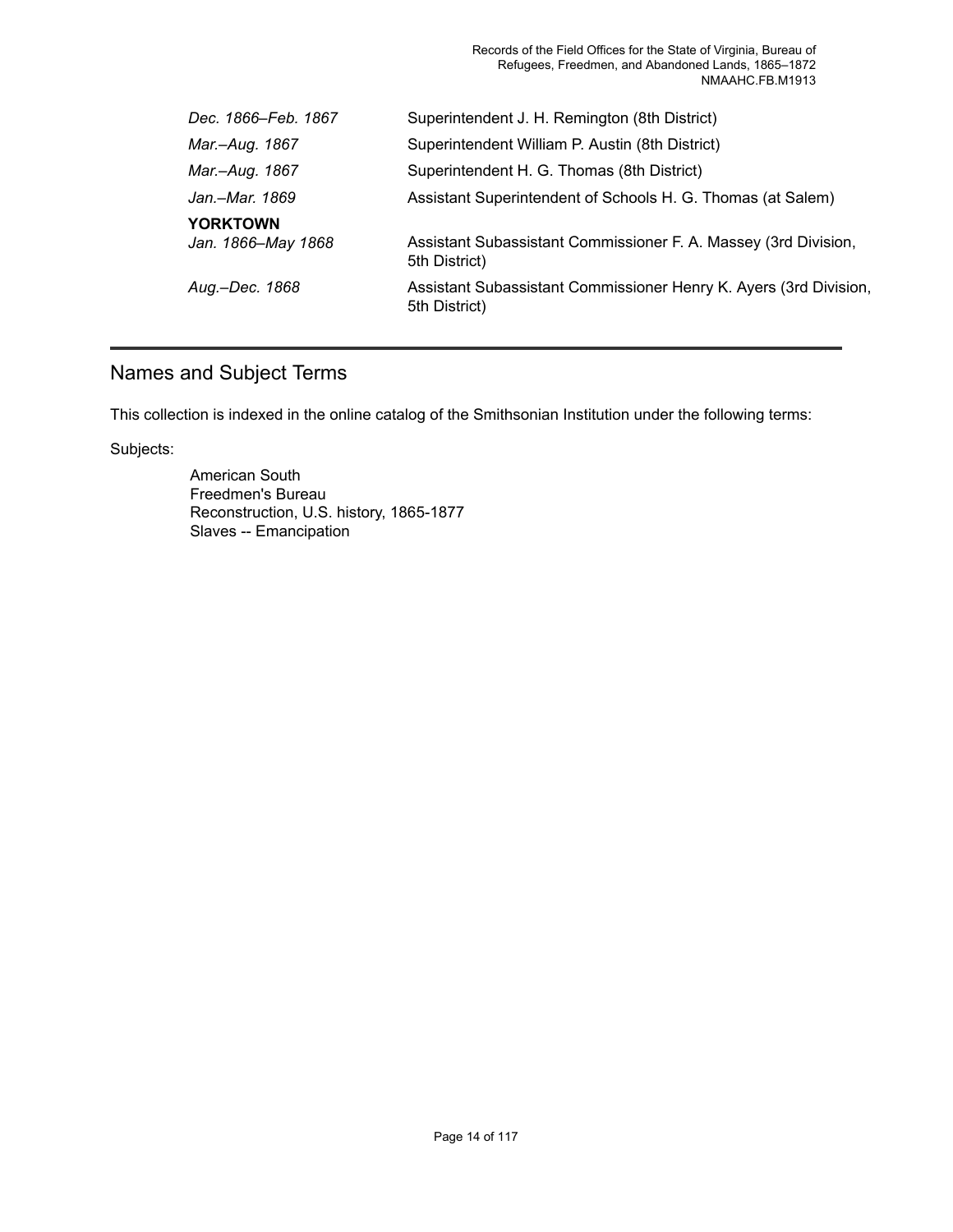# <span id="page-16-0"></span>**Container Listing**

## <span id="page-16-1"></span>Series 1: List of Book Records

#### 1.1: State of Virginia

Scope and **Contents** Note: The single–volume list of book records for Virginia (No Date) is arranged by office, with records of the Assistant Commissioner and his staff officers listed first, followed alphabetically by locations of the subdistrict offices. Included in the list of book records are the type of record in each book or volume, the dates of the volume, and the volume number. Throughout this introductory material and in the table of contents, the Adjutant General's Office volume number appears in parentheses in the series descriptions of the records.

1.1.1: 1 [Volume](https://edan.si.edu/slideshow/slideshowViewer.htm?eadrefid=NMAAHC.FB.M1913_ref4)

*Return to Table of [Contents](#page-1-0)*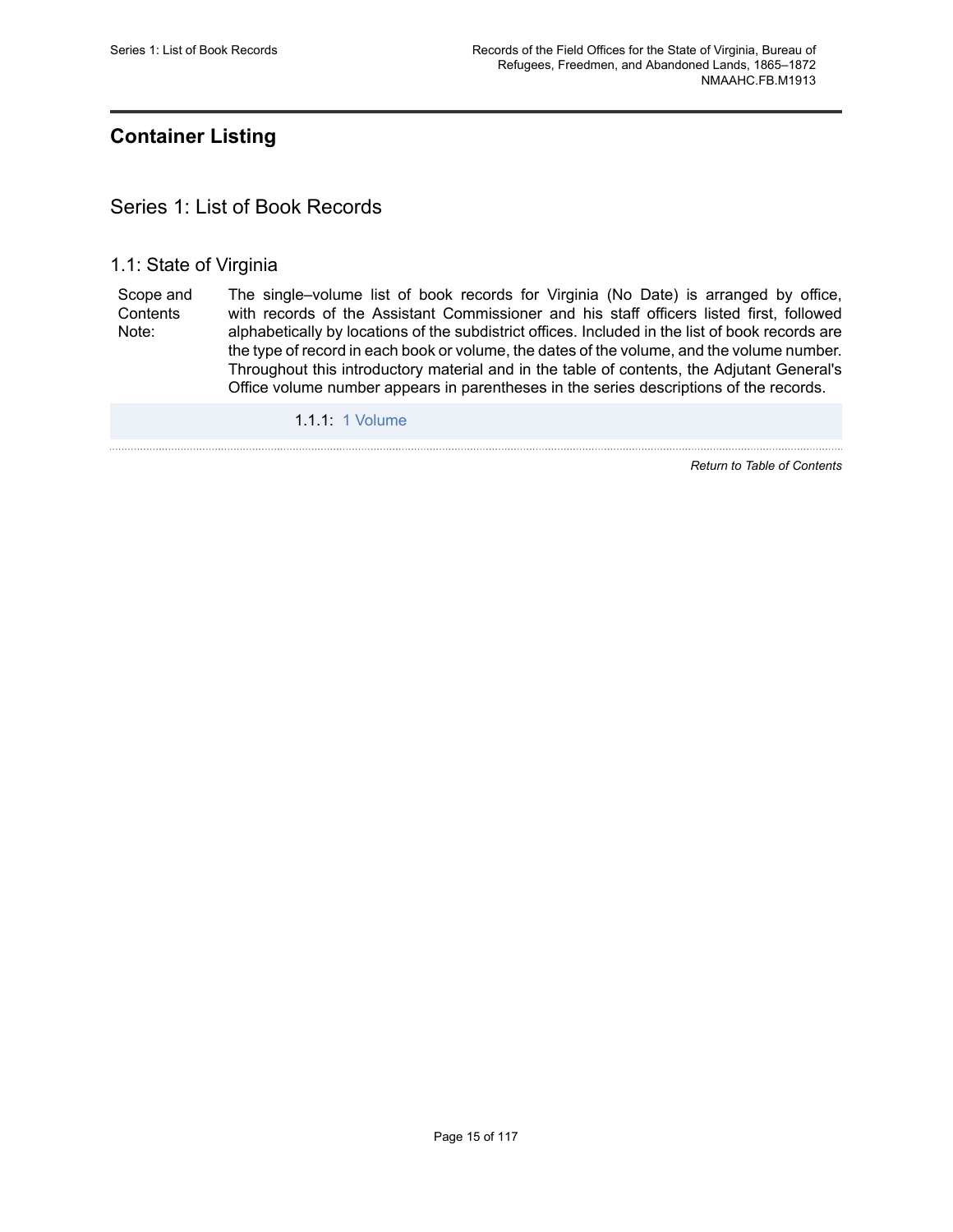# <span id="page-17-0"></span>Series 2: Offices of Staff Officers

# 2.1: Quartermaster and Disbursing Officer

| 2.1.1: Press Copies of Letters Sent<br>Notes:<br>The 17 volumes of press copies of letters sent, October 1865–<br>May 1869, 1 (64), 2 (65), 3 (66), 4 (67), 5 (68), 6 (69), 7 (70), 8<br>(71), 9 (72), 10 (73), 11 (74), 12 (75), 13 (76), 14 (77), 15 (78),<br>16 (79), and 17 (80), are arranged chronologically. There are<br>name indexes for Volumes 1 (64) through 16 (79). |
|-----------------------------------------------------------------------------------------------------------------------------------------------------------------------------------------------------------------------------------------------------------------------------------------------------------------------------------------------------------------------------------|
| 2.1.1.1: Volume 1 (64), Oct. 1865-Feb. 1866<br>Image(s)<br>Image(s)<br>Image(s)                                                                                                                                                                                                                                                                                                   |
| 2.1.1.2: Volume 2 (65), Feb.–May 1866<br>Image(s)<br>Image(s)<br>Image(s)                                                                                                                                                                                                                                                                                                         |
| 2.1.1.3: Volume 3 (66), May-July 1866<br>Image(s)<br>Image(s)                                                                                                                                                                                                                                                                                                                     |
| 2.1.1.4: Volume 4 (67), July-Oct. 1866<br>Image(s)<br>Image(s)<br>Image(s)                                                                                                                                                                                                                                                                                                        |
| 2.1.1.5: Volume 5 (68), Oct.-Dec. 1866<br>Image(s)<br>Image(s)                                                                                                                                                                                                                                                                                                                    |
| 2.1.1.6: Volume 6 (69), Dec. 1866-Mar. 1867<br>Image(s)<br>Image(s)<br>Image(s)                                                                                                                                                                                                                                                                                                   |
| 2.1.1.7: Volume 7 (70), Mar.-May 1867<br>Image(s)<br>Image(s)<br>Image(s)                                                                                                                                                                                                                                                                                                         |
| 2.1.1.8: Volume 8 (71), May-June 1867<br>Image(s)<br>Image(s)                                                                                                                                                                                                                                                                                                                     |
| 2.1.1.9: Volume 9 (72), June-July 1867                                                                                                                                                                                                                                                                                                                                            |

[Image\(s\)](https://edan.si.edu/slideshow/slideshowViewer.htm?eadrefid=NMAAHC.FB.M1913_ref17_part1)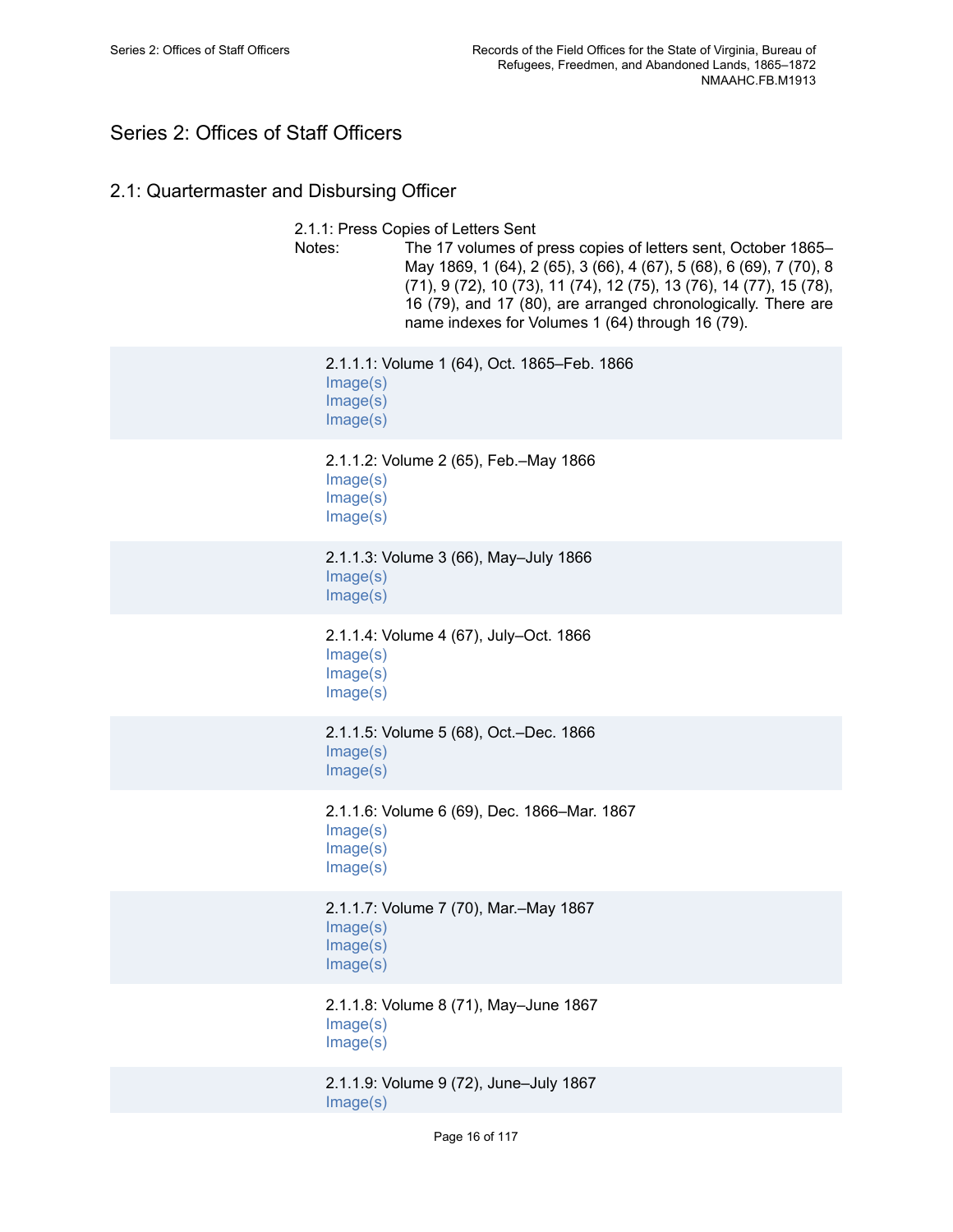[Image\(s\)](https://edan.si.edu/slideshow/slideshowViewer.htm?eadrefid=NMAAHC.FB.M1913_ref17_part2)

```
2.1.1.10: Volume 10 (73), July–Sept. 1867
Image(s)
Image(s)
```
2.1.1.11: Volume 11 (74), Sept.–Nov. 1867 [Image\(s\)](https://edan.si.edu/slideshow/slideshowViewer.htm?eadrefid=NMAAHC.FB.M1913_ref19_part1) [Image\(s\)](https://edan.si.edu/slideshow/slideshowViewer.htm?eadrefid=NMAAHC.FB.M1913_ref19_part2)

2.1.1.12: Volume 12 (75), Nov.–Dec. 1867 [Image\(s\)](https://edan.si.edu/slideshow/slideshowViewer.htm?eadrefid=NMAAHC.FB.M1913_ref20_part1) [Image\(s\)](https://edan.si.edu/slideshow/slideshowViewer.htm?eadrefid=NMAAHC.FB.M1913_ref20_part2)

2.1.1.13: Volume 13 (76), Dec. 1867–Apr. 1868 [Image\(s\)](https://edan.si.edu/slideshow/slideshowViewer.htm?eadrefid=NMAAHC.FB.M1913_ref21_part1) [Image\(s\)](https://edan.si.edu/slideshow/slideshowViewer.htm?eadrefid=NMAAHC.FB.M1913_ref21_part2) [Image\(s\)](https://edan.si.edu/slideshow/slideshowViewer.htm?eadrefid=NMAAHC.FB.M1913_ref21_part3)

2.1.1.14: Volume 14 (77), Apr.–Oct. 1868 [Image\(s\)](https://edan.si.edu/slideshow/slideshowViewer.htm?eadrefid=NMAAHC.FB.M1913_ref22_part1) [Image\(s\)](https://edan.si.edu/slideshow/slideshowViewer.htm?eadrefid=NMAAHC.FB.M1913_ref22_part2) [Image\(s\)](https://edan.si.edu/slideshow/slideshowViewer.htm?eadrefid=NMAAHC.FB.M1913_ref22_part3)

2.1.1.15: Volume 15 (78), Oct. 1868–Jan. 1869 [Image\(s\)](https://edan.si.edu/slideshow/slideshowViewer.htm?eadrefid=NMAAHC.FB.M1913_ref23_part1) [Image\(s\)](https://edan.si.edu/slideshow/slideshowViewer.htm?eadrefid=NMAAHC.FB.M1913_ref23_part2)

2.1.1.16: Volume 16 (79), Jan.–Apr. 1869 [Image\(s\)](https://edan.si.edu/slideshow/slideshowViewer.htm?eadrefid=NMAAHC.FB.M1913_ref24_part1) [Image\(s\)](https://edan.si.edu/slideshow/slideshowViewer.htm?eadrefid=NMAAHC.FB.M1913_ref24_part2)

2.1.1.17: Volume 17 (80), [Apr.–May](https://edan.si.edu/slideshow/slideshowViewer.htm?eadrefid=NMAAHC.FB.M1913_ref25) 1869

2.1.2: Press Copies of Invoices and Letters of Transmittal with Invoices, Orders, and Receipts for Goods

Notes: The two volumes of press copies of invoices and letters of transmittal with invoices, orders, and receipts for goods, July 1867–January 1869, 1 (81) and 2 (82), are arranged chronologically and have name indexes.

2.1.2.1: Volume 1 (81), July 1867–Mar. 1868 [Image\(s\)](https://edan.si.edu/slideshow/slideshowViewer.htm?eadrefid=NMAAHC.FB.M1913_ref28_part1) [Image\(s\)](https://edan.si.edu/slideshow/slideshowViewer.htm?eadrefid=NMAAHC.FB.M1913_ref28_part2)

2.1.2.2: Volume 2 (82), Apr. 1868–Jan. 1869 [Image\(s\)](https://edan.si.edu/slideshow/slideshowViewer.htm?eadrefid=NMAAHC.FB.M1913_ref29_part1) [Image\(s\)](https://edan.si.edu/slideshow/slideshowViewer.htm?eadrefid=NMAAHC.FB.M1913_ref29_part2)

2.1.3: Endorsements Sent and Received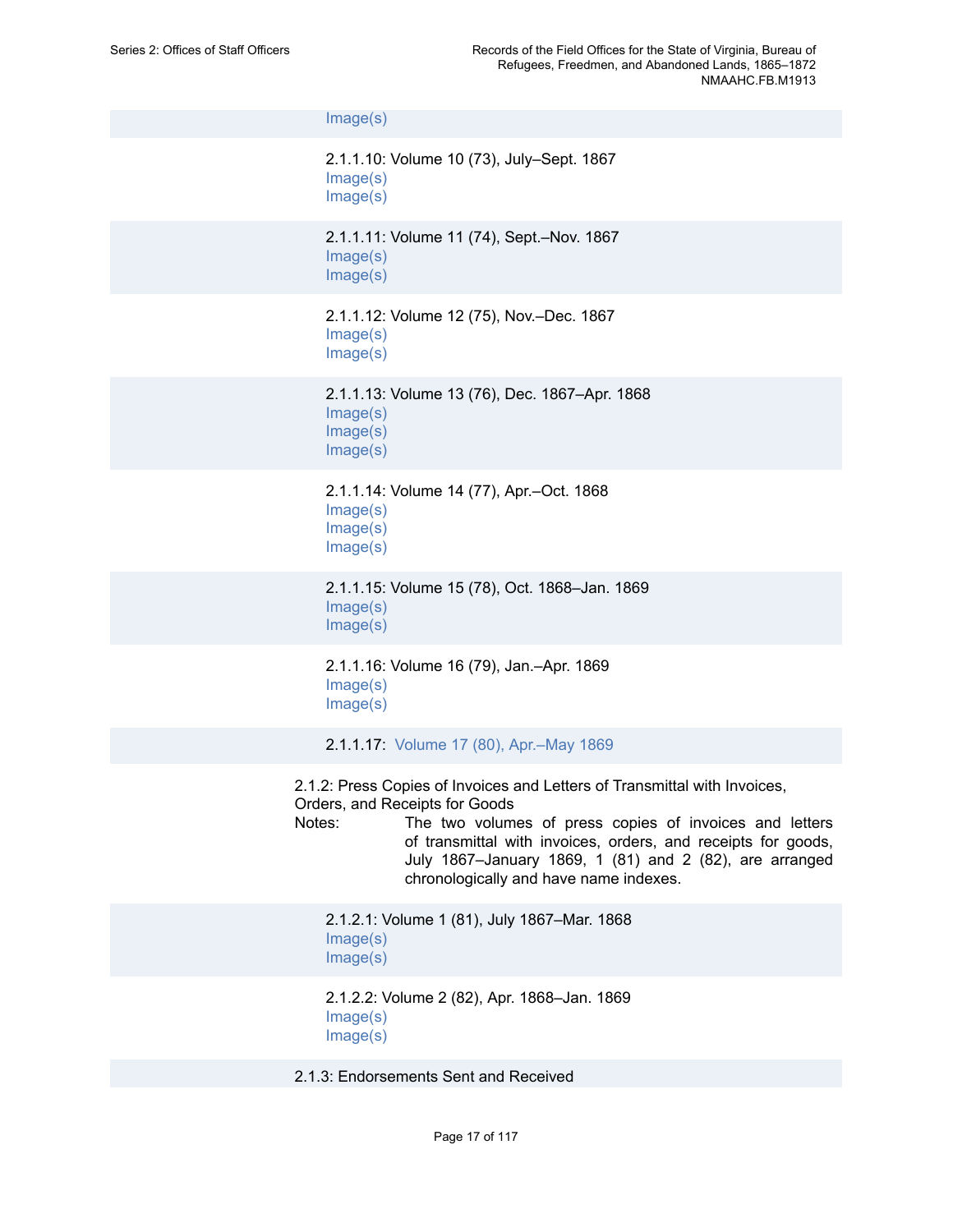Notes: The two volumes of endorsements sent and received, January 1867–May 1869, 1 (83) and 2 (84), are arranged chronologically and have name indexes. For endorsements sent and received (Oct. 1865–May 1866), see Volume 1 (59) of the five volumes of registers of letters received described below.

- 2.1.3.1: Volume 1 (83), Jan. [1867–Dec.](https://edan.si.edu/slideshow/slideshowViewer.htm?eadrefid=NMAAHC.FB.M1913_ref32) 1868
- 2.1.3.2: Volume 2 (84), [Jan.–May](https://edan.si.edu/slideshow/slideshowViewer.htm?eadrefid=NMAAHC.FB.M1913_ref33) 1869
- 2.1.4: Registers of Letters Received
- Notes: The five volumes of registers of letters received, October 1865– May 1869, 1 (59), 2 (60), 3 (61), 4 (62), and 5(63), are arranged by time period. The entries in Volume 1 (59) are arranged in chronological order and numbered. The remaining volumes, 2 (60), 3 (61), 4 (62) and 5 (63), are arranged by the initial letter of the surname of the correspondent and thereunder arranged in chronological order and numbered. Volume 1 (59) has a name index. For registered letters received, see the unbound registered letters received (Oct. 1865–May 1869) described below.
	- 2.1.4.1: Volume 1 (59), Oct. [1865–May](https://edan.si.edu/slideshow/slideshowViewer.htm?eadrefid=NMAAHC.FB.M1913_ref36) 1866
	- 2.1.4.2: Volume 2 (60), [June–Dec.](https://edan.si.edu/slideshow/slideshowViewer.htm?eadrefid=NMAAHC.FB.M1913_ref37) 1866
	- 2.1.4.3: [Volume](https://edan.si.edu/slideshow/slideshowViewer.htm?eadrefid=NMAAHC.FB.M1913_ref38) 3 (61), 1867
	- 2.1.4.4: Volume 4 (62), [Jan.–Dec.](https://edan.si.edu/slideshow/slideshowViewer.htm?eadrefid=NMAAHC.FB.M1913_ref39) 1868
	- 2.1.4.5: Volume 5 (63), [Jan.–May](https://edan.si.edu/slideshow/slideshowViewer.htm?eadrefid=NMAAHC.FB.M1913_ref40) 1869

#### 2.1.5: Registered Letters Received

Notes: Unbound registered letters received, 1865–69, are arranged according to their entry in the five volumes of registers of letters received (Oct. 1865–May 1869) described above.

2.1.5.1: Entered in Volume 1 (59)

2.1.5.1.1: 1 – 493, 1865–66 [Image\(s\)](https://edan.si.edu/slideshow/slideshowViewer.htm?eadrefid=NMAAHC.FB.M1913_ref44_part1) [Image\(s\)](https://edan.si.edu/slideshow/slideshowViewer.htm?eadrefid=NMAAHC.FB.M1913_ref44_part2) [Image\(s\)](https://edan.si.edu/slideshow/slideshowViewer.htm?eadrefid=NMAAHC.FB.M1913_ref44_part3) [Image\(s\)](https://edan.si.edu/slideshow/slideshowViewer.htm?eadrefid=NMAAHC.FB.M1913_ref44_part4) [Image\(s\)](https://edan.si.edu/slideshow/slideshowViewer.htm?eadrefid=NMAAHC.FB.M1913_ref44_part5)

2.1.5.1.2: 494 – 943, 1866 [Image\(s\)](https://edan.si.edu/slideshow/slideshowViewer.htm?eadrefid=NMAAHC.FB.M1913_ref45_part1) [Image\(s\)](https://edan.si.edu/slideshow/slideshowViewer.htm?eadrefid=NMAAHC.FB.M1913_ref45_part2) [Image\(s\)](https://edan.si.edu/slideshow/slideshowViewer.htm?eadrefid=NMAAHC.FB.M1913_ref45_part3)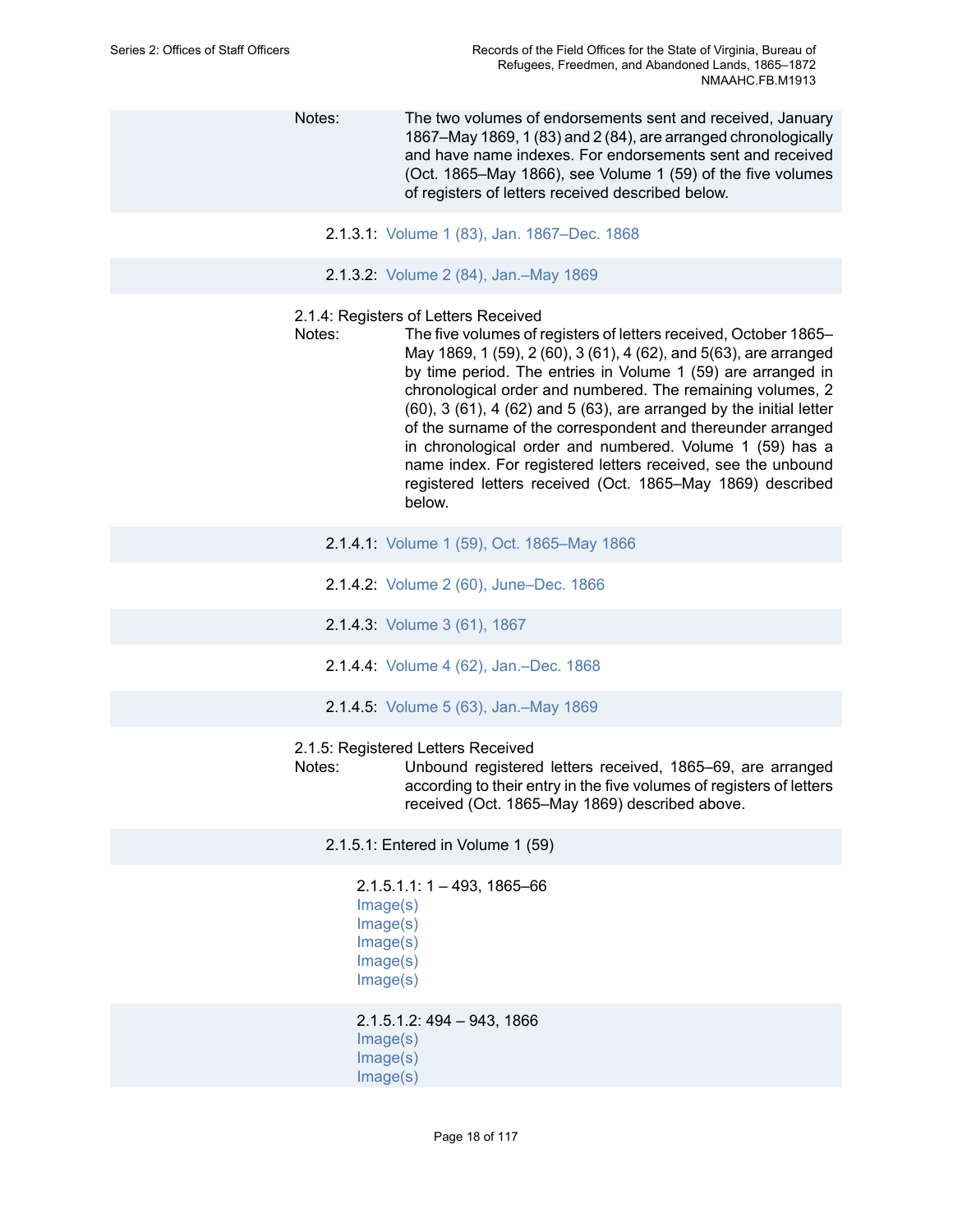[Image\(s\)](https://edan.si.edu/slideshow/slideshowViewer.htm?eadrefid=NMAAHC.FB.M1913_ref45_part4) 2.1.5.1.3: 944 – 1140, 1866 [Image\(s\)](https://edan.si.edu/slideshow/slideshowViewer.htm?eadrefid=NMAAHC.FB.M1913_ref46_part1) [Image\(s\)](https://edan.si.edu/slideshow/slideshowViewer.htm?eadrefid=NMAAHC.FB.M1913_ref46_part2) 2.1.5.2: Entered in Volume 2 (60) 2.1.5.2.1: A – B, 1866 [Image\(s\)](https://edan.si.edu/slideshow/slideshowViewer.htm?eadrefid=NMAAHC.FB.M1913_ref48_part1) [Image\(s\)](https://edan.si.edu/slideshow/slideshowViewer.htm?eadrefid=NMAAHC.FB.M1913_ref48_part2) [Image\(s\)](https://edan.si.edu/slideshow/slideshowViewer.htm?eadrefid=NMAAHC.FB.M1913_ref48_part3) 2.1.5.2.2: C – L, 1866 [Image\(s\)](https://edan.si.edu/slideshow/slideshowViewer.htm?eadrefid=NMAAHC.FB.M1913_ref49_part1) [Image\(s\)](https://edan.si.edu/slideshow/slideshowViewer.htm?eadrefid=NMAAHC.FB.M1913_ref49_part2) [Image\(s\)](https://edan.si.edu/slideshow/slideshowViewer.htm?eadrefid=NMAAHC.FB.M1913_ref49_part3) [Image\(s\)](https://edan.si.edu/slideshow/slideshowViewer.htm?eadrefid=NMAAHC.FB.M1913_ref49_part4) [Image\(s\)](https://edan.si.edu/slideshow/slideshowViewer.htm?eadrefid=NMAAHC.FB.M1913_ref49_part5) 2.1.5.2.3: M – V, 1866 [Image\(s\)](https://edan.si.edu/slideshow/slideshowViewer.htm?eadrefid=NMAAHC.FB.M1913_ref50_part1) [Image\(s\)](https://edan.si.edu/slideshow/slideshowViewer.htm?eadrefid=NMAAHC.FB.M1913_ref50_part2) [Image\(s\)](https://edan.si.edu/slideshow/slideshowViewer.htm?eadrefid=NMAAHC.FB.M1913_ref50_part3) [Image\(s\)](https://edan.si.edu/slideshow/slideshowViewer.htm?eadrefid=NMAAHC.FB.M1913_ref50_part4) 2.1.5.2.4: W, 1866 [Image\(s\)](https://edan.si.edu/slideshow/slideshowViewer.htm?eadrefid=NMAAHC.FB.M1913_ref51_part1) [Image\(s\)](https://edan.si.edu/slideshow/slideshowViewer.htm?eadrefid=NMAAHC.FB.M1913_ref51_part2) 2.1.5.3: Entered in Volume 3 (61) 2.1.5.3.1: [A1 – A293, 1867](https://edan.si.edu/slideshow/slideshowViewer.htm?eadrefid=NMAAHC.FB.M1913_ref53) 2.1.5.3.2: A294 – I7, 1867 [Image\(s\)](https://edan.si.edu/slideshow/slideshowViewer.htm?eadrefid=NMAAHC.FB.M1913_ref54_part1) [Image\(s\)](https://edan.si.edu/slideshow/slideshowViewer.htm?eadrefid=NMAAHC.FB.M1913_ref54_part2) [Image\(s\)](https://edan.si.edu/slideshow/slideshowViewer.htm?eadrefid=NMAAHC.FB.M1913_ref54_part3) [Image\(s\)](https://edan.si.edu/slideshow/slideshowViewer.htm?eadrefid=NMAAHC.FB.M1913_ref54_part4) [Image\(s\)](https://edan.si.edu/slideshow/slideshowViewer.htm?eadrefid=NMAAHC.FB.M1913_ref54_part5) 2.1.5.3.3: J2 – L202, 1867 [Image\(s\)](https://edan.si.edu/slideshow/slideshowViewer.htm?eadrefid=NMAAHC.FB.M1913_ref55_part1) [Image\(s\)](https://edan.si.edu/slideshow/slideshowViewer.htm?eadrefid=NMAAHC.FB.M1913_ref55_part2) [Image\(s\)](https://edan.si.edu/slideshow/slideshowViewer.htm?eadrefid=NMAAHC.FB.M1913_ref55_part3) [Image\(s\)](https://edan.si.edu/slideshow/slideshowViewer.htm?eadrefid=NMAAHC.FB.M1913_ref55_part4)

> 2.1.5.3.4: L205 – M388, 1867 [Image\(s\)](https://edan.si.edu/slideshow/slideshowViewer.htm?eadrefid=NMAAHC.FB.M1913_ref56_part1) [Image\(s\)](https://edan.si.edu/slideshow/slideshowViewer.htm?eadrefid=NMAAHC.FB.M1913_ref56_part2) [Image\(s\)](https://edan.si.edu/slideshow/slideshowViewer.htm?eadrefid=NMAAHC.FB.M1913_ref56_part3)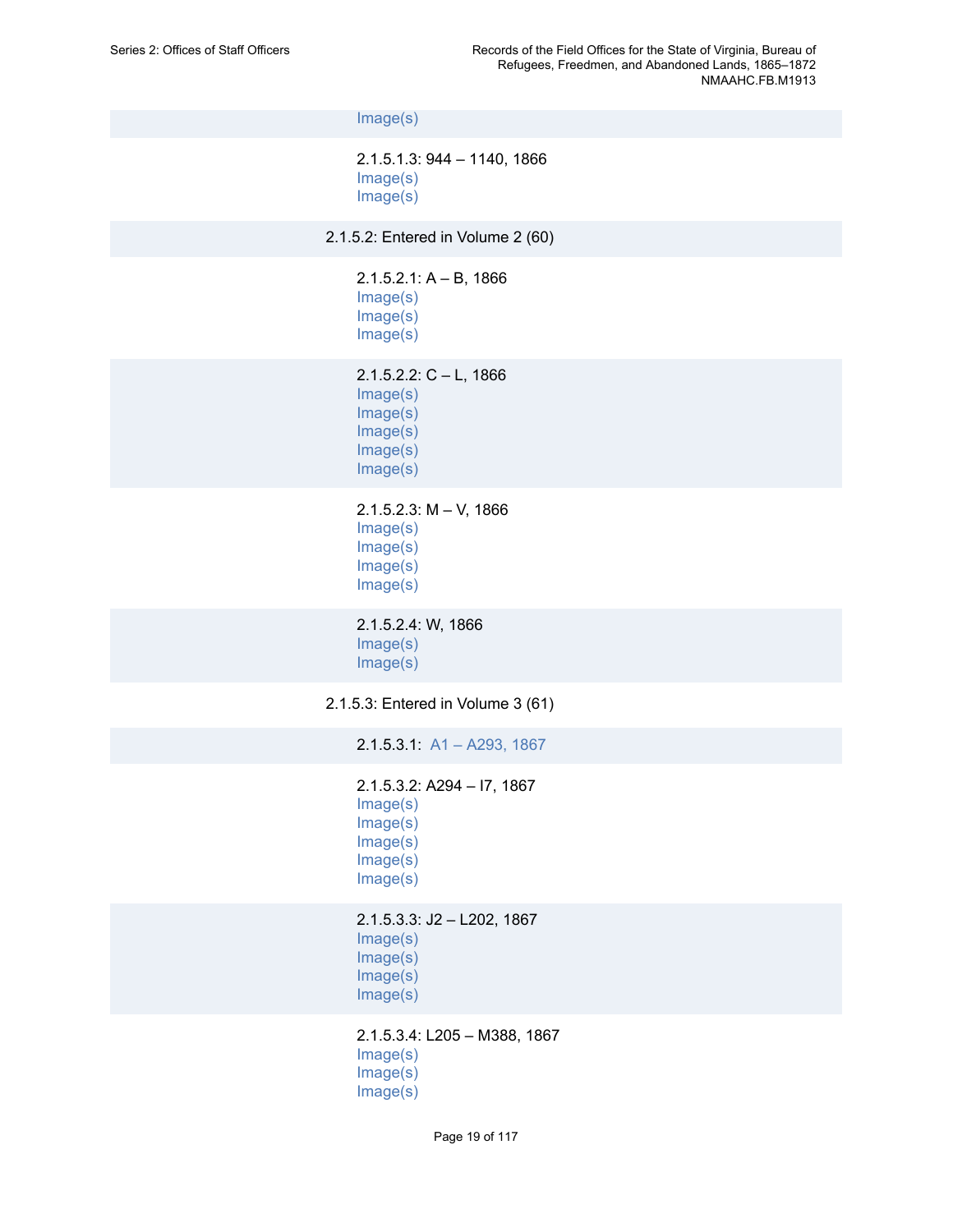[Image\(s\)](https://edan.si.edu/slideshow/slideshowViewer.htm?eadrefid=NMAAHC.FB.M1913_ref56_part4)

2.1.5.3.5: M388 – R330, 1867 [Image\(s\)](https://edan.si.edu/slideshow/slideshowViewer.htm?eadrefid=NMAAHC.FB.M1913_ref57_part1) [Image\(s\)](https://edan.si.edu/slideshow/slideshowViewer.htm?eadrefid=NMAAHC.FB.M1913_ref57_part2) [Image\(s\)](https://edan.si.edu/slideshow/slideshowViewer.htm?eadrefid=NMAAHC.FB.M1913_ref57_part3) [Image\(s\)](https://edan.si.edu/slideshow/slideshowViewer.htm?eadrefid=NMAAHC.FB.M1913_ref57_part4)

2.1.5.3.6: S1 – V3, 1867 [Image\(s\)](https://edan.si.edu/slideshow/slideshowViewer.htm?eadrefid=NMAAHC.FB.M1913_ref58_part1) [Image\(s\)](https://edan.si.edu/slideshow/slideshowViewer.htm?eadrefid=NMAAHC.FB.M1913_ref58_part2) [Image\(s\)](https://edan.si.edu/slideshow/slideshowViewer.htm?eadrefid=NMAAHC.FB.M1913_ref58_part3)

2.1.5.3.7: W2 – W349, 1867 [Image\(s\)](https://edan.si.edu/slideshow/slideshowViewer.htm?eadrefid=NMAAHC.FB.M1913_ref59_part1) [Image\(s\)](https://edan.si.edu/slideshow/slideshowViewer.htm?eadrefid=NMAAHC.FB.M1913_ref59_part2) [Image\(s\)](https://edan.si.edu/slideshow/slideshowViewer.htm?eadrefid=NMAAHC.FB.M1913_ref59_part3)

2.1.5.4: Entered in Volume 4 (62)

2.1.5.4.1: A1 – F6, 1868 [Image\(s\)](https://edan.si.edu/slideshow/slideshowViewer.htm?eadrefid=NMAAHC.FB.M1913_ref61_part1) [Image\(s\)](https://edan.si.edu/slideshow/slideshowViewer.htm?eadrefid=NMAAHC.FB.M1913_ref61_part2) [Image\(s\)](https://edan.si.edu/slideshow/slideshowViewer.htm?eadrefid=NMAAHC.FB.M1913_ref61_part3) [Image\(s\)](https://edan.si.edu/slideshow/slideshowViewer.htm?eadrefid=NMAAHC.FB.M1913_ref61_part4) 2.1.5.4.2: G1 – L126, 1868 [Image\(s\)](https://edan.si.edu/slideshow/slideshowViewer.htm?eadrefid=NMAAHC.FB.M1913_ref62_part1) [Image\(s\)](https://edan.si.edu/slideshow/slideshowViewer.htm?eadrefid=NMAAHC.FB.M1913_ref62_part2) [Image\(s\)](https://edan.si.edu/slideshow/slideshowViewer.htm?eadrefid=NMAAHC.FB.M1913_ref62_part3) [Image\(s\)](https://edan.si.edu/slideshow/slideshowViewer.htm?eadrefid=NMAAHC.FB.M1913_ref62_part4) 2.1.5.4.3: L127 – P30, 1868 [Image\(s\)](https://edan.si.edu/slideshow/slideshowViewer.htm?eadrefid=NMAAHC.FB.M1913_ref63_part1) [Image\(s\)](https://edan.si.edu/slideshow/slideshowViewer.htm?eadrefid=NMAAHC.FB.M1913_ref63_part2) [Image\(s\)](https://edan.si.edu/slideshow/slideshowViewer.htm?eadrefid=NMAAHC.FB.M1913_ref63_part3) [Image\(s\)](https://edan.si.edu/slideshow/slideshowViewer.htm?eadrefid=NMAAHC.FB.M1913_ref63_part4) 2.1.5.4.4: R1 – T40, 1868 [Image\(s\)](https://edan.si.edu/slideshow/slideshowViewer.htm?eadrefid=NMAAHC.FB.M1913_ref64_part1) [Image\(s\)](https://edan.si.edu/slideshow/slideshowViewer.htm?eadrefid=NMAAHC.FB.M1913_ref64_part2) [Image\(s\)](https://edan.si.edu/slideshow/slideshowViewer.htm?eadrefid=NMAAHC.FB.M1913_ref64_part3) [Image\(s\)](https://edan.si.edu/slideshow/slideshowViewer.htm?eadrefid=NMAAHC.FB.M1913_ref64_part4) 2.1.5.4.5: [W2 – Y1, 1868](https://edan.si.edu/slideshow/slideshowViewer.htm?eadrefid=NMAAHC.FB.M1913_ref65)

2.1.5.5: Entered in Volume 5 (63)

2.1.5.5.1: A4 – Y1, 1869 [Image\(s\)](https://edan.si.edu/slideshow/slideshowViewer.htm?eadrefid=NMAAHC.FB.M1913_ref67_part1) [Image\(s\)](https://edan.si.edu/slideshow/slideshowViewer.htm?eadrefid=NMAAHC.FB.M1913_ref67_part2)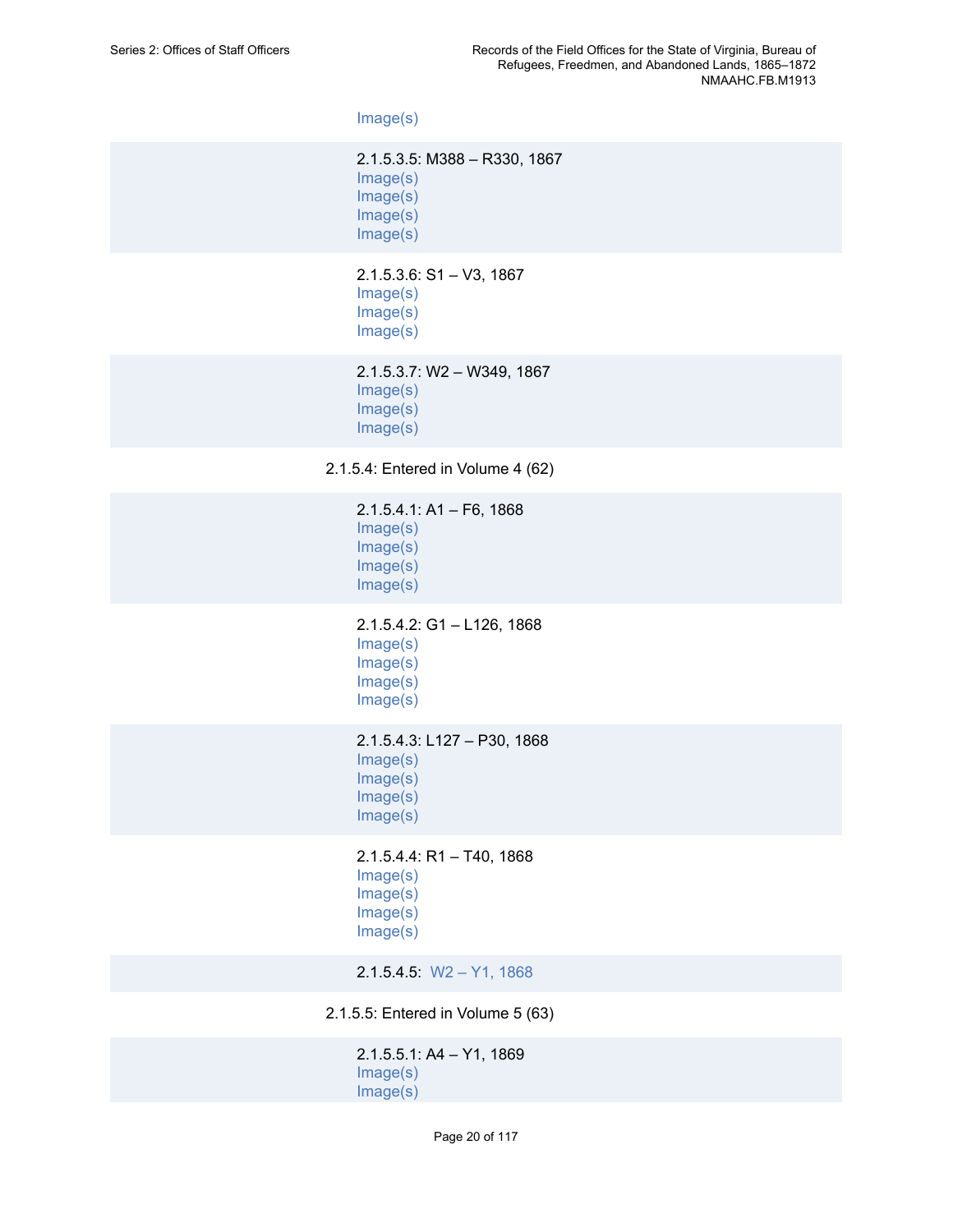| Image(s)                                                           |                                                                                                                                                                                                                                  |
|--------------------------------------------------------------------|----------------------------------------------------------------------------------------------------------------------------------------------------------------------------------------------------------------------------------|
| Image(s)<br>Image(s)<br>Image(s)<br>Image(s)<br>Image(s)<br>Notes: | 2.1.5.6: Unregistered Letters Received, 1866-69<br>Unbound unregistered letters received, 1866–69, are<br>arranged by year, thereunder by initial letter of the surname<br>of the correspondent, and thereunder chronologically. |
| Notes:                                                             | 2.1.5.7: Reports of Persons and Articles Hired<br>Unbound reports of persons and articles hired, July 1865-<br>December 1868, are arranged chronologically.                                                                      |
| 1866<br>Image(s)<br>Image(s)<br>Image(s)                           | 2.1.5.7.1: Reports of Persons and Articles Hired, July 1865–Apr.                                                                                                                                                                 |
| 1867<br>Image(s)<br>Image(s)<br>Image(s)<br>Image(s)               | 2.1.5.7.2: Reports of Persons and Articles Hired, May 1866–Mar.                                                                                                                                                                  |
| 1868<br>Image(s)<br>Image(s)<br>Image(s)<br>Image(s)               | 2.1.5.7.3: Reports of Persons and Articles Hired, Apr. 1867–Sept.                                                                                                                                                                |
|                                                                    | 2.1.5.7.4: Reports of Persons and Articles Hired, Oct.-Dec. 1868                                                                                                                                                                 |
| 2.1.5.8: Ration Returns<br>Notes:                                  | Unbound ration returns, August 1866–December 1868, are<br>arranged chronologically by month.                                                                                                                                     |
| Image(s)<br>Image(s)<br>Image(s)<br>Image(s)                       | 2.1.5.8.1: Ration Returns, Aug. 1866-Jan. 1867                                                                                                                                                                                   |
| Image(s)<br>Image(s)<br>Image(s)                                   | 2.1.5.8.2: Ration Returns, Feb. 1867-June 1867                                                                                                                                                                                   |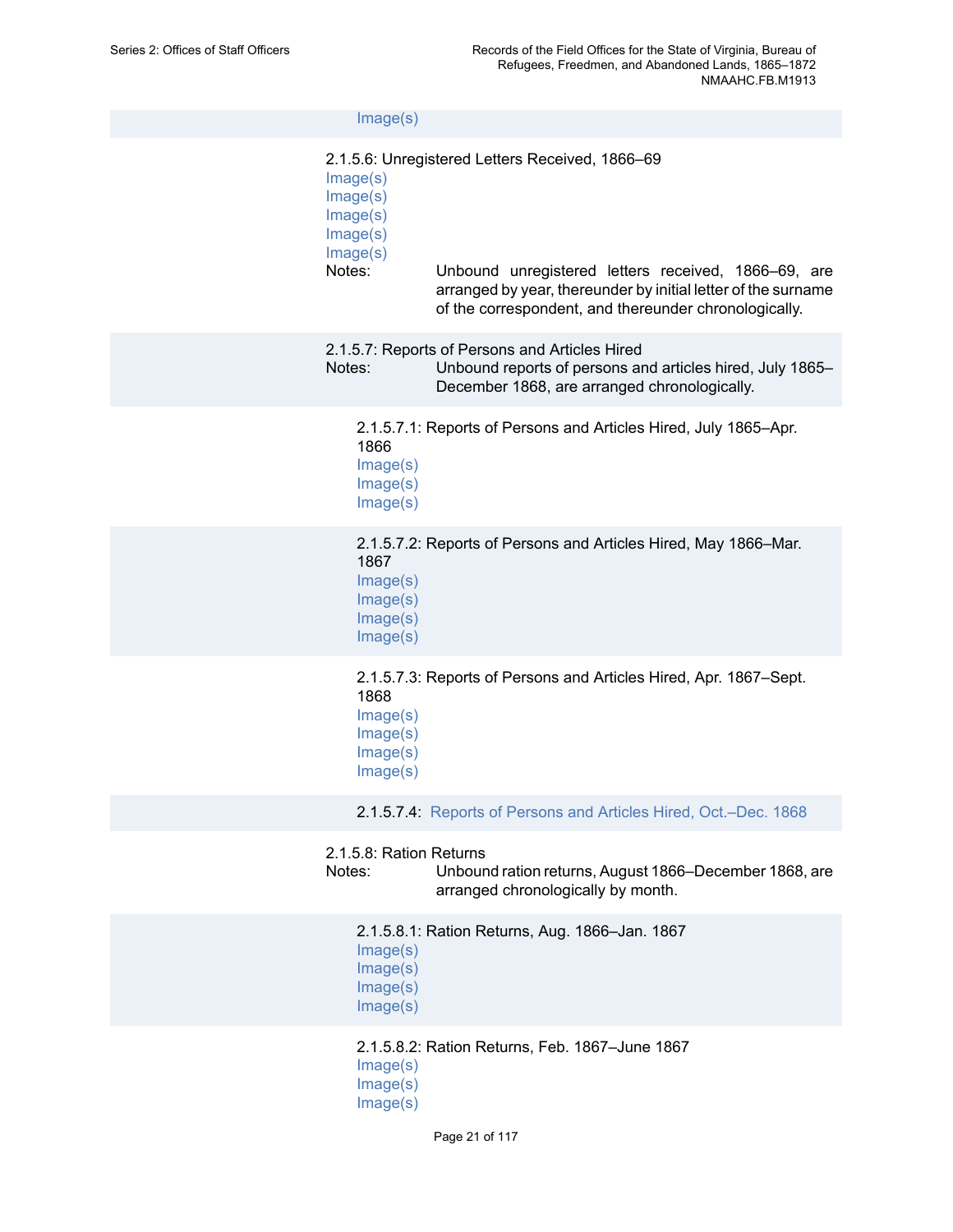[Image\(s\)](https://edan.si.edu/slideshow/slideshowViewer.htm?eadrefid=NMAAHC.FB.M1913_ref78_part4) [Image\(s\)](https://edan.si.edu/slideshow/slideshowViewer.htm?eadrefid=NMAAHC.FB.M1913_ref78_part5)

2.1.5.8.3: Ration Returns, July 1867–Sept. 1868 [Image\(s\)](https://edan.si.edu/slideshow/slideshowViewer.htm?eadrefid=NMAAHC.FB.M1913_ref79_part1) [Image\(s\)](https://edan.si.edu/slideshow/slideshowViewer.htm?eadrefid=NMAAHC.FB.M1913_ref79_part2) [Image\(s\)](https://edan.si.edu/slideshow/slideshowViewer.htm?eadrefid=NMAAHC.FB.M1913_ref79_part3) [Image\(s\)](https://edan.si.edu/slideshow/slideshowViewer.htm?eadrefid=NMAAHC.FB.M1913_ref79_part4) [Image\(s\)](https://edan.si.edu/slideshow/slideshowViewer.htm?eadrefid=NMAAHC.FB.M1913_ref79_part5)

2.1.5.8.4: [Ration Returns, Oct.–Dec. 1868](https://edan.si.edu/slideshow/slideshowViewer.htm?eadrefid=NMAAHC.FB.M1913_ref80)

*Return to Table of [Contents](#page-1-0)*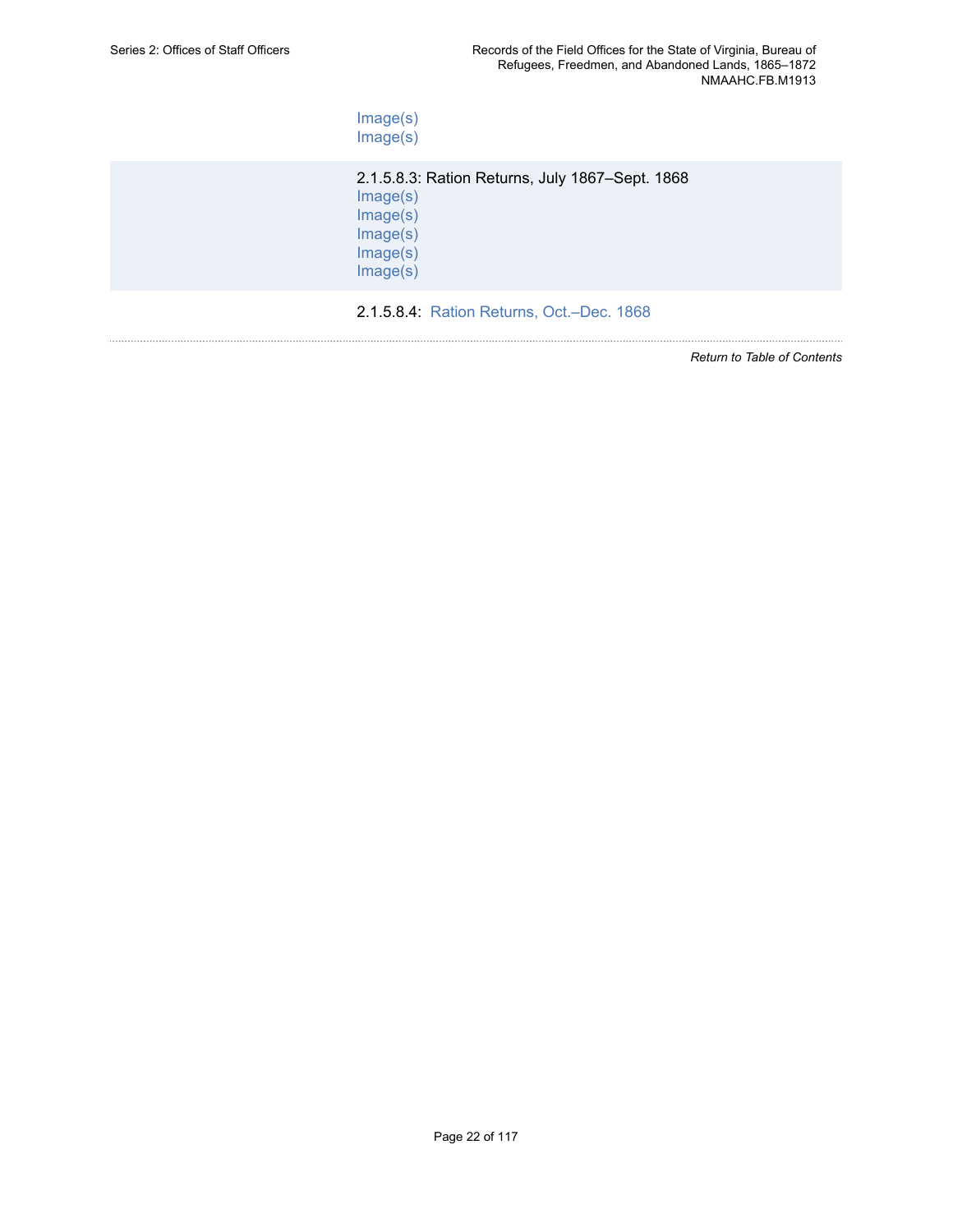# <span id="page-24-0"></span>Series 3: Subordinate Field Offices

## 3.1: Abingdon (Assistant Subassistant Commissioner, 2nd Division, 8th Subdistrict)

3.1.1: Letters Sent<br>Notes: The The single volume of letters sent, December 1867–January 1868 (110), is arranged chronologically.

3.1.1.1: Volume (110), Dec. [1867–Jan.](https://edan.si.edu/slideshow/slideshowViewer.htm?eadrefid=NMAAHC.FB.M1913_ref86) 1868

3.1.2: Register of Letters Sent Notes: The single–volume register of letters sent, January–December 1868 (109), is arranged chronologically.

3.1.2.1: Volume (109), [Jan.–Dec.](https://edan.si.edu/slideshow/slideshowViewer.htm?eadrefid=NMAAHC.FB.M1913_ref89) 1868

## 3.2: Alexandria (Superintendent)

| 3.2.1: Letters Sent<br>Notes: | The two volumes of letters sent, July 1865–June 1867, 1 (89)<br>and 2 (90), are arranged chronologically.                                                                                                                                                           |
|-------------------------------|---------------------------------------------------------------------------------------------------------------------------------------------------------------------------------------------------------------------------------------------------------------------|
|                               | 3.2.1.1: Volume 1 (89), July 1865–Mar. 1867                                                                                                                                                                                                                         |
|                               | 3.2.1.2: Volume 2 (90), Mar.-June 1867                                                                                                                                                                                                                              |
| Notes:                        | 3.2.2: Press Copies of Letters Sent<br>The five volumes of press copies of letters sent, March 1867-<br>April 1869, 1 (91), 2 (92), 3 (93), 4 (94), and 5 (95), are arranged<br>chronologically. Name and subject indexes are in Volumes 1<br>$(91)$ and 3 $(93)$ . |
| Image(s)<br>Image(s)          | 3.2.2.1: Volume 1 (91), Mar.-Nov. 1867                                                                                                                                                                                                                              |
| Image(s)<br>Image(s)          | 3.2.2.2: Volume 2 (92), Nov. 1867-June 1868                                                                                                                                                                                                                         |
| Image(s)<br>Image(s)          | 3.2.2.3: Volume 3 (93), June-Dec. 1868                                                                                                                                                                                                                              |
|                               | 3.2.2.4: Volume 4 (94), Dec. 1868-Jan. 1869                                                                                                                                                                                                                         |
|                               | 3.2.2.5: Volume 5 (95), Jan.-Apr. 1869                                                                                                                                                                                                                              |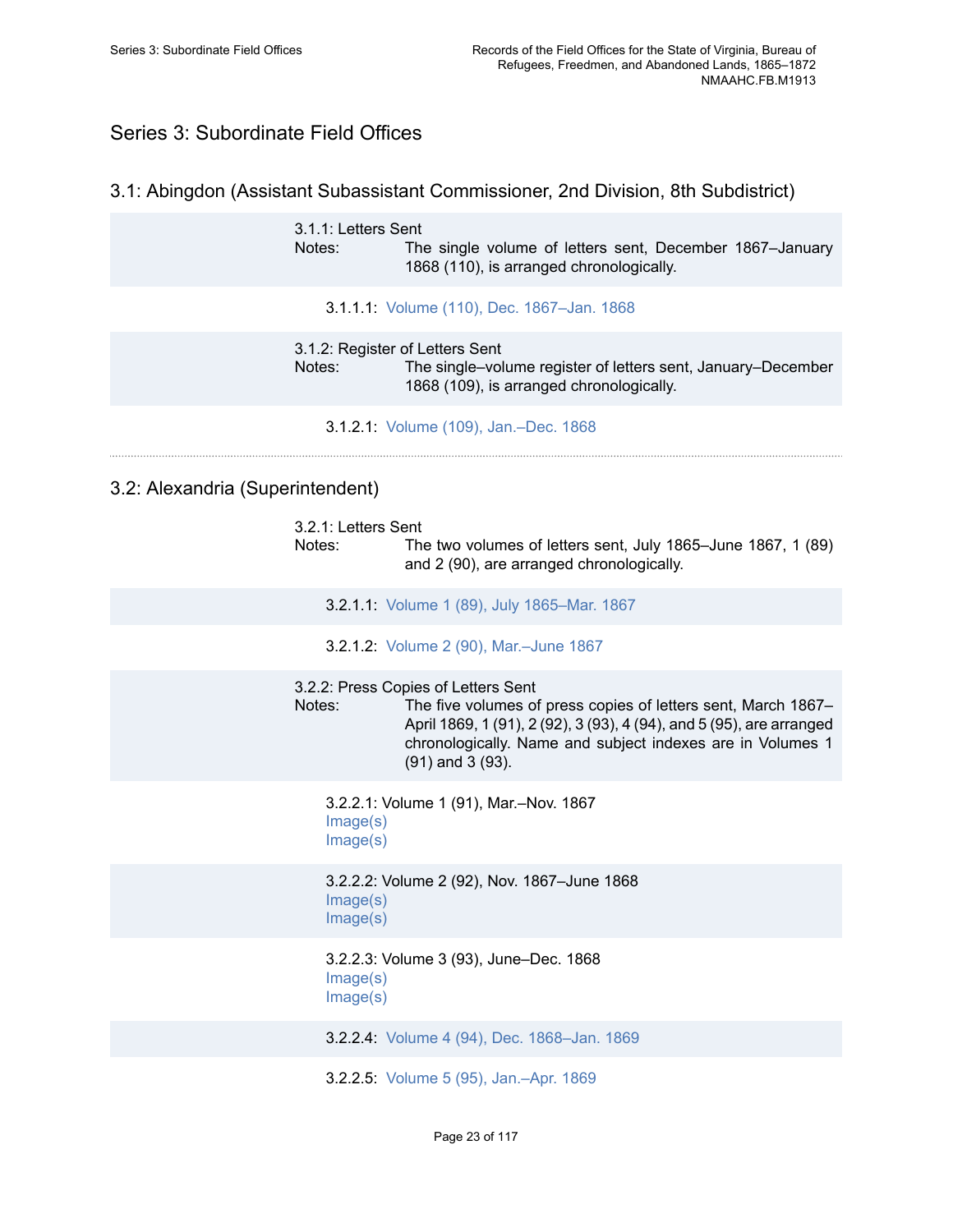#### 3.2.3: Endorsements Sent and Received

Notes: The single volume of endorsements sent and received, November 1865–March 1867 (97), is arranged chronologically. For endorsements sent and received, dated March 1867 to December 1868, see the three volumes of registers of letters received (July 1866–Dec. 1868), described below. Volume (97) also contains a list of former owners of abandoned or confiscated property compiled by Newton Whiten, AAQM 10th District.

#### 3.2.3.1: Volume (97), Nov. [1865–Mar.](https://edan.si.edu/slideshow/slideshowViewer.htm?eadrefid=NMAAHC.FB.M1913_ref104) 1867

- 3.2.4: Registers of Letters Received
- Notes: The three volumes of registers of letters received, July 1866– December 1868, 1 (85), 2 (86), and 3 (87), are arranged by time period. The entries are arranged in chronological order and numbered, except for the second half of Volume 1 (85), which was recopied in Volume 2 (86). There are name indexes in Volumes 2 (86) and 3 (87). The registers contain endorsements from Mar. 1867 to Dec. 1868.
	- 3.2.4.1: Volume 1 (85), July [1866–Mar.](https://edan.si.edu/slideshow/slideshowViewer.htm?eadrefid=NMAAHC.FB.M1913_ref107) 1867
	- 3.2.4.2: Volume 2 (86), Mar. [1867–Apr.](https://edan.si.edu/slideshow/slideshowViewer.htm?eadrefid=NMAAHC.FB.M1913_ref108) 1868
	- 3.2.4.3: Volume 3 (87), [Apr.–Dec.](https://edan.si.edu/slideshow/slideshowViewer.htm?eadrefid=NMAAHC.FB.M1913_ref109) 1868

#### 3.2.5: Registered Letters Received

Notes: The unbound registered letters received, July 1866–April 1869, except letters received January–April 1869 by S. R. Lee, superintendent, 6th Educational Subdistrict of Virginia, are arranged according to their entry in the three volumes of registers of letters received (July 1866–Dec. 1868) described above.

3.2.5.1: Entered in Volume 1 (85)

3.2.5.1.1: 1 – 259, July–Dec. 1866 [Image\(s\)](https://edan.si.edu/slideshow/slideshowViewer.htm?eadrefid=NMAAHC.FB.M1913_ref113_part1) [Image\(s\)](https://edan.si.edu/slideshow/slideshowViewer.htm?eadrefid=NMAAHC.FB.M1913_ref113_part2)

3.2.5.1.2: 1 – 142, [Jan.–Mar.](https://edan.si.edu/slideshow/slideshowViewer.htm?eadrefid=NMAAHC.FB.M1913_ref114) 1867

3.2.5.2: Entered in Volume 2 (86)

3.2.5.2.1: 1 – 407, Mar.–June 1867 [Image\(s\)](https://edan.si.edu/slideshow/slideshowViewer.htm?eadrefid=NMAAHC.FB.M1913_ref116_part1) [Image\(s\)](https://edan.si.edu/slideshow/slideshowViewer.htm?eadrefid=NMAAHC.FB.M1913_ref116_part2)

3.2.5.2.2: 410 – 1038, July–Dec. 1867 [Image\(s\)](https://edan.si.edu/slideshow/slideshowViewer.htm?eadrefid=NMAAHC.FB.M1913_ref117_part1)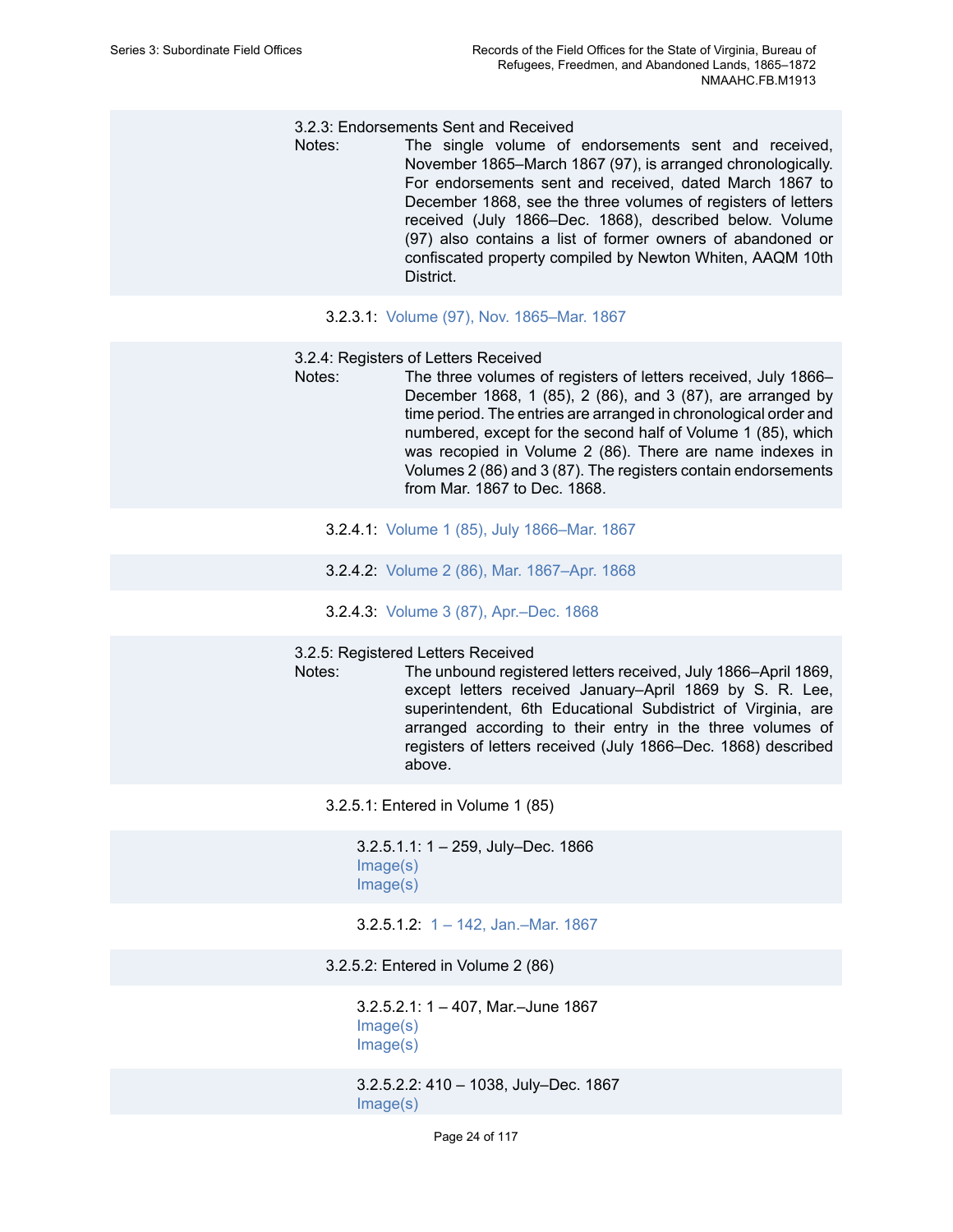[Image\(s\)](https://edan.si.edu/slideshow/slideshowViewer.htm?eadrefid=NMAAHC.FB.M1913_ref117_part2)

3.2.5.2.3: 1 – 382, Jan.–Apr. 1868 [Image\(s\)](https://edan.si.edu/slideshow/slideshowViewer.htm?eadrefid=NMAAHC.FB.M1913_ref118_part1) [Image\(s\)](https://edan.si.edu/slideshow/slideshowViewer.htm?eadrefid=NMAAHC.FB.M1913_ref118_part2)

3.2.5.3: Entered in Volume 3 (87)

3.2.5.3.1: 387 – 1279, Apr.–Dec. 1868 [Image\(s\)](https://edan.si.edu/slideshow/slideshowViewer.htm?eadrefid=NMAAHC.FB.M1913_ref120_part1) [Image\(s\)](https://edan.si.edu/slideshow/slideshowViewer.htm?eadrefid=NMAAHC.FB.M1913_ref120_part2) [Image\(s\)](https://edan.si.edu/slideshow/slideshowViewer.htm?eadrefid=NMAAHC.FB.M1913_ref120_part3)

3.2.5.3.2: 1 – 157, [Jan.–Apr.](https://edan.si.edu/slideshow/slideshowViewer.htm?eadrefid=NMAAHC.FB.M1913_ref121) 1869

3.2.6: Registered Letters Received

Notes: Unbound registered letters received, January 1867–December 1868, are arranged by subject and thereunder arranged in chronological order and numbered. The letters are registered according to their entry in Volumes 2 (86) and 3 (87) of the three volumes of registers of letters received (July 1866–Dec. 1868) described above. This series also includes some unregistered letters received concerning receipt of checks, other receipts, schools, the poor and appropriations.

3.2.6.1: Entered in Volumes 2 (86) and 3 (87), Jan. 1867–Dec. 1868 [Image\(s\)](https://edan.si.edu/slideshow/slideshowViewer.htm?eadrefid=NMAAHC.FB.M1913_ref124_part1)

- [Image\(s\)](https://edan.si.edu/slideshow/slideshowViewer.htm?eadrefid=NMAAHC.FB.M1913_ref124_part2)
- [Image\(s\)](https://edan.si.edu/slideshow/slideshowViewer.htm?eadrefid=NMAAHC.FB.M1913_ref124_part3)

3.2.7: Unregistered Letters Received

Notes: Unbound unregistered letters received, March 1863–April 1869, are arranged chronologically.

| 3.2.7.1: Unregistered Letters Received, Mar. 1863–Apr. 1866 |  |
|-------------------------------------------------------------|--|
| Image(s)                                                    |  |
| Image(s)                                                    |  |
| Image(s)                                                    |  |
| Image(s)                                                    |  |
|                                                             |  |

3.2.7.2: [Unregistered](https://edan.si.edu/slideshow/slideshowViewer.htm?eadrefid=NMAAHC.FB.M1913_ref128) Letters Received, May 1866–Apr. 1869

3.2.8: [Letters Received Relating to Personnel \("Personal"\), May 1867–Oct.](https://edan.si.edu/slideshow/slideshowViewer.htm?eadrefid=NMAAHC.FB.M1913_ref130) [1868](https://edan.si.edu/slideshow/slideshowViewer.htm?eadrefid=NMAAHC.FB.M1913_ref130)

Notes: Unbound letters received relating to personnel ("personal"), May 1867–October 1868, are arranged by name of correspondent.

3.2.9: Letters Sent, October–November 1866, and a Register of Letters Received, November 1866–October 1867, by the Acting Assistant Quartermaster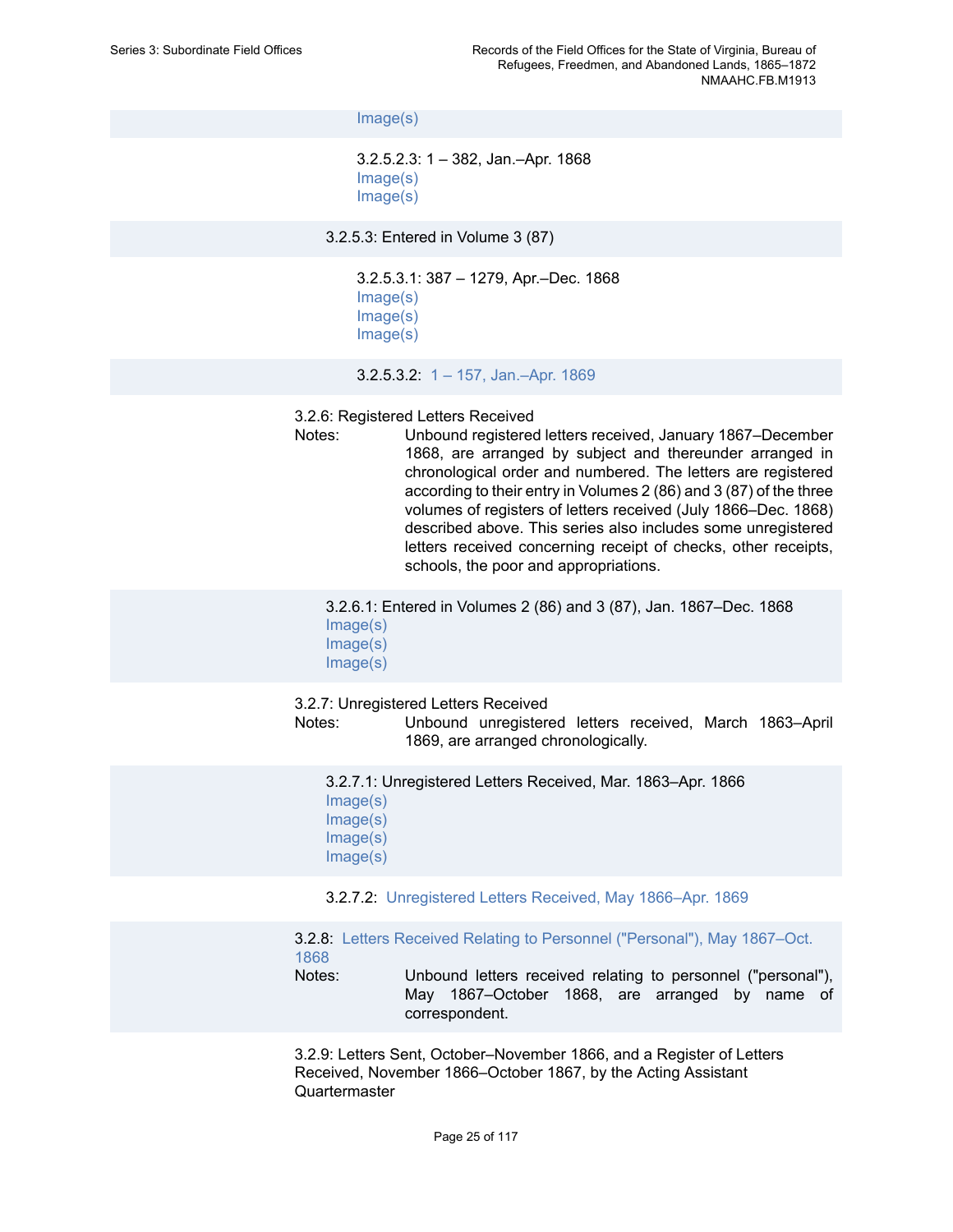Notes: The single volume of letters sent, October–November 1866, and a register of letters received, November 1866–October 1867, by the acting assistant quartermaster, October 1866– October 1867 (88), is arranged chronologically. For letters received, see unbound letters received by the acting assistant quartermaster (Nov. 1866–Oct. 1867) described below. This Volume (88) also contains lists of people at the industrial schools and Freedmen's Home.

#### 3.2.9.1: Volume (88), Oct. [1866–Oct.](https://edan.si.edu/slideshow/slideshowViewer.htm?eadrefid=NMAAHC.FB.M1913_ref133) 1867

3.2.10: Press Copies of Letters Sent by the Acting Assistant Quartermaster Notes: The single unnumbered volume of press copies of letters sent by the acting assistant quartermaster, May–October 1867, is arranged chronologically. The volume also contains letters sent by the industrial school from December 1867 to May 1868 and by the subassistant commissioner from July 1868 to January 1869.

3.2.10.1: 1 Volume, May–Oct. 1867 [Image\(s\)](https://edan.si.edu/slideshow/slideshowViewer.htm?eadrefid=NMAAHC.FB.M1913_ref136_part1) [Image\(s\)](https://edan.si.edu/slideshow/slideshowViewer.htm?eadrefid=NMAAHC.FB.M1913_ref136_part2)

3.2.11: Letters Received by the Acting Assistant Quartermaster, Nov. 1866– Oct. 1867

[Image\(s\)](https://edan.si.edu/slideshow/slideshowViewer.htm?eadrefid=NMAAHC.FB.M1913_ref138_part1) [Image\(s\)](https://edan.si.edu/slideshow/slideshowViewer.htm?eadrefid=NMAAHC.FB.M1913_ref138_part2) [Image\(s\)](https://edan.si.edu/slideshow/slideshowViewer.htm?eadrefid=NMAAHC.FB.M1913_ref138_part3)

Notes: Unbound letters received by the acting assistant quartermaster, November 1866–October 1867, are arranged according to their entry in the single Volume (88) of letters sent, Oct.–Nov. 1866, and a register of letters received, November 1866–October 1867, by the acting assistant quartermaster (Oct. 1866–Oct. 1867) described above.

3.2.12: Press Copies of Letters Sent by the Assistant Subassistant Commissioner of the 1st Division

Notes: The single volume of press copies of letters sent by the assistant subassistant commissioner of the 1st Division, May 1868–January 1869 (96), is arranged chronologically, and there is a name and subject index. Included in this volume are press copies of letters sent by the assistant subassistant commissioner, Fairfax Court House, Dec. 1868.

3.2.12.1: Volume (96), May [1868–Jan.](https://edan.si.edu/slideshow/slideshowViewer.htm?eadrefid=NMAAHC.FB.M1913_ref141) 1869

3.2.13: General and Special Orders and Circulars Issued

Notes: The single unnumbered volume of general and special orders and circulars issued, July–November 1865 and February 1866– April 1867, is arranged by type of issuance and thereunder chronologically. This series also contains letters sent by the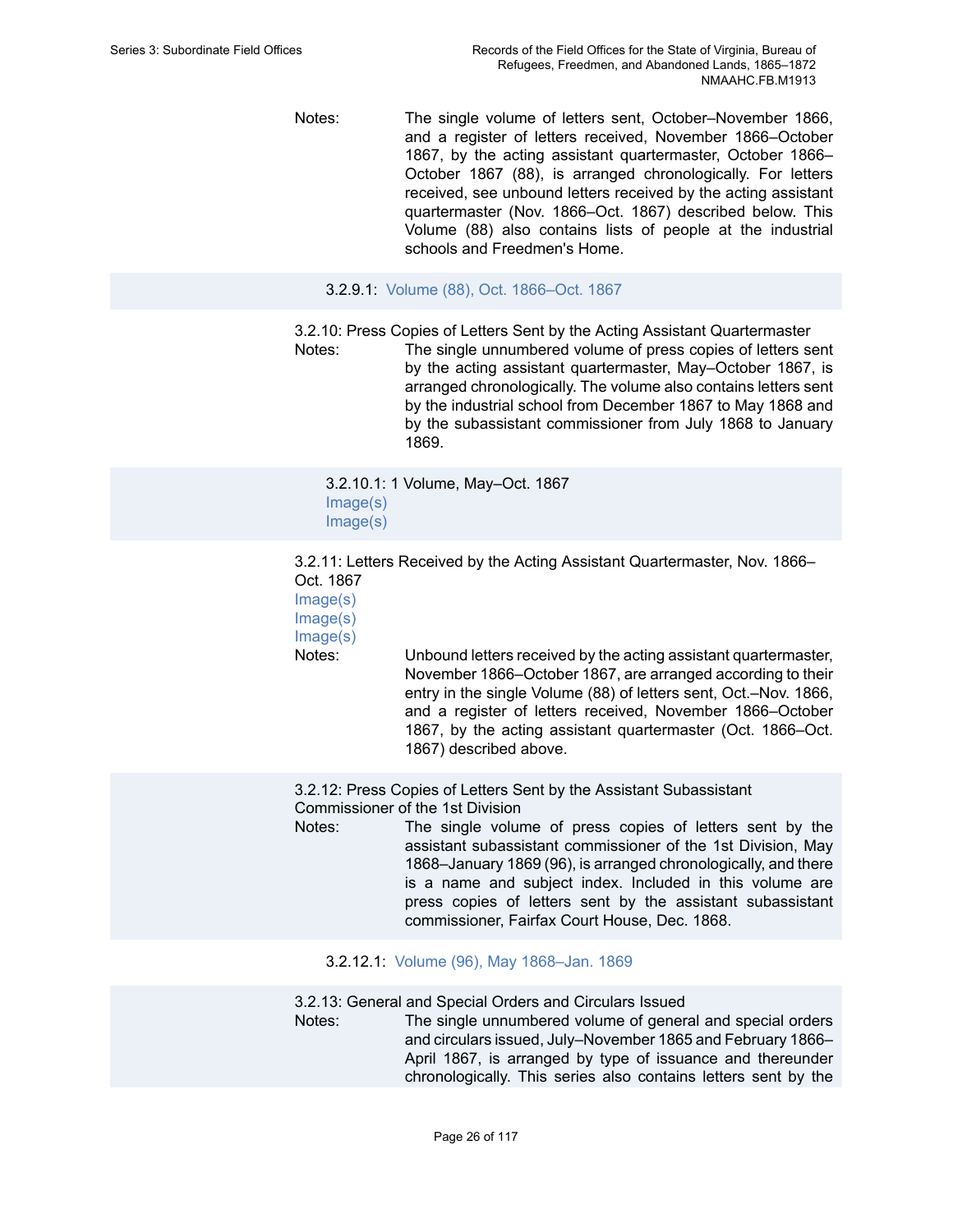acting commissary of subsistence at Fort Sill, Okla., from December 1869–July 1870.

3.2.13.1: 1 Volume, July–Nov. 1865; Feb. [1866–Apr.](https://edan.si.edu/slideshow/slideshowViewer.htm?eadrefid=NMAAHC.FB.M1913_ref144) 1867

- 3.2.14: [General and Special Orders Received, 1865–69](https://edan.si.edu/slideshow/slideshowViewer.htm?eadrefid=NMAAHC.FB.M1913_ref146)
- Notes: Unbound general and special orders received, 1865–69, are arranged by office of origin and thereunder chronologically.
- 3.2.15: Circular Letters and Circulars Received
- Notes: The two unnumbered volumes of circular letters and circulars received, January 1867–December 1868, are arranged by type of issuance, then chronologically.

3.2.15.1: 1 Volume, Jan. [1867–Dec.](https://edan.si.edu/slideshow/slideshowViewer.htm?eadrefid=NMAAHC.FB.M1913_ref149) 1868

3.2.16: Monthly School Reports of the Subassistant Commissioner and the Superintendent

Notes: The single volume of monthly school reports of the subassistant commissioner and the superintendent, October 1867–February 1869 (100), is arranged chronologically. The 1869 reports are of the 5th and 6th Educational Subdistricts (Alexandria, Fairfax, Fauquier, Prince William, Loudoun, Caroline, Essex, Spotsylvania, Lancaster, and North Cumberland counties).

3.2.16.1: Volume (100), Oct. [1867–Feb.](https://edan.si.edu/slideshow/slideshowViewer.htm?eadrefid=NMAAHC.FB.M1913_ref152) 1869

3.2.17: School Reports, Apr. 1867–Mar. 1869

| Image(s)<br>Image(s)<br>Image(s)<br>Image(s)<br>Notes: | Unbound school reports, April 1867–March 1869, are arranged<br>by type of report and thereunder chronologically. The records<br>include teachers' reports (Apr. 1867–Mar. 1869), reports of<br>the subassistant commissioner (Apr. 1867–Feb. 1869), reports<br>received from assistant subassistant commissioners (Apr.<br>1867–Dec. 1868), and one building report (Feb. 1869). |
|--------------------------------------------------------|----------------------------------------------------------------------------------------------------------------------------------------------------------------------------------------------------------------------------------------------------------------------------------------------------------------------------------------------------------------------------------|
| Sept. 1867<br>Notes:                                   | 3.2.18: Monthly and Trimonthly Reports of Intelligence Offices, Oct. 1865-<br>Unbound monthly and trimonthly reports of intelligence offices,<br>October 1865–September 1867, are arranged chronologically.                                                                                                                                                                      |
| 1867<br>Notes:                                         | 3.2.19: Monthly Reports of Tenants Occupying Tenements, July 1866–Oct.<br>Unbound monthly reports of tenants occupying tenements, July<br>1866–October 1867, are arranged chronologically. The records<br>include reports from Prince St. Barracks, Sickle Barracks,<br>Construction Barracks, and Seward Barracks.                                                              |
|                                                        | 3.2.20: Monthly Reports of Persons and Articles Hired, Sept. 1866–Apr. 1869                                                                                                                                                                                                                                                                                                      |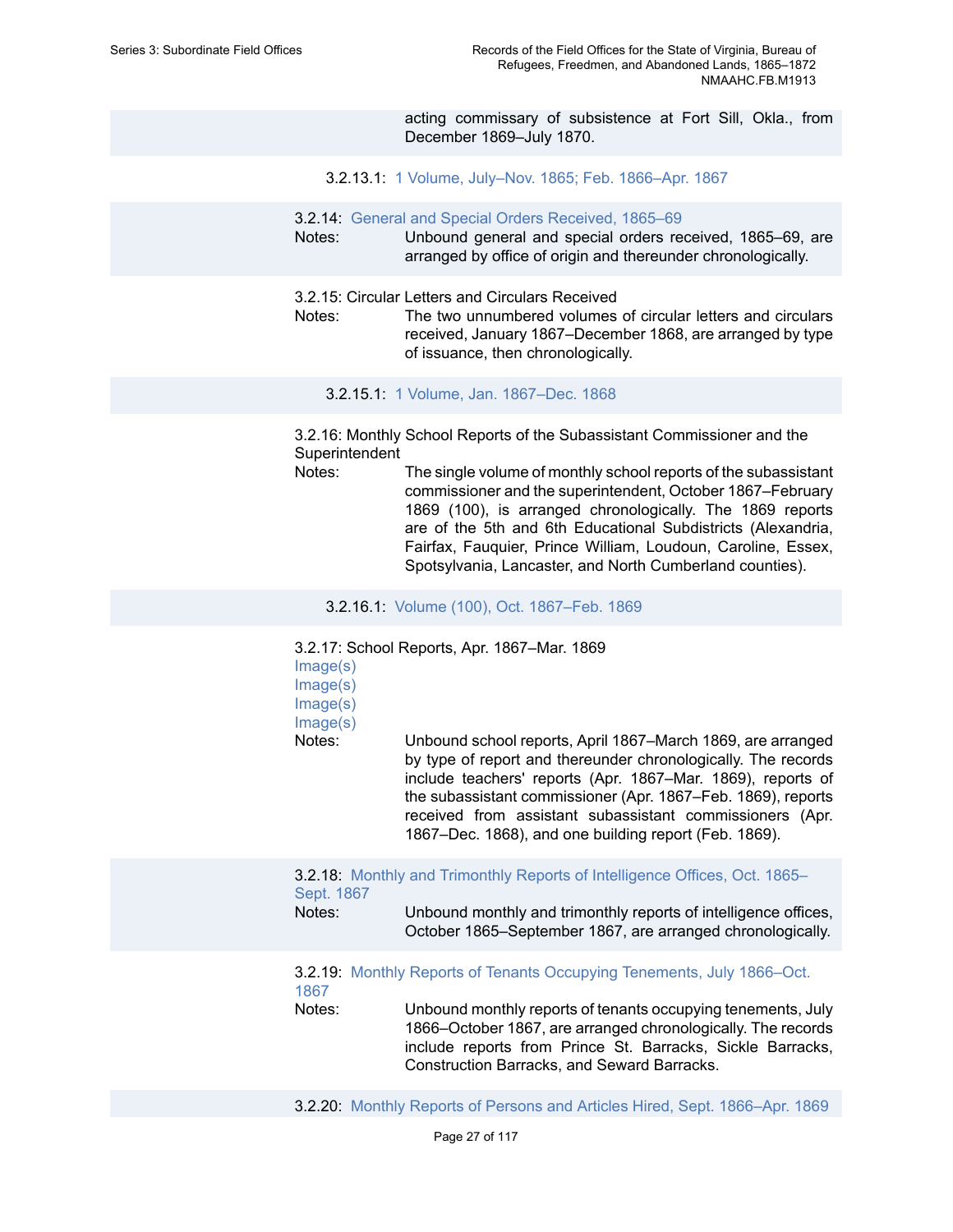Notes: Unbound monthly reports of persons and articles hired, September 1866–April 1869, are arranged chronologically.

3.2.21: Miscellaneous Reports and Returns, 1866–68

[Image\(s\)](https://edan.si.edu/slideshow/slideshowViewer.htm?eadrefid=NMAAHC.FB.M1913_ref162_part1) [Image\(s\)](https://edan.si.edu/slideshow/slideshowViewer.htm?eadrefid=NMAAHC.FB.M1913_ref162_part2)

Notes: Unbound miscellaneous reports and returns, 1866–68, are arranged chronologically. Included are reports of officers and enlisted men on duty, civilian agents, discharged men, rations, land, and forage; returns of public animals; estimates of rations and funds; and statements of monies received from the Freedmen's Fund.

3.2.22: Register of Complaints

Notes: The single–volume register of complaints, January 1867– December 1868 (98), is arranged chronologically.

#### 3.2.22.1: Volume (98), Jan. [1867–Dec.](https://edan.si.edu/slideshow/slideshowViewer.htm?eadrefid=NMAAHC.FB.M1913_ref165) 1868

3.2.23: Ration Returns, Nov. 1866–Dec. 1867 [Image\(s\)](https://edan.si.edu/slideshow/slideshowViewer.htm?eadrefid=NMAAHC.FB.M1913_ref167_part1) [Image\(s\)](https://edan.si.edu/slideshow/slideshowViewer.htm?eadrefid=NMAAHC.FB.M1913_ref167_part2) Notes: Unbound ration returns, November 1866–December 1867, are arranged chronologically.

3.2.24: Labor Contracts, Sept. 1865–Mar. 1867

[Image\(s\)](https://edan.si.edu/slideshow/slideshowViewer.htm?eadrefid=NMAAHC.FB.M1913_ref169_part1) [Image\(s\)](https://edan.si.edu/slideshow/slideshowViewer.htm?eadrefid=NMAAHC.FB.M1913_ref169_part2) [Image\(s\)](https://edan.si.edu/slideshow/slideshowViewer.htm?eadrefid=NMAAHC.FB.M1913_ref169_part3) [Image\(s\)](https://edan.si.edu/slideshow/slideshowViewer.htm?eadrefid=NMAAHC.FB.M1913_ref169_part4) Notes: Unbound labor contracts, September 1865–March 1867, are arranged chronologically with a few articles of indenture (Feb.– May 1866) at the end of the series.

3.2.25: List of Public Property Received

Notes: The single–volume list of public property received, February– October 1867, is unnumbered and arranged chronologically. This volume also contains statement of the operations of the Industrial School at Alexandria, May to Oct. 1867.

3.2.25.1: 1 Volume, [Feb.–Oct.](https://edan.si.edu/slideshow/slideshowViewer.htm?eadrefid=NMAAHC.FB.M1913_ref172) 1867

|          | 3.2.26: Records Relating to Bureau Property, Oct. 1867–Dec. 1868   |
|----------|--------------------------------------------------------------------|
| Image(s) |                                                                    |
| Image(s) |                                                                    |
| Image(s) |                                                                    |
| Image(s) |                                                                    |
| Notes:   | Unbound records relating to Bureau property, October 1867-         |
|          | December 1868, are arranged by quarter. Included are               |
|          | quarterly statements; monthly returns of Bureau stores, forage,    |
|          | forage issued to public animals, and stationery; lists of Bureau   |
|          | stores expended and transferred; requisitions for fuel; returns of |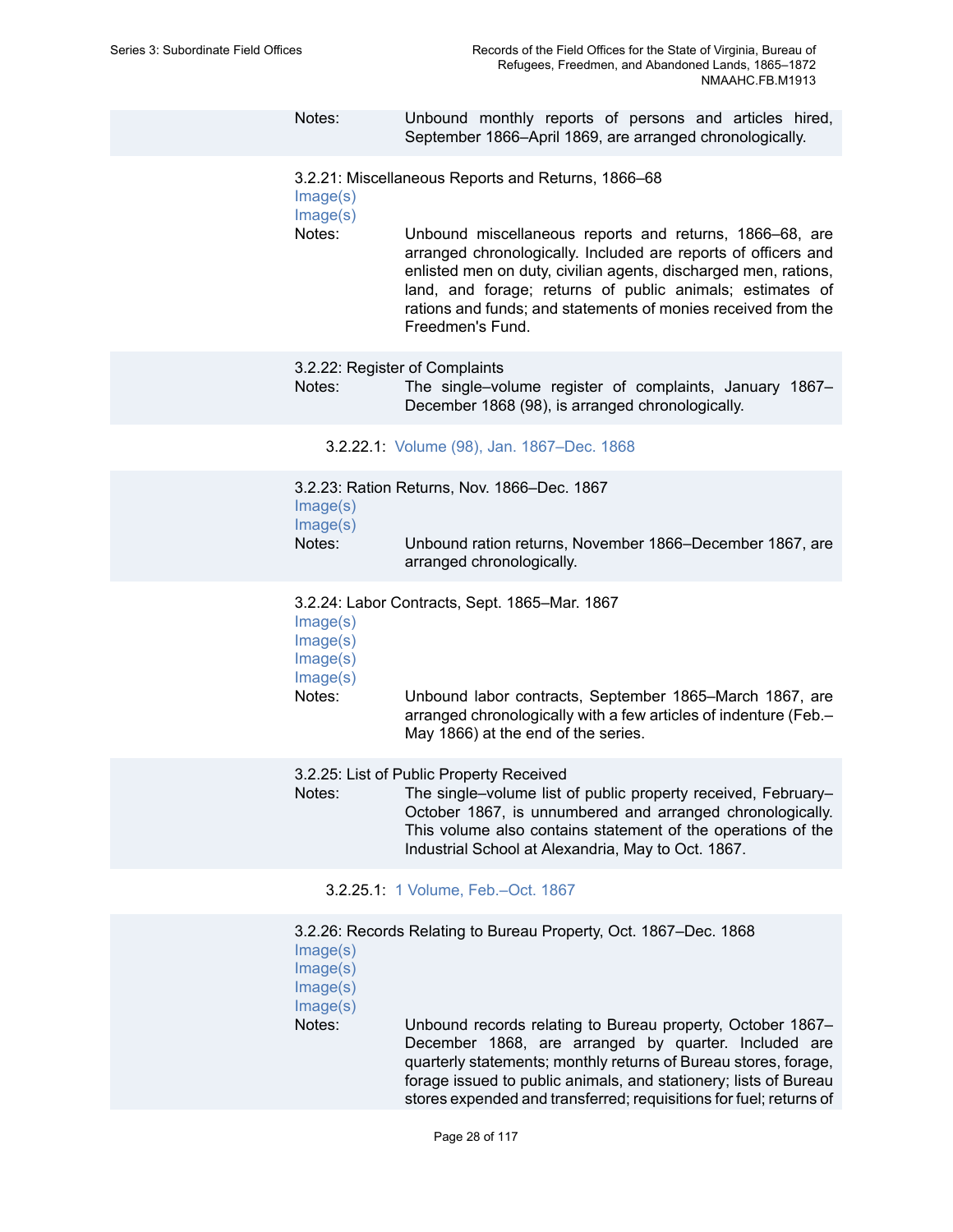clothing and camp and garrison equipage; and monthly returns of clothing.

- 3.2.27: Records Relating to the Industrial School, Apr. [1867–May](https://edan.si.edu/slideshow/slideshowViewer.htm?eadrefid=NMAAHC.FB.M1913_ref176) 1868
- Notes: Unbound records relating to the industrial school, April 1867– May 1868, are generally arranged by type of record. Included are letters received, vouchers, accounts, and receipt rolls of articles manufactured in the school and sold to destitute freedpeople.
- 3.2.28: Lists of [Magisterial](https://edan.si.edu/slideshow/slideshowViewer.htm?eadrefid=NMAAHC.FB.M1913_ref178) Districts, Mar.–Apr. 1867
- Notes: Unbound lists of magisterial districts, March–April 1867, are arranged chronologically.
- 3.2.29: Accounts
- Notes: The single unnumbered volume of accounts, March– September 1866, is arranged by name of individual and has a name index.
	- 3.2.29.1: 1 Volume, [Mar.–Sept.](https://edan.si.edu/slideshow/slideshowViewer.htm?eadrefid=NMAAHC.FB.M1913_ref181) 1866

#### 3.2.30: Cash Accounts

- Notes: The single unnumbered volume of cash accounts, July 1865 and February 1866–October 1867, is unnumbered and arranged chronologically. The volume also contains cash accounts of Fort Sill, Oklahoma (Dec. 1869–June 1870), arranged chronologically.
	- 3.2.30.1: 1 Volume, July 1865 and Feb. [1866–Oct.](https://edan.si.edu/slideshow/slideshowViewer.htm?eadrefid=NMAAHC.FB.M1913_ref184) 1867

3.2.31: Receipts, May 1866–Oct. 1869 [Image\(s\)](https://edan.si.edu/slideshow/slideshowViewer.htm?eadrefid=NMAAHC.FB.M1913_ref186_part1) [Image\(s\)](https://edan.si.edu/slideshow/slideshowViewer.htm?eadrefid=NMAAHC.FB.M1913_ref186_part2) Notes: Unbound receipts, May 1866–October 1869, are unarranged. Included are a few accounts, such as of corn shipped.

3.2.32: Miscellaneous Records, 1865–68

[Image\(s\)](https://edan.si.edu/slideshow/slideshowViewer.htm?eadrefid=NMAAHC.FB.M1913_ref188_part1) [Image\(s\)](https://edan.si.edu/slideshow/slideshowViewer.htm?eadrefid=NMAAHC.FB.M1913_ref188_part2) [Image\(s\)](https://edan.si.edu/slideshow/slideshowViewer.htm?eadrefid=NMAAHC.FB.M1913_ref188_part3) [Image\(s\)](https://edan.si.edu/slideshow/slideshowViewer.htm?eadrefid=NMAAHC.FB.M1913_ref188_part4) Notes: Unbound miscellaneous records, 1865–68, are arranged by type of record. The records include papers relating to complaints, orders received, leases of land, contracts for school buildings, reports of inmates at Soldiers' Rest, reports of sick and wounded, and records relating to court cases and legal matters.

#### 3.3: Amelia Courthouse (Assistant Superintendent)

3.3.1: Letters Sent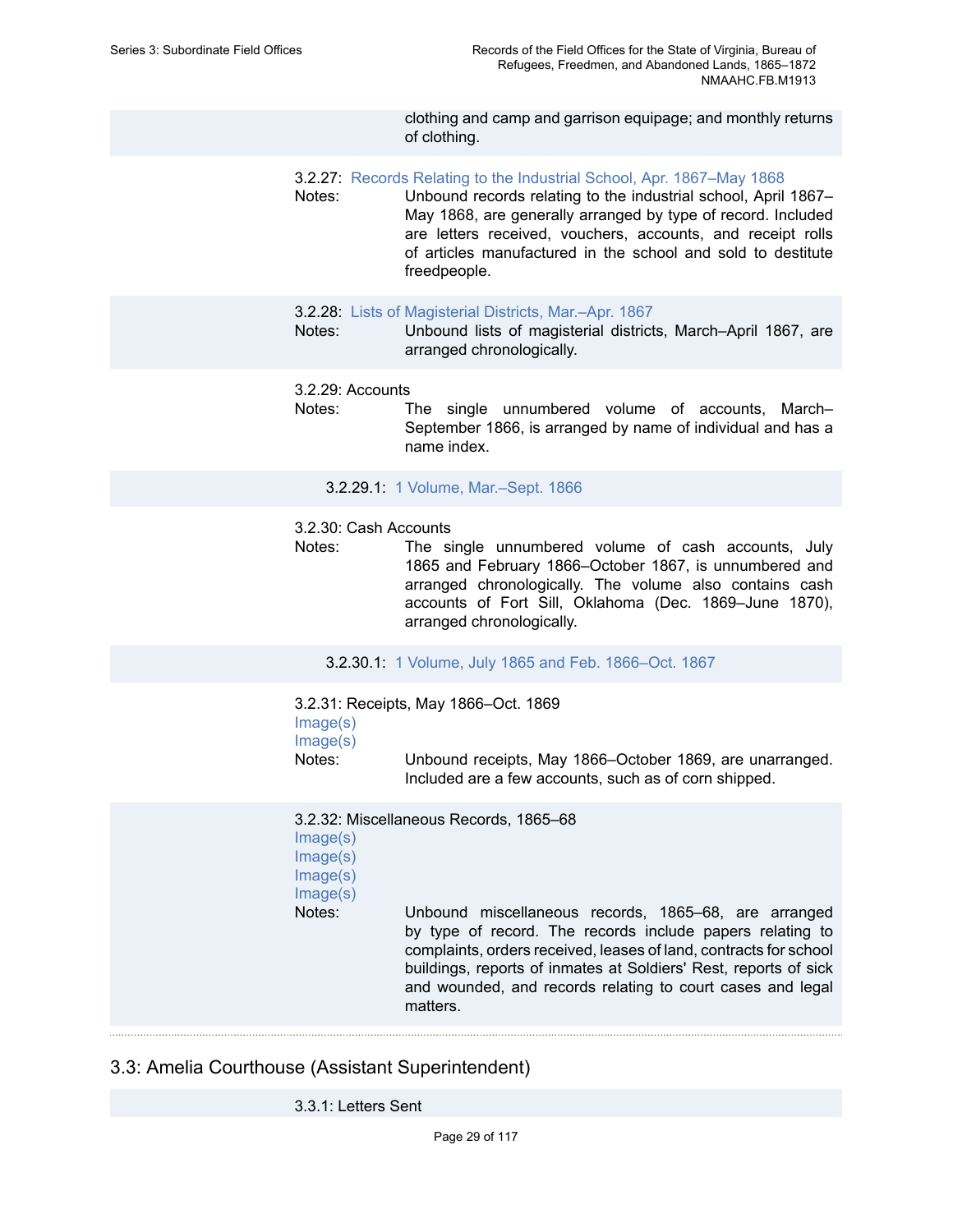Notes: The two volumes of letters sent, January 1866–February 1867 and July 1867–December 1868, 1 (102) and 2 (104), are arranged chronologically. Volume 1 (102) also contains a name and subject index and the following: a register of letters received (Jan.–Nov. 1866); extracts of orders to local residents (1865– 66); and a register of orphan freed children (Jan. 1867).

- 3.3.1.1: Volume 1 (102), Jan. [1866–Feb.](https://edan.si.edu/slideshow/slideshowViewer.htm?eadrefid=NMAAHC.FB.M1913_ref192) 1867
- 3.3.1.2: Volume 2 (104), July [1867–Dec.](https://edan.si.edu/slideshow/slideshowViewer.htm?eadrefid=NMAAHC.FB.M1913_ref193) 1868

#### 3.3.2: Register of Letters Received

Notes: The single–volume register of letters received, July 1867– December 1868 (103), is arranged alphabetically by initial letter of surname of correspondent and thereunder in general chronological order. For a register of letters received, Jan.–Nov. 1866, see Volume 1 (102) of the two volumes of letters sent described above.

3.3.2.1: Volume (103), July [1867–Dec.](https://edan.si.edu/slideshow/slideshowViewer.htm?eadrefid=NMAAHC.FB.M1913_ref196) 1868

3.3.3: Letters and Orders Received, July 1865–Dec. 1868

[Image\(s\)](https://edan.si.edu/slideshow/slideshowViewer.htm?eadrefid=NMAAHC.FB.M1913_ref198_part1)

[Image\(s\)](https://edan.si.edu/slideshow/slideshowViewer.htm?eadrefid=NMAAHC.FB.M1913_ref198_part2)

[Image\(s\)](https://edan.si.edu/slideshow/slideshowViewer.htm?eadrefid=NMAAHC.FB.M1913_ref198_part3)

Notes: Unbound letters and orders received, July 1865–December 1868, are arranged by type of letter and thereunder chronologically.

3.3.4: Register of Persons Taking the Oath of Allegiance

Notes: The single–volume register of persons taking the oath of allegiance, May 1865–January 1866 (106), is arranged chronologically by date of oath.

3.3.4.1: Volume (106), May [1865–Jan.](https://edan.si.edu/slideshow/slideshowViewer.htm?eadrefid=NMAAHC.FB.M1913_ref201) 1866

3.3.5: Register of Complaints and Weekly Reports to the Superintendent of the 2nd District

Notes: The single–volume register of complaints and weekly reports to the superintendent of the 2nd District, October 1865–May 1866 (105), is arranged by type of record and thereunder chronologically.

3.3.5.1: Volume (105), Oct. [1865–May](https://edan.si.edu/slideshow/slideshowViewer.htm?eadrefid=NMAAHC.FB.M1913_ref204) 1866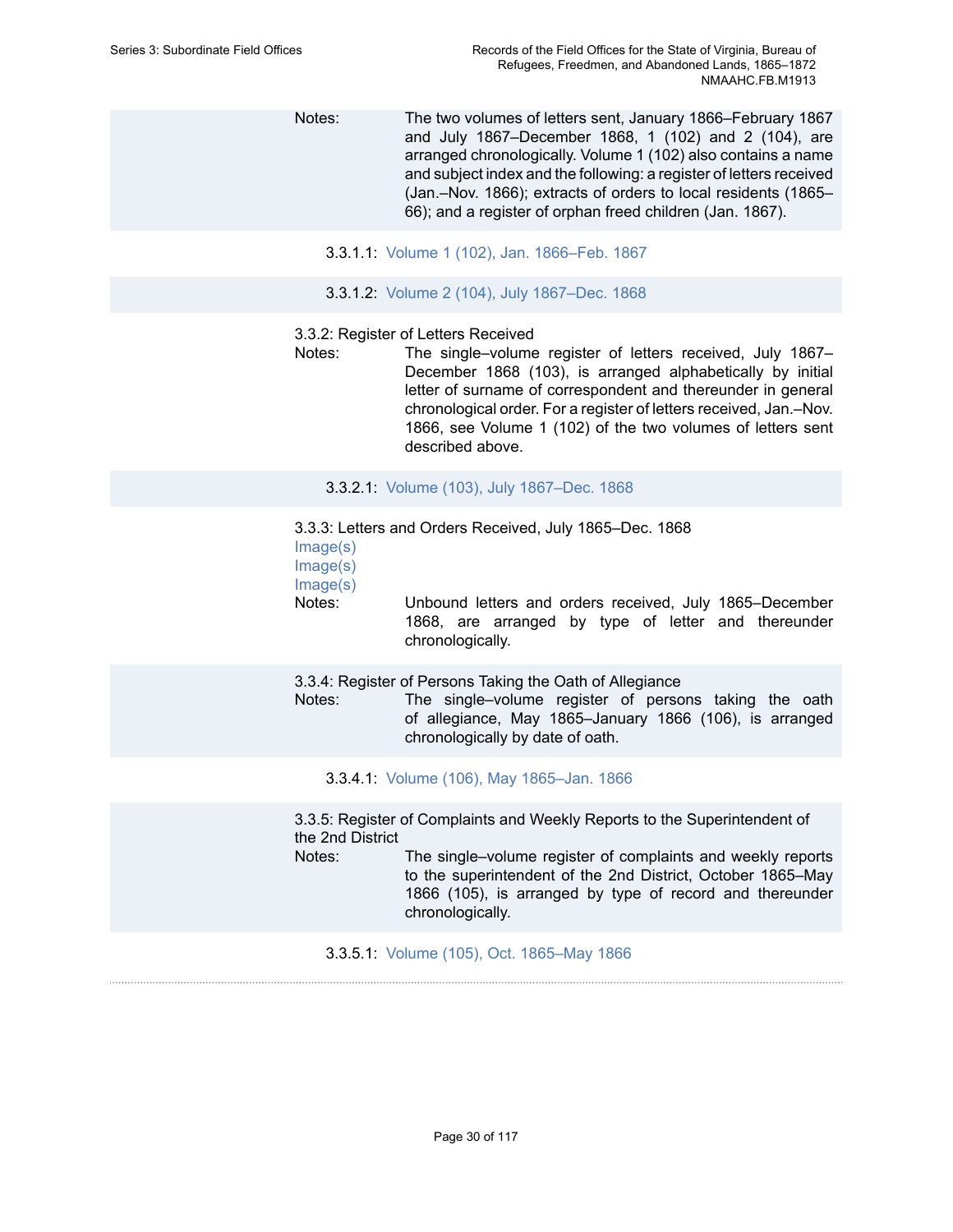# 3.4: Amherst Courthouse (See Lynchburg)

#### 3.5: Appomattox Courthouse (Assistant Subassistant Superintendent)

3.5.1: Letters Sent Notes: The single volume of letters sent, October–December 1868 (113), is arranged chronologically.

#### 3.5.1.1: Volume (113), [Oct.–Dec.](https://edan.si.edu/slideshow/slideshowViewer.htm?eadrefid=NMAAHC.FB.M1913_ref209) 1868

3.5.2: Register of Letters Received and Endorsements Sent Notes: The single–volume register of letters received and endorsements sent, October–December 1868 (112), is arranged chronologically.

3.5.2.1: Volume (112), [Oct.–Dec.](https://edan.si.edu/slideshow/slideshowViewer.htm?eadrefid=NMAAHC.FB.M1913_ref212) 1868 Notes: Register of Letters Received and Endorsements Sent

#### 3.6: Ashland (Assistant Superintendent)

3.6.1: Press Copies of Letters Sent

Notes: The single volume of press copies of letters sent, February 1867–September 1868 (108), is arranged chronologically. This volume also contains press copies of letters sent by Ira Ayers, president of the board of registration for Hanover County, dated May–Oct. 1867.

3.6.1.1: Volume (108), Feb. 1867–Sept. 1868 [Image\(s\)](https://edan.si.edu/slideshow/slideshowViewer.htm?eadrefid=NMAAHC.FB.M1913_ref217_part1) [Image\(s\)](https://edan.si.edu/slideshow/slideshowViewer.htm?eadrefid=NMAAHC.FB.M1913_ref217_part2)

3.6.2: Register of Letters Received and Endorsements Sent

Notes: The single–volume register of letters received and endorsements sent, March–June 1866 (107), is arranged chronologically.

3.6.2.1: Volume (107), [Mar.–June](https://edan.si.edu/slideshow/slideshowViewer.htm?eadrefid=NMAAHC.FB.M1913_ref220) 1866

3.6.3: Letters Received, Oct. 1865–Dec. 1868 [Image\(s\)](https://edan.si.edu/slideshow/slideshowViewer.htm?eadrefid=NMAAHC.FB.M1913_ref222_part1) [Image\(s\)](https://edan.si.edu/slideshow/slideshowViewer.htm?eadrefid=NMAAHC.FB.M1913_ref222_part2) Notes: Unbound letters received, October 1865–December 1868, are arranged chronologically.

3.6.4: Orders Received, Papers Relating to Complaints, Bills of Lading, and Indentures, Sept. 1865–May 1868

[Image\(s\)](https://edan.si.edu/slideshow/slideshowViewer.htm?eadrefid=NMAAHC.FB.M1913_ref224_part1)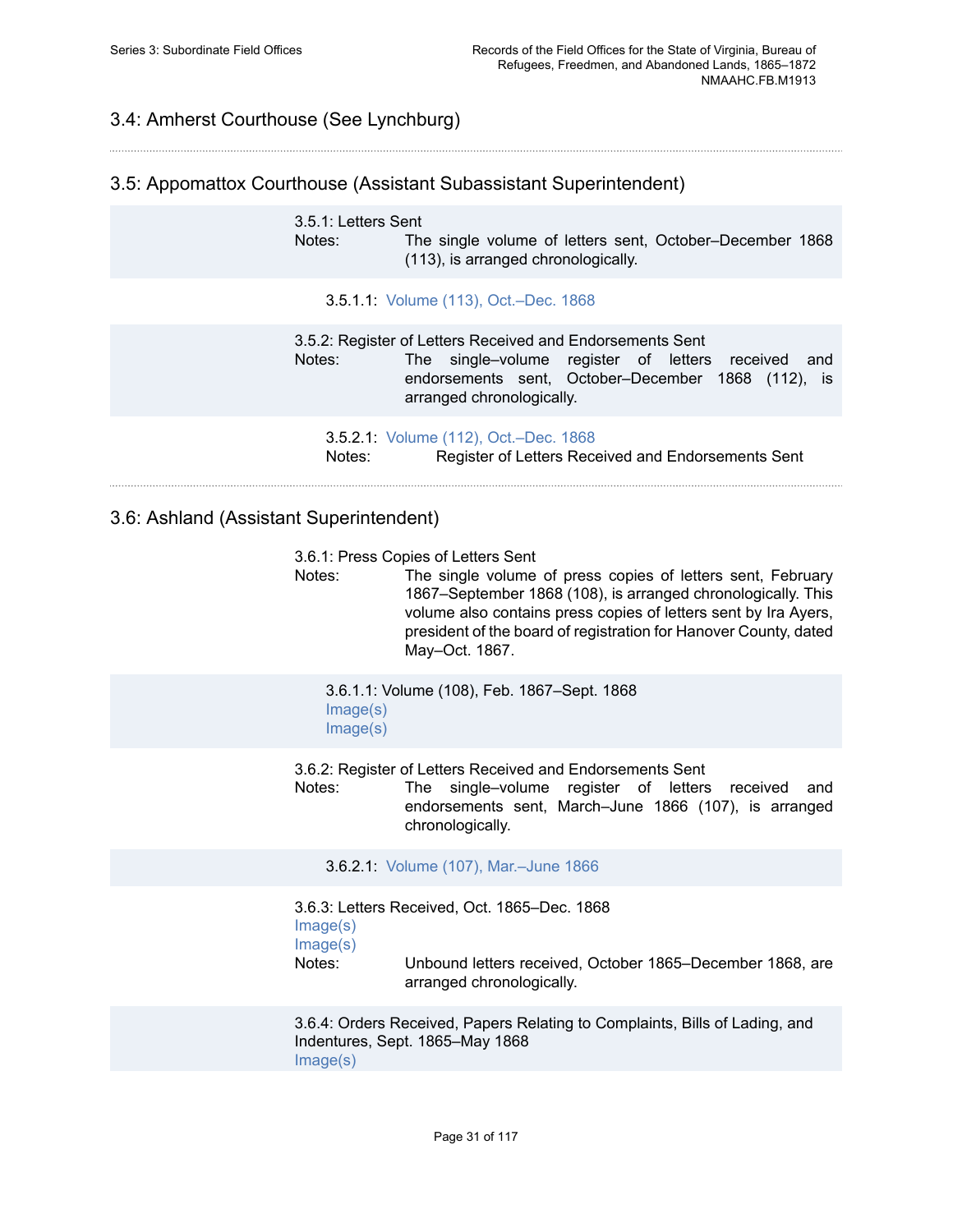[Image\(s\)](https://edan.si.edu/slideshow/slideshowViewer.htm?eadrefid=NMAAHC.FB.M1913_ref224_part2)

Notes: Unbound orders received, papers relating to complaints, bills of lading, and indentures, September 1865–May 1868, are arranged by type of record.

# 3.7: Barhamsville (See New Kent Courthouse)

#### 3.8: Bowling Green (Caroline County, Assistant Subassistant Commissioner)

#### 3.8.1: Letters Sent

Notes: The single volume of letters sent, November 1866–December 1868 (117), is arranged chronologically. This volume also contains a register of black families of Caroline County.

3.8.1.1: Volume (117), Nov. [1866–Dec.](https://edan.si.edu/slideshow/slideshowViewer.htm?eadrefid=NMAAHC.FB.M1913_ref229) 1868

3.8.2: Register of Letters Received and Endorsements Sent and Received Notes: The single–volume register of letters received and endorsements sent and received, May 1867–December 1868 (116), is arranged by type of record and thereunder chronologically. Some of the letters registered in this volume are in the series of letters received (Jan. 1866–Dec. 1868) described below.

3.8.2.1: Volume (116), May [1867–Dec.](https://edan.si.edu/slideshow/slideshowViewer.htm?eadrefid=NMAAHC.FB.M1913_ref232) 1868

3.8.3: Letters Received, Jan. 1866–Dec. 1868 [Image\(s\)](https://edan.si.edu/slideshow/slideshowViewer.htm?eadrefid=NMAAHC.FB.M1913_ref234_part1)

[Image\(s\)](https://edan.si.edu/slideshow/slideshowViewer.htm?eadrefid=NMAAHC.FB.M1913_ref234_part2)

Notes: Unbound letters received, January 1866–December 1868, are arranged chronologically. Some of the letters are registered in the single–volume register of letters received and endorsements sent and received (118) described above.

3.8.4: Circulars and Orders Received

Notes: The single volume of circulars and orders received, January 1867–April 1868 (118), is arranged by printed issuances and manuscript copies.

#### 3.8.4.1: Volume (118), Jan. [1867–Apr.](https://edan.si.edu/slideshow/slideshowViewer.htm?eadrefid=NMAAHC.FB.M1913_ref237) 1868

3.8.5: [Contracts, Indentures, and Letters Sent, 1865–68](https://edan.si.edu/slideshow/slideshowViewer.htm?eadrefid=NMAAHC.FB.M1913_ref239) Notes: Unbound contracts, indentures, and letters sent, 1865–68, are arranged by type of record.

## 3.9: Boydton (Mecklenburg County, Assistant Subassistant Commissioner)

3.9.1: Letters Sent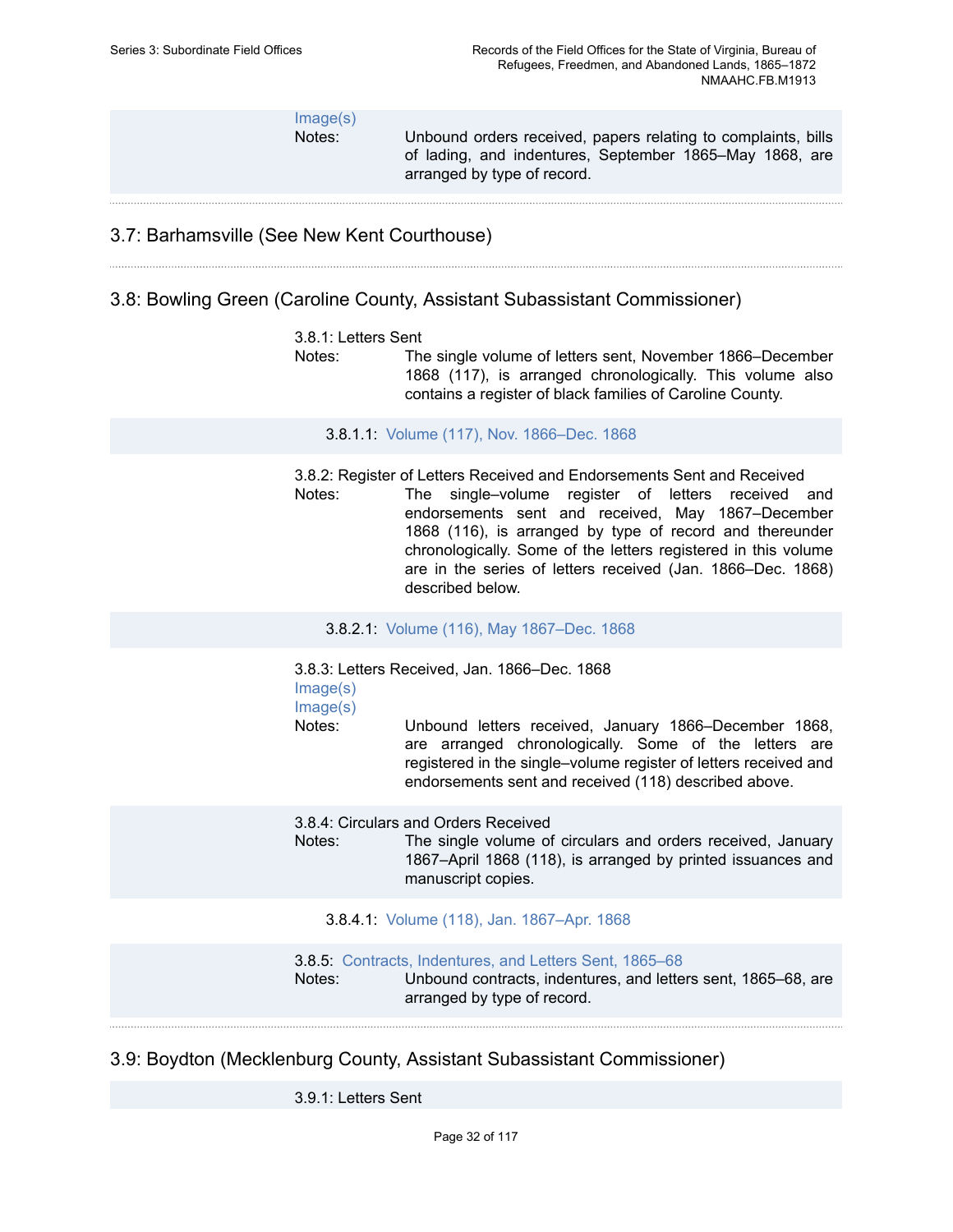- Notes: The single volume of letters sent, April 1867–December 1868 (142), is arranged chronologically.
	- 3.9.1.1: Volume (142), Apr. [1867–Dec.](https://edan.si.edu/slideshow/slideshowViewer.htm?eadrefid=NMAAHC.FB.M1913_ref243) 1868

#### 3.9.2: Letters Sent

- Notes: The unnumbered single volume of letters sent, January 1866– April 1867, is arranged chronologically. Most of the letters entered in the volume relate to Clarksville, VA. The volume also contains complaints and office memos.
	- 3.9.2.1: 1 Volume, Jan. [1866–Apr.](https://edan.si.edu/slideshow/slideshowViewer.htm?eadrefid=NMAAHC.FB.M1913_ref246) 1867
- 3.9.3: Registers of Letters Received
- Notes: The two volumes of registers of letters received, April 1867-December 1868, 1 (119) and 2 (141), are arranged by time period. The entries for the period April–June 1867 are arranged in general chronological order; thereafter the entries are generally arranged alphabetically by initial letter of surname of correspondent and thereunder chronologically. A name index is in Volume 2 (141). Volume 1 (119) also contains a register of transmittal letters received for the period May to December 1868.
	- 3.9.3.1: Volume 1 (119), [May–Dec.](https://edan.si.edu/slideshow/slideshowViewer.htm?eadrefid=NMAAHC.FB.M1913_ref249) 1868
	- 3.9.3.2: Volume 2 (141), Apr. [1867–Dec.](https://edan.si.edu/slideshow/slideshowViewer.htm?eadrefid=NMAAHC.FB.M1913_ref250) 1868

3.9.4: Letters and Orders Received

Notes: Unbound letters and orders received, July 1865–December 1868, are arranged chronologically. Some of the letters are registered in Volume 2 (141) of the two volumes of registers of letters received described above.

3.9.4.1: Letters and Orders Received, July 1865–June 1867 [Image\(s\)](https://edan.si.edu/slideshow/slideshowViewer.htm?eadrefid=NMAAHC.FB.M1913_ref253_part1) [Image\(s\)](https://edan.si.edu/slideshow/slideshowViewer.htm?eadrefid=NMAAHC.FB.M1913_ref253_part2)

3.9.4.2: Letters and Orders Received, July 1867–Dec. 1868 [Image\(s\)](https://edan.si.edu/slideshow/slideshowViewer.htm?eadrefid=NMAAHC.FB.M1913_ref254_part1) [Image\(s\)](https://edan.si.edu/slideshow/slideshowViewer.htm?eadrefid=NMAAHC.FB.M1913_ref254_part2)

3.9.5: Register of Complaints

Notes: The single–volume register of complaints, January 1867– November 1868 (143), is arranged chronologically.

3.9.5.1: Volume (143), Jan. [1867–Nov.](https://edan.si.edu/slideshow/slideshowViewer.htm?eadrefid=NMAAHC.FB.M1913_ref257) 1868

3.9.6: Contracts, Bills of Lading, and Judgments, 1865–68 [Image\(s\)](https://edan.si.edu/slideshow/slideshowViewer.htm?eadrefid=NMAAHC.FB.M1913_ref259_part1) [Image\(s\)](https://edan.si.edu/slideshow/slideshowViewer.htm?eadrefid=NMAAHC.FB.M1913_ref259_part2)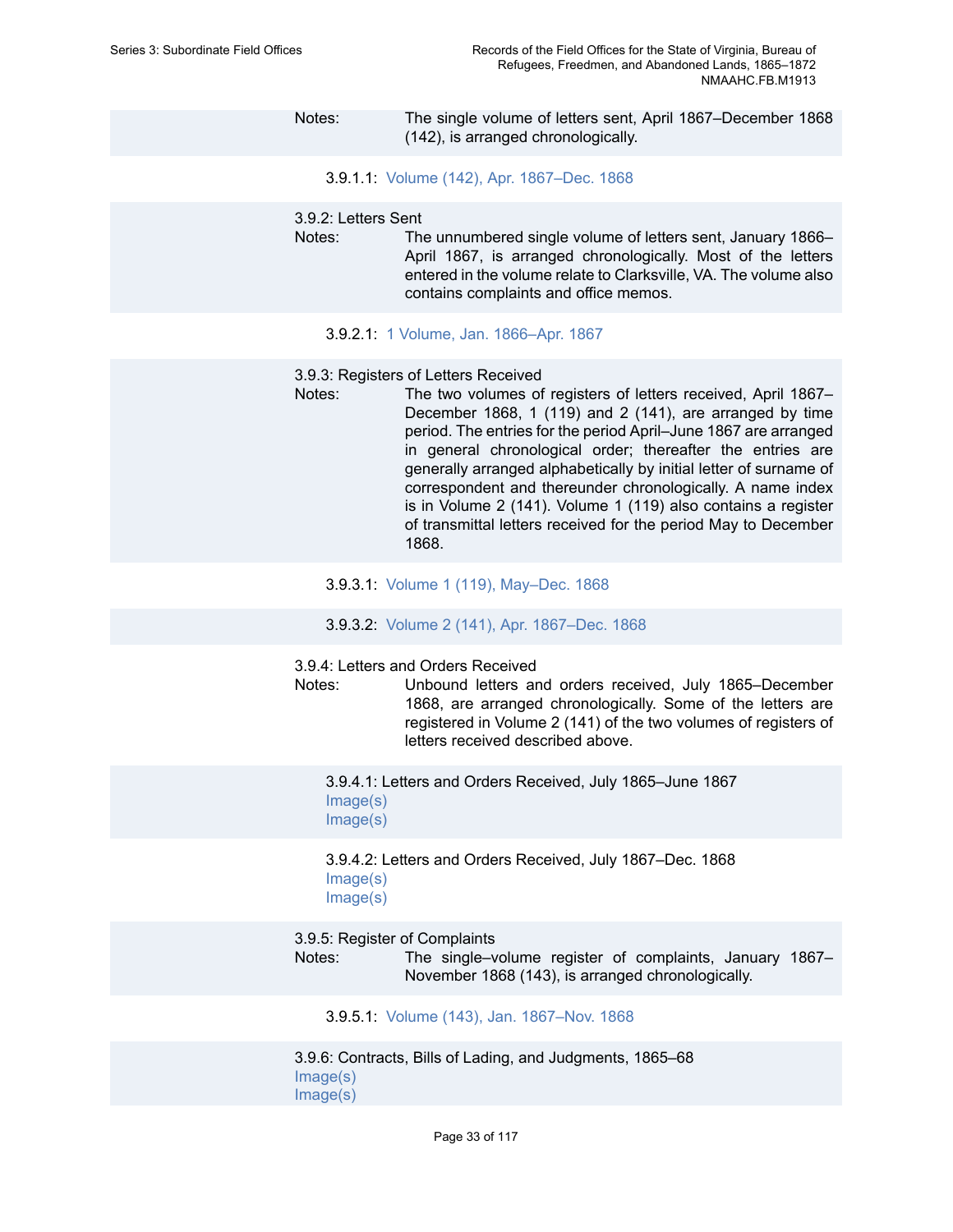| Image(s)<br>Image(s)<br>Image(s)<br>Notes: | Unbound contracts, bills of lading, and judgments, 1865–68,<br>are arranged by type of record. |
|--------------------------------------------|------------------------------------------------------------------------------------------------|
| <b>3.9.7: Census Lists, 1866</b><br>Notes: | The series of unbound census lists consists of two items dated<br>1866.                        |

# 3.10: Buckingham Courthouse (Buckingham County, Assistant Superintendent)

| 3.10.1: Letters Sent<br>Notes:                   | The single volume of letters sent, January–December 1868<br>(320), is arranged chronologically.                                                                                                                                                                            |
|--------------------------------------------------|----------------------------------------------------------------------------------------------------------------------------------------------------------------------------------------------------------------------------------------------------------------------------|
|                                                  | 3.10.1.1: Volume (320), Jan.-Dec. 1868                                                                                                                                                                                                                                     |
| Notes:                                           | 3.10.2: Registers of Letters Received and Endorsement Sent<br>single-volume register of letters<br>The<br>received<br>and<br>endorsements sent, 1868 (319), is arranged alphabetically<br>by initial letter of surname of correspondent and thereunder<br>chronologically. |
|                                                  | 3.10.2.1: Volume (319), 1868                                                                                                                                                                                                                                               |
| Image(s)<br>Image(s)<br>Notes:                   | 3.10.3: Letters and Orders Received, 1865-68<br>Unbound letters and orders received, 1865–68, are arranged<br>chronologically.                                                                                                                                             |
| Notes:                                           | 3.10.4: Registers of Complaints, Rations Issued, and Cases Tried<br>The single-volume of registers of complaints, rations issued,<br>and cases tried, August 1865–May 1866 and January–<br>December 1868 (120), is arranged by type of register.                           |
|                                                  | 3.10.4.1: Volume (120), Aug. 1865-May 1866 and Jan.-Dec. 1868                                                                                                                                                                                                              |
| Lists, 1865-68<br>Image(s)<br>Image(s)<br>Notes: | 3.10.5: Contracts, Bonds, Court Records, and Miscellaneous Reports and<br>Unbound contracts, bonds, court records, and miscellaneous<br>reports and lists, 1865–68, are arranged by type of record.                                                                        |
|                                                  |                                                                                                                                                                                                                                                                            |

# 3.11: Burkesville (Nottoway County, Assistant Subassistant Commissioner)

3.11.1: Letters Sent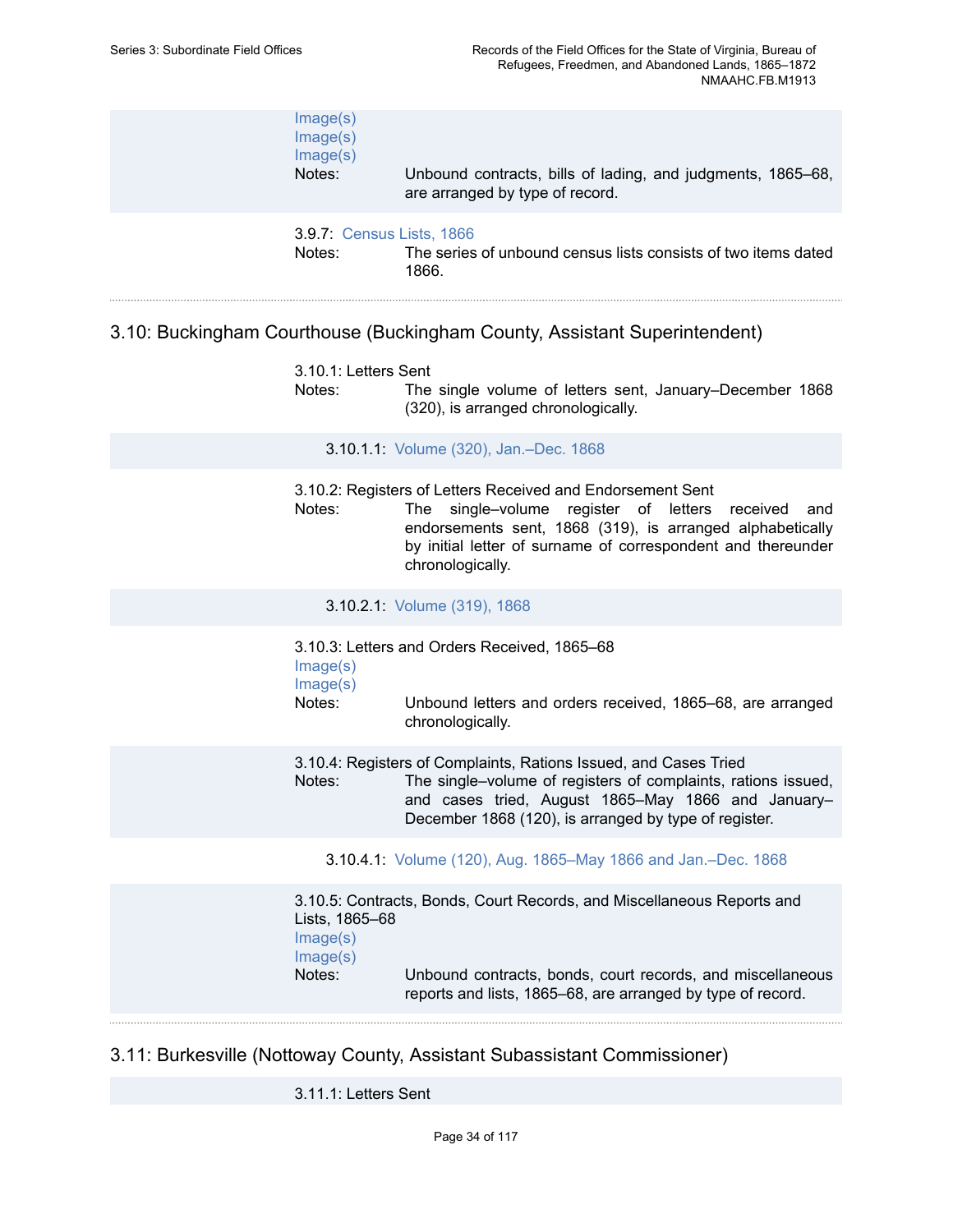### Notes: The single volume of letters sent, July 1867–July 1868 (122), is arranged chronologically.

- 3.11.1.1: Volume (122), July [1867–July](https://edan.si.edu/slideshow/slideshowViewer.htm?eadrefid=NMAAHC.FB.M1913_ref279) 1868
- 3.11.2: Press Copies of Letters Sent
- Notes: The single volume of press copies of letters sent, July–October 1868 (123), is arranged chronologically and has a name index. The volume also contains letters sent by the assistant subassistant commissioner at Lunenburg, Virginia, Oct.–Dec. 1868.
	- 3.11.2.1: Volume (123), [July–Oct.](https://edan.si.edu/slideshow/slideshowViewer.htm?eadrefid=NMAAHC.FB.M1913_ref282) 1868
- 3.11.3: Register of Letters Received
- Notes: The single–volume register of letters received, July 1867– October 1868 (121), is arranged alphabetically by initial letter of surname of correspondent, thereunder arranged by year, and then in chronological order and numbered. For letters received, see the unbound registered letters received (1867 and 1868) described below.
	- 3.11.3.1: Volume (121), July [1867–Oct.](https://edan.si.edu/slideshow/slideshowViewer.htm?eadrefid=NMAAHC.FB.M1913_ref285) 1868
- 3.11.4: Registered Letters Received, 1867 and 1868 [Image\(s\)](https://edan.si.edu/slideshow/slideshowViewer.htm?eadrefid=NMAAHC.FB.M1913_ref287_part1) [Image\(s\)](https://edan.si.edu/slideshow/slideshowViewer.htm?eadrefid=NMAAHC.FB.M1913_ref287_part2) Notes: Unbound registered letters received, 1867 and 1868, are arranged according to their entry in the single–volume register of letters received (121) described above. 3.11.5: Unregistered Letters Received, Aug. 1865–Mar. 1868 [Image\(s\)](https://edan.si.edu/slideshow/slideshowViewer.htm?eadrefid=NMAAHC.FB.M1913_ref289_part1) [Image\(s\)](https://edan.si.edu/slideshow/slideshowViewer.htm?eadrefid=NMAAHC.FB.M1913_ref289_part2) Notes: Unbound unregistered letters received, August 1865–March 1868, are arranged chronologically.

3.11.6: Orders Received, Invoices and Bills of Lading, School Reports, and Miscellaneous Retained Copies of Reports, 1865–68

- [Image\(s\)](https://edan.si.edu/slideshow/slideshowViewer.htm?eadrefid=NMAAHC.FB.M1913_ref291_part1)
- [Image\(s\)](https://edan.si.edu/slideshow/slideshowViewer.htm?eadrefid=NMAAHC.FB.M1913_ref291_part2)

[Image\(s\)](https://edan.si.edu/slideshow/slideshowViewer.htm?eadrefid=NMAAHC.FB.M1913_ref291_part3)

Notes: Unbound orders received, invoices and bills of lading, school reports, and miscellaneous retained copies of reports, 1865– 68, are arranged by type of record.

3.11.7: Register of Proceedings of Freedmen's Court in Lunenburg County Notes: The single–volume register of proceedings of freedmen's court in Lunenburg County, April–October 1867 (288), is arranged numerically by case number. The court was established by Special Order No. 41 (1867).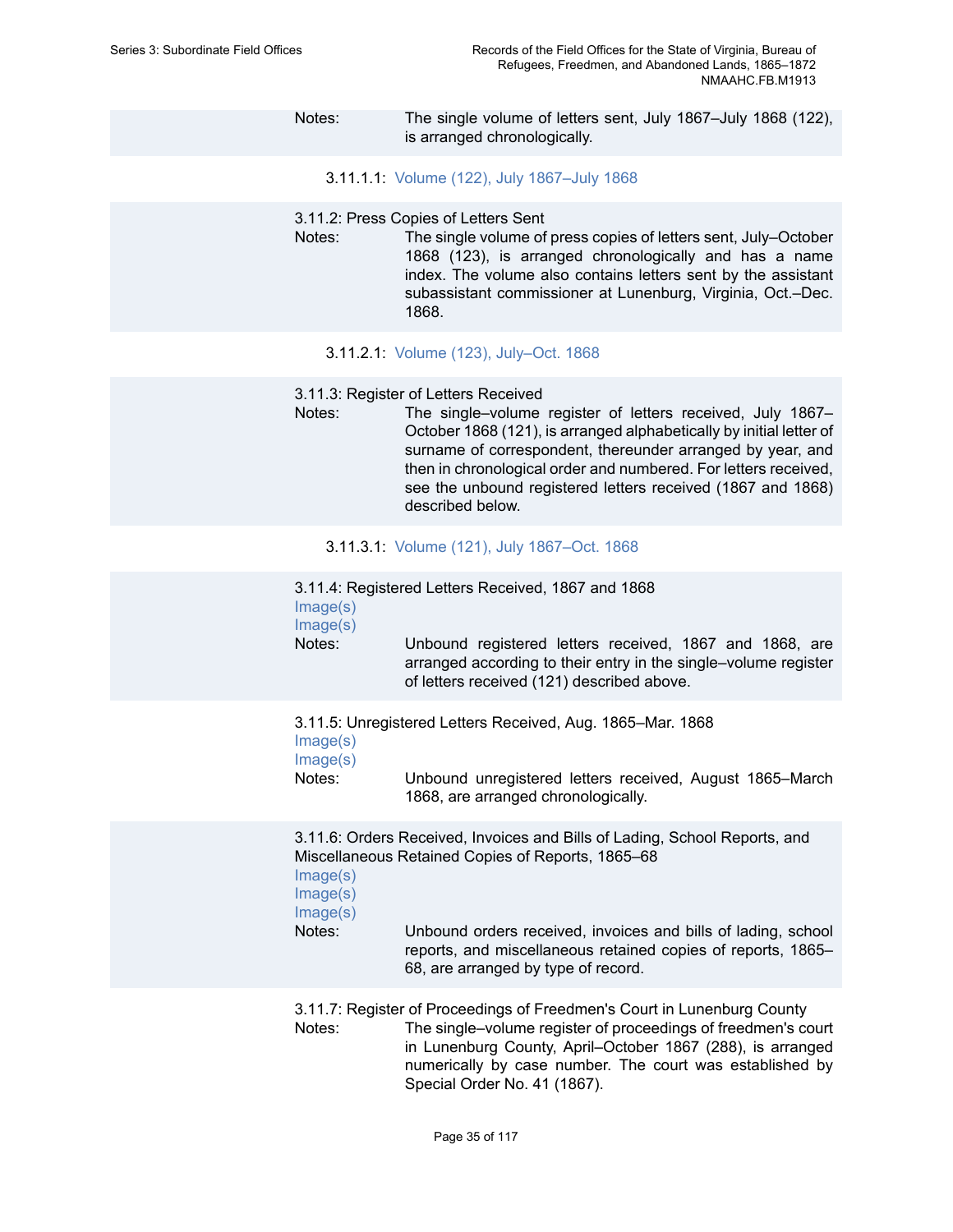### 3.11.7.1: Volume (288), [Apr.–Oct.](https://edan.si.edu/slideshow/slideshowViewer.htm?eadrefid=NMAAHC.FB.M1913_ref294) 1867

3.11.8: Register of Proceedings of Cases in Freedmen's Court in Lunenburg County in Which the Commonwealth of Virginia Was the Complainant

- Notes: The single–volume register of proceedings of cases in Freedmen's Court in Lunenburg County in which the Commonwealth of Virginia was complainant, April–October 1867 (287), is arranged numerically. The court was established by Special Order No. 41, 1867 series (Headquarters, Assistant Commissioner of Virginia).
	- 3.11.8.1: Volume (287), [Apr.–Oct.](https://edan.si.edu/slideshow/slideshowViewer.htm?eadrefid=NMAAHC.FB.M1913_ref297) 1867
- 3.11.9: Register of Complaints
- Notes: The single–volume register of complaints, June 1867– November 1868 (124), is arranged chronologically.

3.11.9.1: Volume (124), June [1867–Nov.](https://edan.si.edu/slideshow/slideshowViewer.htm?eadrefid=NMAAHC.FB.M1913_ref300) 1868

3.11.10: Accounts of Provost Court in Lunenburg County

Notes: The single volume of accounts of Provost Court in Lunenburg County, April 1867–April 1868 (285), is arranged chronologically. These are accounts of Capt. D. J. Connolly (Apr. 1867–Nov. 1867) and Lt. R. G. Rutherford (Dec. 1867– Apr. 1868).

3.11.10.1: Volume (285), Apr. [1867–Apr.](https://edan.si.edu/slideshow/slideshowViewer.htm?eadrefid=NMAAHC.FB.M1913_ref303) 1868

- 3.11.11: Miscellaneous Registers and Lists
- Notes: The single volume of miscellaneous registers and lists, 1865– 67 (125), is arranged by type of register or list. This volume includes a register of cases before the Freedmen's Court, a list of persons in Nottoway County taking the amnesty oath, and a list of persons receiving rations.

3.11.11.1: Volume (125), [1865–67](https://edan.si.edu/slideshow/slideshowViewer.htm?eadrefid=NMAAHC.FB.M1913_ref306)

### 3.12: Charlotte Courthouse (Charlotte County, Assistant Superintendent)

3.12.1: Letters Sent Notes: The single volume of letters sent, April–July 1866 (126), is arranged chronologically. The volume includes reports sent.

3.12.1.1: Volume (126), [Apr.–July](https://edan.si.edu/slideshow/slideshowViewer.htm?eadrefid=NMAAHC.FB.M1913_ref310) 1866

3.12.2: Letters Sent, Bills of Lading, Indentures, and Reports, 1865 and 1866 [Image\(s\)](https://edan.si.edu/slideshow/slideshowViewer.htm?eadrefid=NMAAHC.FB.M1913_ref312_part1)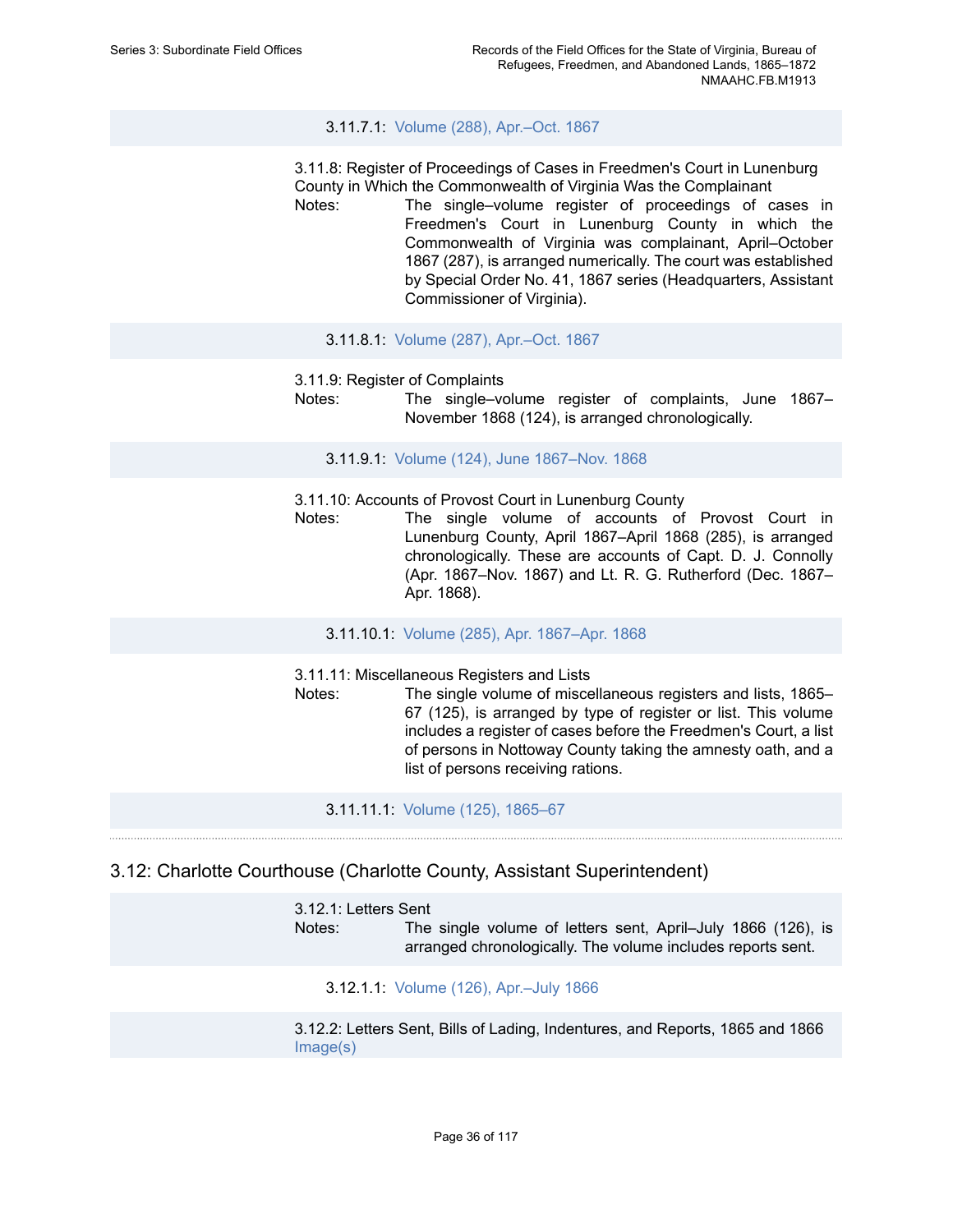| Image(s)<br>Notes: | Unbound letters sent, bills of lading, indentures, and reports of<br>outrages committed, 1865 and 1866, are arranged by type of<br>record.                                                                                    |
|--------------------|-------------------------------------------------------------------------------------------------------------------------------------------------------------------------------------------------------------------------------|
| Notes:             | 3.12.3: Unregistered Letters Received, Aug. 1865–Oct. 1866<br>Unbound unregistered letters received, August 1865–October<br>1866, are arranged chronologically.                                                               |
| Notes:             | 3.12.4: Register of Complaints and Lists of Persons Receiving Rations<br>The single–volume register of complaints and lists of persons<br>receiving rations, 1865 and 1866 (127), is arranged by type of<br>register or list. |
|                    | 3.12.4.1: Volume (127), 1865 and 1866                                                                                                                                                                                         |

# 3.13: Charlottesville (Albemarle County, Assistant Subassistant Commissioner)

| 3.13.1: Letters Sent<br>Notes:                         | The three volumes of letters sent, November 1865–June 1867,<br>1 (128), 2 (129), and 3 (130), are arranged chronologically.<br>Volume 3 (130) includes endorsements sent and orders issued.                                                     |
|--------------------------------------------------------|-------------------------------------------------------------------------------------------------------------------------------------------------------------------------------------------------------------------------------------------------|
|                                                        | 3.13.1.1: Volume 1 (128), Nov. 1865-Nov. 1866                                                                                                                                                                                                   |
|                                                        | 3.13.1.2: Volume 2 (129), Nov. 1866–May 1867                                                                                                                                                                                                    |
|                                                        | 3.13.1.3: Volume 3 (130), May-June 1867                                                                                                                                                                                                         |
| Image(s)<br>Image(s)<br>Image(s)<br>Image(s)<br>Notes: | 3.13.2: Letters Received, Mar. 1866-Jan. 1868<br>Unbound letters received, March 1866-January 1868, are<br>arranged chronologically.                                                                                                            |
| Notes:                                                 | 3.13.3: Proceedings of Freedmen's Court<br>single volume of proceedings of Freedmen's<br><b>The</b><br>Court, November 1865–August 1866 (132), is arranged<br>chronologically.                                                                  |
|                                                        | 3.13.3.1: Volume (132), Nov. 1865–Aug. 1866                                                                                                                                                                                                     |
| Notes:                                                 | 3.13.4: Register of Complaints<br>The single-volume register of complaints, June 1866–May<br>1867 (131), is arranged chronologically. The volume also<br>includes a docket of cases before the Freedmen's Court from<br>Nov. 1865 to Apr. 1866. |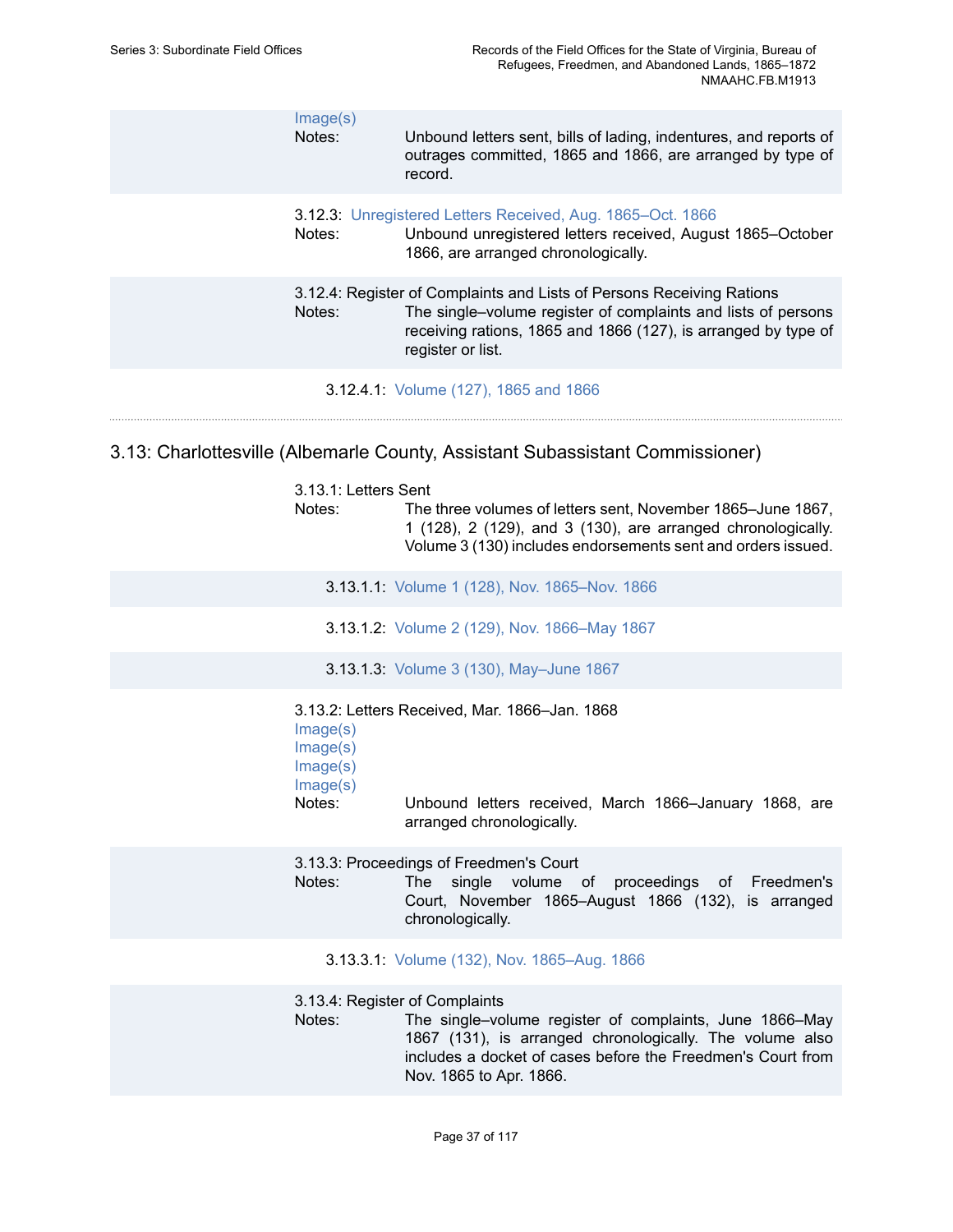### 3.13.4.1: Volume (131), June [1866–May](https://edan.si.edu/slideshow/slideshowViewer.htm?eadrefid=NMAAHC.FB.M1913_ref331) 1867

### 3.13.5: [Contracts, Indentures, and Bills of Lading, 1865–67](https://edan.si.edu/slideshow/slideshowViewer.htm?eadrefid=NMAAHC.FB.M1913_ref333) Notes: Unbound contracts, indentures, and bills of lading, 1865–67, are arranged by type of record.

## 3.14: Chesterfield Courthouse (Chesterfield County, Assistant Superintendent)

3.14.1: Letters Sent and Letters and Orders Received

Notes: The single volume of letters sent and letters and orders received, July 1865–March 1866 (133), is arranged in two subseries, the first of which (July–Oct. 1865) consists of orders and letters received. The second (Aug. 1865–Mar. 1866) consists mainly of letters sent but includes orders and letters received.

3.14.1.1: Volume (133), July [1865–Mar.](https://edan.si.edu/slideshow/slideshowViewer.htm?eadrefid=NMAAHC.FB.M1913_ref337) 1866

## 3.15: Christianburg (Montgomery County, Assistant Superintendent)

|  | 3.15.1: Letters Sent |
|--|----------------------|
|--|----------------------|

Notes: The three volumes of letters sent, May 1866–December 1868, 1 (Unnumbered), 2 (135), and 3 (136), are arranged chronologically except that the Unnumbered Volume (May to Dec. 1866) is arranged in two parts: letters to headquarters and miscellaneous letters.

- 3.15.1.1: Volume 1 [\(Unnumbered\),](https://edan.si.edu/slideshow/slideshowViewer.htm?eadrefid=NMAAHC.FB.M1913_ref341) May–Dec. 1866
- 3.15.1.2: Volume 2 (135), Jan. [1867–Apr.](https://edan.si.edu/slideshow/slideshowViewer.htm?eadrefid=NMAAHC.FB.M1913_ref342) 1868
- 3.15.1.3: Volume 3 (136), Feb. [1867–Dec.](https://edan.si.edu/slideshow/slideshowViewer.htm?eadrefid=NMAAHC.FB.M1913_ref343) 1868

3.15.2: Register of Letters Received and Endorsements Sent

Notes: The single–volume register of letters received and endorsements sent, January 1867–December 1868 (134), is arranged in chronological order and numbered. A list of contents is in the front of the volume.

3.15.2.1: Volume (134), Jan. [1867–Dec.](https://edan.si.edu/slideshow/slideshowViewer.htm?eadrefid=NMAAHC.FB.M1913_ref346) 1868

3.15.3: Letters and Orders Received, May 1866–Dec. 1868 [Image\(s\)](https://edan.si.edu/slideshow/slideshowViewer.htm?eadrefid=NMAAHC.FB.M1913_ref348_part1) [Image\(s\)](https://edan.si.edu/slideshow/slideshowViewer.htm?eadrefid=NMAAHC.FB.M1913_ref348_part2) [Image\(s\)](https://edan.si.edu/slideshow/slideshowViewer.htm?eadrefid=NMAAHC.FB.M1913_ref348_part3) Notes: Unbound letters and orders received, May 1866–December 1868, are arranged chronologically. Included is one lease of a schoolhouse (Feb. 1867) filed at the end of the series.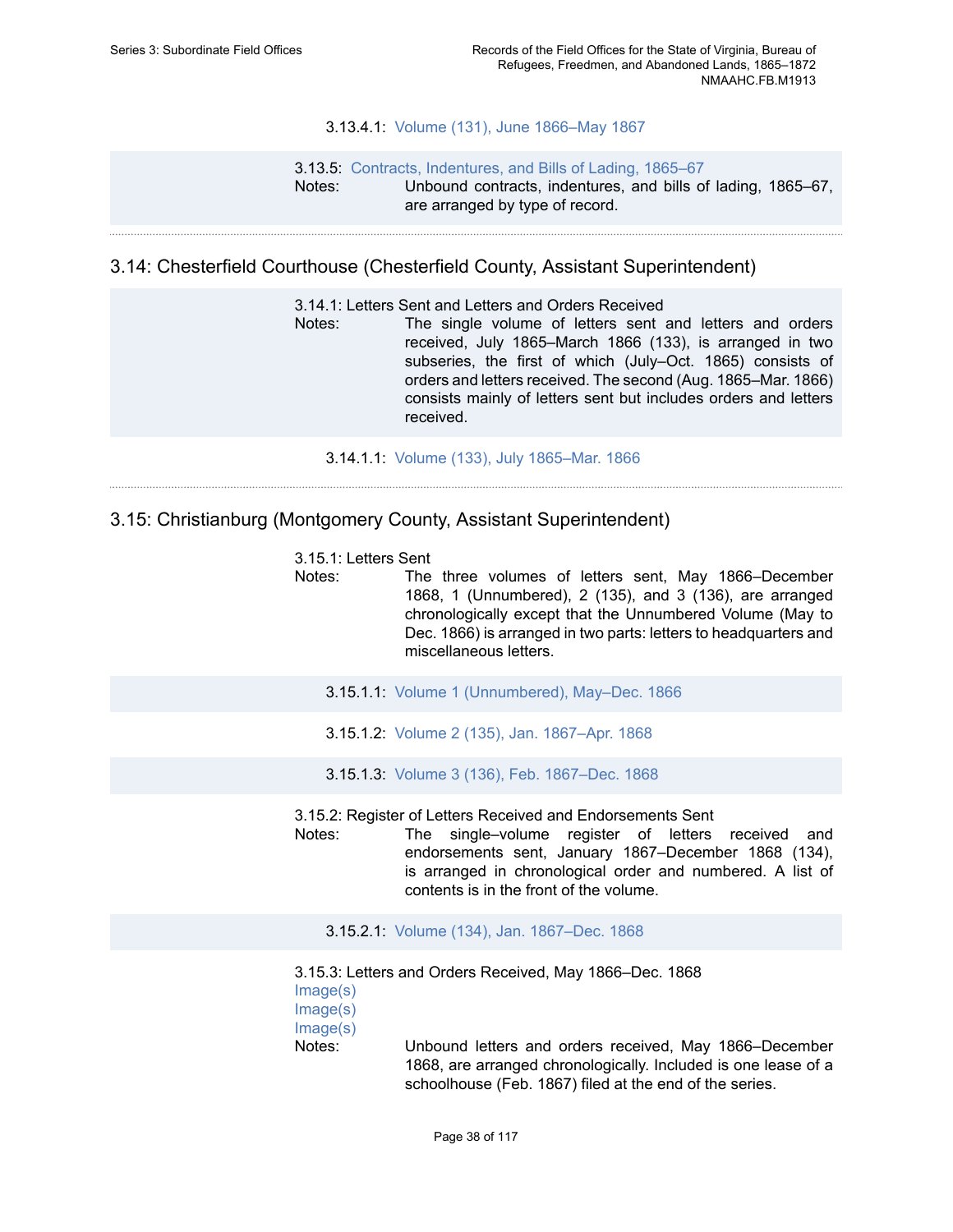3.15.4: Census Returns of Blacks in Montgomery County Notes: The undated single volume of census returns of blacks in Montgomery County (137) is arranged by initial letter of surname of the person. The returns, however, are not arranged alphabetically.

3.15.4.1: Volume (137), [Undated](https://edan.si.edu/slideshow/slideshowViewer.htm?eadrefid=NMAAHC.FB.M1913_ref351)

## 3.16: City Point (Prince George County, Assistant Superintendent)

3.16.1: Letters Sent and Received Notes: The single volume of letters sent and received, September 1865–April 1866 (138), is arranged chronologically. 3.16.1.1: Volume (138), Sept. [1865–Apr.](https://edan.si.edu/slideshow/slideshowViewer.htm?eadrefid=NMAAHC.FB.M1913_ref355) 1866 3.16.2: Endorsements Sent Notes: The single volume of endorsements sent, August 1865–April 1866 (139), is arranged chronologically. 3.16.2.1: Volume (139), Aug. [1865–Apr.](https://edan.si.edu/slideshow/slideshowViewer.htm?eadrefid=NMAAHC.FB.M1913_ref358) 1866 3.16.3: Letters Received, July 1865–Jan. 1867 [Image\(s\)](https://edan.si.edu/slideshow/slideshowViewer.htm?eadrefid=NMAAHC.FB.M1913_ref360_part1) [Image\(s\)](https://edan.si.edu/slideshow/slideshowViewer.htm?eadrefid=NMAAHC.FB.M1913_ref360_part2) Notes: Unbound letters received, July 1865–January 1867, are arranged chronologically. 3.16.4: [Miscellaneous Reports and a Few Contracts, July 1865–Oct. 1866](https://edan.si.edu/slideshow/slideshowViewer.htm?eadrefid=NMAAHC.FB.M1913_ref362) Notes: Unbound miscellaneous reports and a few contracts, July 1865–October 1866, are arranged chronologically. 3.16.5: List of Freedmen Buried at City Point Notes: The single–volume list of freedmen buried at City Point, September 1865–January 1866 (140), is arranged by month. The volume includes the name of deceased, age, and date of death. 3.16.5.1: Volume (140), Sept. [1865–Jan.](https://edan.si.edu/slideshow/slideshowViewer.htm?eadrefid=NMAAHC.FB.M1913_ref365) 1866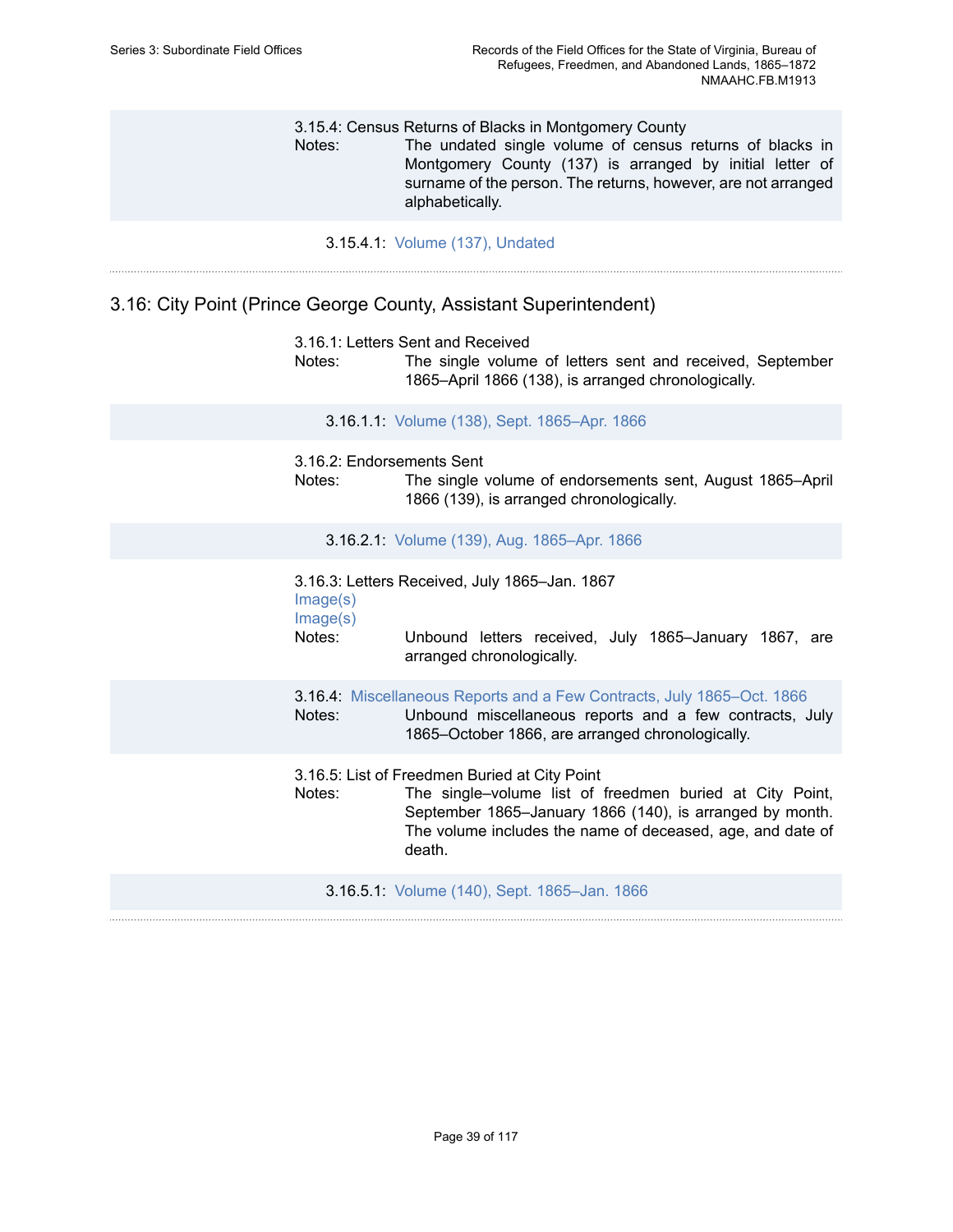# 3.17: Clarksville (See Boydton)

## 3.18: Columbia (See Palmyra)

## 3.19: Culpeper Courthouse (Culpeper County, Assistant Subassistant Commissioner)

3.19.1: Register of Letters Received and Endorsements Sent Notes: The single–volume register of letters received and endorsements sent, March–May 1867 (144), is arranged chronologically. The volume also includes complaints, June– Sept. 1868.

3.19.1.1: Volume (144), [Mar.–May](https://edan.si.edu/slideshow/slideshowViewer.htm?eadrefid=NMAAHC.FB.M1913_ref371) 1867

| Image(s)<br>Image(s)                  | 3.19.2: Letters Received, Oct. 1865–Dec. 1868                                                                                                                                                           |
|---------------------------------------|---------------------------------------------------------------------------------------------------------------------------------------------------------------------------------------------------------|
| Notes:                                | Unbound letters received, October 1865–December 1868, are<br>arranged chronologically.                                                                                                                  |
| Image(s)<br>Image(s)                  | 3.19.3: Circulars and Orders Received, 1865–68                                                                                                                                                          |
| Notes:                                | Unbound circulars and orders received, 1865–68, are arranged<br>chronologically.                                                                                                                        |
| 3.19.4: Journal of Business<br>Notes: | The single-volume journal of business, August 1866-April<br>1867 (146), is arranged chronologically.                                                                                                    |
|                                       | 3.19.4.1: Volume (146), Aug. 1866–Apr. 1867                                                                                                                                                             |
| Complaints, 1865-68<br>Notes:         | <b>3.19.5: Contracts and Indentures, Reports, and Records Relating to</b><br>Unbound contracts and indentures, reports, and records<br>relating to complaints, 1865–68, are arranged by type of record. |

## 3.20: Culpeper (Assistant Superintendent, 4th Education Subdistrict)

3.20.1: Press Copies of Letters Sent Notes: The single volume of press copies of letters sent, February– March 1869 (145), is arranged chronologically.

3.20.1.1: Volume (145), [Feb.–Mar.](https://edan.si.edu/slideshow/slideshowViewer.htm?eadrefid=NMAAHC.FB.M1913_ref384) 1869

Notes: For a register of letters received and endorsements sent, January–February 1869, see the single–volume register of letters received and endorsements sent by the superintendent of education, January–February 1869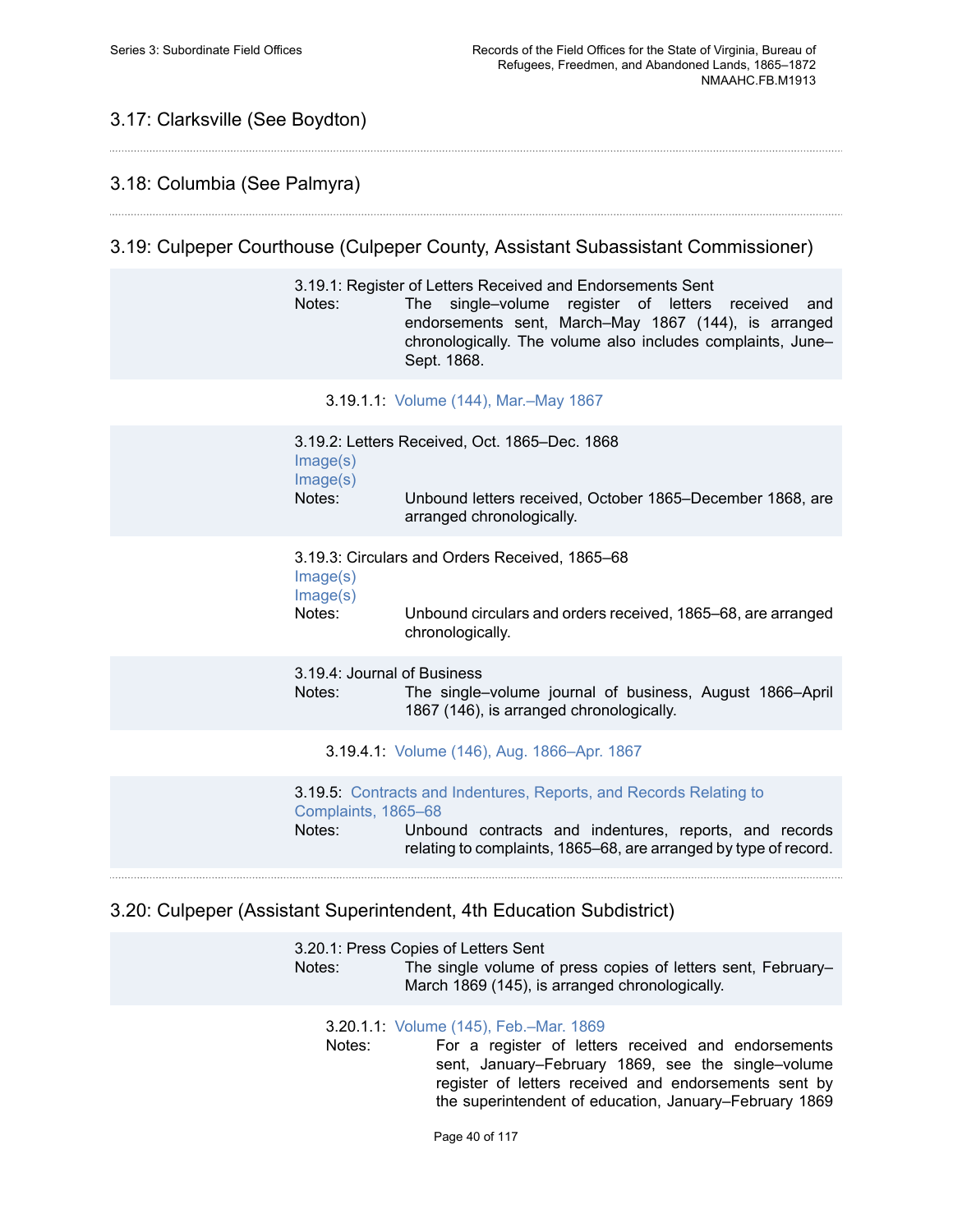(240), for the superintendent (4th District) at Gordonsville, VA (See Roll 97).

3.20.2: Letters Sent and Letters [Received,](https://edan.si.edu/slideshow/slideshowViewer.htm?eadrefid=NMAAHC.FB.M1913_ref387) Jan.–Mar. 1869 Notes: Unbound letters sent and letters received, January–March 1869, are arranged chronologically.

## 3.21: Cumberland Courthouse (Cumberland County, Assistant Superintendent)

- 3.21.1: [Letters and Orders Received, 1865 and 1866](https://edan.si.edu/slideshow/slideshowViewer.htm?eadrefid=NMAAHC.FB.M1913_ref390)
- Notes: Unbound letters and orders received, 1865 and 1866, are arranged chronologically.
- 3.21.2: Proceedings of Freedmen's Court
- Notes: The single volume of proceedings of Freedmen's Court, November 1865–April 1866, is arranged chronologically. The volume also contains a register of complaints filed in the office of the assistant subassistant commissioner (Prince Edward and Charlotte Counties), Apr.–Dec. 1868, at Farmville, VA.

3.21.2.1: Volume (147), Nov. [1865–Apr.](https://edan.si.edu/slideshow/slideshowViewer.htm?eadrefid=NMAAHC.FB.M1913_ref393) 1866

3.21.3: Bills of Lading, Contracts, and Court Records, 1865 and 1866 [Image\(s\)](https://edan.si.edu/slideshow/slideshowViewer.htm?eadrefid=NMAAHC.FB.M1913_ref395_part1) [Image\(s\)](https://edan.si.edu/slideshow/slideshowViewer.htm?eadrefid=NMAAHC.FB.M1913_ref395_part2) Notes: Unbound bills of lading, contracts, and court records, 1865 and 1866, are arranged by type of record.

## 3.22: Danville (Pittsylvania County, Assistant Superintendent)

3.22.1: Letters Sent Notes: The single volume of letters sent, December 1865–May 1867 (148), is arranged chronologically. For the period Dec. 1866 to May 1867, this is a register of letters sent. The volume also includes a register of court cases, June–Oct. 1868.

3.22.1.1: Volume (148), Dec. [1865–May](https://edan.si.edu/slideshow/slideshowViewer.htm?eadrefid=NMAAHC.FB.M1913_ref399) 1867

3.22.2: Letters Received, July 1865–Nov. 1868 [Image\(s\)](https://edan.si.edu/slideshow/slideshowViewer.htm?eadrefid=NMAAHC.FB.M1913_ref401_part1) [Image\(s\)](https://edan.si.edu/slideshow/slideshowViewer.htm?eadrefid=NMAAHC.FB.M1913_ref401_part2) Notes: Unbound letters received, July 1865–November 1868, are arranged chronologically.

3.22.3: Register of Complaints

Notes: The single–volume register of complaints, 1867–68 (400), is arranged chronologically.

3.22.3.1: Volume (400), [1867–68](https://edan.si.edu/slideshow/slideshowViewer.htm?eadrefid=NMAAHC.FB.M1913_ref404)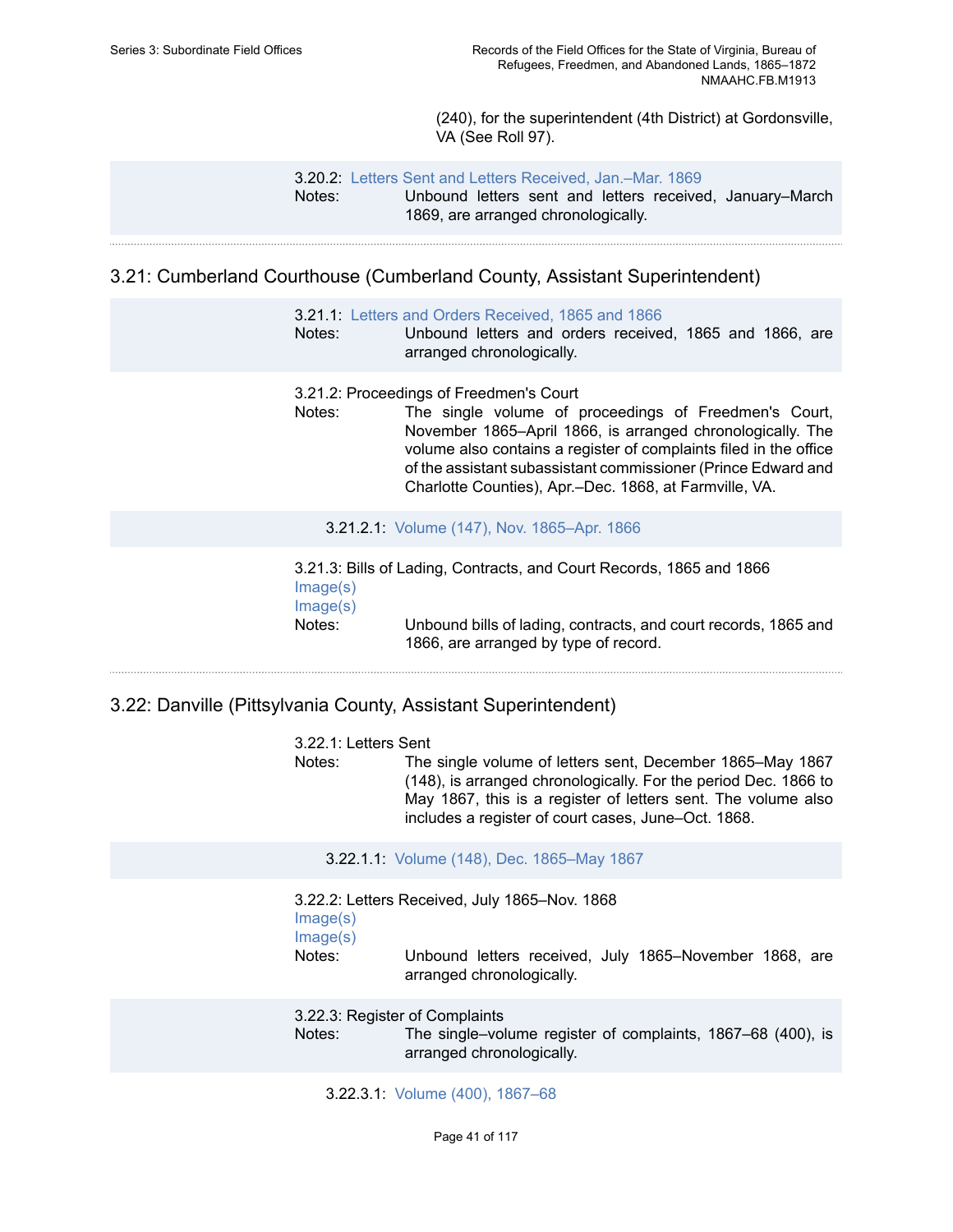| Image(s)<br>Image(s)<br>Image(s)<br>Notes: | 3.22.4: Contracts, Indentures, and Court Records, 1865–67<br>Unbound contracts, indentures, and court records, 1865–67,<br>are arranged by type of record.                                                 |
|--------------------------------------------|------------------------------------------------------------------------------------------------------------------------------------------------------------------------------------------------------------|
| 3.22.5: Notice Book<br>Notes:              | The single-volume notice book, unnumbered, covers the<br>month of December 1865. The entries in the volume are<br>arranged in rough alphabetical order by person notified. The<br>volume has a name index. |
|                                            | 3.22.5.1: 1 Volume, Dec. 1865                                                                                                                                                                              |
|                                            |                                                                                                                                                                                                            |

## 3.23: Dinwiddie Courthouse (Dinwiddie County, Assistant Superintendent)

3.23.1: Letters and Orders [Received,](https://edan.si.edu/slideshow/slideshowViewer.htm?eadrefid=NMAAHC.FB.M1913_ref412) May–Oct. 1865, Mar. 1866, and Feb. [1867–Jan. 1868](https://edan.si.edu/slideshow/slideshowViewer.htm?eadrefid=NMAAHC.FB.M1913_ref412) Notes: Unbound letters and orders received, May–October 1865, March 1866, and February 1867–January 1868, are arranged chronologically. 3.23.2: Monthly Reports of Property, [May–Nov.](https://edan.si.edu/slideshow/slideshowViewer.htm?eadrefid=NMAAHC.FB.M1913_ref414) 1866

Notes: Unbound monthly reports of property, May–November 1866, are arranged chronologically.

3.23.3: [Contracts, 1865 and 1866](https://edan.si.edu/slideshow/slideshowViewer.htm?eadrefid=NMAAHC.FB.M1913_ref416) Notes: Unbound contracts, 1865 and 1866, are arranged chronologically.

3.24: Drummondtown (Assistant Subassistant Commissioner)

3.24.1: Letters Sent, Endorsements, Letters Received, and Orders Issued Notes: The single volume of letters sent, endorsements, letters received, and orders issued, 1865–67 (149), is arranged chronologically.

3.24.1.1: Volume (149), [1865–67](https://edan.si.edu/slideshow/slideshowViewer.htm?eadrefid=NMAAHC.FB.M1913_ref420)

3.24.2: Letters Sent Notes: The two volumes of letters sent, October 1866–December 1868, 1(151) and 2 (156), are arranged chronologically. Volume 1 (151) also contains a station book of officers, dated March 1867–October 1868.

3.24.2.1: Volume 1 (151), Oct. [1866–Dec.](https://edan.si.edu/slideshow/slideshowViewer.htm?eadrefid=NMAAHC.FB.M1913_ref423) 1867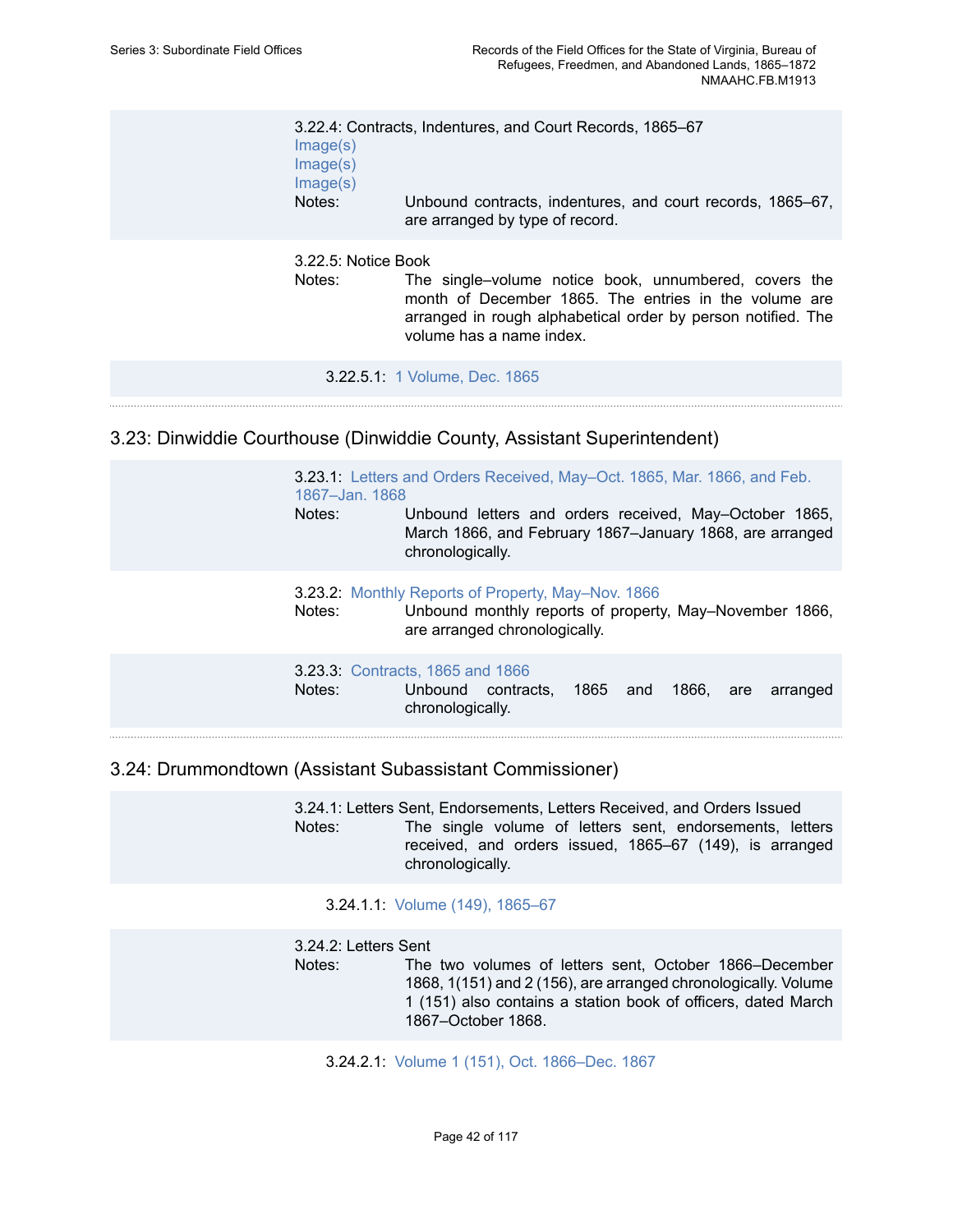#### 3.24.2.2: Volume 2 (156), [Jan.–Dec.](https://edan.si.edu/slideshow/slideshowViewer.htm?eadrefid=NMAAHC.FB.M1913_ref424) 1868

3.24.3: Registers of Letters Received and Endorsements Sent and Received Notes: The two volumes of registers of letters received and endorsements sent and received, October 1866–December 1868, 1 (150) and 2 (157), are arranged by type of record and thereunder chronologically.

- 3.24.3.1: Volume 1 (150), Oct. [1866–Dec.](https://edan.si.edu/slideshow/slideshowViewer.htm?eadrefid=NMAAHC.FB.M1913_ref427) 1868
- 3.24.3.2: Volume 2 (157), Nov. [1867–Dec.](https://edan.si.edu/slideshow/slideshowViewer.htm?eadrefid=NMAAHC.FB.M1913_ref428) 1868
- 3.24.4: [Letters Received, June 1867–Sept. 1868](https://edan.si.edu/slideshow/slideshowViewer.htm?eadrefid=NMAAHC.FB.M1913_ref430)
- Notes: Unbound letters received, June 1867–September 1868, are arranged by year and thereunder arranged in chronological order and numbered. The letters are registered according to their entry in the two volumes of registers of letters received and endorsements sent and received, Volumes 1 (150) and 2 (157), described above.
- 3.24.5: [Unregistered Letters Received, Dec. 1865–Dec. 1868](https://edan.si.edu/slideshow/slideshowViewer.htm?eadrefid=NMAAHC.FB.M1913_ref432)
- Notes: Unbound unregistered letters received, December 1865– December 1868, are arranged chronologically.
- 3.24.6: Proceedings of Freedmen's Court
- Notes: The single volume of proceedings of Freedmen's Court, May 1865–May 1867 (153), is arranged chronologically.
	- 3.24.6.1: Volume (153), May [1865–May](https://edan.si.edu/slideshow/slideshowViewer.htm?eadrefid=NMAAHC.FB.M1913_ref435) 1867

3.24.7: Register of Lands Leased or Held by Bureau

Notes: The single–volume register of lands leased or held by the Bureau, March 1865–August 1868 (152), is arranged chronologically. The volume also contains a report of the provost taxes collected by the provost marshal, Feb. 1864–Apr. 1865.

3.24.7.1: Volume (152), Mar. [1865–Aug.](https://edan.si.edu/slideshow/slideshowViewer.htm?eadrefid=NMAAHC.FB.M1913_ref438) 1868

3.24.8: [Leases of Lands, Sept. 1865–Feb. 1866](https://edan.si.edu/slideshow/slideshowViewer.htm?eadrefid=NMAAHC.FB.M1913_ref440)

Notes: Unbound leases of lands, September 1865–February 1866, are arranged numerically.

3.24.9: Contracts, 1866 [Image\(s\)](https://edan.si.edu/slideshow/slideshowViewer.htm?eadrefid=NMAAHC.FB.M1913_ref442_part1) [Image\(s\)](https://edan.si.edu/slideshow/slideshowViewer.htm?eadrefid=NMAAHC.FB.M1913_ref442_part2) Notes: Unbound contracts, 1866, are unarranged.

3.24.10: Census of White and Colored Population of Accomack County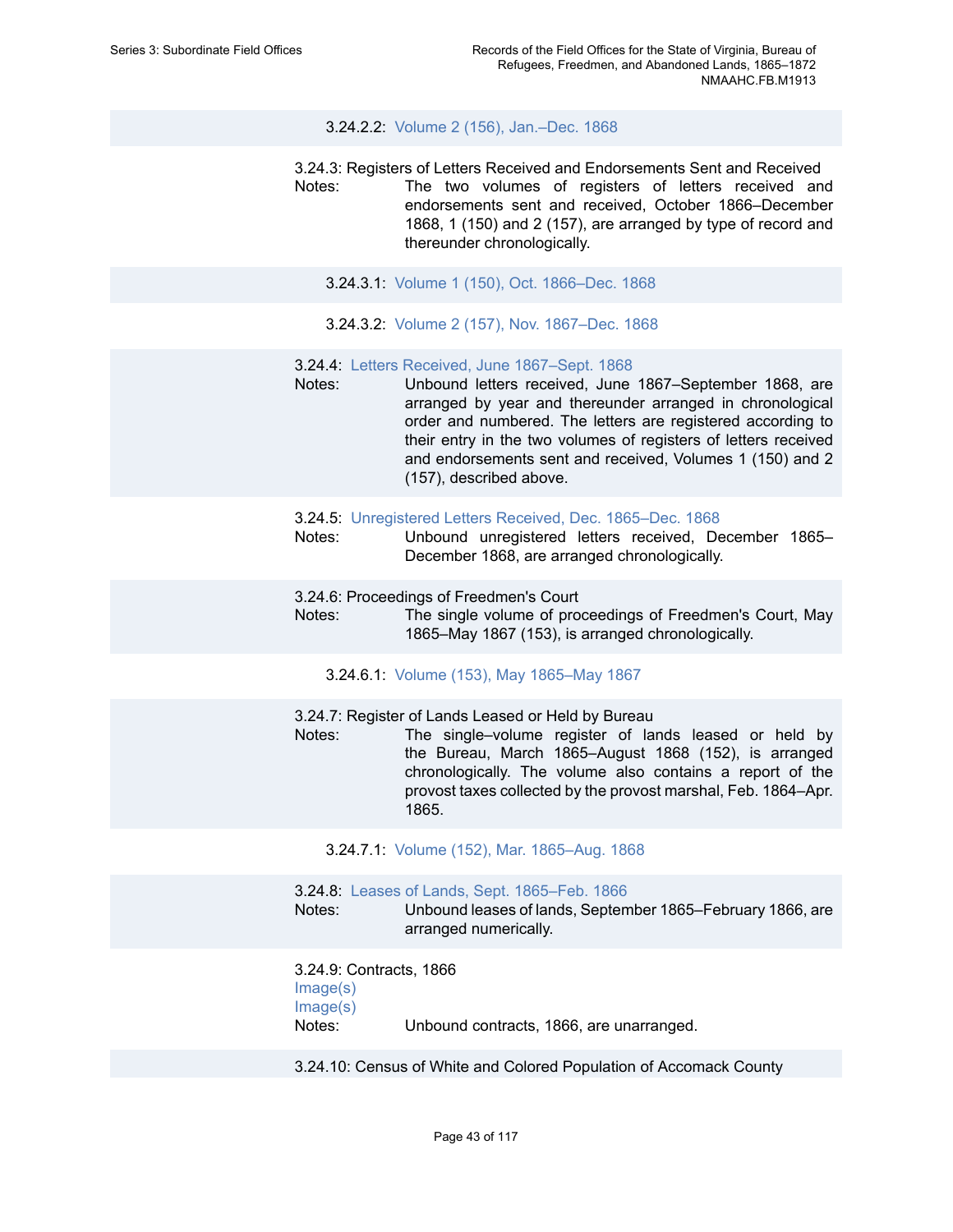Notes: The two volumes of census of white and colored population of Accomack County, 1864, 1 (154) and 2 (155), are arranged under the headings "white" and "colored."

3.24.10.1: [Volume](https://edan.si.edu/slideshow/slideshowViewer.htm?eadrefid=NMAAHC.FB.M1913_ref445) 1 (154), 1864

3.24.10.2: [Volume](https://edan.si.edu/slideshow/slideshowViewer.htm?eadrefid=NMAAHC.FB.M1913_ref446) 2 (155), 1864

3.24.11: [Miscellaneous Records, 1864–68](https://edan.si.edu/slideshow/slideshowViewer.htm?eadrefid=NMAAHC.FB.M1913_ref448)

Notes: Unbound miscellaneous records, 1864–68, are arranged by type of record. The records include special orders and circulars received, bills and receipts, applications for bounty under General Orders 90, and complaints and bonds.

3.24.12: Miscellaneous Reports, 1865–68 [Image\(s\)](https://edan.si.edu/slideshow/slideshowViewer.htm?eadrefid=NMAAHC.FB.M1913_ref450_part1) [Image\(s\)](https://edan.si.edu/slideshow/slideshowViewer.htm?eadrefid=NMAAHC.FB.M1913_ref450_part2) Notes: Unbound miscellaneous reports, 1865–68, are arranged by type of report. The records include monthly land reports, school reports, account reports, and reports relating to Freedmen Bureau funds.

## 3.25: Fairfax Courthouse (Fairfax County, Assistant Subassistant Commissioner)

| 3.25.1: Letters Sent<br>Notes:             | The single volume of letters sent, August 1865–October 1868<br>(159), is arranged chronologically.                                                                                                                                                                                                                                                                |
|--------------------------------------------|-------------------------------------------------------------------------------------------------------------------------------------------------------------------------------------------------------------------------------------------------------------------------------------------------------------------------------------------------------------------|
| Notes:                                     | 3.25.1.1: Volume (159), Aug. 1865-Oct. 1868<br>For press copies of letters sent covering the month of<br>December 1868, see the single volume of press copies of<br>letters sent by the assistant subassistant commissioner of<br>the 1st Division, May 1868-Jan. 1869 (96), filed with the<br>records of the superintendent for Alexandria, VA (See Roll<br>49). |
| Notes:                                     | 3.25.2: Letters Received and Register of Letters Received<br>The single volume of letters received and register of letters<br>received, August 1865-May 1866 and November 1866-<br>December 1868 (158), is arranged chronologically.                                                                                                                              |
|                                            | 3.25.2.1: Volume (158), Aug. 1865–May 1866 and Nov. 1866–Dec. 1868                                                                                                                                                                                                                                                                                                |
| Image(s)<br>Image(s)<br>Image(s)<br>Notes: | 3.25.3: Letters and Orders Received, July 1865–Nov. 1868<br>Unbound letters and orders received, July 1865–November<br>1868, are arranged chronologically.                                                                                                                                                                                                        |
|                                            |                                                                                                                                                                                                                                                                                                                                                                   |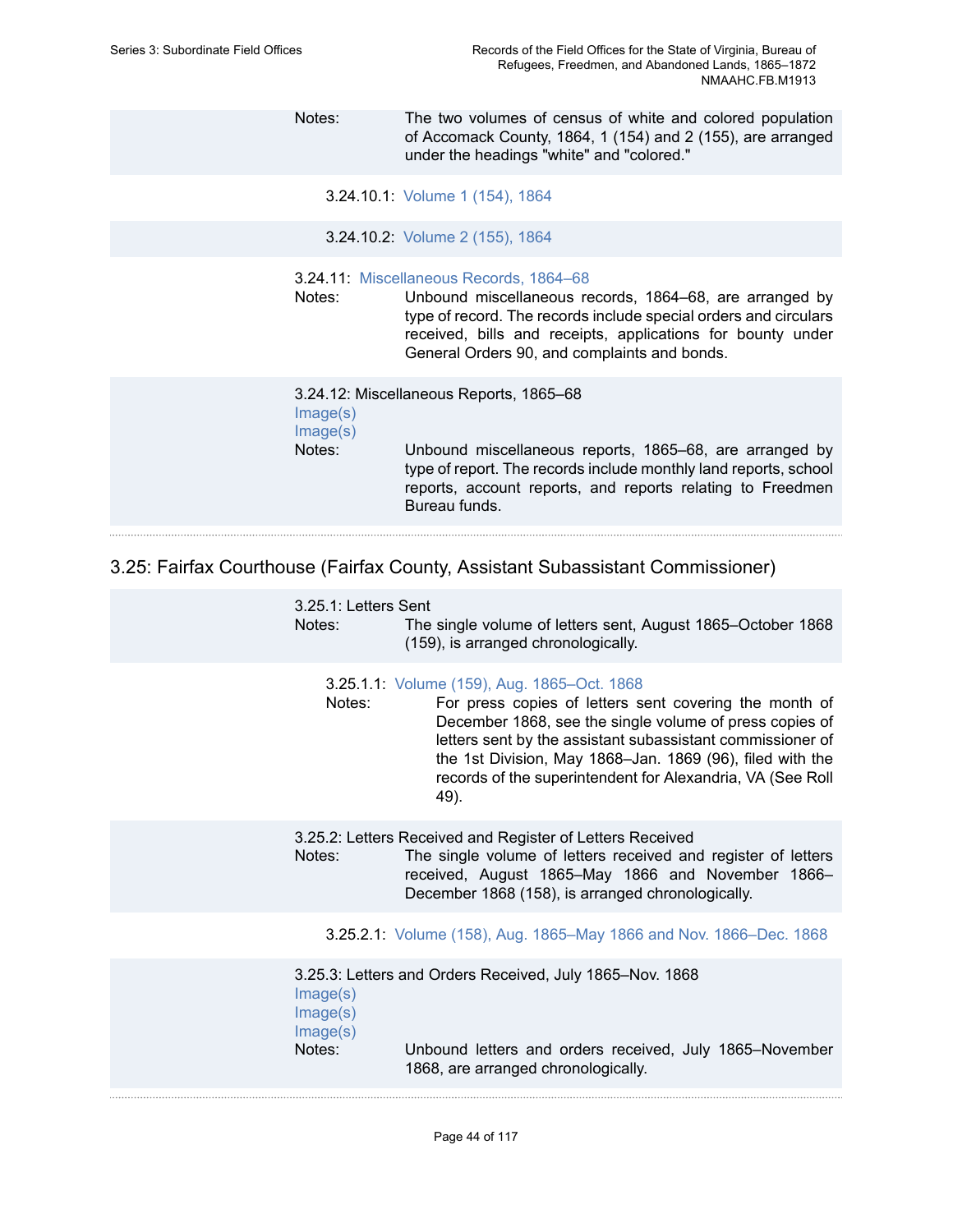## 3.26: Falls Church (See Fairfax Courthouse)

## 3.27: Farmville (Subassistant Commissioner)

3.27.1: Press Copies of Letters Sent

Notes: The four volumes of press copies of letters sent, July 1866– February 1869, 1 (163), 2 (164), 3 (165), and 4 (166), are arranged chronologically, and all four volumes have name indexes.

3.27.1.1: Volume 1 (163), July 1866–June 1867 [Image\(s\)](https://edan.si.edu/slideshow/slideshowViewer.htm?eadrefid=NMAAHC.FB.M1913_ref465_part1) [Image\(s\)](https://edan.si.edu/slideshow/slideshowViewer.htm?eadrefid=NMAAHC.FB.M1913_ref465_part2)

3.27.1.2: Volume 2 (164), July 1867–Feb. 1868 [Image\(s\)](https://edan.si.edu/slideshow/slideshowViewer.htm?eadrefid=NMAAHC.FB.M1913_ref466_part1) [Image\(s\)](https://edan.si.edu/slideshow/slideshowViewer.htm?eadrefid=NMAAHC.FB.M1913_ref466_part2)

3.27.1.3: Volume 3 (165), Mar.–Aug. 1868 [Image\(s\)](https://edan.si.edu/slideshow/slideshowViewer.htm?eadrefid=NMAAHC.FB.M1913_ref467_part1) [Image\(s\)](https://edan.si.edu/slideshow/slideshowViewer.htm?eadrefid=NMAAHC.FB.M1913_ref467_part2)

3.27.1.4: Volume 4 (166), Aug. 1868–Feb. 1869 [Image\(s\)](https://edan.si.edu/slideshow/slideshowViewer.htm?eadrefid=NMAAHC.FB.M1913_ref468_part1) [Image\(s\)](https://edan.si.edu/slideshow/slideshowViewer.htm?eadrefid=NMAAHC.FB.M1913_ref468_part2)

3.27.2: Endorsements Sent

Notes: The single volume of endorsements sent, December 1867– January 1869 (168), is arranged chronologically.

3.27.2.1: Volume (168), Dec. [1867–Jan.](https://edan.si.edu/slideshow/slideshowViewer.htm?eadrefid=NMAAHC.FB.M1913_ref471) 1869

3.27.3: Registers of Letters Received

Notes: The two volumes of registers of letters received, November 1867–January 1869, 1 (160) and 2 (161), are arranged by time period, thereunder alphabetically by initial letter of surname of correspondent, and thereunder arranged in chronological order and numbered. For letters covering the period Jan.–Dec. 1868, see the unbound letters received described below.

3.27.3.1: Volume 1 (160), Nov. [1867–June](https://edan.si.edu/slideshow/slideshowViewer.htm?eadrefid=NMAAHC.FB.M1913_ref474) 1868

3.27.3.2: Volume 2 (161), July [1868–Jan.](https://edan.si.edu/slideshow/slideshowViewer.htm?eadrefid=NMAAHC.FB.M1913_ref475) 1869

3.27.4: Letters Received

Notes: Unbound letters received, January–December 1868, are arranged according to their entry in the two volumes of registers of letters received, 1 (160) and 2 (161), described above, which also have summaries of letters received Nov.–Dec. 1867 and Jan. 1869.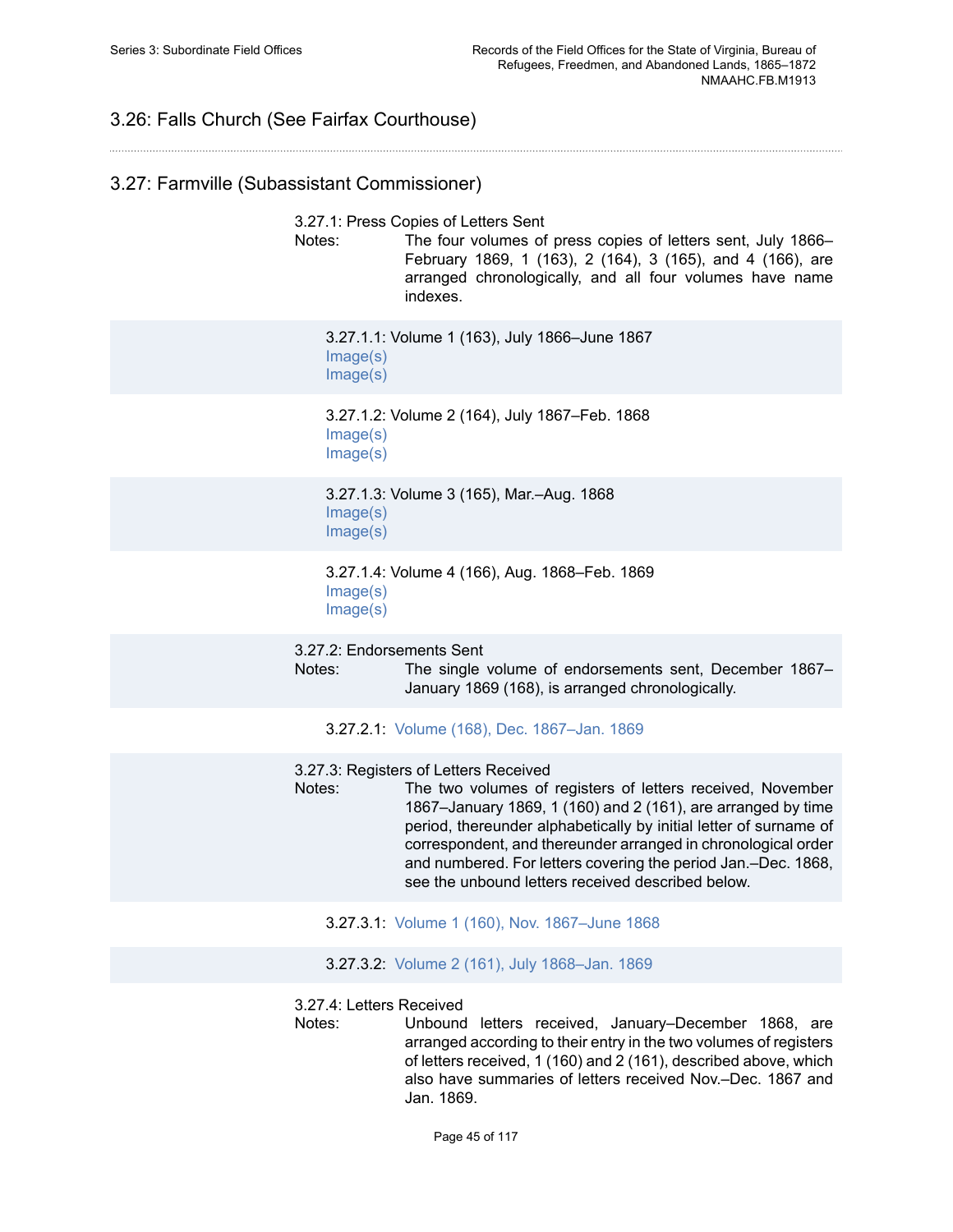3.27.4.1: Entered in Volume 1 (160) 3.27.4.1.1: M, N, O, R, S, V, W, Z, Jan.–June 1868 [Image\(s\)](https://edan.si.edu/slideshow/slideshowViewer.htm?eadrefid=NMAAHC.FB.M1913_ref479_part1) [Image\(s\)](https://edan.si.edu/slideshow/slideshowViewer.htm?eadrefid=NMAAHC.FB.M1913_ref479_part2) 3.27.4.2: Entered in Volume 2 (161) 3.27.4.2.1: [L, M, R, S, July–Dec. 1868](https://edan.si.edu/slideshow/slideshowViewer.htm?eadrefid=NMAAHC.FB.M1913_ref481) 3.27.4.2.2: [W – Z, June–Dec. 1868](https://edan.si.edu/slideshow/slideshowViewer.htm?eadrefid=NMAAHC.FB.M1913_ref482) 3.27.5: Unregistered Letters Received Notes: Unbound unregistered letters received, July 1865–June 1867, and January–December 1868, are arranged chronologically. 3.27.5.1: Unregistered Letters Received, July 1865–Apr. 1867 [Image\(s\)](https://edan.si.edu/slideshow/slideshowViewer.htm?eadrefid=NMAAHC.FB.M1913_ref485_part1) [Image\(s\)](https://edan.si.edu/slideshow/slideshowViewer.htm?eadrefid=NMAAHC.FB.M1913_ref485_part2) [Image\(s\)](https://edan.si.edu/slideshow/slideshowViewer.htm?eadrefid=NMAAHC.FB.M1913_ref485_part3) 3.27.5.2: Unregistered Letters Received, May–June 1867 and Jan.–Dec. 1868 [Image\(s\)](https://edan.si.edu/slideshow/slideshowViewer.htm?eadrefid=NMAAHC.FB.M1913_ref486_part1) [Image\(s\)](https://edan.si.edu/slideshow/slideshowViewer.htm?eadrefid=NMAAHC.FB.M1913_ref486_part2) [Image\(s\)](https://edan.si.edu/slideshow/slideshowViewer.htm?eadrefid=NMAAHC.FB.M1913_ref486_part3) 3.27.6: Press Copies of Reports and Estimates Sent to the Assistant Commissioner and to Headquarters, 2nd District at Petersburg Notes: The single volume of press copies of reports and estimates sent to the assistant commissioner and to headquarters, 2nd District at Petersburg, December 1866–April 1868 (167), is arranged chronologically. 3.27.6.1: Volume (167), Dec. 1866–Apr. 1868 [Image\(s\)](https://edan.si.edu/slideshow/slideshowViewer.htm?eadrefid=NMAAHC.FB.M1913_ref489_part1) [Image\(s\)](https://edan.si.edu/slideshow/slideshowViewer.htm?eadrefid=NMAAHC.FB.M1913_ref489_part2) 3.27.7: Register of Complaints Notes: The single–volume register of complaints, January 1866– September 1868 (171), is arranged chronologically. 3.27.7.1: Volume (171), Jan. [1866–Sept.](https://edan.si.edu/slideshow/slideshowViewer.htm?eadrefid=NMAAHC.FB.M1913_ref492) 1868 3.27.8: Records Relating to Complaints and Court Cases, Contracts and Indentures, and Reports and Estimates

Notes: Unbound records relating to complaints and court cases, contracts and indentures, and reports and estimates, 1865–68, are arranged by type of record.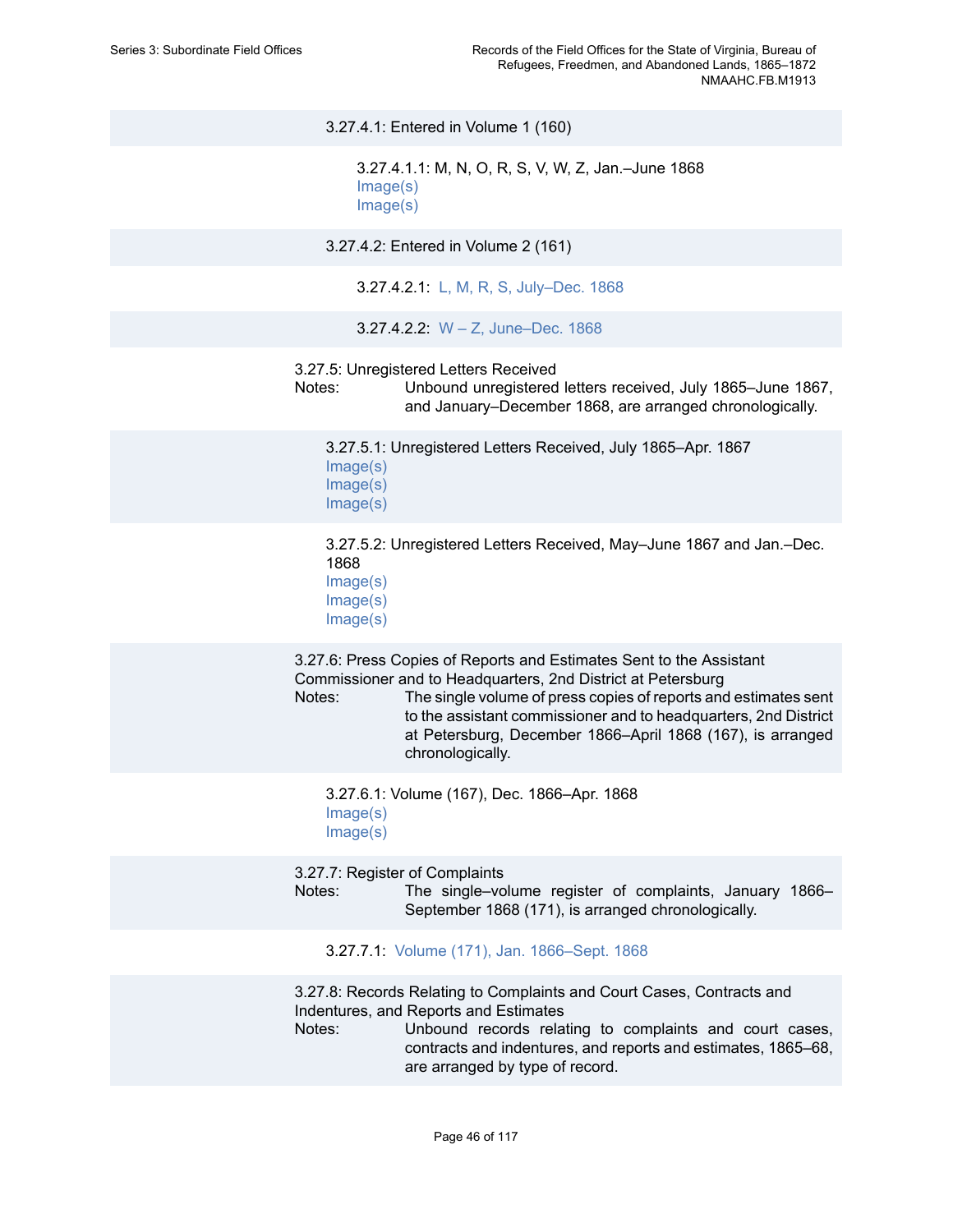3.27.8.1: Records Relating to Complaints and Court Cases, Contracts and Indentures, and Reports and Estimates, 1865–66 [Image\(s\)](https://edan.si.edu/slideshow/slideshowViewer.htm?eadrefid=NMAAHC.FB.M1913_ref495_part1)

[Image\(s\)](https://edan.si.edu/slideshow/slideshowViewer.htm?eadrefid=NMAAHC.FB.M1913_ref495_part2) [Image\(s\)](https://edan.si.edu/slideshow/slideshowViewer.htm?eadrefid=NMAAHC.FB.M1913_ref495_part3) [Image\(s\)](https://edan.si.edu/slideshow/slideshowViewer.htm?eadrefid=NMAAHC.FB.M1913_ref495_part4)

3.27.8.2: Records Relating to Complaints and Court Cases, Contracts and Indentures, and Reports and Estimates, 1866–68 [Image\(s\)](https://edan.si.edu/slideshow/slideshowViewer.htm?eadrefid=NMAAHC.FB.M1913_ref496_part1) [Image\(s\)](https://edan.si.edu/slideshow/slideshowViewer.htm?eadrefid=NMAAHC.FB.M1913_ref496_part2)

#### 3.27.9: Miscellaneous Lists

Notes: The single volume of miscellaneous lists, 1866 (170), is arranged by type of list. Included are lists of destitute and infirm freedmen, lists of owners of horses and mules, and proceedings of freedmen's court (May 1866). The volume also contains a register of complaints (Jan.–Apr. 1866) that is duplicated in volume (171) of the single-volume register of complaints described above.

### 3.27.9.1: [Volume](https://edan.si.edu/slideshow/slideshowViewer.htm?eadrefid=NMAAHC.FB.M1913_ref499) (170), 1866

3.27.10: Register of Vouchers Forwarded

Notes: The single–volume register of vouchers forwarded, December 1867–January 1869 (169), is arranged chronologically.

3.27.10.1: Volume (169), Dec. [1867–Jan.](https://edan.si.edu/slideshow/slideshowViewer.htm?eadrefid=NMAAHC.FB.M1913_ref502) 1869

### 3.28: Farmville (Assistant Subassistant Commissioner)

3.28.1: Letters Sent and Registers of Letters Received

Notes: The two volumes of letters sent and registers of letters received, April–December 1868, 1 (162) and 2 (314), are arranged by time period and thereunder by type of record. The letters sent are arranged chronologically, and the register of entries for letters received are arranged alphabetically by the initial letter of the surname of the correspondent and thereunder chronologically. There is a name index in Volume 1 (162), and the volume includes a register of letters received at Farmville (Apr.–Aug. 1868) and letters sent to Marysville and Charlotte Court House (Aug.–Dec. 1868). Volume 2 (314) includes letters sent from Marysville and Charlotte Court House (Oct.–Dec. 1868).

3.28.1.1: Volume 1 (162), [Apr.–Dec.](https://edan.si.edu/slideshow/slideshowViewer.htm?eadrefid=NMAAHC.FB.M1913_ref506) 1868

3.28.1.2: Volume 2 (314), [Oct.–Dec.](https://edan.si.edu/slideshow/slideshowViewer.htm?eadrefid=NMAAHC.FB.M1913_ref507) 1868

3.28.2: [Registered Letters Received, 1868](https://edan.si.edu/slideshow/slideshowViewer.htm?eadrefid=NMAAHC.FB.M1913_ref509)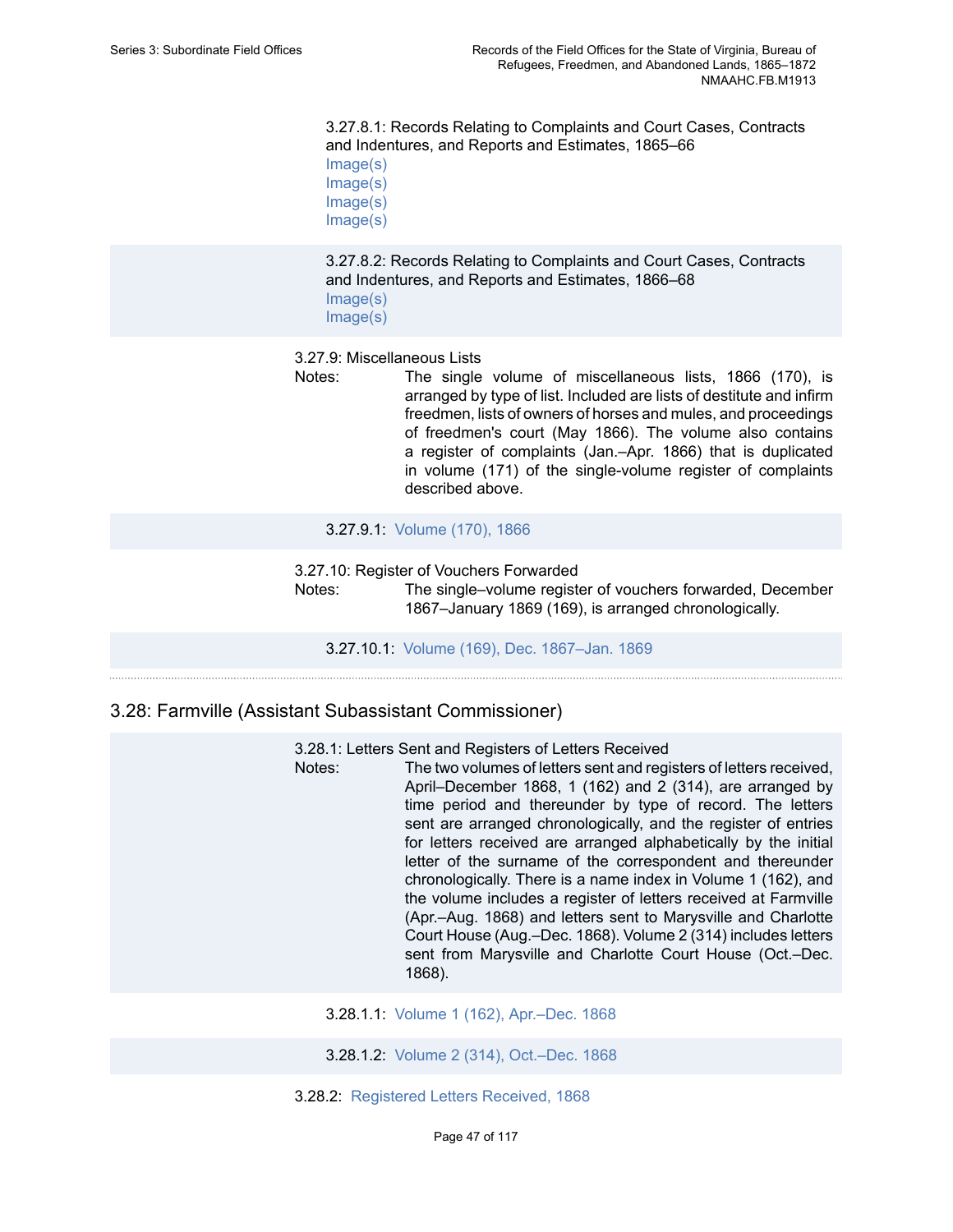Notes: Unbound registered letters received, 1868, are arranged according to their entry in Volume 1 (162) of the two volumes of letters sent and registers of letters received described above. For a register of complaints, April–December 1868, see the single volume of Proceedings of Freedmen's Court, Volume (147), filed among the records of the assistant superintendent for Cumberland Courthouse, VA (Cumberland County), found on Roll 70.

## 3.29: Fredericksburg (Superintendent)

|  | 3.29.1: Letters Sent |  |
|--|----------------------|--|
|--|----------------------|--|

Notes: The two volumes of letters sent, 1865, 1866, and 1867, 1 (214) and 2 (215), are arranged chronologically. There is a name index in Volume 1 (214).

3.29.1.1: [Volume](https://edan.si.edu/slideshow/slideshowViewer.htm?eadrefid=NMAAHC.FB.M1913_ref513) 1 (214), 1865 and 1866

3.29.1.2: [Volume](https://edan.si.edu/slideshow/slideshowViewer.htm?eadrefid=NMAAHC.FB.M1913_ref514) 2 (215), 1867

3.29.2: Press Copies of Letters Sent

Notes: The two volumes of press copies of letters sent, October 1867–December 1868, 1 (216) and 2 (217), are arranged chronologically. Volume 1 (216) has a name index.

3.29.2.1: Volume 1 (216), Oct. 1867–July 1868 [Image\(s\)](https://edan.si.edu/slideshow/slideshowViewer.htm?eadrefid=NMAAHC.FB.M1913_ref517_part1) [Image\(s\)](https://edan.si.edu/slideshow/slideshowViewer.htm?eadrefid=NMAAHC.FB.M1913_ref517_part2)

3.29.2.2: Volume 2 (217), [July–Dec.](https://edan.si.edu/slideshow/slideshowViewer.htm?eadrefid=NMAAHC.FB.M1913_ref518) 1868

3.29.3: Endorsements Sent

Notes: The five volumes of endorsements sent, December 1865– December 1868, 1 (218), 2 (219), 3 (220), 4 (221), and 5 (222), are arranged in two overlapping chronological subseries.

3.29.3.1: Volume 1 (218), Dec. [1865–Mar.](https://edan.si.edu/slideshow/slideshowViewer.htm?eadrefid=NMAAHC.FB.M1913_ref521) 1866

- 3.29.3.2: Volume 2 (219), [Mar.–Dec.](https://edan.si.edu/slideshow/slideshowViewer.htm?eadrefid=NMAAHC.FB.M1913_ref522) 1866
- 3.29.3.3: Volume 3 (220), [Jan.–July](https://edan.si.edu/slideshow/slideshowViewer.htm?eadrefid=NMAAHC.FB.M1913_ref523) 1867
- 3.29.3.4: Volume 4 (221), July [1867–June](https://edan.si.edu/slideshow/slideshowViewer.htm?eadrefid=NMAAHC.FB.M1913_ref524) 1868
- 3.29.3.5: Volume 5 (222), [Jan.–Dec.](https://edan.si.edu/slideshow/slideshowViewer.htm?eadrefid=NMAAHC.FB.M1913_ref525) 1868

3.29.4: Letters and Orders Received and Endorsements Sent and Received Notes: The single volume of letters and orders received and endorsements sent and received, September–December 1865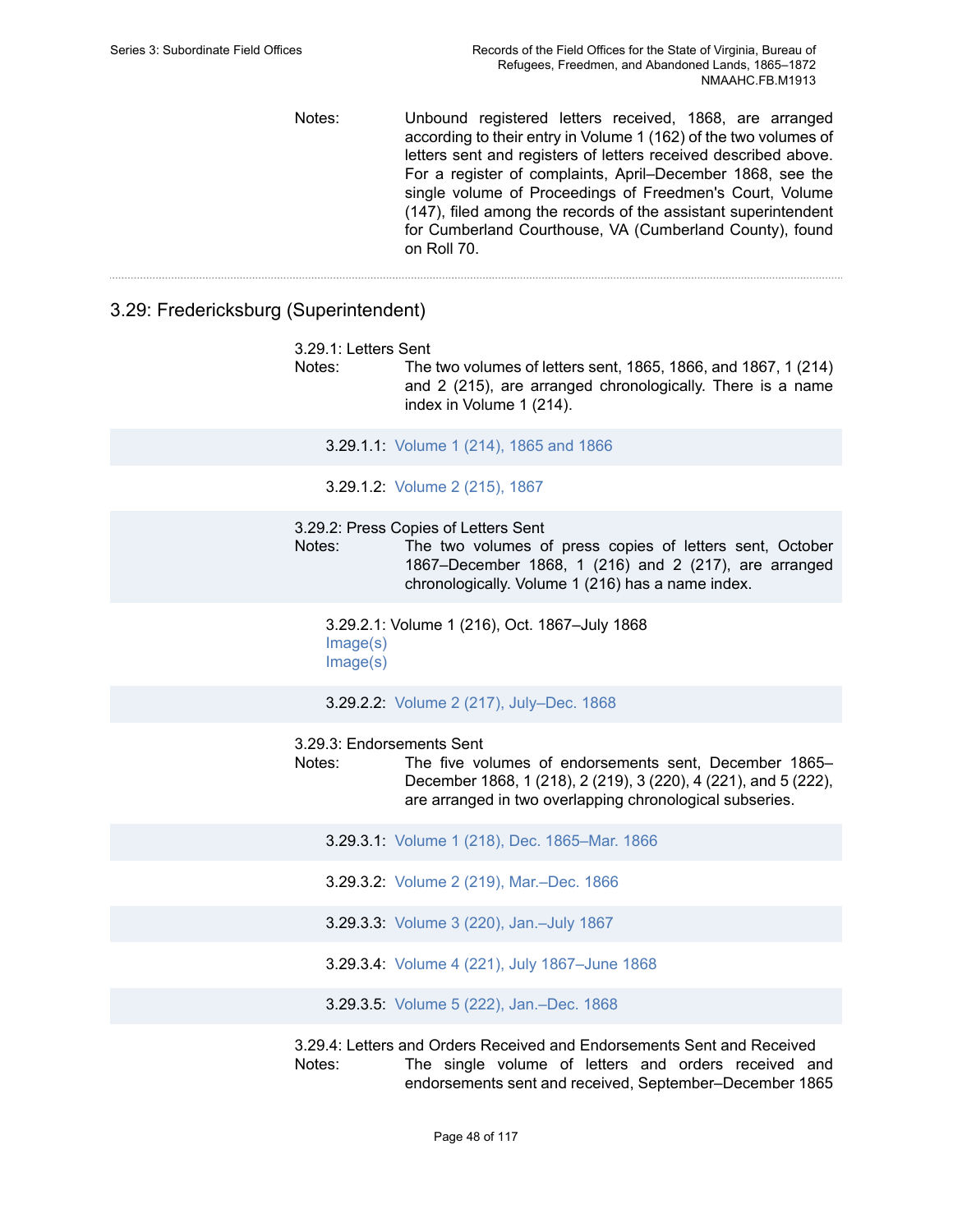(212), is arranged chronologically. This volume also contains a register of rations issued.

3.29.4.1: Volume (212), [Sept.–Dec.](https://edan.si.edu/slideshow/slideshowViewer.htm?eadrefid=NMAAHC.FB.M1913_ref528) 1865

3.29.5: Register of Letters Received

Notes: The single–volume register of letters received, January– December 1868 (213), is arranged alphabetically by initial letter of surname of correspondent and thereunder arranged in chronological order and numbered. There is a name index.

3.29.5.1: Volume (213), [Jan.–Dec.](https://edan.si.edu/slideshow/slideshowViewer.htm?eadrefid=NMAAHC.FB.M1913_ref531) 1868

#### 3.29.6: [Registered Letters Received, Jan.–Dec. 1868](https://edan.si.edu/slideshow/slideshowViewer.htm?eadrefid=NMAAHC.FB.M1913_ref533)

Notes: Unbound registered letters received, January–December 1868, are arranged as registered in the single–volume register of letters received (213) described above.

3.29.7: Unregistered Letters Received

Notes: Unbound unregistered letters received, August 1865– December 1868, are arranged chronologically.

3.29.7.1: [Unregistered Letters Received, Aug.–Oct. 1865](https://edan.si.edu/slideshow/slideshowViewer.htm?eadrefid=NMAAHC.FB.M1913_ref536)

3.29.7.2: Unregistered Letters Received, Nov. 1865–Dec. 1868 [Image\(s\)](https://edan.si.edu/slideshow/slideshowViewer.htm?eadrefid=NMAAHC.FB.M1913_ref537_part1) [Image\(s\)](https://edan.si.edu/slideshow/slideshowViewer.htm?eadrefid=NMAAHC.FB.M1913_ref537_part2) [Image\(s\)](https://edan.si.edu/slideshow/slideshowViewer.htm?eadrefid=NMAAHC.FB.M1913_ref537_part3)

[Image\(s\)](https://edan.si.edu/slideshow/slideshowViewer.htm?eadrefid=NMAAHC.FB.M1913_ref537_part4)

3.29.8: Orders and Circulars Issued

Notes: The single volume of orders and circulars issued, December 1865–December 1866 (223), is arranged by type of issuance and thereunder chronologically.

3.29.8.1: Volume (223), Dec. [1865–Dec.](https://edan.si.edu/slideshow/slideshowViewer.htm?eadrefid=NMAAHC.FB.M1913_ref540) 1866

3.29.9: Orders and Circulars Received, July 1865–Dec. 1868 [Image\(s\)](https://edan.si.edu/slideshow/slideshowViewer.htm?eadrefid=NMAAHC.FB.M1913_ref542_part1)

[Image\(s\)](https://edan.si.edu/slideshow/slideshowViewer.htm?eadrefid=NMAAHC.FB.M1913_ref542_part2)

Notes: Unbound orders and circulars received, July 1865–December 1868, are arranged chronologically.

3.29.10: Monthly Reports

Notes: Monthly reports, September 1865–December 1868, are arranged chronologically.

3.29.10.1: Monthly Reports, Sept. 1865–Apr. 1866 [Image\(s\)](https://edan.si.edu/slideshow/slideshowViewer.htm?eadrefid=NMAAHC.FB.M1913_ref545_part1)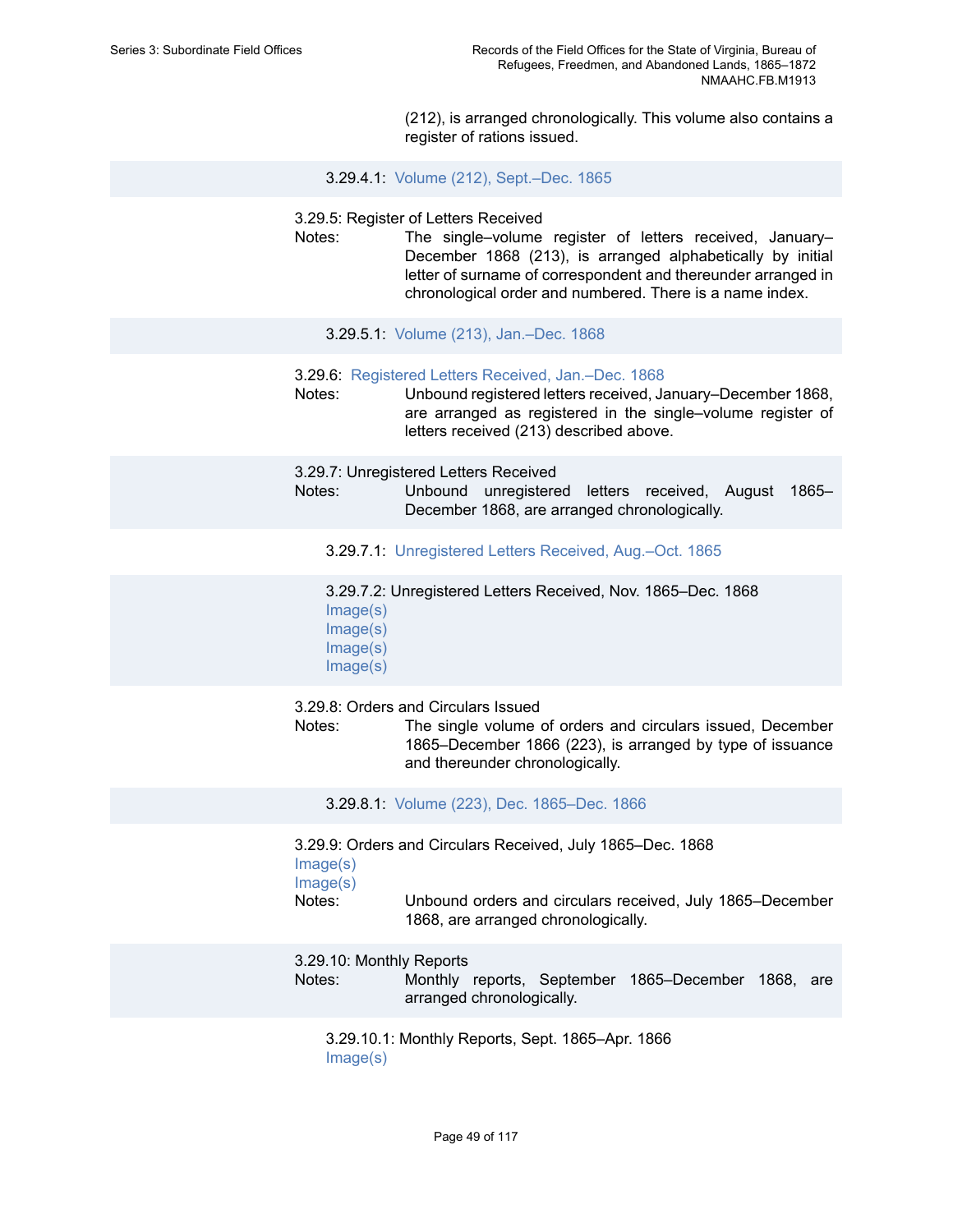[Image\(s\)](https://edan.si.edu/slideshow/slideshowViewer.htm?eadrefid=NMAAHC.FB.M1913_ref545_part2)

3.29.10.2: Monthly Reports, May 1866–Oct. 1867 [Image\(s\)](https://edan.si.edu/slideshow/slideshowViewer.htm?eadrefid=NMAAHC.FB.M1913_ref546_part1) [Image\(s\)](https://edan.si.edu/slideshow/slideshowViewer.htm?eadrefid=NMAAHC.FB.M1913_ref546_part2) [Image\(s\)](https://edan.si.edu/slideshow/slideshowViewer.htm?eadrefid=NMAAHC.FB.M1913_ref546_part3) [Image\(s\)](https://edan.si.edu/slideshow/slideshowViewer.htm?eadrefid=NMAAHC.FB.M1913_ref546_part4)

### 3.29.10.3: Monthly Reports, Nov. 1867–Dec. 1868 [Image\(s\)](https://edan.si.edu/slideshow/slideshowViewer.htm?eadrefid=NMAAHC.FB.M1913_ref547_part1) [Image\(s\)](https://edan.si.edu/slideshow/slideshowViewer.htm?eadrefid=NMAAHC.FB.M1913_ref547_part2)

3.29.11: Cash and Postage Accounts Notes: The single volume of cash and postage accounts, December 1865–December 1868 (233½), is arranged by type of account.

3.29.11.1: Volume (233½), Dec. [1865–Dec.](https://edan.si.edu/slideshow/slideshowViewer.htm?eadrefid=NMAAHC.FB.M1913_ref550) 1868

3.30: Fredericksburg (Assistant Superintendent, 1st Division, 6th Subdistrict)

| 3.30.1: Letters Sent |
|----------------------|
|                      |

Notes: The two volumes of letters sent, July 1866–December 1868, 1 (225) and 2 (226), are arranged chronologically.

3.30.1.1: Volume 1 (225), July [1866–Dec.](https://edan.si.edu/slideshow/slideshowViewer.htm?eadrefid=NMAAHC.FB.M1913_ref554) 1867

3.30.1.2: Volume 2 (226), [Jan.–Dec.](https://edan.si.edu/slideshow/slideshowViewer.htm?eadrefid=NMAAHC.FB.M1913_ref555) 1868

### 3.30.2: Endorsements Sent

Notes: The two volumes of endorsements sent, July 1866–November 1868, 1 (227) and 2 (228), are arranged chronologically.

3.30.2.1: Volume 1 (227), July [1866–Dec.](https://edan.si.edu/slideshow/slideshowViewer.htm?eadrefid=NMAAHC.FB.M1913_ref558) 1867

3.30.2.2: Volume 2 (228), [Jan.–Nov.](https://edan.si.edu/slideshow/slideshowViewer.htm?eadrefid=NMAAHC.FB.M1913_ref559) 1868

3.30.3: Register of Letters Received

- Notes: The single–volume register of letters received, July 1866–July 1868, is arranged by time periods; entries arranged thereunder by initial letter of surname of correspondent, and thereunder chronologically. The 1866 letters have their complete text.
	- 3.30.3.1: Volume (224), July [1866–July](https://edan.si.edu/slideshow/slideshowViewer.htm?eadrefid=NMAAHC.FB.M1913_ref562) 1868

#### 3.30.4: Letters [Received,](https://edan.si.edu/slideshow/slideshowViewer.htm?eadrefid=NMAAHC.FB.M1913_ref564) Jan.–Nov. 1868

Notes: Unbound letters received, January–November 1868, are arranged chronologically. Some letters are registered in Volume (224) of the single–volume register of letters received (July 1866–July 1868) as described above.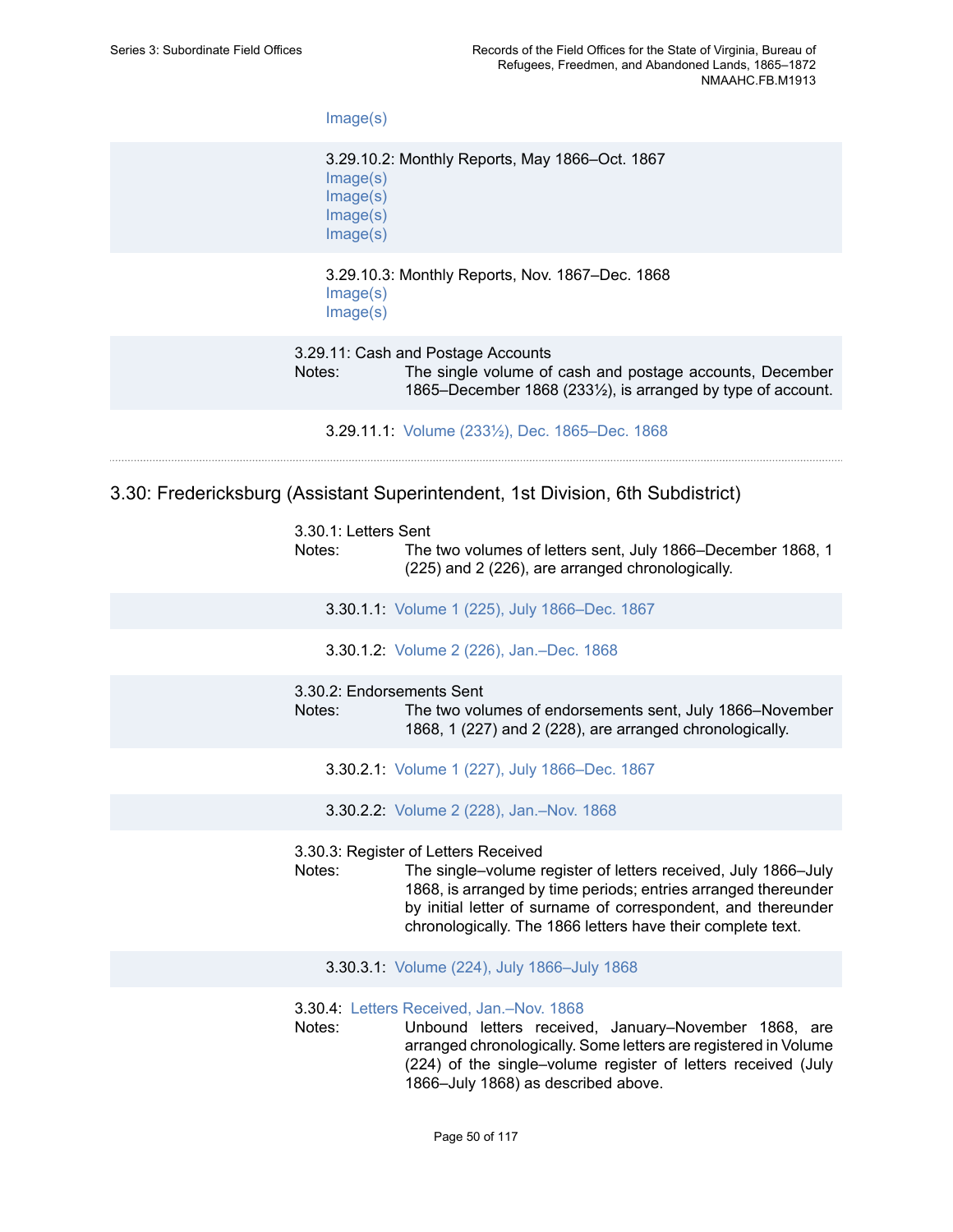3.30.5: Correspondence of the Assistant Superintendent for Spotsylvania **County** 

Notes: This volume includes endorsements sent, July–Aug. 1866; register of letters received and endorsements sent, Mar.–Apr. 1867; letters sent, July 1866–Apr. 1867; and proceedings of freedmen's court, Jan.–Apr. 1866.

### 3.30.5.1: Volume (229), [1866–67](https://edan.si.edu/slideshow/slideshowViewer.htm?eadrefid=NMAAHC.FB.M1913_ref567)

3.30.6: Register of Complaints

Notes: The single–volume register of complaints (230) is arranged chronologically.

3.30.6.1: Volume (230), [Jan.–Mar.](https://edan.si.edu/slideshow/slideshowViewer.htm?eadrefid=NMAAHC.FB.M1913_ref570) 1866

3.30.7: Reports, Contracts, Indentures, and Proceedings of Freedmen's Court, 1865–68 [Image\(s\)](https://edan.si.edu/slideshow/slideshowViewer.htm?eadrefid=NMAAHC.FB.M1913_ref572_part1) [Image\(s\)](https://edan.si.edu/slideshow/slideshowViewer.htm?eadrefid=NMAAHC.FB.M1913_ref572_part2) Notes: The unbound reports, contracts, indentures, and proceedings of Freedmen's Court, 1865–68, are arranged as follows: King George County, contracts and proceedings (1865–66); Spotsylvania County, ration reports and proceedings (Dec. 1865–Mar. 1867); Stafford and King George Counties, reports (July 1866–Mar. 1867; school reports for all three counties (Jan.–Nov. 1868).

### 3.31: Front Royal (Warren County) (2nd Division, 9th Subdistrict)

3.31.1: Letters Sent Notes: The single volume of letters sent (232) is arranged chronologically.

3.31.1.1: Volume (232), May [1866–Dec.](https://edan.si.edu/slideshow/slideshowViewer.htm?eadrefid=NMAAHC.FB.M1913_ref576) 1868

3.31.2: Register of Letters Received Notes: The single–volume register of letters received (231) is arranged chronologically.

#### 3.31.2.1: Volume (231), Apr. [1867–Sept.](https://edan.si.edu/slideshow/slideshowViewer.htm?eadrefid=NMAAHC.FB.M1913_ref579) 1868

### 3.32: Gloucester Courthouse

3.32.1: [Letters and Orders Received and Reports , July 1865–May 1866](https://edan.si.edu/slideshow/slideshowViewer.htm?eadrefid=NMAAHC.FB.M1913_ref582) Notes: Unbound letters and orders received and reports, July 1865– May 1866, are arranged by type of record and thereunder chronologically.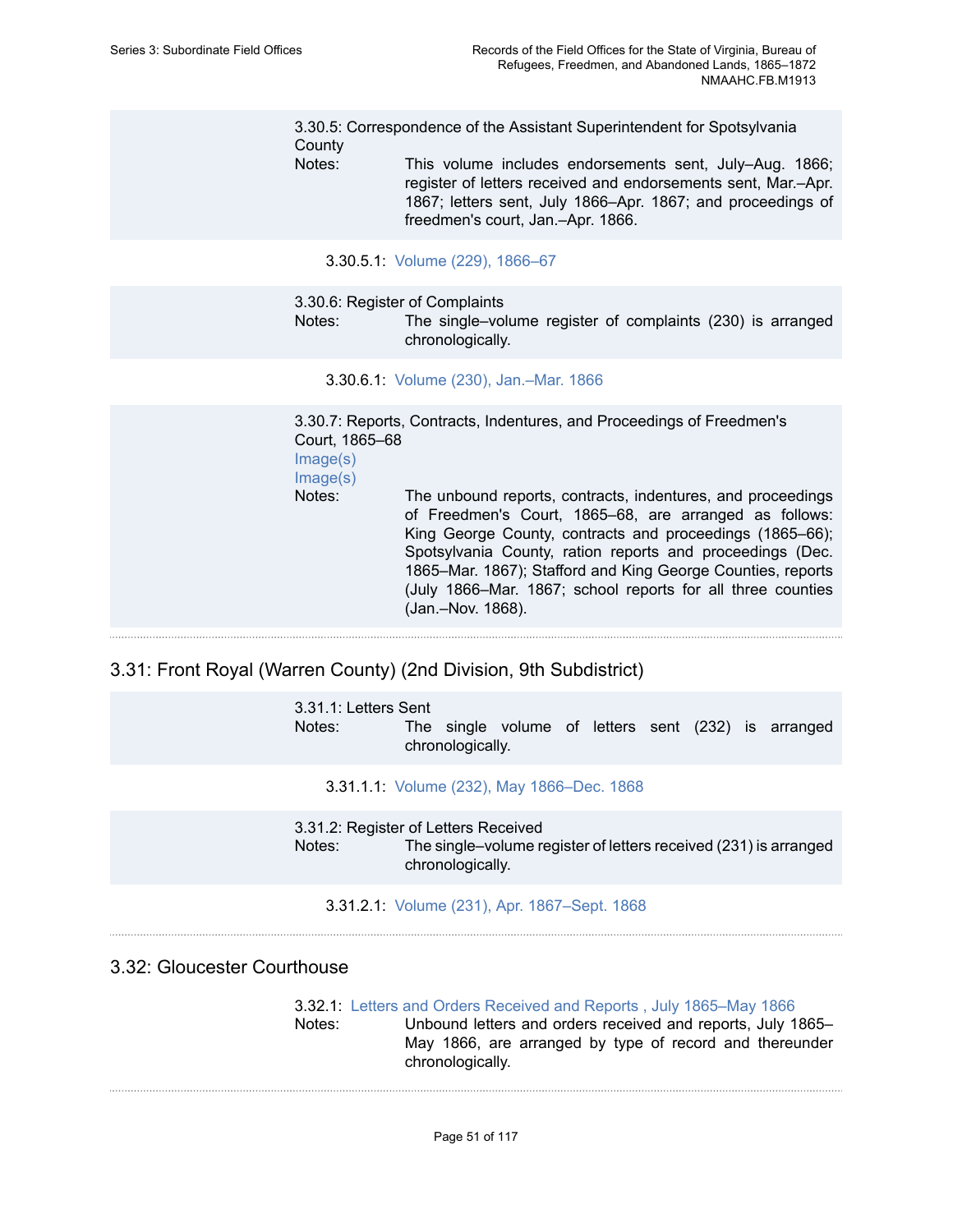## 3.33: Goochland (Assistant Superintendent, 2nd Division, 4th Subdistrict)

3.33.1: Letters Sent Notes: The two volumes of letters sent, November 1866–July 1867, 1 (233) and 2 (234), are generally arranged in chronological order.

3.33.1.1: Volume 1 (233), Nov. [1866–Apr.](https://edan.si.edu/slideshow/slideshowViewer.htm?eadrefid=NMAAHC.FB.M1913_ref586) 1867

3.33.1.2: Volume 2 (234), [Mar.–July](https://edan.si.edu/slideshow/slideshowViewer.htm?eadrefid=NMAAHC.FB.M1913_ref587) 1867

3.33.2: Letters Received, Mar.–Apr. 1867 and [Jan.–Dec.](https://edan.si.edu/slideshow/slideshowViewer.htm?eadrefid=NMAAHC.FB.M1913_ref589) 1868

Notes: Unbound letters received, March–April 1867 and January– December 1868, are arranged chronologically.

3.33.3: Orders and Circulars Received

Notes: The single volume of orders and circulars received, July 1865– August 1866 (235), is arranged chronologically.

3.33.3.1: Volume (235), July [1865–Aug.](https://edan.si.edu/slideshow/slideshowViewer.htm?eadrefid=NMAAHC.FB.M1913_ref592) 1866

3.33.4: Register of Marriages

Notes: The single–volume register of marriages, 1866 (236), is arranged alphabetically by initial letter of surname of husband. The cover identifies the volume as a register of black persons cohabiting as man and wife on Feb. 27, 1866, and married by an act of the General Assembly of Virginia.

3.33.4.1: [Volume](https://edan.si.edu/slideshow/slideshowViewer.htm?eadrefid=NMAAHC.FB.M1913_ref595) (236), 1866

3.33.5: [Contracts and Indentures, Orders Received, and Bills of Lading,](https://edan.si.edu/slideshow/slideshowViewer.htm?eadrefid=NMAAHC.FB.M1913_ref597) [1865–68](https://edan.si.edu/slideshow/slideshowViewer.htm?eadrefid=NMAAHC.FB.M1913_ref597)

Notes: Unbound contracts and indentures, orders received, and bills of lading, 1865–68, are arranged by type of record.

## 3.34: Gordonsville (Superintendent, 4th District)

3.34.1: Press Copies of Letters Sent

Notes: The three volumes of press copies of letters sent, June 1866– December 1868, 1 (241), 2 (242), 3 (243), are arranged chronologically. Volume 1 (241) has a name index.

3.34.1.1: Volume 1 (241), June 1866–Apr. 1867 [Image\(s\)](https://edan.si.edu/slideshow/slideshowViewer.htm?eadrefid=NMAAHC.FB.M1913_ref601_part1) [Image\(s\)](https://edan.si.edu/slideshow/slideshowViewer.htm?eadrefid=NMAAHC.FB.M1913_ref601_part2) [Image\(s\)](https://edan.si.edu/slideshow/slideshowViewer.htm?eadrefid=NMAAHC.FB.M1913_ref601_part3)

3.34.1.2: Volume 2 (242), Apr. 1867–May 1868 [Image\(s\)](https://edan.si.edu/slideshow/slideshowViewer.htm?eadrefid=NMAAHC.FB.M1913_ref602_part1) [Image\(s\)](https://edan.si.edu/slideshow/slideshowViewer.htm?eadrefid=NMAAHC.FB.M1913_ref602_part2)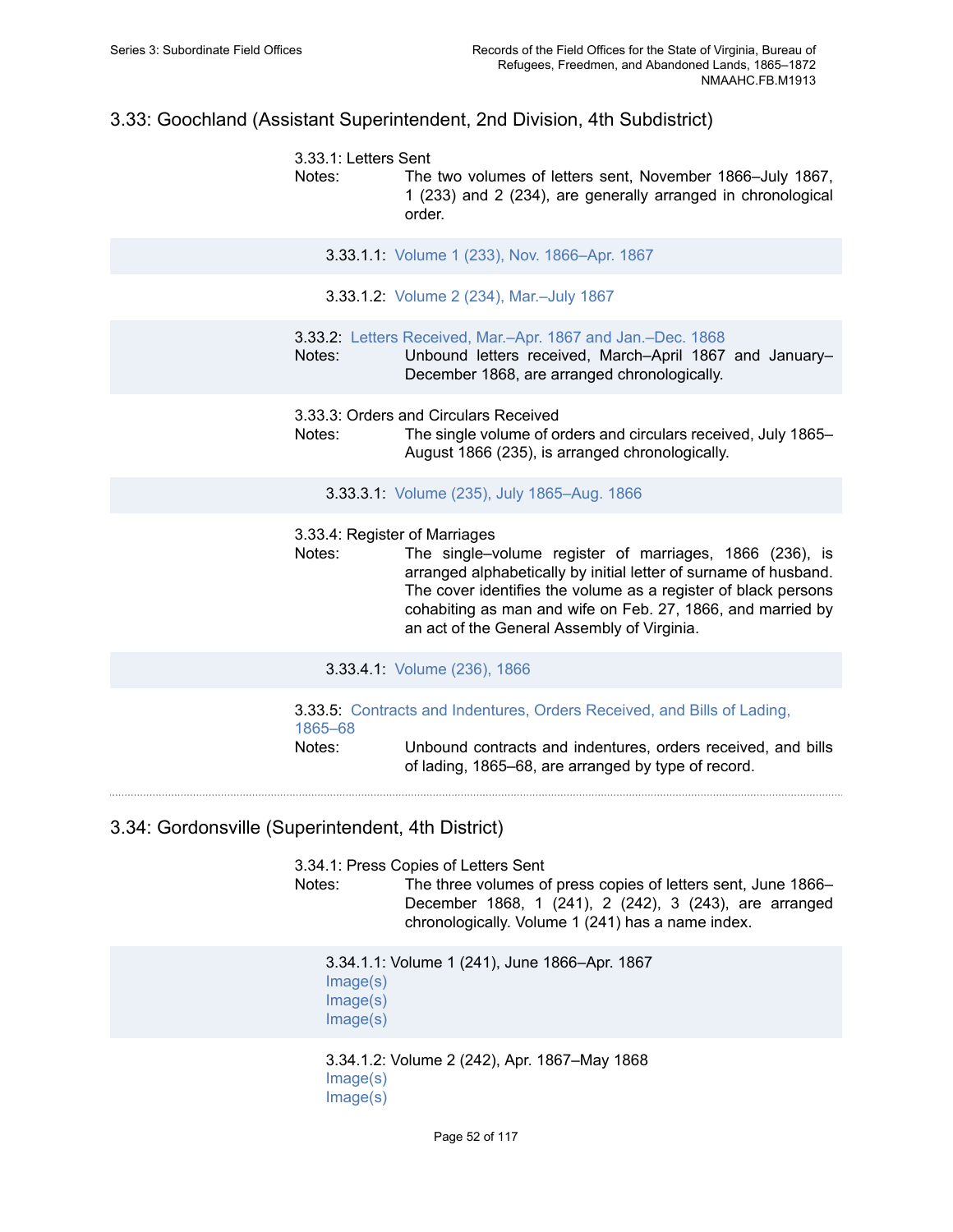[Image\(s\)](https://edan.si.edu/slideshow/slideshowViewer.htm?eadrefid=NMAAHC.FB.M1913_ref602_part3)

3.34.1.3: Volume 3 (243), [May–Dec.](https://edan.si.edu/slideshow/slideshowViewer.htm?eadrefid=NMAAHC.FB.M1913_ref603) 1868

- 3.34.2: Registers of Letters Received and Endorsements Sent
- Notes: The three volumes of registers of letters received and endorsements sent, June 1866–December 1868, 1 (237), 2 (238), and 3 (239), are arranged in three time periods; entries are arranged chronologically except for the period, April 1867– Jan. 1868, wherein entries are arranged alphabetically by initial letter of surname of correspondent and thereunder arranged in chronological order and numbered.
	- 3.34.2.1: Volume 1 (237), June [1866–July](https://edan.si.edu/slideshow/slideshowViewer.htm?eadrefid=NMAAHC.FB.M1913_ref606) 1867
	- 3.34.2.2: Volume 2 (238), Apr. [1867–Jan.](https://edan.si.edu/slideshow/slideshowViewer.htm?eadrefid=NMAAHC.FB.M1913_ref607) 1868
	- 3.34.2.3: Volume 3 (239), [Jan.–Dec.](https://edan.si.edu/slideshow/slideshowViewer.htm?eadrefid=NMAAHC.FB.M1913_ref608) 1868
- 3.34.3: Letters Received
- Notes: Unbound letters received, June 1866–January 1869, are arranged chronologically.

3.34.3.1: Letters Received, June 1866–Jan. 1867 [Image\(s\)](https://edan.si.edu/slideshow/slideshowViewer.htm?eadrefid=NMAAHC.FB.M1913_ref611_part1) [Image\(s\)](https://edan.si.edu/slideshow/slideshowViewer.htm?eadrefid=NMAAHC.FB.M1913_ref611_part2)

3.34.3.2: Letters Received, Feb.–Sept. 1867 [Image\(s\)](https://edan.si.edu/slideshow/slideshowViewer.htm?eadrefid=NMAAHC.FB.M1913_ref612_part1) [Image\(s\)](https://edan.si.edu/slideshow/slideshowViewer.htm?eadrefid=NMAAHC.FB.M1913_ref612_part2) [Image\(s\)](https://edan.si.edu/slideshow/slideshowViewer.htm?eadrefid=NMAAHC.FB.M1913_ref612_part3) [Image\(s\)](https://edan.si.edu/slideshow/slideshowViewer.htm?eadrefid=NMAAHC.FB.M1913_ref612_part4)

3.34.3.3: Letters Received, Oct. 1867–Jan. 1869 [Image\(s\)](https://edan.si.edu/slideshow/slideshowViewer.htm?eadrefid=NMAAHC.FB.M1913_ref613_part1) [Image\(s\)](https://edan.si.edu/slideshow/slideshowViewer.htm?eadrefid=NMAAHC.FB.M1913_ref613_part2) [Image\(s\)](https://edan.si.edu/slideshow/slideshowViewer.htm?eadrefid=NMAAHC.FB.M1913_ref613_part3)

3.34.4: Special Orders and Circulars Issued

Notes: The single volume of special orders and circulars issued, January–July 1866 (244), is arranged chronologically. The volume also contains circulars and orders received, Jan.–Aug. 1866.

3.34.4.1: Volume (244), [Jan.–July](https://edan.si.edu/slideshow/slideshowViewer.htm?eadrefid=NMAAHC.FB.M1913_ref616) 1866

3.34.5: Circulars and Circular Letters Received

Notes: The single volume of circulars and circular letters received. January 1867–October 1868 (245), is arranged chronologically.

3.34.5.1: Volume (245), Jan. [1867–Oct.](https://edan.si.edu/slideshow/slideshowViewer.htm?eadrefid=NMAAHC.FB.M1913_ref619) 1868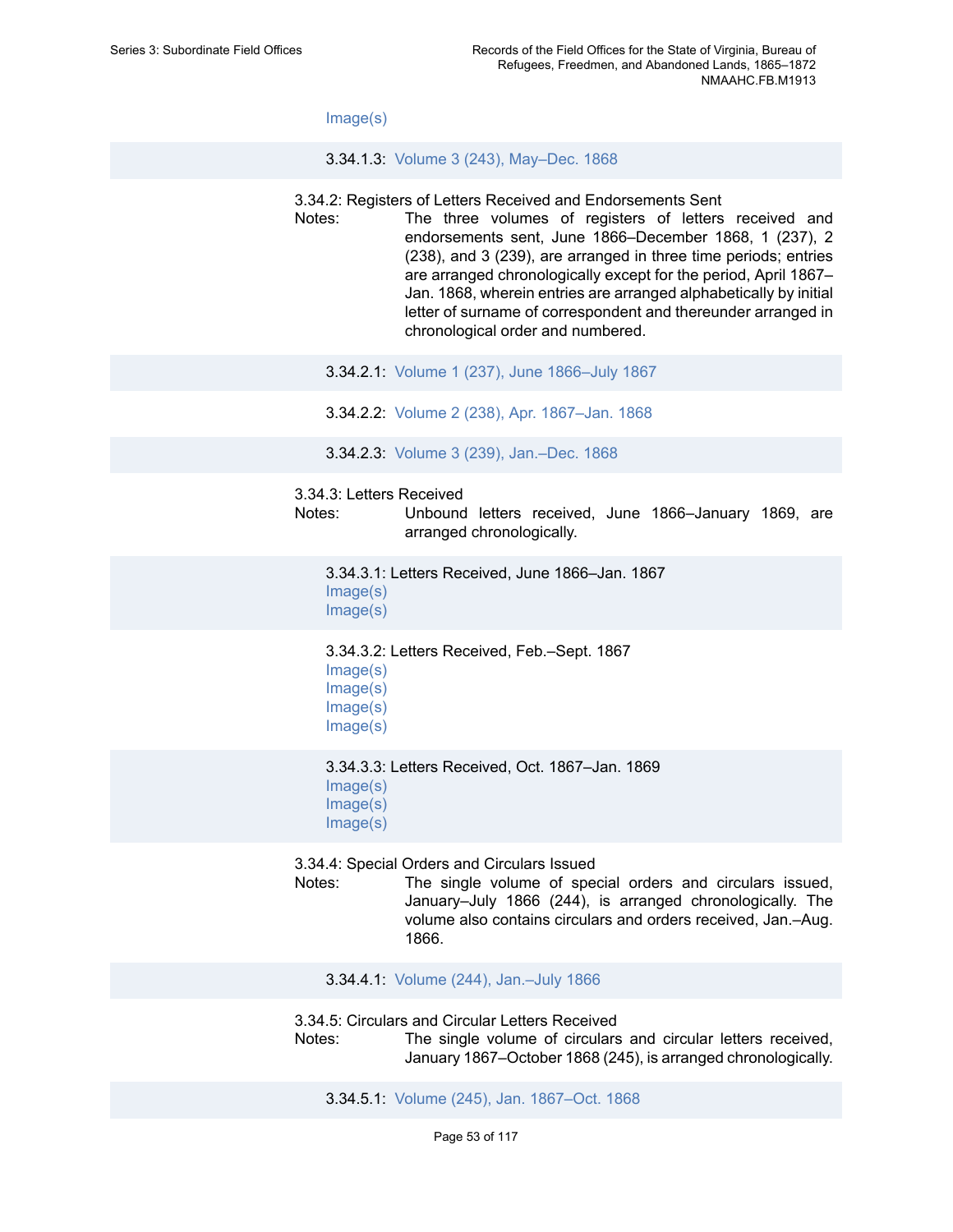3.34.6: Orders and Circulars Received, June 1865–Nov. 1868 [Image\(s\)](https://edan.si.edu/slideshow/slideshowViewer.htm?eadrefid=NMAAHC.FB.M1913_ref621_part1) [Image\(s\)](https://edan.si.edu/slideshow/slideshowViewer.htm?eadrefid=NMAAHC.FB.M1913_ref621_part2) Notes: Unbound orders and circulars received, June 1865–November

1868, are arranged by type of issuance and thereunder chronologically.

3.34.7: Monthly Reports

Notes: Unbound monthly reports, August 1865–December 1867, are arranged in two subseries: school reports and others and thereunder chronologically. The other reports include reports on rations, land, detailed men, contracts, civilians employed, estimates of funds and rations, and freedmen's courts.

3.34.7.1: Monthly Reports, Aug. 1865–May 1866

[Image\(s\)](https://edan.si.edu/slideshow/slideshowViewer.htm?eadrefid=NMAAHC.FB.M1913_ref624_part1)

[Image\(s\)](https://edan.si.edu/slideshow/slideshowViewer.htm?eadrefid=NMAAHC.FB.M1913_ref624_part2)

[Image\(s\)](https://edan.si.edu/slideshow/slideshowViewer.htm?eadrefid=NMAAHC.FB.M1913_ref624_part3)

3.34.7.2: Monthly Reports, May 1866–Dec. 1867 [Image\(s\)](https://edan.si.edu/slideshow/slideshowViewer.htm?eadrefid=NMAAHC.FB.M1913_ref625_part1) [Image\(s\)](https://edan.si.edu/slideshow/slideshowViewer.htm?eadrefid=NMAAHC.FB.M1913_ref625_part2)

3.34.8: Register of Proceedings of Freedmen's Court

Notes: The single–volume register of proceedings of Freedmen's Court, August 1865–May 1866 (246), is arranged chronologically. The volume includes decisions in cases heard.

3.34.8.1: Volume (246), Aug. [1865–May](https://edan.si.edu/slideshow/slideshowViewer.htm?eadrefid=NMAAHC.FB.M1913_ref628) 1866

3.34.9: [Contracts and Indentures, Aug. 1865–June 1866](https://edan.si.edu/slideshow/slideshowViewer.htm?eadrefid=NMAAHC.FB.M1913_ref630)

Notes: Unbound contracts and indentures, August 1865–June 1866, are arranged chronologically. Miscellaneous records relating to complaints are at the end of the series.

3.34.10: [Receipts for Checks, May–Aug. 1866 and July 1867–Jan. 1869](https://edan.si.edu/slideshow/slideshowViewer.htm?eadrefid=NMAAHC.FB.M1913_ref632) Notes: Unbound receipts for checks, May–August 1866 and July 1867–January 1869, are arranged chronologically.

3.34.11: Register of Letters Received and Endorsements Sent by the Superintendent of Education

Notes: The single–volume register of letters received and endorsements sent by the superintendent of education, January–February 1869 (240), is arranged chronologically.

3.34.11.1: Volume (240), [Jan.–Feb.](https://edan.si.edu/slideshow/slideshowViewer.htm?eadrefid=NMAAHC.FB.M1913_ref635) 1869

3.34.12: [Letters Received by the Superintendent of Education, Jan. 1869](https://edan.si.edu/slideshow/slideshowViewer.htm?eadrefid=NMAAHC.FB.M1913_ref637)

Notes: Unbound letters received by the superintendent of education, January 1869, are arranged chronologically.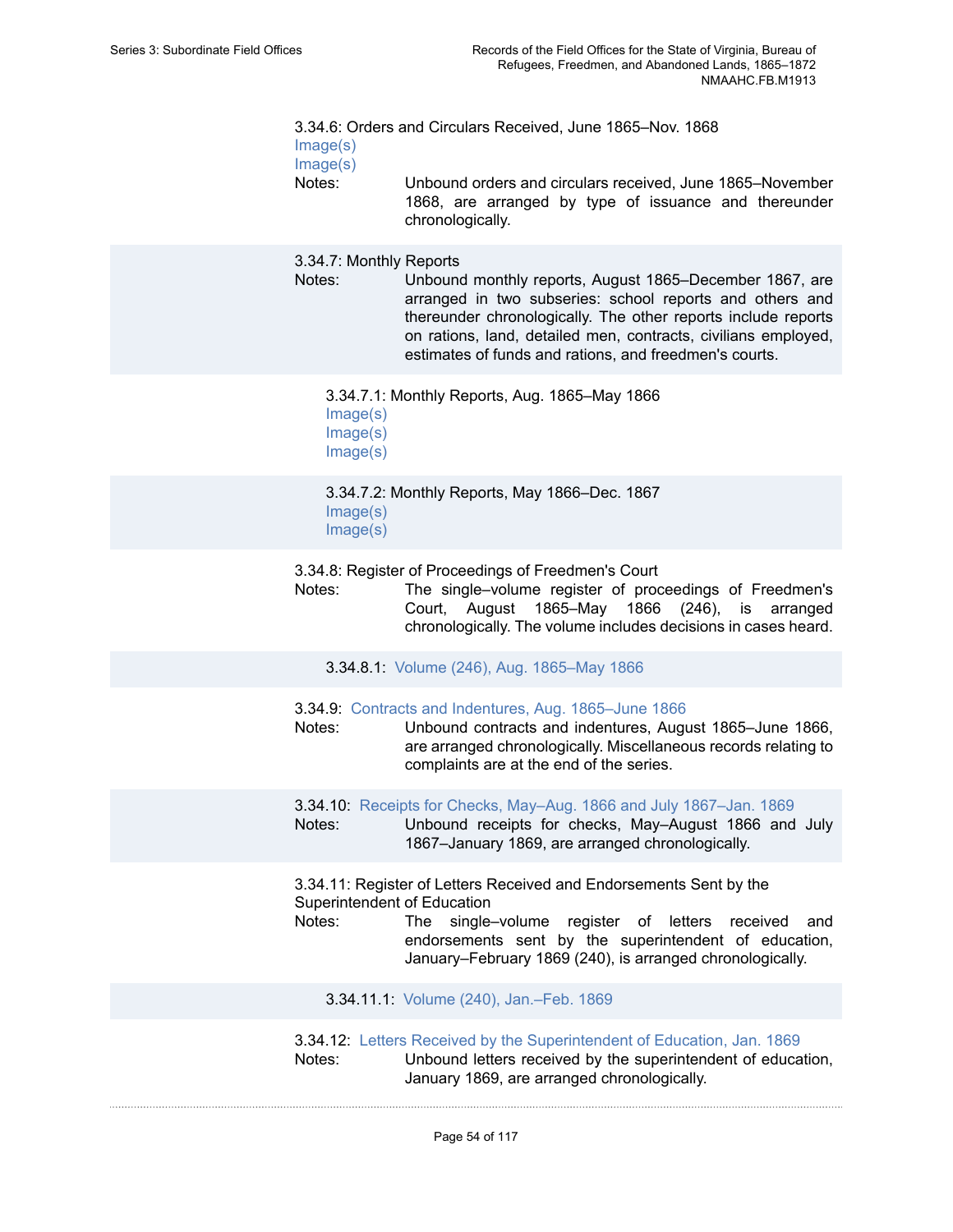3.35: Gordonsville (Assistant Subassistant Commissioner, 1st Division) (See Louisa Courthouse)

3.36: Halifax Courthouse (Assistant Subassistant Commissioner, 4th Subdivision, 11th District)

> 3.36.1: Register of Letters Received and Endorsements Sent and Received Notes: The single–volume register of letters received and endorsements sent and received, May–December 1868 (247), is arranged alphabetically by initial letter of surname of correspondent and thereunder arranged in chronological order and numbered.

- 3.36.1.1: Volume (247), [May–Dec.](https://edan.si.edu/slideshow/slideshowViewer.htm?eadrefid=NMAAHC.FB.M1913_ref642) 1868
- 3.36.2: [Registered Letters Received, Dec. 1867–Dec. 1868](https://edan.si.edu/slideshow/slideshowViewer.htm?eadrefid=NMAAHC.FB.M1913_ref644)
- Notes: Unbound registered letters received, December 1867– December 1868, are arranged chronologically for the period Dec. 1867–Apr. 1868. Letters for the period May–Dec. 1868 are arranged according to their entry in the single–volume register of letters received and endorsements sent and received (May– Dec. 1868) described above.
- 3.36.3: Register of Complaints
- Notes: The single–volume register of complaints, June–December 1868 (248), is arranged in chronological order and numbered.

3.36.3.1: Volume (248), [June–Dec.](https://edan.si.edu/slideshow/slideshowViewer.htm?eadrefid=NMAAHC.FB.M1913_ref647) 1868

3.36.4: [Records Relating to Complaints and Indentures, 1865–68](https://edan.si.edu/slideshow/slideshowViewer.htm?eadrefid=NMAAHC.FB.M1913_ref649)

Notes: Unbound records relating to complaints and indentures, 1865– 68, is arranged by subject. Some of the complaints correspond with case numbers in the single–volume register of complaints (June–Dec. 1868) described above.

3.37: Hampton (See Fort Monroe)

3.38: Harrisonburg Division (See Staunton)

3.39: Heathsville (Assistant Subassistant Commissioner, 5th Division, 6th Subdistrict)

### 3.39.1: Letters Sent

Notes: The single volume of letters sent, February–December 1868 (251), is arranged chronologically. The volume also contains a register of communications forwarded (July 1866–Mar. 1868) and endorsements sent (May 1866–Mar. 1868).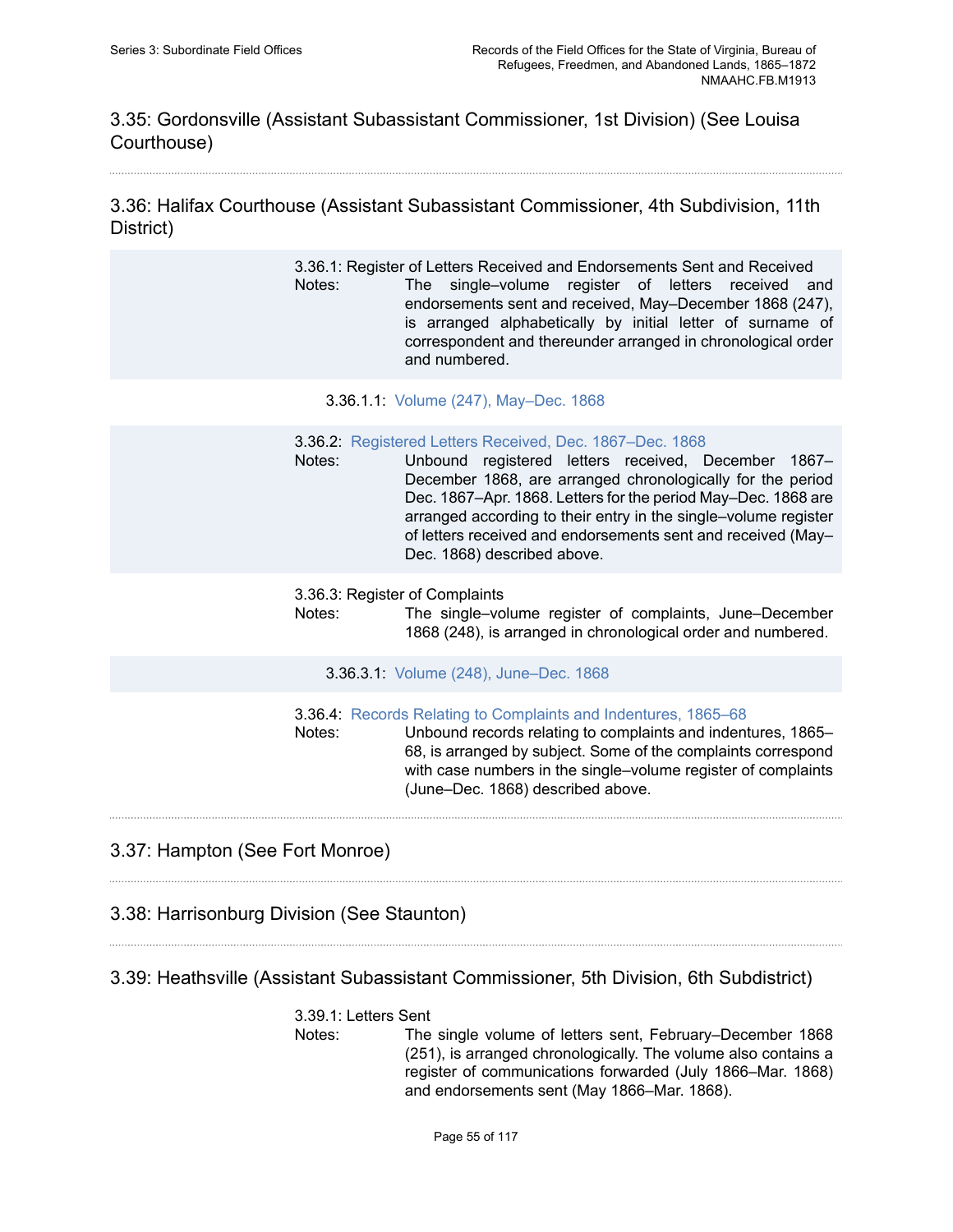### 3.39.1.1: Volume (251), [Feb.–Dec.](https://edan.si.edu/slideshow/slideshowViewer.htm?eadrefid=NMAAHC.FB.M1913_ref655) 1868

3.39.2: Register of Contracts

Notes: The single–volume register of contracts, January 1865–March 1866 (252), is arranged chronologically and has a name index. The volume also contains a register of persons from whom money was received by the Superintendent of Negro Labor (Nov. 1864–Apr. 1865).

3.39.2.1: Volume (252), Jan. [1865–Mar.](https://edan.si.edu/slideshow/slideshowViewer.htm?eadrefid=NMAAHC.FB.M1913_ref658) 1866

3.40: Jerusalem (Southampton County) (Subassistant Commissioner, 4th Division, 1st Subdistrict)

| 3.40.1: Letters Sent<br>Notes:          | The single volume of letters sent, February–December 1868<br>(253), is arranged chronologically.                                                                                                                   |
|-----------------------------------------|--------------------------------------------------------------------------------------------------------------------------------------------------------------------------------------------------------------------|
|                                         | 3.40.1.1: Volume (253), Feb.-Dec. 1868                                                                                                                                                                             |
| Notes:                                  | 3.40.2: Letters and Orders Received<br>Unbound letters and orders received, May 1865–December<br>1868, are arranged chronologically.                                                                               |
|                                         | 3.40.2.1: Letters and Orders Received, May 1865-June 1867                                                                                                                                                          |
|                                         | 3.40.2.2: Letters and Orders Received, July 1867-Dec. 1868                                                                                                                                                         |
| Notes:                                  | 3.40.3: Reports and Records Relating to Court Cases, 1866-68<br>Unbound reports and records relating to court cases, 1866-68,<br>are arranged by type of record.                                                   |
| Notes:                                  | 3.40.4: Proceedings of Freedmen's Courts<br>The two volumes of proceedings of Freedmen's Courts, 1866-<br>67, 1 (255) and 2 (256), are arranged chronologically. Only a<br>synopsis of cases is included for 1867. |
|                                         | 3.40.4.1: Volume 1 (255), 1866-67                                                                                                                                                                                  |
|                                         | 3.40.4.2: Volume 2 (256), 1866-67                                                                                                                                                                                  |
| 3.40.5: Register of Contracts<br>Notes: | The single-volume register of contracts, January 1866-April<br>1867 (254), is arranged by year, and thereunder numbered.                                                                                           |
|                                         | 3.40.5.1: Volume (254), Jan. 1866-Apr. 1867                                                                                                                                                                        |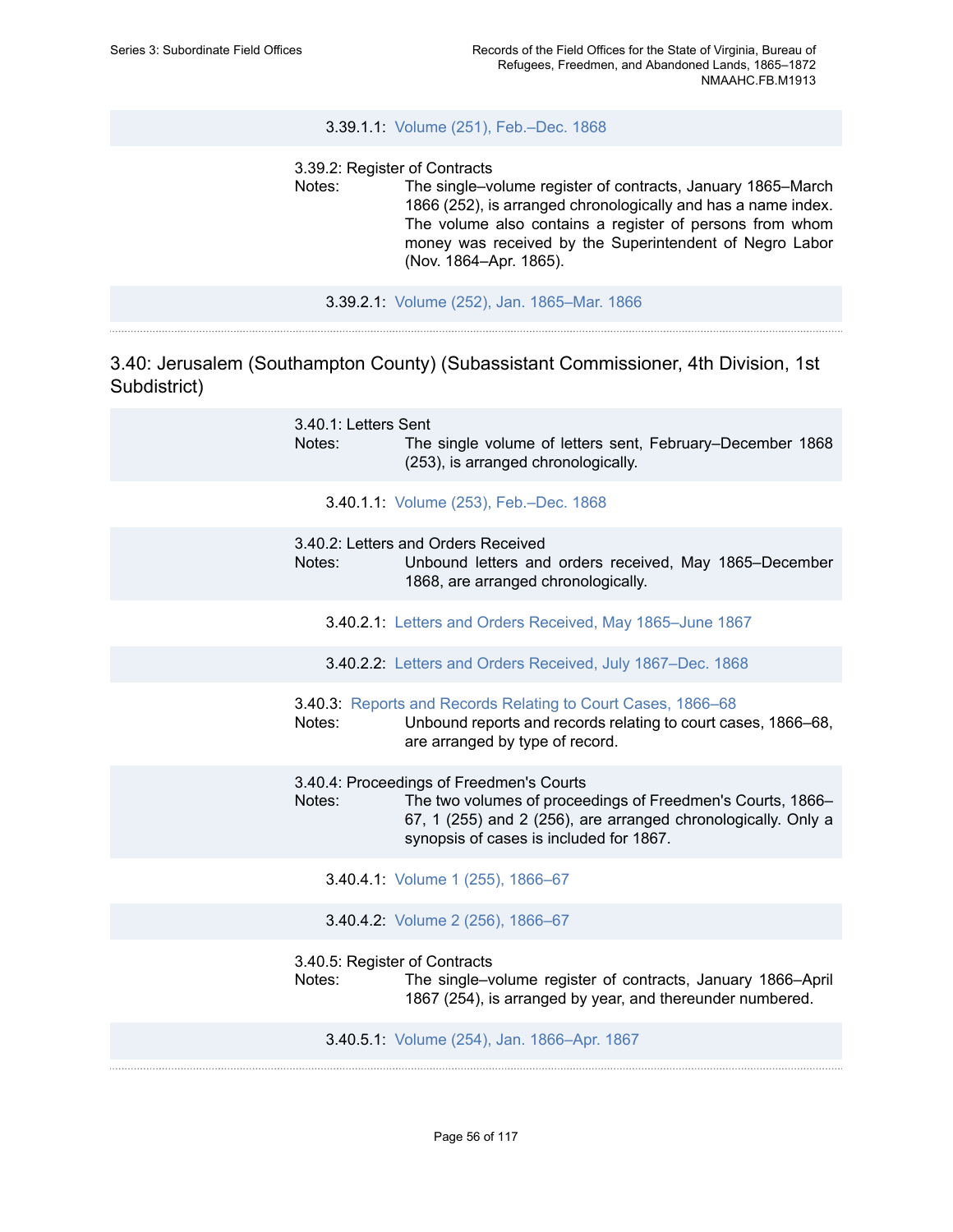3.41: King George Courthouse (King George County) (Subassistant Commissioner)

3.41.1: Letters Sent Notes: The single volume of letters sent, May–July 1868 (257), is arranged chronologically.

3.41.1.1: Volume (257), [May–July](https://edan.si.edu/slideshow/slideshowViewer.htm?eadrefid=NMAAHC.FB.M1913_ref679) 1868

3.42: King William Courthouse (Assistant Subassistant Commissioner, 3rd Division, 3rd Subdistrict)

- 3.42.1: Letters Sent Notes: The three volumes of letters sent, February–August 1866 and January 1867–December 1868, are arranged chronologically except that the letters for August  $12 - 20$ , 1868, at the end of Volume 1 (258), follow after Volume 2 (259) and precede Volume 3 (260). Volume 1 (258) also contains proceedings of the Freedmen's Court for April 1866.
	- 3.42.1.1: Volume 1 (258), [Feb.–Aug.](https://edan.si.edu/slideshow/slideshowViewer.htm?eadrefid=NMAAHC.FB.M1913_ref683) 1866; and Dec. 1868
	- 3.42.1.2: Volume 2 (259), Jan. [1867–Aug.](https://edan.si.edu/slideshow/slideshowViewer.htm?eadrefid=NMAAHC.FB.M1913_ref684) 1868

3.42.1.3: Volume 3 (260), [Aug.–Dec.](https://edan.si.edu/slideshow/slideshowViewer.htm?eadrefid=NMAAHC.FB.M1913_ref685) 1868

3.42.2: Letters and Orders Received

Notes: Unbound letters and orders received, September 1865– December 1868, are arranged chronologically.

3.42.2.1: [Letters and Orders Received, Sept. 1865–Dec. 1866](https://edan.si.edu/slideshow/slideshowViewer.htm?eadrefid=NMAAHC.FB.M1913_ref688)

3.42.2.2: [Letters and Orders Received, Jan. 1867–Dec. 1868](https://edan.si.edu/slideshow/slideshowViewer.htm?eadrefid=NMAAHC.FB.M1913_ref689)

3.42.3: [Monthly Returns, Leases, and Indentures, 1866–68](https://edan.si.edu/slideshow/slideshowViewer.htm?eadrefid=NMAAHC.FB.M1913_ref691) Notes: Unbound monthly returns, leases, and indentures, 1866–68, are arranged by type of record.

3.43: Lawrenceville (Assistant Subassistant Commissioner)

3.43.1: Register of Letters Sent Notes: The single–volume register of letters sent, June 1867– December 1868 (262), is arranged chronologically.

3.43.1.1: Volume (262), June [1867–Dec.](https://edan.si.edu/slideshow/slideshowViewer.htm?eadrefid=NMAAHC.FB.M1913_ref695) 1868

3.43.2: Register of Letters Received and Endorsements Sent Notes: The single–volume register of letters received and endorsements sent, June 1867–December 1868 (261), is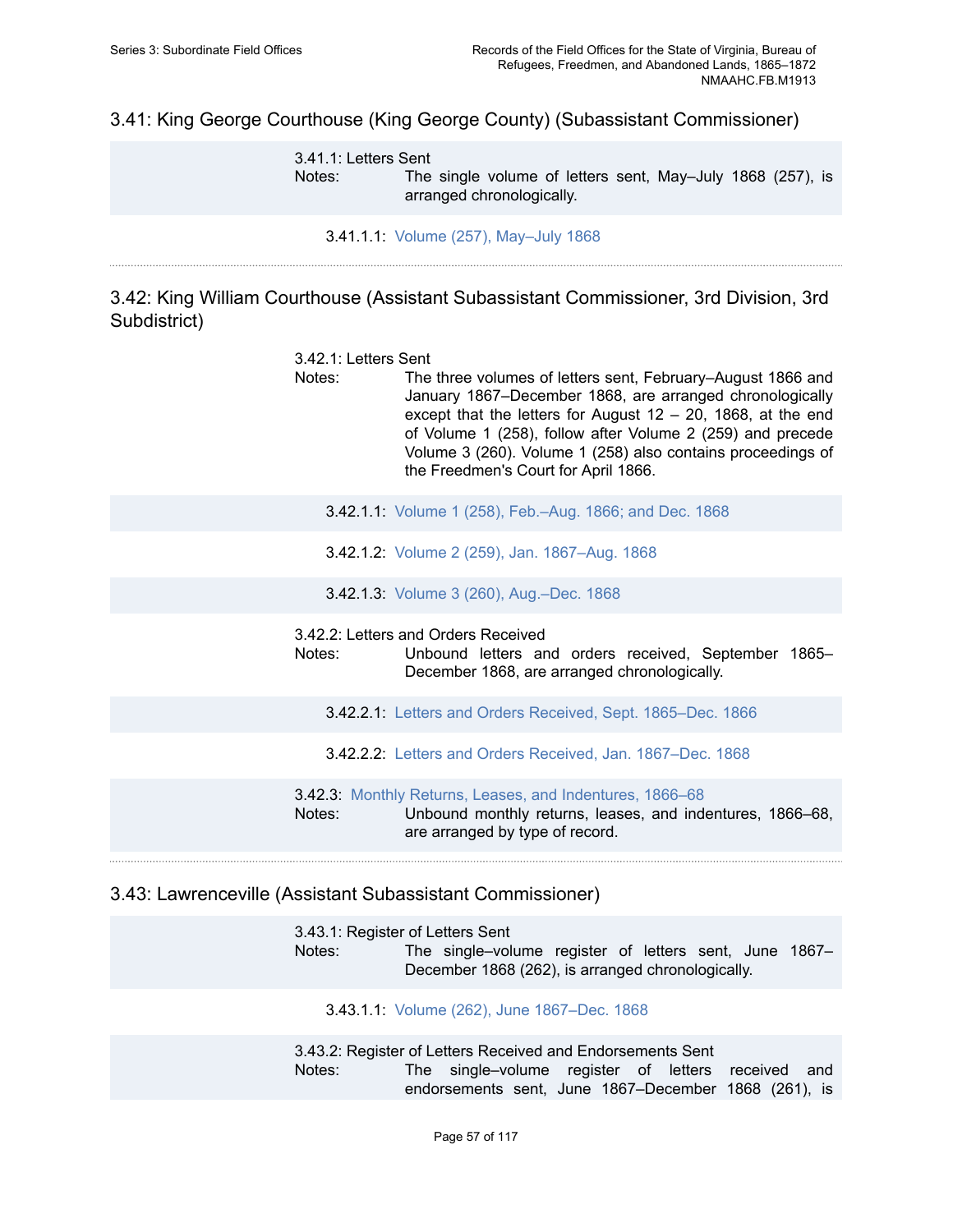arranged alphabetically by initial letter of surname of correspondent and thereunder chronologically.

3.43.2.1: Volume (261), June [1867–Dec.](https://edan.si.edu/slideshow/slideshowViewer.htm?eadrefid=NMAAHC.FB.M1913_ref698) 1868

```
3.43.3: Letters and Circulars Received, Feb. 1866–Dec. 1868
Image(s)
Image(s)
Notes: Unbound letters and circulars received, February 1866–
              December 1868, are arranged chronologically.
```
3.43.4: Proceedings of Freedmen's Court and Court Orders Issued

Notes: The single volume of proceedings of Freedmen's Court and court orders issued, October 1865–May 1866 (264), is arranged by type of record and thereunder chronologically. The volume also contains accounts and other lists.

3.43.4.1: Volume (264), Oct. [1865–May](https://edan.si.edu/slideshow/slideshowViewer.htm?eadrefid=NMAAHC.FB.M1913_ref703) 1866

3.43.5: Register of Complaints

Notes: The single–volume register of complaints, June 1867– December 1868 (263), is arranged chronologically.

3.43.5.1: Volume (263), June [1867–Dec.](https://edan.si.edu/slideshow/slideshowViewer.htm?eadrefid=NMAAHC.FB.M1913_ref706) 1868

3.43.6: [Monthly Reports, Bills of Lading, Indentures, Leases, and Court](https://edan.si.edu/slideshow/slideshowViewer.htm?eadrefid=NMAAHC.FB.M1913_ref708) [Records, 1865–68](https://edan.si.edu/slideshow/slideshowViewer.htm?eadrefid=NMAAHC.FB.M1913_ref708) Notes: Unbound monthly reports, bills of lading, indentures, leases, and court records, 1865–68, are arranged by type of record.

3.44: Leesburg (Loudoun County) (Assistant Subassistant Commissioner, 3rd Division, 10th Subdistrict)

3.44.1: Letters Sent

- Notes: The three volumes of letters sent, March 1866–October 1868, 1 (267), 2 (268), and 3 (446), are arranged chronologically, and they each have name indexes. Volume 3 (446) also contains letters sent from Warrenton (May–Apr. 1868), which are also arranged chronologically.
	- 3.44.1.1: Volume 1 (267), Mar. [1866–Oct.](https://edan.si.edu/slideshow/slideshowViewer.htm?eadrefid=NMAAHC.FB.M1913_ref712) 1867
	- 3.44.1.2: Volume 2 (268), Oct. [1867–July](https://edan.si.edu/slideshow/slideshowViewer.htm?eadrefid=NMAAHC.FB.M1913_ref713) 1868

3.44.1.3: Volume 3 (446), [Jan.–Oct.](https://edan.si.edu/slideshow/slideshowViewer.htm?eadrefid=NMAAHC.FB.M1913_ref714) 1868

3.44.2: Registers of Letters Received

Notes: The two volumes of registers of letters received, March 1866–October 1868, 1 (265) and 2 (266), are arranged chronologically. Both volumes have name indexes.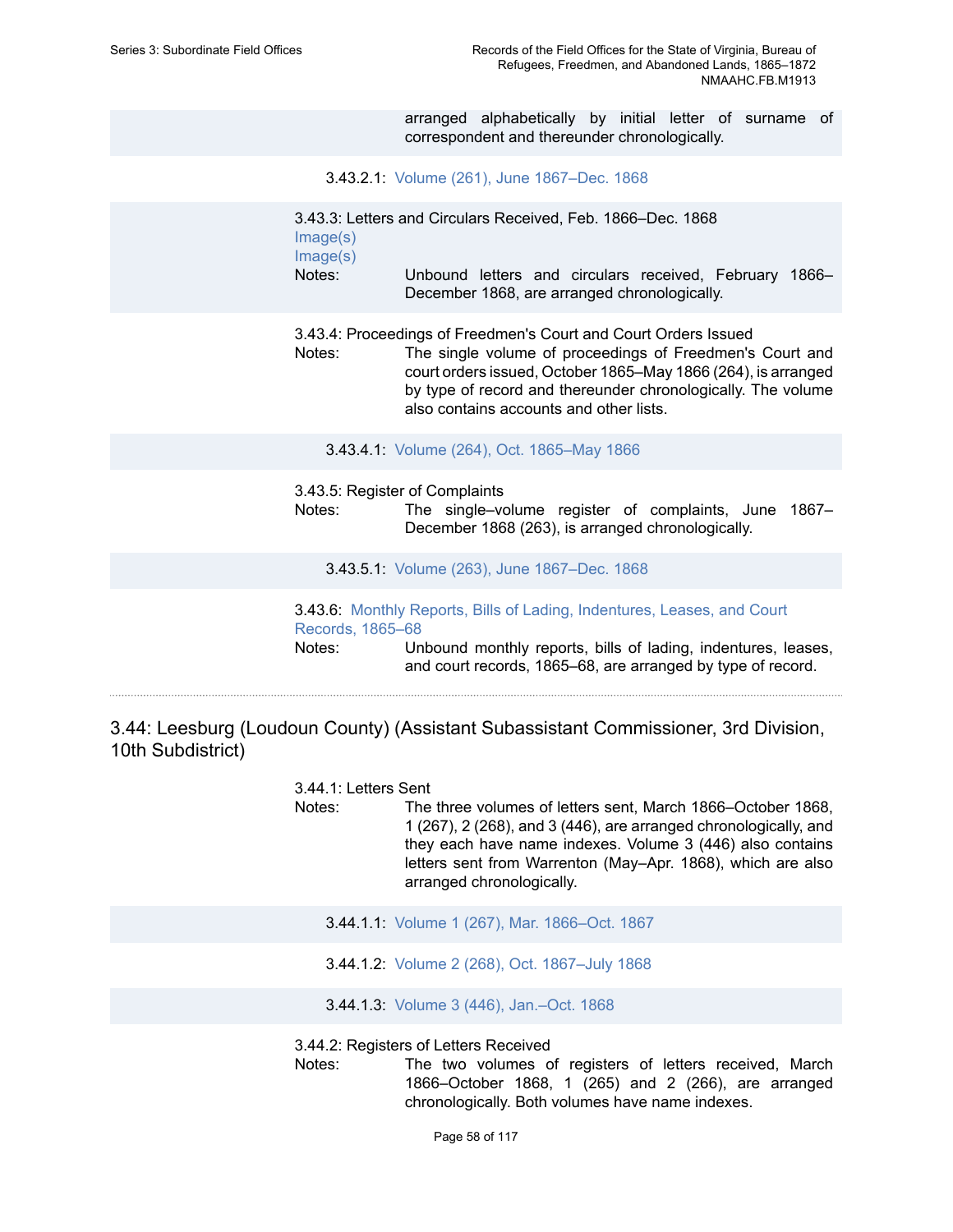3.44.2.1: Volume 1 (265), Mar. [1866–Oct.](https://edan.si.edu/slideshow/slideshowViewer.htm?eadrefid=NMAAHC.FB.M1913_ref717) 1867

3.44.2.2: Volume 2 (266), Oct. [1867–Oct.](https://edan.si.edu/slideshow/slideshowViewer.htm?eadrefid=NMAAHC.FB.M1913_ref718) 1868

3.44.3: [Letters and Orders Received, Oct. 1865–Jan. 1868; July–Oct. 1868](https://edan.si.edu/slideshow/slideshowViewer.htm?eadrefid=NMAAHC.FB.M1913_ref720)

Notes: Unbound letters and orders received, October 1865–January 1868 and July–October 1868, are arranged chronologically. Some of the letters are registered in the two volumes of registers of letters received (March 1866–October 1868) described above.

3.44.4: [Contracts and Indentures, Land Reports, and Court Records, 1865–](https://edan.si.edu/slideshow/slideshowViewer.htm?eadrefid=NMAAHC.FB.M1913_ref722) [68](https://edan.si.edu/slideshow/slideshowViewer.htm?eadrefid=NMAAHC.FB.M1913_ref722)

Notes: Unbound contracts and indentures, land reports, and court records, 1865–68, are arranged by type of record.

3.44.5: List of Abandoned Lands and Property in Loudoun County Notes: The single volume containing a list of abandoned lands and property in Loudoun County, 1866 and 1867 (269), is arranged alphabetically by initial letter of surname of former owner.

3.44.5.1: [Volume](https://edan.si.edu/slideshow/slideshowViewer.htm?eadrefid=NMAAHC.FB.M1913_ref725) (269), 1866 and 1867

### 3.45: Lexington (Assistant Subassistant Commissioner)

3.45.1: Letters Sent and Orders Issued

Notes: The single volume of letters sent and orders issued, September 1865–June 1866 (270), is arranged chronologically.

3.45.1.1: Volume (270), Sept. [1865–June](https://edan.si.edu/slideshow/slideshowViewer.htm?eadrefid=NMAAHC.FB.M1913_ref729) 1866

#### 3.45.2: Letters Sent

Notes: The single volume of letters sent, September–December 1868 (274), is arranged chronologically.

3.45.2.1: Volume (274), [Sept.–Dec.](https://edan.si.edu/slideshow/slideshowViewer.htm?eadrefid=NMAAHC.FB.M1913_ref732) 1868

3.45.3: Press Copies of Letters Sent

Notes: The single volume of press copies of letters sent, September 1866–December 1868 (273), is arranged chronologically and has a name index.

3.45.3.1: Volume (273), Sept. 1866–Dec. 1868 [Image\(s\)](https://edan.si.edu/slideshow/slideshowViewer.htm?eadrefid=NMAAHC.FB.M1913_ref735_part1) [Image\(s\)](https://edan.si.edu/slideshow/slideshowViewer.htm?eadrefid=NMAAHC.FB.M1913_ref735_part2)

3.45.4: Registers of Letters Received and Endorsements Sent Notes: The two volumes of registers of letters received and endorsements sent, March–December 1868, 1 (271) and 2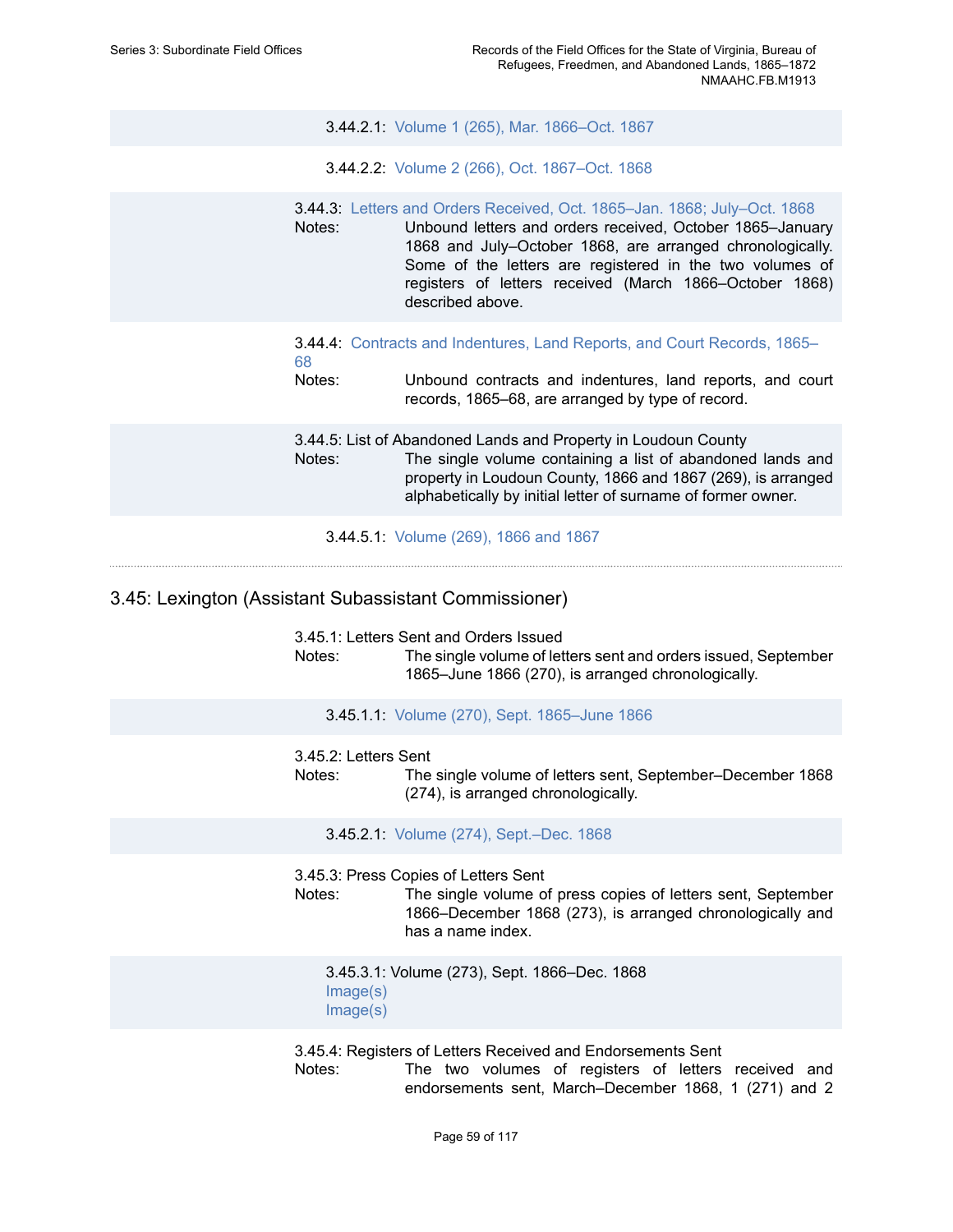(272), are arranged chronologically. Volume 1 (271) also contains a register of marriages in Rockbridge County, 1866.

3.45.4.1: Volume 1 (271), [Mar.–Oct.](https://edan.si.edu/slideshow/slideshowViewer.htm?eadrefid=NMAAHC.FB.M1913_ref738) 1868

3.45.4.2: Volume 2 (272), [Oct.–Dec.](https://edan.si.edu/slideshow/slideshowViewer.htm?eadrefid=NMAAHC.FB.M1913_ref739) 1868

3.45.5: Letters Received, July 1865–Dec. 1868 [Image\(s\)](https://edan.si.edu/slideshow/slideshowViewer.htm?eadrefid=NMAAHC.FB.M1913_ref741_part1)

[Image\(s\)](https://edan.si.edu/slideshow/slideshowViewer.htm?eadrefid=NMAAHC.FB.M1913_ref741_part2)

Notes: Unbound letters received, July 1865–December 1868, are arranged chronologically. Some letters are entered in the two volumes of registers of letters received and endorsements sent (Mar.–Dec. 1868), described above.

3.45.6: Registers of Complaints

Notes: The two volumes of registers of complaints, covering the years 1865, 1866, and 1868, 1 (275) and 2 (276), are arranged chronologically. There are no entries for certain months.

3.45.6.1: [Volume](https://edan.si.edu/slideshow/slideshowViewer.htm?eadrefid=NMAAHC.FB.M1913_ref744) 1 (275), 1865, 1866, and 1868

3.45.6.2: [Volume](https://edan.si.edu/slideshow/slideshowViewer.htm?eadrefid=NMAAHC.FB.M1913_ref745) 2 (276), 1868

### 3.46: Liberty (Assistant Subassistant Commissioner)

3.46.1: Register of Letters Received and Sent, Endorsements Sent, and a Register of Complaints

Notes: The single–volume register of letters received and sent, endorsements sent, and a register of complaints, 1866–68 (277), is arranged by type of record. This volume also contains letters sent by the Board of Registration, Bedford County, June 1867, and reports on the magisterial districts of Bedford County and Botetourt County.

3.46.1.1: Volume (277), [1866–68](https://edan.si.edu/slideshow/slideshowViewer.htm?eadrefid=NMAAHC.FB.M1913_ref749)

3.46.2: [Letters and Orders Received, Oct. 1865–Dec. 1868](https://edan.si.edu/slideshow/slideshowViewer.htm?eadrefid=NMAAHC.FB.M1913_ref751)

Notes: Unbound letters and orders received, October 1865–December 1868, are arranged chronologically.

#### 3.46.3: [Contracts and Indentures, 1865 and 1866](https://edan.si.edu/slideshow/slideshowViewer.htm?eadrefid=NMAAHC.FB.M1913_ref753)

Notes: Unbound contracts and indentures, 1865 and 1866, are arranged by type of record and thereunder chronologically.

### 3.47: Little Washington

3.47.1: Registers of Contracts, Letters Sent, Letters Received, and Orders Received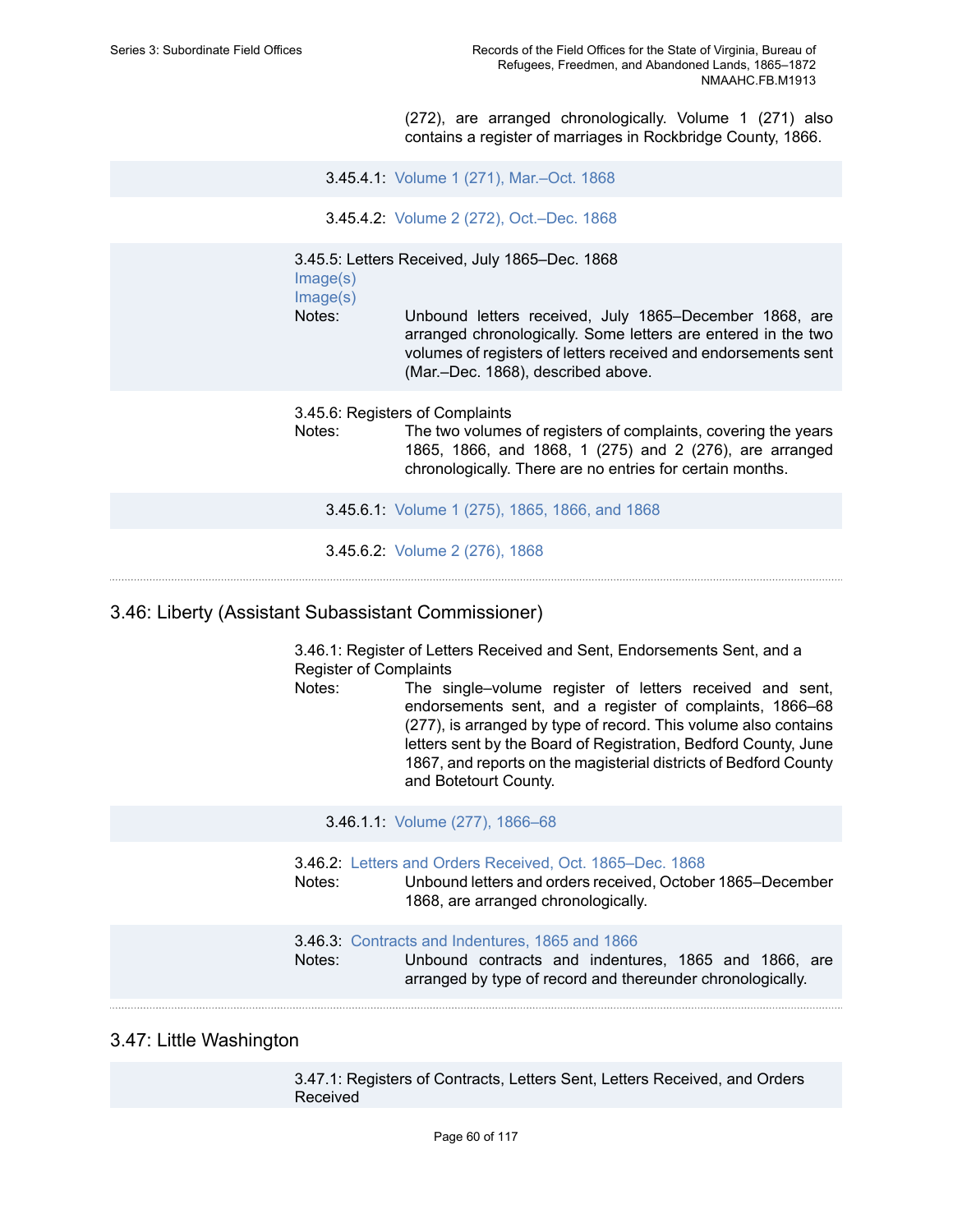Notes: The single–volume register of contracts, letters sent, letters received, and orders received, 1865 and 1866 (278), is arranged by type of record. This volume also includes accounts and memorandums.

3.47.1.1: [Volume](https://edan.si.edu/slideshow/slideshowViewer.htm?eadrefid=NMAAHC.FB.M1913_ref757) (278), 1865 and 1866

3.47.2: Letters and Orders Received, Letters Sent, and Contracts, 1865 and 1866 [Image\(s\)](https://edan.si.edu/slideshow/slideshowViewer.htm?eadrefid=NMAAHC.FB.M1913_ref759_part1) [Image\(s\)](https://edan.si.edu/slideshow/slideshowViewer.htm?eadrefid=NMAAHC.FB.M1913_ref759_part2) Notes: Unbound letters and orders received, letters sent, and contracts, 1865 and 1866, are arranged by type of record and thereunder numerically, with unentered records at the end of the series. Most of these records are registered in the single– volume register of contracts, letters sent, letters received, and orders received (1865 and 1866) described above.

## 3.48: Louisa Courthouse (Assistant Subassistant Commissioner)

| 3.48.1: Letters Sent<br>Notes: | The single volume of letters sent, July 1865–September<br>1867 (279), is arranged chronologically. This volume includes<br>memorandums of business conducted.                                                                                                                                                                                                                   |
|--------------------------------|---------------------------------------------------------------------------------------------------------------------------------------------------------------------------------------------------------------------------------------------------------------------------------------------------------------------------------------------------------------------------------|
|                                | 3.48.1.1: Volume (279), July 1865–Sept. 1867                                                                                                                                                                                                                                                                                                                                    |
| Notes:                         | 3.48.2: Letters and Orders Received<br>Unbound letters and orders received, 1865–68, are arranged<br>chronologically. Some indentures and contracts are filed at the<br>end of the series.                                                                                                                                                                                      |
| Image(s)<br>Image(s)           | 3.48.2.1: Letters and Orders Received, 1865–66                                                                                                                                                                                                                                                                                                                                  |
| Image(s)<br>Image(s)           | 3.48.2.2: Letters and Orders Received, 1866–68                                                                                                                                                                                                                                                                                                                                  |
| Notes:                         | 3.48.3: Contracts, May 1865-Sept. 1866<br>Unbound contracts, May 1865–September 1866, are arranged<br>chronologically.                                                                                                                                                                                                                                                          |
| Notes:                         | 3.48.4: Register of Black Persons in Louisa Legally Married by Act of Virginia<br>Assembly Passed February 27, 1866<br>The single-volume register of black persons in Louisa legally<br>married by act of Virginia Assembly passed February 27, 1866<br>(280), is arranged numerically. The volume also contains a<br>register of letters received and endorsements sent by the |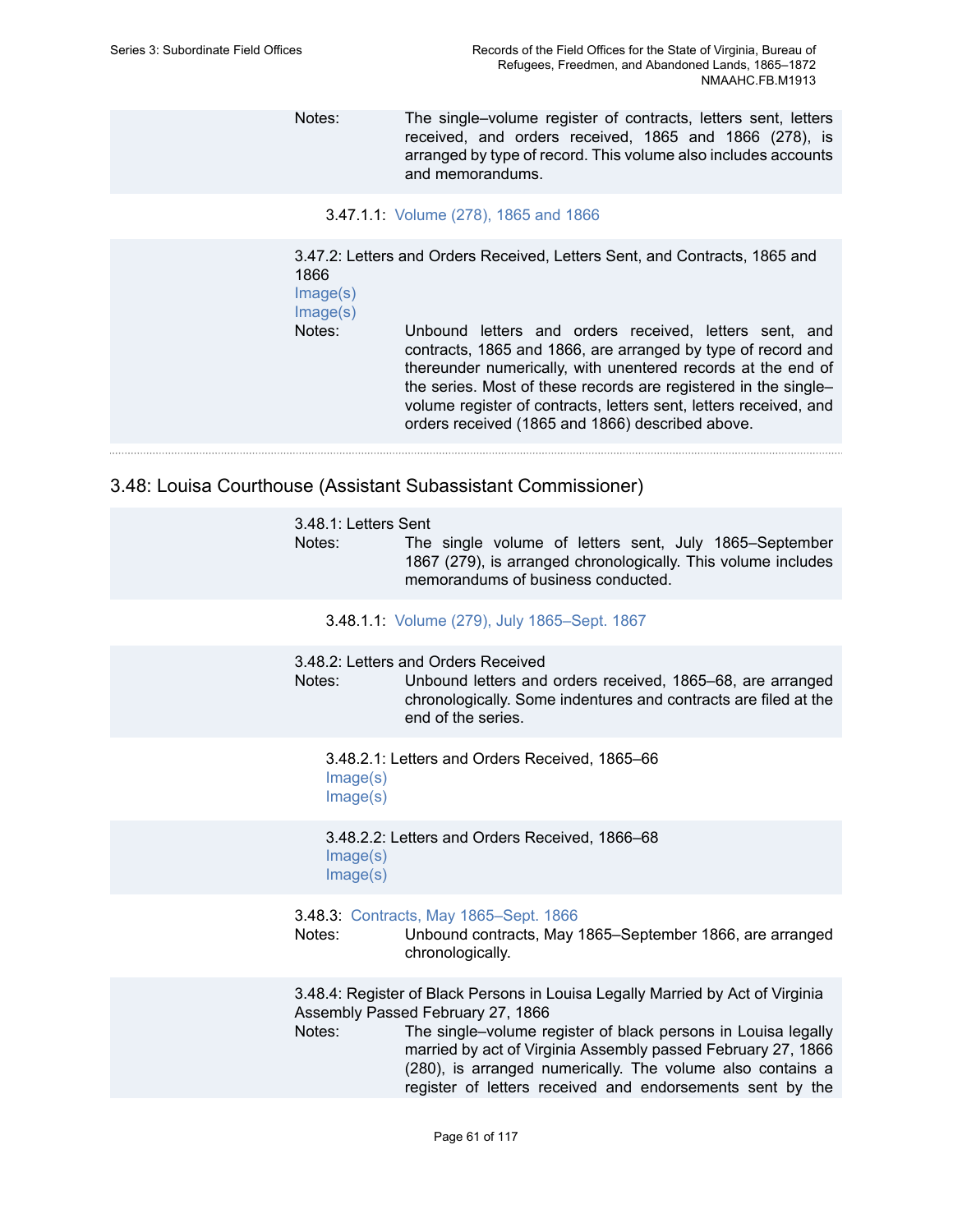assistant subassistant commissioner at Gordonsville (Feb.– Aug. 1867), arranged chronologically.

#### 3.48.4.1: [Volume](https://edan.si.edu/slideshow/slideshowViewer.htm?eadrefid=NMAAHC.FB.M1913_ref772) (280), Feb. 27, 1866

|        | <b>3.48.5:</b> Reports and Bills of Lading, Sept. 1865–Nov. 1866 |  |  |                                                              |  |
|--------|------------------------------------------------------------------|--|--|--------------------------------------------------------------|--|
| Notes: |                                                                  |  |  | Unbound reports and bills of lading, September 1865–         |  |
|        | chronologically.                                                 |  |  | November 1866, are arranged by type of record and thereunder |  |

## 3.49: Lovingston (Nelson County)

|        | 3.49.1: Letters Sent and Register of Letters Received and Endorsements Sent |
|--------|-----------------------------------------------------------------------------|
| Notes: | The single volume of letters sent and register of letters                   |
|        | received and endorsements sent, June-December 1866 (281),                   |
|        | is arranged by type of record and thereunder chronologically.               |
|        | The volume also contains letters sent and a register of letters             |
|        | received and endorsements sent, 1st and 6th Divisions of the                |
|        | 7th Subdistrict, Lynchburg, VA. (June–Sept. 1868), arranged by              |
|        | type of record and thereunder chronologically.                              |

#### 3.49.1.1: Volume (281), [June–Dec.](https://edan.si.edu/slideshow/slideshowViewer.htm?eadrefid=NMAAHC.FB.M1913_ref778) 1866

- 3.49.2: Letters Received, [Mar.–Aug.](https://edan.si.edu/slideshow/slideshowViewer.htm?eadrefid=NMAAHC.FB.M1913_ref780) 1866
- Notes: Unbound letters received, March–August 1866, are arranged chronologically.

3.49.3: Proceedings of Freedmen's Court and Register of Marriages Notes: The single volume of proceedings of Freedmen's Court and register of marriages, July 1865–July 1866 (283), is arranged by type of record. The volume also includes a register of contracts.

- 3.49.3.1: Volume (283), July [1865–July](https://edan.si.edu/slideshow/slideshowViewer.htm?eadrefid=NMAAHC.FB.M1913_ref783) 1866
- 3.49.4: Register of Complaints
- Notes: The single–volume register of complaints, June–December 1866 (282), is arranged chronologically. A list of magistrates for Nelson County is at the front.
	- 3.49.4.1: Volume (282), [June–Dec.](https://edan.si.edu/slideshow/slideshowViewer.htm?eadrefid=NMAAHC.FB.M1913_ref786) 1866

- 3.49.5: [Indentures,](https://edan.si.edu/slideshow/slideshowViewer.htm?eadrefid=NMAAHC.FB.M1913_ref788) Mar.–Nov. 1866
- Notes: Unbound indentures, March–November 1866, are arranged chronologically.

### 3.50: Lunenburg Courthouse (Assistant Subassistant Commissioner)

3.50.1: Press Copies of Letters Sent (Apr.–Sept. 1868) and Register of Letters Received and Endorsements Sent and Received (Mar.–Dec. 1868)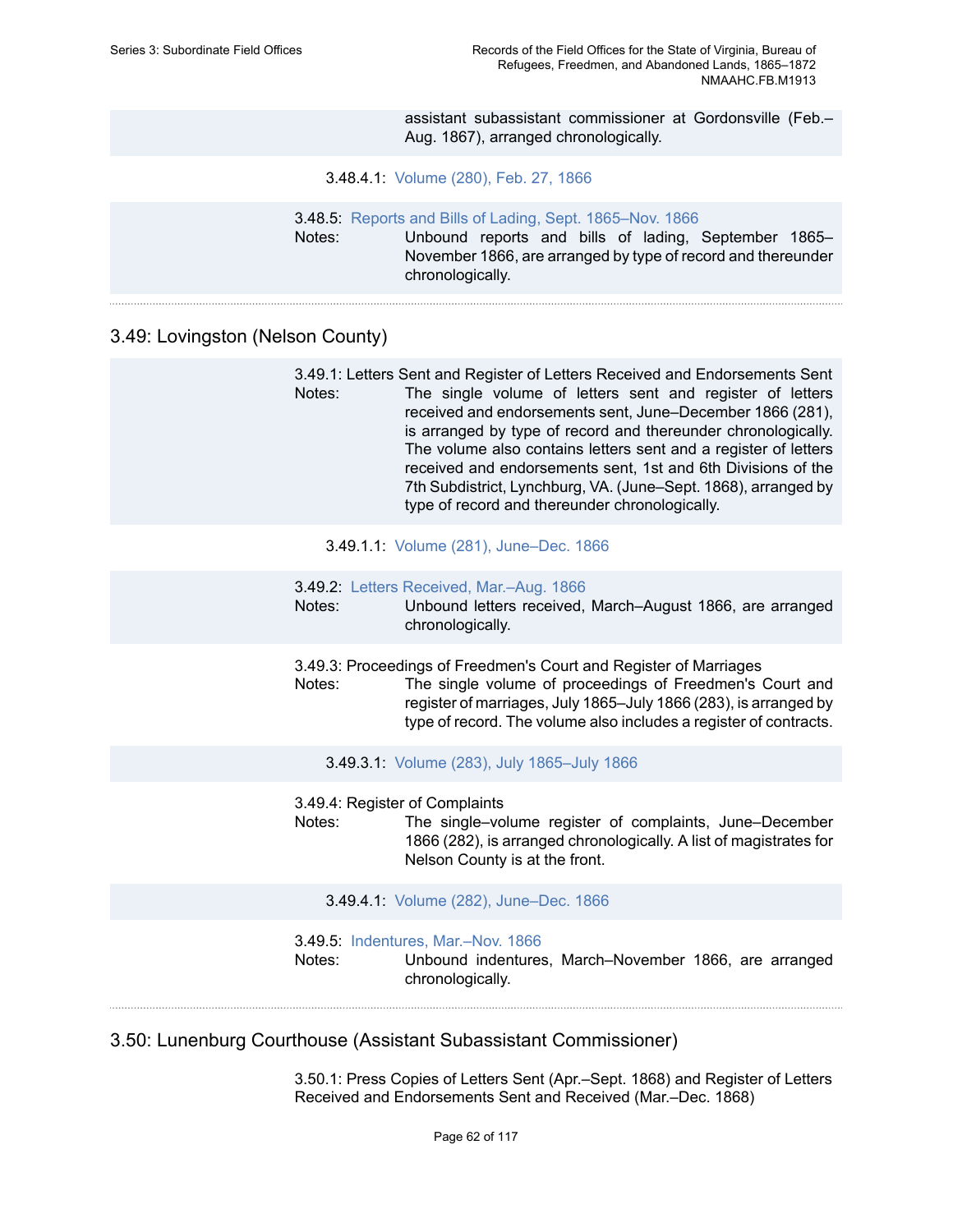Notes: The single volume of letters sent, April–September 1868, and register of letters received and endorsements sent and received, March–December 1868 (284), is arranged by type of record. Letters sent are arranged chronologically; the register is arranged alphabetically by initial letter of surname of correspondent and thereunder the entries are arranged in chronological order and numbered.

#### 3.50.1.1: Volume (284), [Apr.–Sept.](https://edan.si.edu/slideshow/slideshowViewer.htm?eadrefid=NMAAHC.FB.M1913_ref792) 1868 and Mar.–Dec. 1868

- Notes: For press copies of letters sent covering the period October–December 1868, see the single volume of press copies of letters sent, July–October 1868, Volume (123), filed with the records of the assistant subassistant commissioner for Burkesville, VA (Nottoway County), found on roll 62.
- 3.50.2: [Letters of Orders Received, Sept. 1865–June 1866](https://edan.si.edu/slideshow/slideshowViewer.htm?eadrefid=NMAAHC.FB.M1913_ref795)
- Notes: Unbound letters and orders received, September 1865–June 1866, are arranged chronologically.
- 3.50.3: [Registered](https://edan.si.edu/slideshow/slideshowViewer.htm?eadrefid=NMAAHC.FB.M1913_ref797) Letters Received, Apr.–Dec. 1868
- Notes: Unbound registered letters received, April–December 1868, are arranged according to their entry in the single volume of press copies of letters sent (Apr.–Sept. 1868) and register of letters received and endorsements sent and received (Mar.– Dec. 1868), Volume (284), described above.

3.50.4: Register of Complaints

Notes: The single–volume register of complaints, April–November 1868 (286), is arranged chronologically.

3.50.4.1: Volume (286), [Apr.–Nov.](https://edan.si.edu/slideshow/slideshowViewer.htm?eadrefid=NMAAHC.FB.M1913_ref800) 1868

3.50.5: Register of People in Lunenburg County Who Have Taken Oath of Allegiance

Notes: The single–volume register of people in Lunenburg County who have taken the oath of allegiance, May–September 1865 (289), is arranged numerically.

3.50.5.1: Volume (289), [May–Sept.](https://edan.si.edu/slideshow/slideshowViewer.htm?eadrefid=NMAAHC.FB.M1913_ref803) 1865

3.50.6: Miscellaneous Records, 1865–68 [Image\(s\)](https://edan.si.edu/slideshow/slideshowViewer.htm?eadrefid=NMAAHC.FB.M1913_ref805_part1) [Image\(s\)](https://edan.si.edu/slideshow/slideshowViewer.htm?eadrefid=NMAAHC.FB.M1913_ref805_part2) Notes: Unbound miscellaneous records, 1865–68, are arranged by type of record. Included are papers relating to the magistrate's court, reports, and miscellaneous court papers.

3.51: Lynchburg (Subassistant Commissioner, 7th Subdistrict of Virginia)

3.51.1: Press Copies of Letters Sent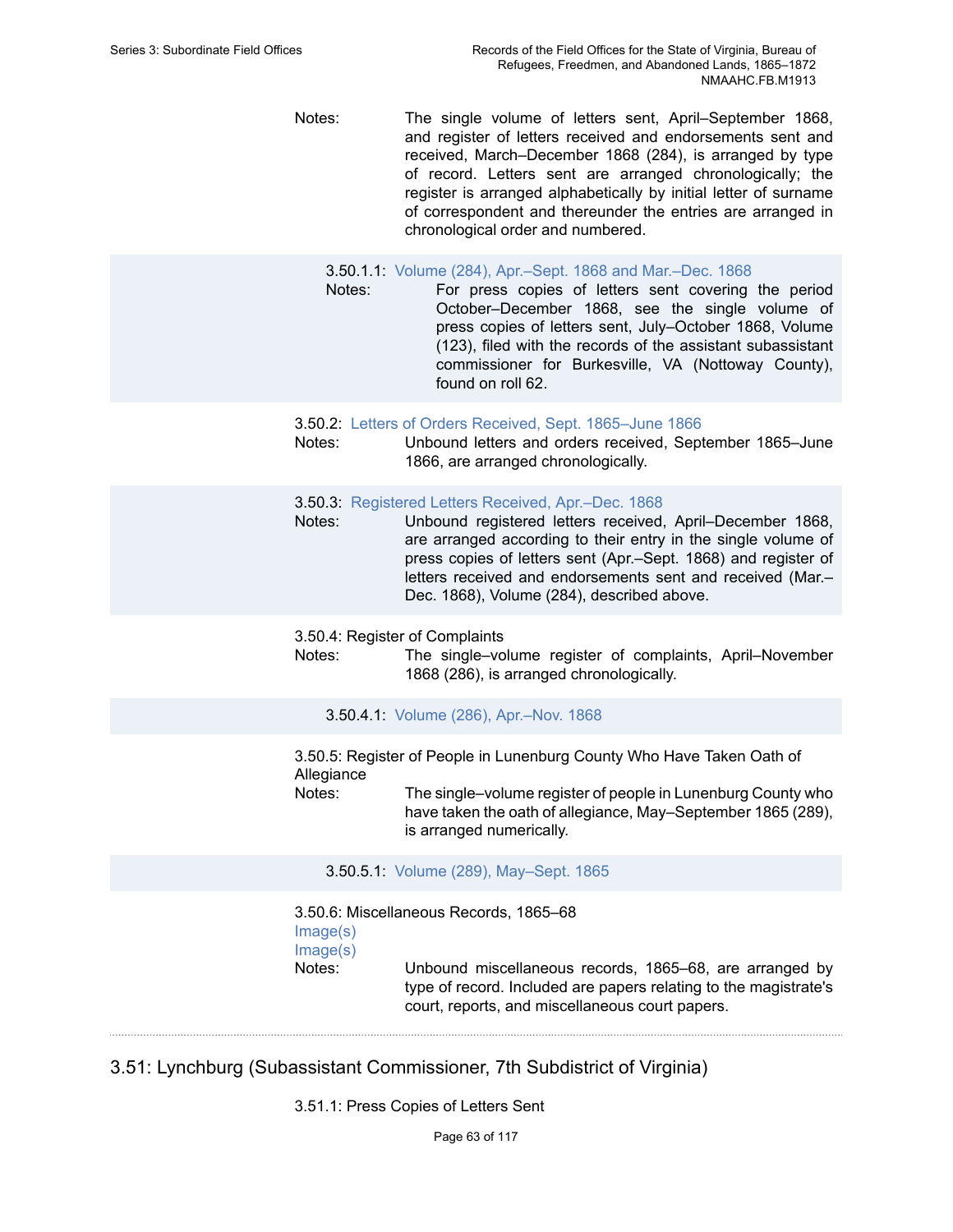Notes: The three volumes of press copies of letters sent, November 1865–October 1868, 1 (293), 2 (294), and 3 (295), are arranged chronologically. Volume 1 (293) contains a name index and also a separate series of letters to the commissary of subsistence (May–July 1866).

```
3.51.1.1: Volume 1 (293), Nov. 1865–Nov. 1866
Image(s)
Image(s)
Image(s)
```
3.51.1.2: Volume 2 (294), Nov. 1866–Oct. 1867 [Image\(s\)](https://edan.si.edu/slideshow/slideshowViewer.htm?eadrefid=NMAAHC.FB.M1913_ref810_part1) [Image\(s\)](https://edan.si.edu/slideshow/slideshowViewer.htm?eadrefid=NMAAHC.FB.M1913_ref810_part2) [Image\(s\)](https://edan.si.edu/slideshow/slideshowViewer.htm?eadrefid=NMAAHC.FB.M1913_ref810_part3)

3.51.1.3: Volume 3 (295), Nov. 1867–Oct. 1868 [Image\(s\)](https://edan.si.edu/slideshow/slideshowViewer.htm?eadrefid=NMAAHC.FB.M1913_ref811_part1) [Image\(s\)](https://edan.si.edu/slideshow/slideshowViewer.htm?eadrefid=NMAAHC.FB.M1913_ref811_part2) [Image\(s\)](https://edan.si.edu/slideshow/slideshowViewer.htm?eadrefid=NMAAHC.FB.M1913_ref811_part3)

3.51.2: Register of Letters Received and Endorsements Sent

Notes: The single–volume register of letters received and endorsements sent, September 1865–June 1868 (291), is arranged in chronological order and numbered (Nos. 1 – 1119).

3.51.2.1: Volume (291), Sept. [1865–June](https://edan.si.edu/slideshow/slideshowViewer.htm?eadrefid=NMAAHC.FB.M1913_ref814) 1868

3.51.3: Register of Letters Received

Notes: The single–volume register of letters received, September 1865–August 1867, is arranged in chronological order and numbered (Nos.  $1 - 641$ ).

3.51.3.1: Volume (290), Sept. [1865–Aug.](https://edan.si.edu/slideshow/slideshowViewer.htm?eadrefid=NMAAHC.FB.M1913_ref817) 1867

3.51.4: Letters Received, June 1865–Dec. 1868 [Image\(s\)](https://edan.si.edu/slideshow/slideshowViewer.htm?eadrefid=NMAAHC.FB.M1913_ref819_part1) [Image\(s\)](https://edan.si.edu/slideshow/slideshowViewer.htm?eadrefid=NMAAHC.FB.M1913_ref819_part2) [Image\(s\)](https://edan.si.edu/slideshow/slideshowViewer.htm?eadrefid=NMAAHC.FB.M1913_ref819_part3) Notes: Unbound letters received cover the period June 1865– December 1868. The unregistered letters are arranged chronologically. The registered letters are arranged numerically and are registered in accordance with their entry in the single– volume register of letters received and endorsements sent (291) and the single–volume register of letters received (290) both described above. 3.51.5: Register of Letters Received and Endorsements Sent Notes: The single–volume register of letters received and endorsements sent, January–March 1869 (292), is arranged

chronologically.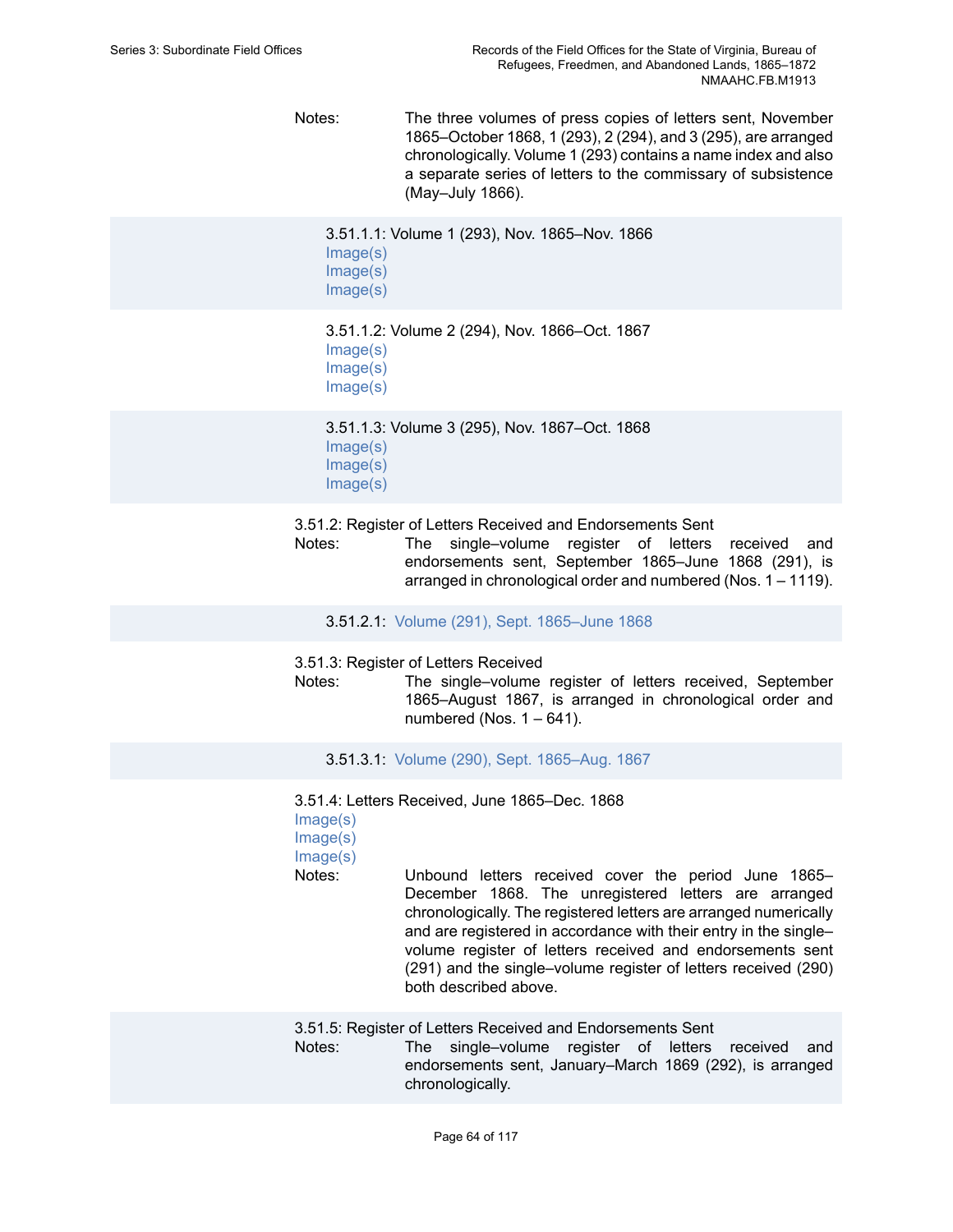### 3.51.5.1: Volume (292), [Jan.–Mar.](https://edan.si.edu/slideshow/slideshowViewer.htm?eadrefid=NMAAHC.FB.M1913_ref822) 1869

- 3.51.6: Telegrams Sent and Received
- Notes: The single volume of telegrams sent and received, July 1865– December 1866 (296), is arranged chronologically.
	- 3.51.6.1: Volume (296), July [1865–Dec.](https://edan.si.edu/slideshow/slideshowViewer.htm?eadrefid=NMAAHC.FB.M1913_ref825) 1866
- 3.51.7: Special Orders Issued
- Notes: The single volume of special orders issued, July 1865–May 1867 (297), is arranged by year and thereunder arranged in chronological order and numbered. This volume also contains general and special orders issued by Col. O. B. Wilcox, commander of District of Lynchburg (Nov. 1866–Mar. 1867).
	- 3.51.7.1: Volume (297), July [1865–May](https://edan.si.edu/slideshow/slideshowViewer.htm?eadrefid=NMAAHC.FB.M1913_ref828) 1867

3.51.8: [Orders and Circulars Received, June 1865–Dec. 1868](https://edan.si.edu/slideshow/slideshowViewer.htm?eadrefid=NMAAHC.FB.M1913_ref830)

Notes: Unbound orders and circulars received, June 1865–December 1868, are arranged chronologically.

- 3.51.9: Register of Ration Returns Approved
- Notes: The single–volume register of ration returns approved, September 1865–October 1867 (298), is arranged chronologically.
	- 3.51.9.1: Volume (298), Sept. [1865–Oct.](https://edan.si.edu/slideshow/slideshowViewer.htm?eadrefid=NMAAHC.FB.M1913_ref833) 1867
- 3.51.10: [Contracts and Indentures, 1865–67](https://edan.si.edu/slideshow/slideshowViewer.htm?eadrefid=NMAAHC.FB.M1913_ref835)

Notes: Unbound contracts and indentures, 1865–67, are arranged chronologically.

### 3.52: Lynchburg (Assistant Subassistant Commissioner)

3.52.1: Letters Sent Notes: The single volume, May 1866–August 1868 (299), is arranged chronologically. The part from May to December 1866 includes endorsements sent interfiled with the letters sent.

#### 3.52.1.1: Volume (299), May [1866–Aug.](https://edan.si.edu/slideshow/slideshowViewer.htm?eadrefid=NMAAHC.FB.M1913_ref839) 1868

3.52.2: Register of Letters Received and Endorsements Sent

Notes: The single–volume register of letters received and endorsements sent, January 1867–January 1868 (300), is arranged by type of record and thereunder chronologically.

3.52.2.1: Volume (300), Jan. [1867–Jan.](https://edan.si.edu/slideshow/slideshowViewer.htm?eadrefid=NMAAHC.FB.M1913_ref842) 1868

3.52.3: Letters and Orders Received, Apr. [1866–Dec.](https://edan.si.edu/slideshow/slideshowViewer.htm?eadrefid=NMAAHC.FB.M1913_ref844) 1868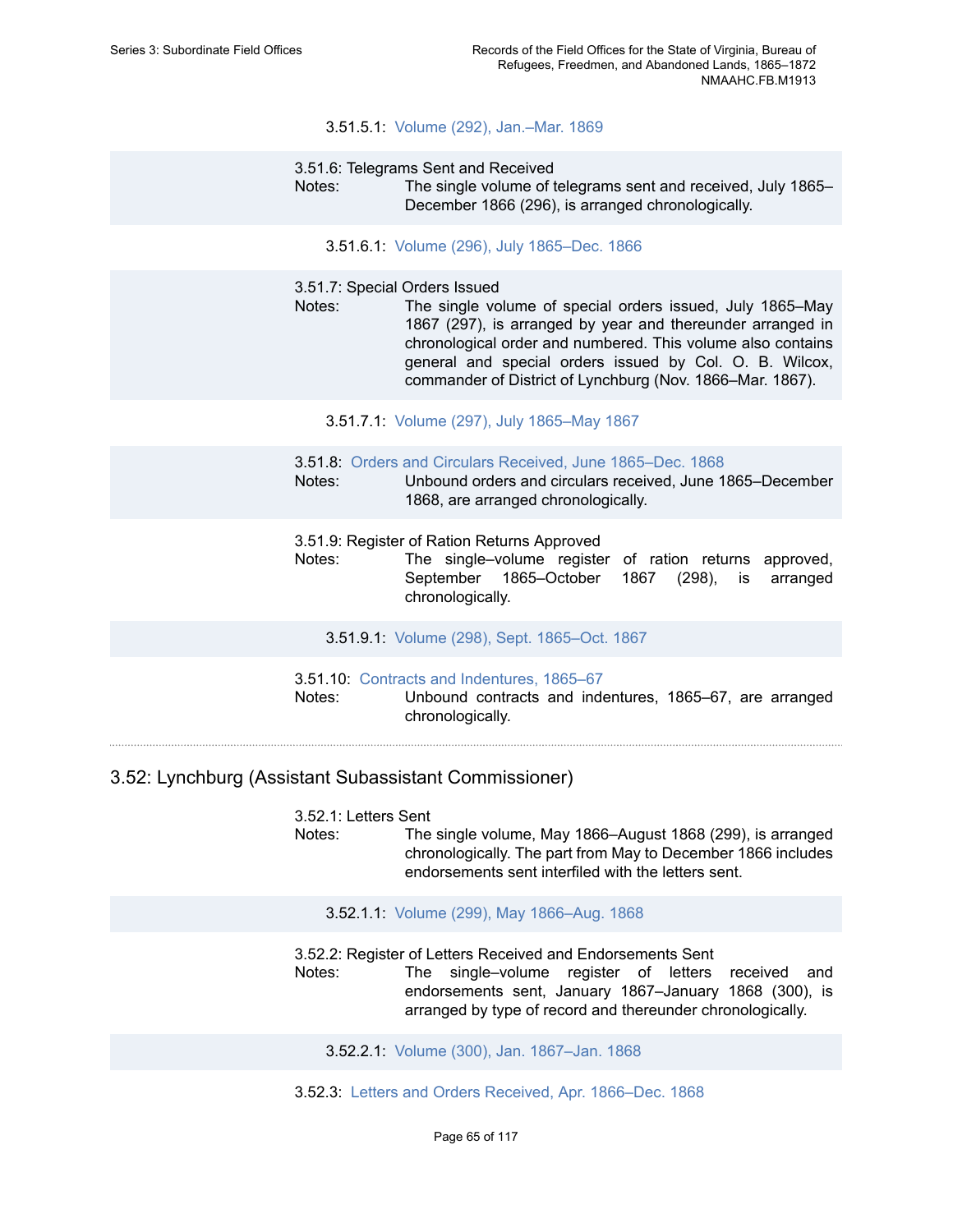- Notes: Unbound letters and orders received, April 1866–December 1868, are arranged by type of record and thereunder chronologically.
- 3.52.4: Proceedings of Freedmen's Court and Register of Persons Arrested Notes: The single volume of proceedings of Freedmen's Court and register of persons arrested, January–March 1866 (303), is arranged by type of record and thereunder chronologically.
	- 3.52.4.1: Volume (303), [Jan.–Mar.](https://edan.si.edu/slideshow/slideshowViewer.htm?eadrefid=NMAAHC.FB.M1913_ref847) 1866

3.52.5: Register of Complaints Notes: The single–volume register of complaints, June 1866–July 1868 (304), is arranged chronologically.

3.52.5.1: Volume (304), June [1866–July](https://edan.si.edu/slideshow/slideshowViewer.htm?eadrefid=NMAAHC.FB.M1913_ref850) 1868

3.53: Lynchburg (Assistant Subassistant Commissioner, 1st and 6th Divisions, 7th District)

Scope and **Contents** Note: For letters sent covering the period June–September 1868, see the single volume of letters sent and register of letters received and endorsements sent, June–December 1866 (281), filed under Lovingston, VA (Nelson County), found on Roll 104.

3.54: Lynchburg (Assistant Superintendent, Subdistrict of Amherst County)

3.54.1: Letters Sent and Received

Notes: The single volume of letters sent and received, May–August 1866 (301), is arranged by letters sent and received and thereunder chronologically. This volume also includes letters received, Aug.–Sept. 1868, 1st and 6th Divisions at Lynchburg.

3.54.1.1: Volume (301), [May–Aug.](https://edan.si.edu/slideshow/slideshowViewer.htm?eadrefid=NMAAHC.FB.M1913_ref856) 1866

3.54.2: Register of Complaints

- Notes: The single–volume register of complaints, May–September 1866 (302), is arranged chronologically. This volume also contains orders received, Jan.–Dec. 1867, 1st Division, 7th Subdistrict.
	- 3.54.2.1: Volume (302), [May–Sept.](https://edan.si.edu/slideshow/slideshowViewer.htm?eadrefid=NMAAHC.FB.M1913_ref859) 1866

3.55: Madison Courthouse (Assistant Subassistant Commissioner)

3.55.1: Letters Sent

Notes: The single volume of letters sent, May–September 1867 and February 1868 (306), is arranged chronologically.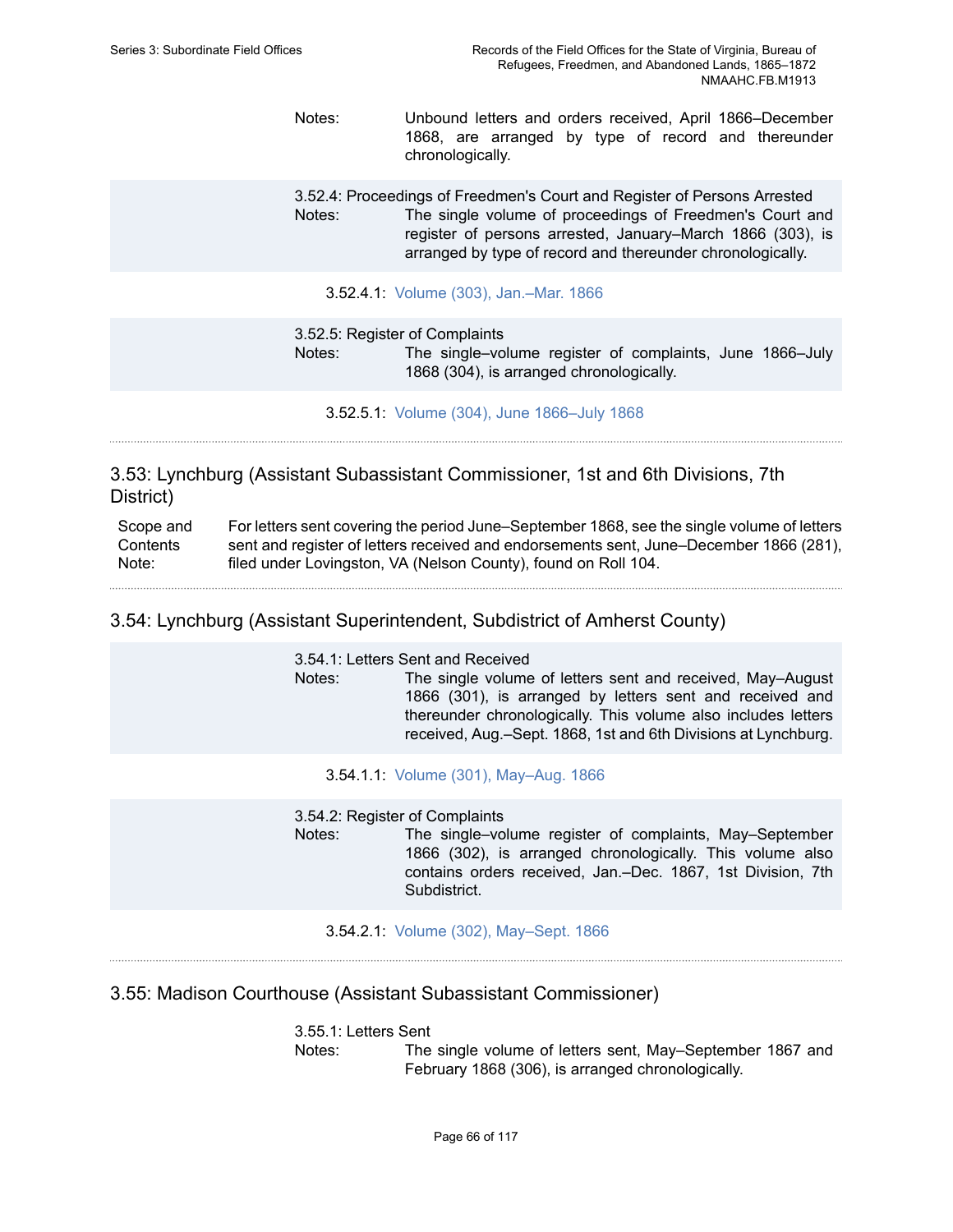3.55.1.1: Volume (306), [May–Sept.](https://edan.si.edu/slideshow/slideshowViewer.htm?eadrefid=NMAAHC.FB.M1913_ref863) 1867 and Feb. 1868

3.55.2: Register of Letters Received and Endorsements Received and Sent Notes: The single–volume register of letters received and endorsements received and sent, May–November 1867 and February 1868 (305), is arranged alphabetically by initial letter of surname of correspondent and thereunder chronologically.

3.55.2.1: Volume (305), [May–Nov.](https://edan.si.edu/slideshow/slideshowViewer.htm?eadrefid=NMAAHC.FB.M1913_ref866) 1867 and Feb. 1868

3.55.3: [Letters Received, 1865–69](https://edan.si.edu/slideshow/slideshowViewer.htm?eadrefid=NMAAHC.FB.M1913_ref868)

Notes: Unbound letters received, 1865–69, are arranged chronologically.

3.55.4: Circulars and General and Special Orders Received, Jan. 1865–Aug. 1868

[Image\(s\)](https://edan.si.edu/slideshow/slideshowViewer.htm?eadrefid=NMAAHC.FB.M1913_ref870_part1) [Image\(s\)](https://edan.si.edu/slideshow/slideshowViewer.htm?eadrefid=NMAAHC.FB.M1913_ref870_part2)

Notes: Unbound circulars and general and special orders received, January 1865–August 1868, are arranged in general chronological order.

3.55.5: Register of Contracts for Greene County

Notes: The single–volume register of contracts for Greene County, 1865 and 1866 (425), is arranged alphabetically by initial letter of surname of employer. Many of these are in the unbound contracts and indentures in Greene and Madison Counties (1865–67) described below.

3.55.5.1: [Volume](https://edan.si.edu/slideshow/slideshowViewer.htm?eadrefid=NMAAHC.FB.M1913_ref873) (425), 1865 and 1866

3.55.6: Proceedings of Freedmen's Court and Register of Contracts for Madison County

Notes: The single volume of proceedings of Freedmen's Court and register of contracts for Madison County, July 1865–May 1866 (307), is arranged by type of record and thereunder chronologically. Many of the contracts are in the unbound contracts and indentures in Greene and Madison Counties (1865–67) described below.

3.55.6.1: Volume (307), July [1865–May](https://edan.si.edu/slideshow/slideshowViewer.htm?eadrefid=NMAAHC.FB.M1913_ref876) 1866

3.55.7: Contracts and Indentures in Greene and Madison Counties, 1865–67 [Image\(s\)](https://edan.si.edu/slideshow/slideshowViewer.htm?eadrefid=NMAAHC.FB.M1913_ref878_part1)

[Image\(s\)](https://edan.si.edu/slideshow/slideshowViewer.htm?eadrefid=NMAAHC.FB.M1913_ref878_part2)

Notes: Unbound contracts and indentures in Greene and Madison Counties, 1865–67, are arranged by county and thereunder chronologically.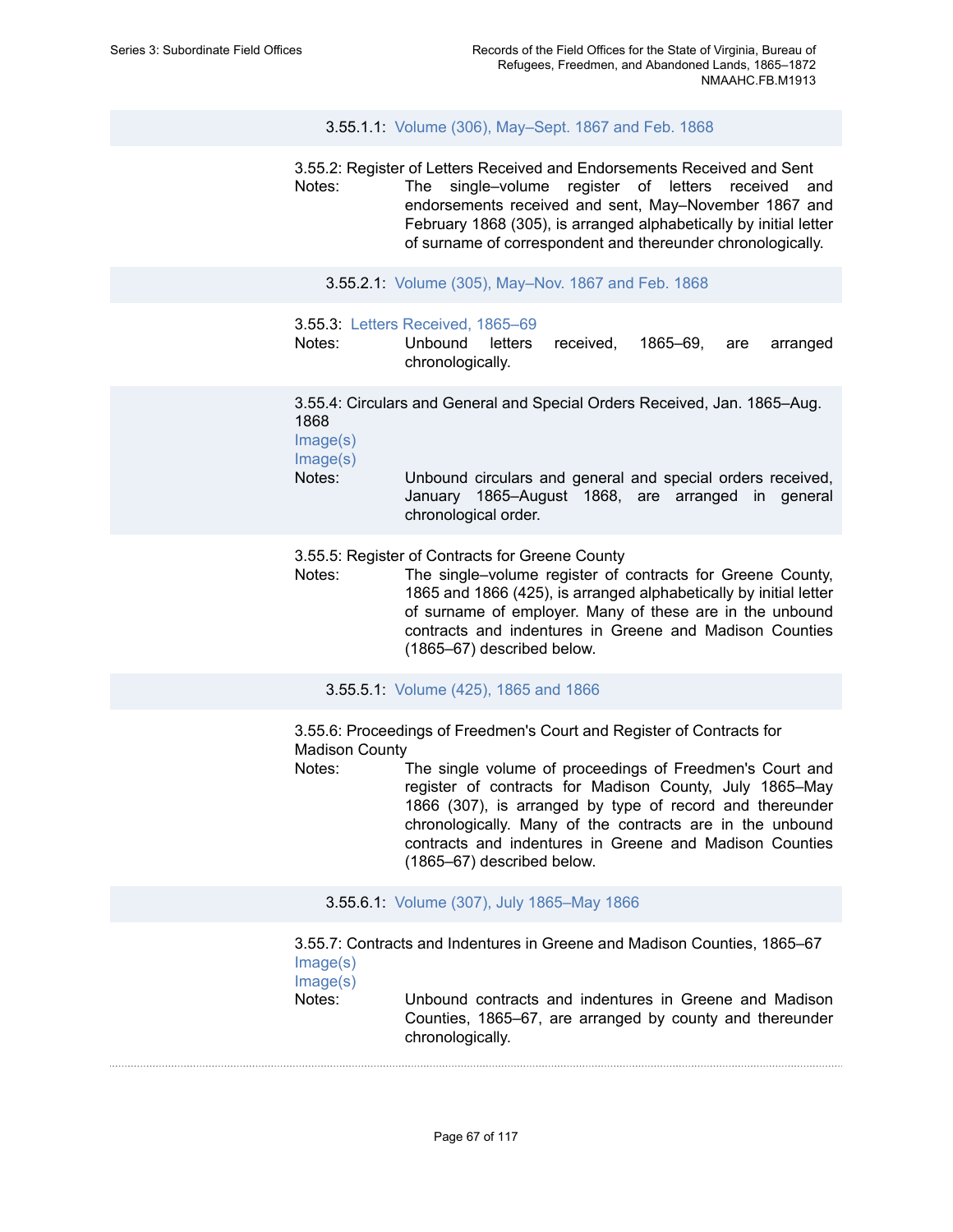## 3.56: Manassas (See Fairfax Courthouse)

## 3.57: Manchester (Assistant Subassistant Commissioner)

3.57.1: Letters Sent Notes: The single volume of letters sent, October 1865–October 1866 and July–October 1868 (309), is arranged chronologically. There is a name index in the 1865 and 1866 portions of the volume.

3.57.1.1: Volume (309), Oct. [1865–Oct.](https://edan.si.edu/slideshow/slideshowViewer.htm?eadrefid=NMAAHC.FB.M1913_ref883) 1866 and July–Oct. 1868

3.57.2: Register of Letters Received and Endorsements Sent and Received Notes: The single–volume register of letters received and endorsements sent and received, December 1865–September 1866 and July–October 1868 (308), is arranged chronologically.

3.57.2.1: Volume (308), Dec. [1865–Sept.](https://edan.si.edu/slideshow/slideshowViewer.htm?eadrefid=NMAAHC.FB.M1913_ref886) 1866 and July–Oct. 1868

3.57.3: [Letters Received, Jan.–Oct. 1866](https://edan.si.edu/slideshow/slideshowViewer.htm?eadrefid=NMAAHC.FB.M1913_ref888)

Notes: Unbound letters received, January–October 1866, are arranged chronologically.

3.57.4: Register of Persons Receiving Rations

Notes: The single–volume register of persons receiving rations, December 1865–September 1866 and August–December 1868 (310), is arranged chronologically by date of issue.

3.57.4.1: Volume (310), Dec. [1865–Sept.](https://edan.si.edu/slideshow/slideshowViewer.htm?eadrefid=NMAAHC.FB.M1913_ref891) 1866 and Aug.–Dec. 1868

### 3.58: Marion (Assistant Superintendent)

3.58.1: Memorandums of Events Notes: The single volume of memorandums of events, April– September 1866 (311), is arranged chronologically. This volume also contains a register of complaints (Jan.–Sept. 1868), Wytheville.

3.58.1.1: Volume (311), [Apr.–Sept.](https://edan.si.edu/slideshow/slideshowViewer.htm?eadrefid=NMAAHC.FB.M1913_ref895) 1866

### 3.59: Martinsville

3.59.1: Letters Sent Notes: The single volume of letters sent, March–November 1868 (313), is arranged chronologically.

3.59.1.1: Volume (313), [Mar.–Nov.](https://edan.si.edu/slideshow/slideshowViewer.htm?eadrefid=NMAAHC.FB.M1913_ref899) 1868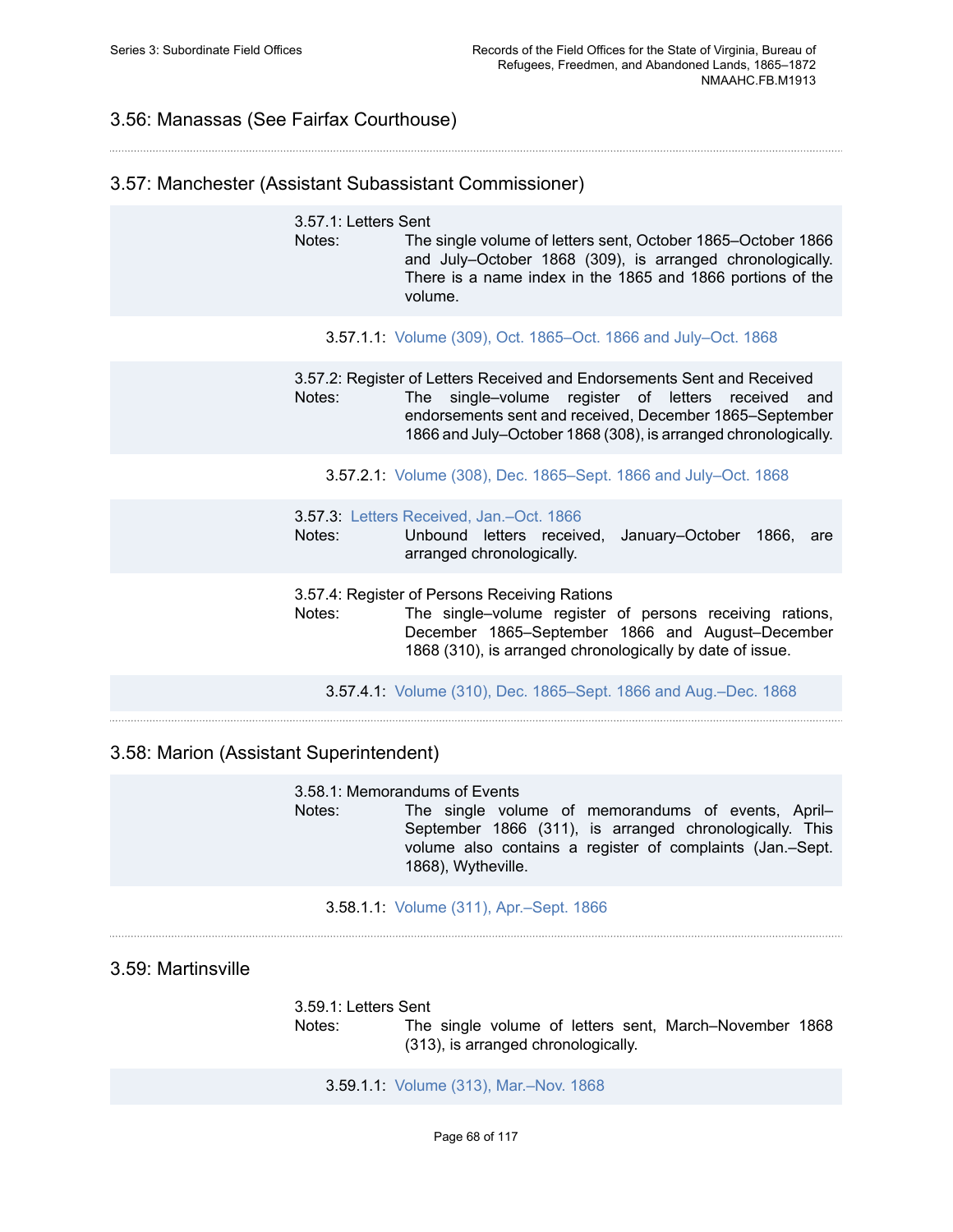3.59.2: Register of Letters Received and Endorsements Sent

Notes: The single–volume register of letters received and endorsements sent, March–December 1868 (312), is arranged chronologically.

3.59.2.1: Volume (312), [Mar.–Dec.](https://edan.si.edu/slideshow/slideshowViewer.htm?eadrefid=NMAAHC.FB.M1913_ref902) 1868

3.59.3: [Letters Received, 1866–68](https://edan.si.edu/slideshow/slideshowViewer.htm?eadrefid=NMAAHC.FB.M1913_ref904)

Notes: Unbound letters received, 1866–68, are arranged chronologically. The letters contain a few indentures at the end of the series.

### 3.60: Marysville (See Farmville)

### 3.61: Matthews Courthouse (Assistant Subassistant Commissioner)

| 3.61.1: Letters Sent<br>Notes:             | The two volumes of letters sent, June 1866–December 1868, 1<br>(317) and 2 (318), are arranged chronologically. Volume 1 (317)<br>also contains a register of persons receiving rations, 1866 and<br>1867.                             |  |
|--------------------------------------------|----------------------------------------------------------------------------------------------------------------------------------------------------------------------------------------------------------------------------------------|--|
|                                            | 3.61.1.1: Volume 1 (317), June 1866-July 1868                                                                                                                                                                                          |  |
|                                            | 3.61.1.2: Volume 2 (318), Aug.-Dec. 1868                                                                                                                                                                                               |  |
| Notes:                                     | 3.61.2: Registers of Letters Received and Endorsements Sent<br>The two volumes of registers of letters received and<br>endorsements sent, January 1867–December 1868, 1 (315)<br>and 2 (316), are arranged chronologically.            |  |
|                                            | 3.61.2.1: Volume 1 (315), Jan. 1867-Dec. 1868                                                                                                                                                                                          |  |
|                                            | 3.61.2.2: Volume 2 (316), Oct.-Dec. 1868                                                                                                                                                                                               |  |
| Image(s)<br>Image(s)<br>Image(s)<br>Notes: | 3.61.3: Letters and Orders Received, July 1865-Nov. 1868<br>Unbound letters and orders received, July 1865-November<br>1868, are arranged chronologically.                                                                             |  |
| Image(s)<br>Image(s)<br>Image(s)<br>Notes: | 3.61.4: Miscellaneous Reports, 1866-68<br>Unbound miscellaneous reports, 1866–68, are arranged<br>chronologically. Included are reports of estimates, persons and<br>articles hired, mission schools, rations issued and received, and |  |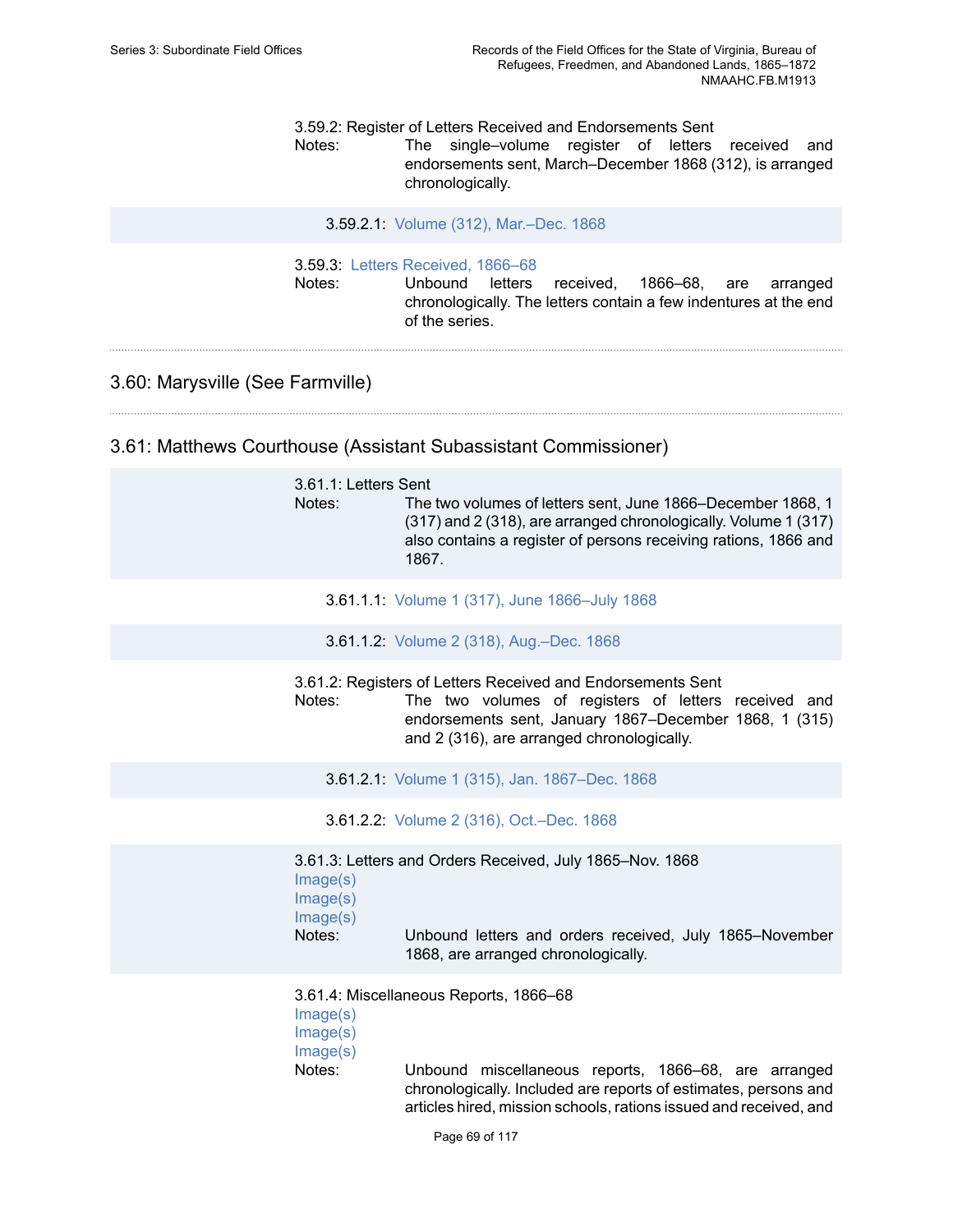numbers of employed persons. There are a few contracts at the end of the series.

## 3.62: Maysville (See Buckingham Courthouse)

## 3.63: Middleburg (See Leesburg)

3.64: Fort Monroe (Department of Negro Affairs, 1863–65) Departments of Virginia and North Carolina

> 3.64.1: Letters, Orders, and Telegrams Received by Lt. Col. J. B. Kinsman, General Superintendent

Notes: Unbound letters, orders, and telegrams received by Lt. Col. J. B. Kinsman, General Superintendent, November 1863– December 1864, are arranged chronologically except that the telegrams are at the end of the series.

3.64.1.1: Letters, Orders, and Telegrams Received by Lt. Col. J. B. Kinsman, General Superintendent, Nov. 1863–Sept. 1864 [Image\(s\)](https://edan.si.edu/slideshow/slideshowViewer.htm?eadrefid=NMAAHC.FB.M1913_ref924_part1) [Image\(s\)](https://edan.si.edu/slideshow/slideshowViewer.htm?eadrefid=NMAAHC.FB.M1913_ref924_part2) [Image\(s\)](https://edan.si.edu/slideshow/slideshowViewer.htm?eadrefid=NMAAHC.FB.M1913_ref924_part3) [Image\(s\)](https://edan.si.edu/slideshow/slideshowViewer.htm?eadrefid=NMAAHC.FB.M1913_ref924_part4)

3.64.1.2: Letters, Orders, and Telegrams Received by Lt. Col. J. B. Kinsman, General Superintendent, Oct.–Dec. 1864 [Image\(s\)](https://edan.si.edu/slideshow/slideshowViewer.htm?eadrefid=NMAAHC.FB.M1913_ref925_part1) [Image\(s\)](https://edan.si.edu/slideshow/slideshowViewer.htm?eadrefid=NMAAHC.FB.M1913_ref925_part2)

3.64.2: Letters Received by the [Superintendent,](https://edan.si.edu/slideshow/slideshowViewer.htm?eadrefid=NMAAHC.FB.M1913_ref927) Feb.–Apr. 1864 and Apr. [1865](https://edan.si.edu/slideshow/slideshowViewer.htm?eadrefid=NMAAHC.FB.M1913_ref927)

Notes: Unbound letters received by the superintendent, February– April 1864 and April 1865, are arranged chronologically. For the period Feb. to Apr. 1864 these are the letters received by Capt. C. B. Wilder, and for Apr. 1865 there are three letters received by Lt. Col. John Coughlin. For records of the Assistant Superintendent of Negro Affairs, Fort Monroe, Mar.– June 1865, see Norfolk, VA. For letters and endorsements received, August–September 1864, and a register of persons receiving ration tickets, dated December 1864–February 1865, see Volume (2) 200 of the two volumes of registers of destitutes receiving rations (1865) filed with the records of the subassistant commissioner, 5th District, Fort Monroe, VA, found on Roll 127.

3.64.3: Records Relating to the Issuance of Rations

Notes: The three volumes of records relating to the issuance of rations, 1(201), 2(202), and 3(203), cover the period 1863–65. Volume 1 (201) contains ration accounts (July 1864–Feb. 1865) and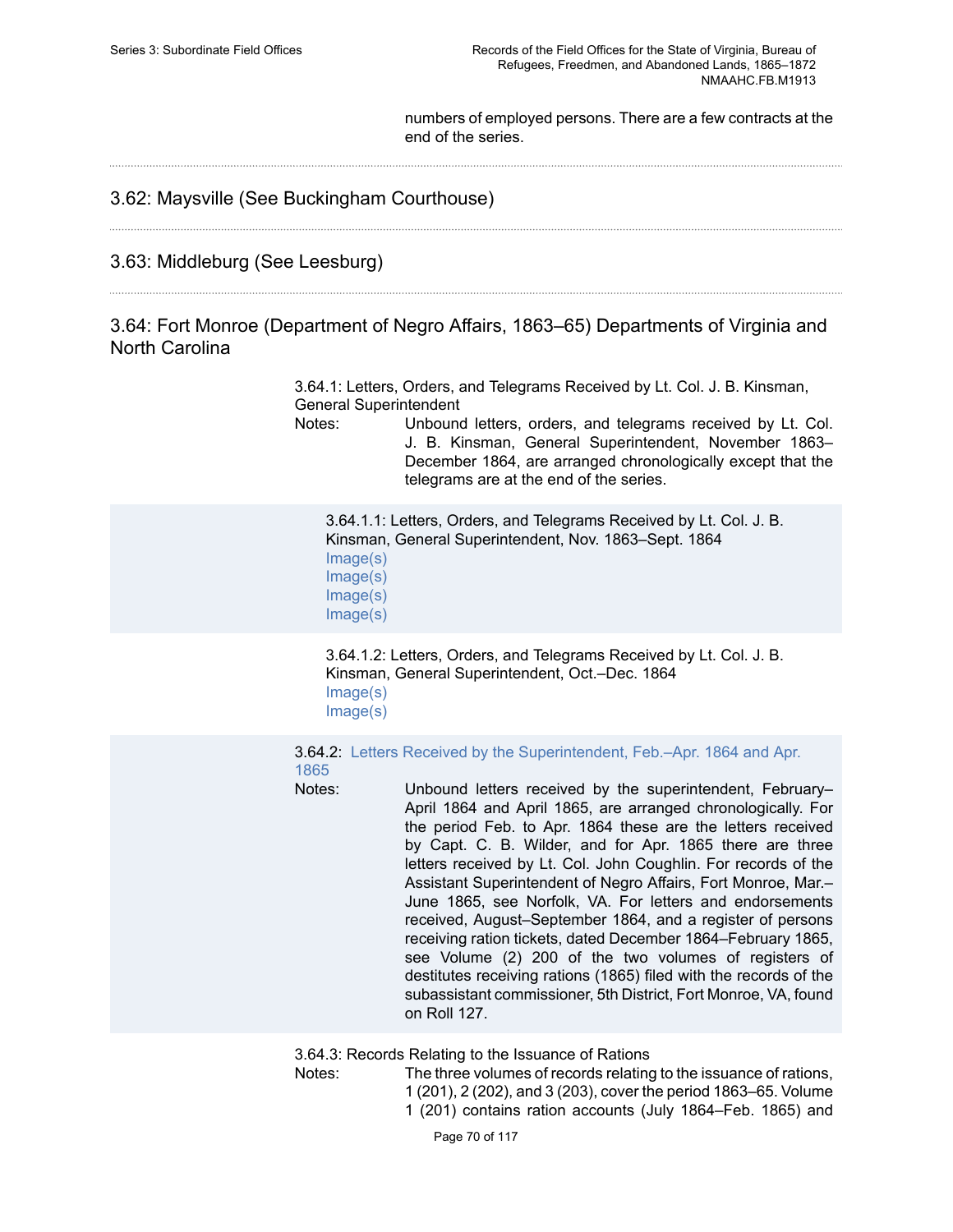memorandums relating to rations and quartermaster stores drawn and issued (July–Aug. 1865). Volume 2 (202) is a register of destitutes receiving rations (June 1864–Jan. 1865), which at first is arranged alphabetically by initial letter of surname of individual but later chronologically. The volume also contains a register of soldiers' and sailors' families drawing rations (Apr.– July 1865). Volume 3 (203) contains the following records created at Camp Hamilton: a ration table showing number of rations drawn for men, women, and children (Dec. 1863–Feb. 1865); a register of people receiving rations (Sept.–Oct. 1864); and a register of special requisitions (Jan.–Apr. 1864).

3.64.3.1: Volume 1 (201), [1864–65](https://edan.si.edu/slideshow/slideshowViewer.htm?eadrefid=NMAAHC.FB.M1913_ref930)

3.64.3.2: [Volume](https://edan.si.edu/slideshow/slideshowViewer.htm?eadrefid=NMAAHC.FB.M1913_ref931) 2 (202), 1864

3.64.3.3: Volume 3 (203), [1863–64](https://edan.si.edu/slideshow/slideshowViewer.htm?eadrefid=NMAAHC.FB.M1913_ref932)

3.64.4: Quartermaster Accounts of Money and Materials Disbursed to Government Plantations

Notes: The single volume of quartermaster accounts of money and materials disbursed to government plantations, April 1863– February 1865, is arranged chronologically and thereunder by subject.

3.64.4.1: 1 Volume, Apr. [1863–Feb.](https://edan.si.edu/slideshow/slideshowViewer.htm?eadrefid=NMAAHC.FB.M1913_ref935) 1865

3.64.5: Census of People Helped by the Government at Fort Monroe, Virginia Notes: The single–volume census of people helped by the government at Fort Monroe, VA, is undated.

3.64.5.1: 1 Volume, [Undated](https://edan.si.edu/slideshow/slideshowViewer.htm?eadrefid=NMAAHC.FB.M1913_ref938)

3.64.6: [Labor Contracts, 1864 and 1865](https://edan.si.edu/slideshow/slideshowViewer.htm?eadrefid=NMAAHC.FB.M1913_ref940)

Notes: Unbound labor contracts, 1864 and 1865, are arranged chronologically.

3.64.7: Accounts of Lt. Col. Frank J. White, Superintendent, Fourth District, Negro Affairs Notes: The single volume of Lt. Col. Frank J. White, Superintendent,

4th District, Negro Affairs, October 1864–June 1865 (197), is arranged chronologically. The volume also contains accounts of officers who served with White.

3.64.7.1: Volume (197), Oct. [1864–June](https://edan.si.edu/slideshow/slideshowViewer.htm?eadrefid=NMAAHC.FB.M1913_ref943) 1865

3.64.8: [Miscellaneous Records, 1863, 1864, and 1865](https://edan.si.edu/slideshow/slideshowViewer.htm?eadrefid=NMAAHC.FB.M1913_ref945)

Notes: Unbound miscellaneous records, 1863, 1864, and 1865, are arranged by type of record. The records include accounting records, census returns, ration reports, court records, and miscellaneous lists.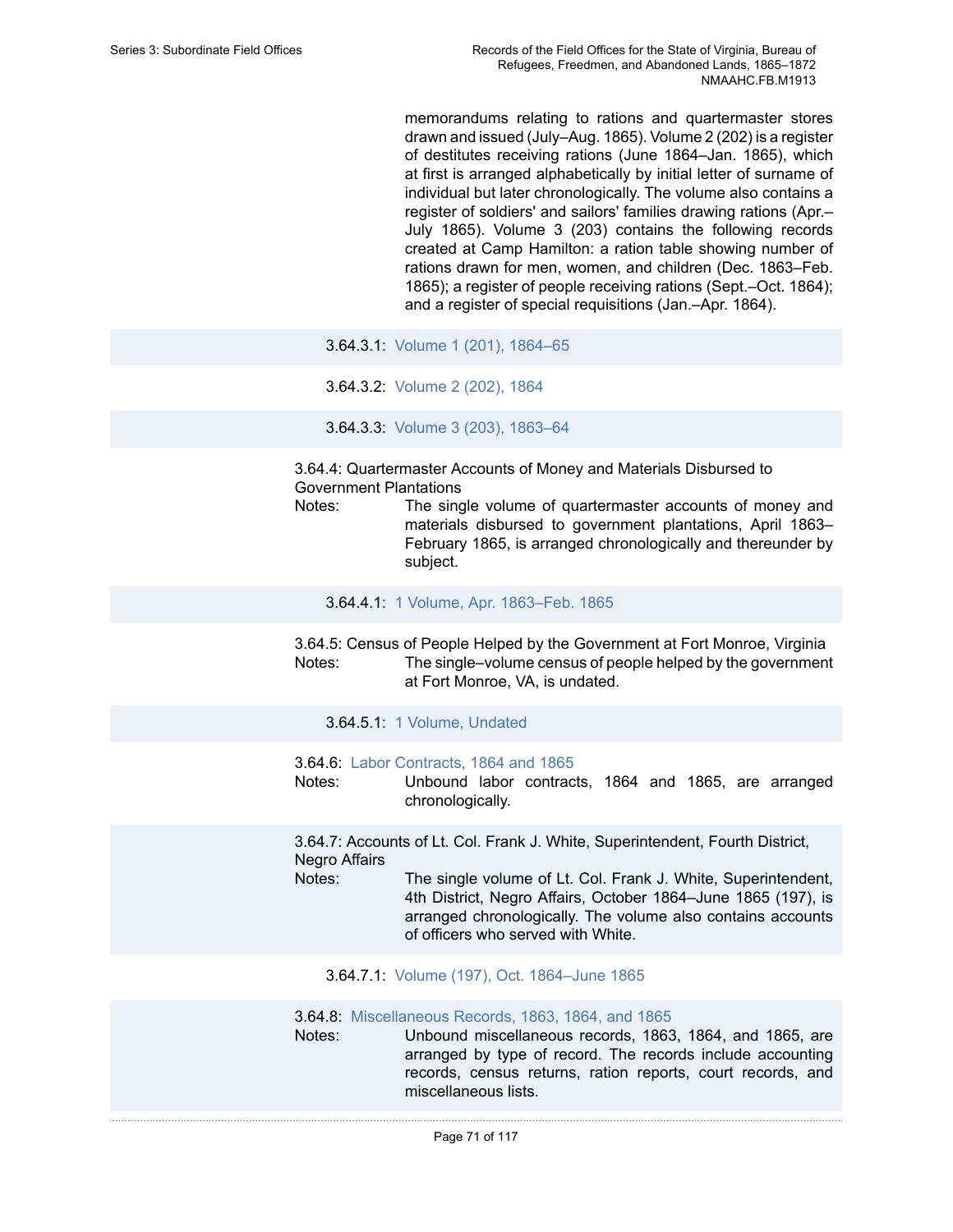# 3.65: Fort Monroe (Subassistant Commissioner, 5th District)

| Notes:                                       | 3.65.1: Press Copies of Letters Sent<br>The six volumes of press copies of letters sent, September<br>1865-April 1869, 1 (176), 2 (177), 3 (178), 4 (179), 5 (180), and<br>6 (249), are arranged chronologically and have name indexes.<br>Volume 2 (177) also contains telegrams sent (May 1866–Nov.<br>1867). |
|----------------------------------------------|-----------------------------------------------------------------------------------------------------------------------------------------------------------------------------------------------------------------------------------------------------------------------------------------------------------------|
| Image(s)<br>Image(s)                         | 3.65.1.1: Volume 1 (176), Sept. 1865–Sept. 1866                                                                                                                                                                                                                                                                 |
| Image(s)<br>Image(s)                         | 3.65.1.2: Volume 2 (177), Mar.-July 1866                                                                                                                                                                                                                                                                        |
| Image(s)<br>Image(s)<br>Image(s)<br>Image(s) | 3.65.1.3: Volume 3 (178), July 1866-July 1867                                                                                                                                                                                                                                                                   |
| Image(s)<br>Image(s)<br>Image(s)<br>Image(s) | 3.65.1.4: Volume 4 (179), July 1867–Mar. 1868                                                                                                                                                                                                                                                                   |
| Image(s)<br>Image(s)<br>Image(s)             | 3.65.1.5: Volume 5 (180), Mar.-Oct. 1868                                                                                                                                                                                                                                                                        |
| Image(s)<br>Image(s)                         | 3.65.1.6: Volume 6 (249), Oct. 1868-Apr. 1869                                                                                                                                                                                                                                                                   |
| 3.65.2: Endorsements Sent<br>Notes:          | The five volumes of endorsements sent, August 1865–February<br>1869, 1 (172), 2 (181), 3 (182), 4 (183), and 5 (184), are<br>arranged chronologically.                                                                                                                                                          |
|                                              | 3.65.2.1: Volume 1 (172), Aug. 1865-Feb. 1866                                                                                                                                                                                                                                                                   |
|                                              | 3.65.2.2: Volume 2 (181), Feb. 1866-Aug. 1867                                                                                                                                                                                                                                                                   |
|                                              | 3.65.2.3: Volume 3 (182), Aug. 1866-Apr. 1867                                                                                                                                                                                                                                                                   |
|                                              | 3.65.2.4: Volume 4 (183), Apr. 1867-Dec. 1868                                                                                                                                                                                                                                                                   |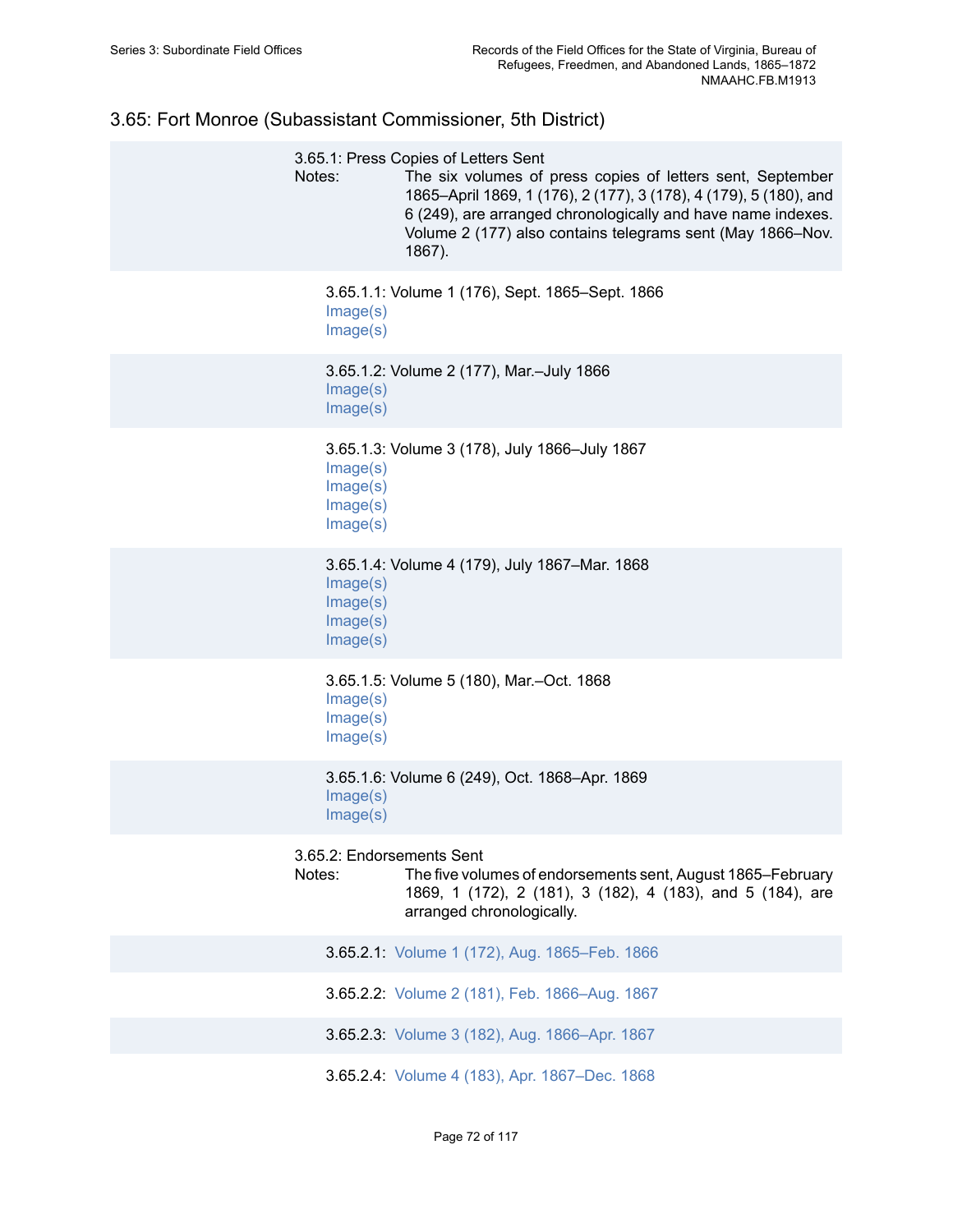#### 3.65.2.5: Volume 5 (184), Feb. [1868–Feb.](https://edan.si.edu/slideshow/slideshowViewer.htm?eadrefid=NMAAHC.FB.M1913_ref961) 1869

- 3.65.3: Registers of Letters Received
- Notes: The two volumes of registers of letters received, January 1866– December 1868, 1 (173) and 2 (174), are arranged by time period, thereunder alphabetically by initial letter of surname of correspondent, thereunder by year, and thereunder arranged in chronological order and numbered.
	- 3.65.3.1: Volume 1 (173), Jan. [1866–Dec.](https://edan.si.edu/slideshow/slideshowViewer.htm?eadrefid=NMAAHC.FB.M1913_ref964) 1867
	- 3.65.3.2: Volume 2 (174), [Jan.–Dec.](https://edan.si.edu/slideshow/slideshowViewer.htm?eadrefid=NMAAHC.FB.M1913_ref965) 1868
- 3.65.4: Registered Letters Received
- Notes: Unbound registered letters received, January–June 1866 and March 1867–December 1868, are arranged chronologically. The letters are registered in the two volumes of registers of letters received, 1 (173) and 2 (174), described above.

3.65.4.1: Entered in Volume 1 (173), Jan.–June 1866 and Mar.–Sept. 1867 [Image\(s\)](https://edan.si.edu/slideshow/slideshowViewer.htm?eadrefid=NMAAHC.FB.M1913_ref968_part1)

- [Image\(s\)](https://edan.si.edu/slideshow/slideshowViewer.htm?eadrefid=NMAAHC.FB.M1913_ref968_part2) [Image\(s\)](https://edan.si.edu/slideshow/slideshowViewer.htm?eadrefid=NMAAHC.FB.M1913_ref968_part3)
- [Image\(s\)](https://edan.si.edu/slideshow/slideshowViewer.htm?eadrefid=NMAAHC.FB.M1913_ref968_part4)

3.65.4.2: Entered in Volumes 1 (173) and 2 (174), Sept. 1867–Dec. 1868 [Image\(s\)](https://edan.si.edu/slideshow/slideshowViewer.htm?eadrefid=NMAAHC.FB.M1913_ref969_part1) [Image\(s\)](https://edan.si.edu/slideshow/slideshowViewer.htm?eadrefid=NMAAHC.FB.M1913_ref969_part2) [Image\(s\)](https://edan.si.edu/slideshow/slideshowViewer.htm?eadrefid=NMAAHC.FB.M1913_ref969_part3)

3.65.5: Unregistered Letters Received

Notes: Unbound unregistered letters received, August 1865–January 1869, are arranged chronologically.

- 3.65.5.1: [Unregistered Letters Received, Aug. 1865–June 1867](https://edan.si.edu/slideshow/slideshowViewer.htm?eadrefid=NMAAHC.FB.M1913_ref972)
- 3.65.5.2: [Unregistered Letters Received, July 1867–Jan. 1869](https://edan.si.edu/slideshow/slideshowViewer.htm?eadrefid=NMAAHC.FB.M1913_ref973)
- 3.65.6: [Telegrams](https://edan.si.edu/slideshow/slideshowViewer.htm?eadrefid=NMAAHC.FB.M1913_ref975) Received, Mar. 1866–Oct. 1867
- Notes: Unbound telegrams received, March 1866–October 1867, are arranged chronologically.
- 3.65.7: General Orders, Special Orders, and Circulars Issued
- Notes: The single volume of general orders, special orders, and circulars issued, September 1865–December 1868 (185), is arranged by type of issuance, thereunder by year, and thereunder chronologically.
	- 3.65.7.1: Volume (185), Sept. [1865–Dec.](https://edan.si.edu/slideshow/slideshowViewer.htm?eadrefid=NMAAHC.FB.M1913_ref978) 1868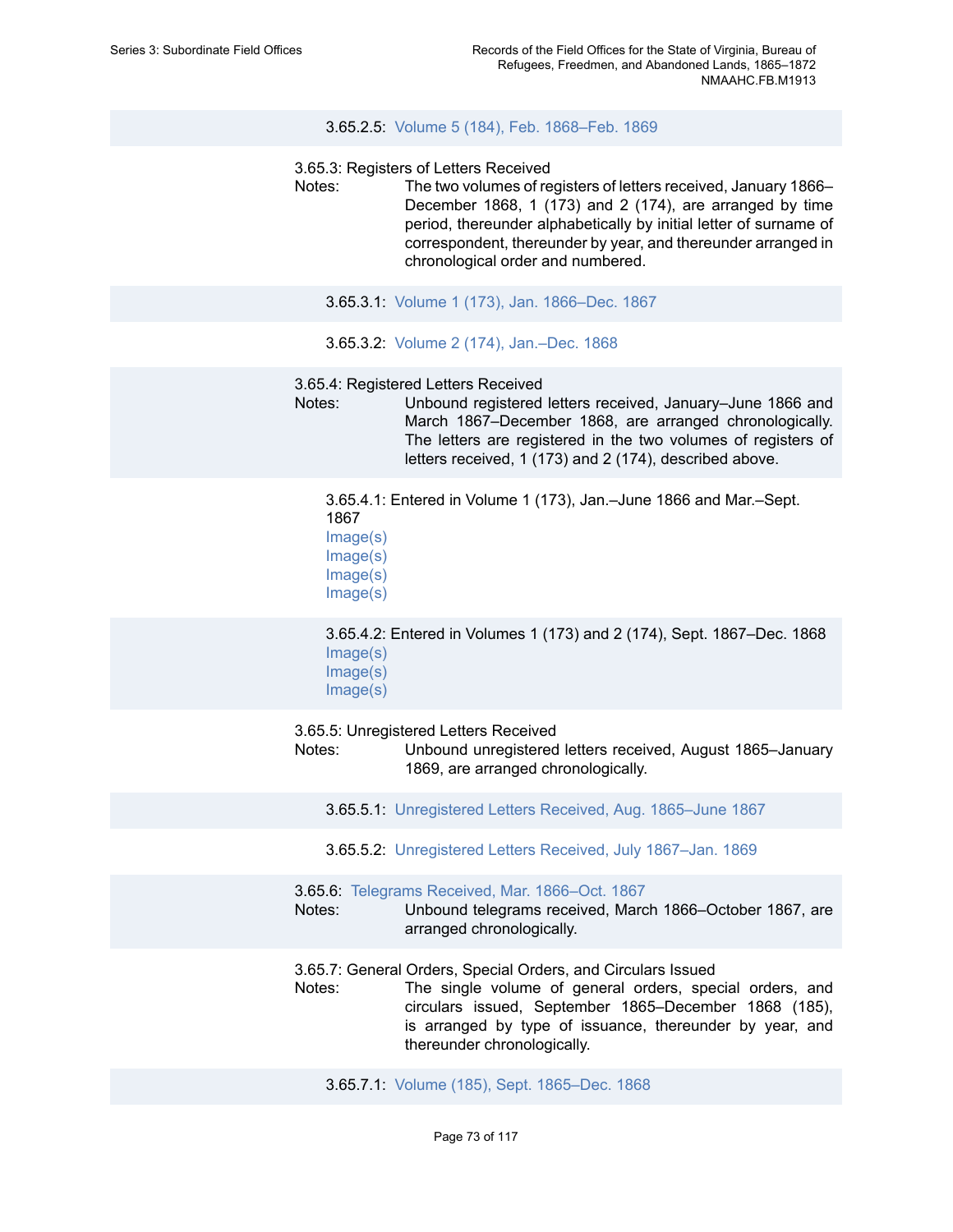3.65.8: General Orders and Circulars Received

Notes: The single volume of general orders and circulars received, July 1865–Dec. 1868 (186), is arranged by type of issuance and thereunder chronologically.

3.65.8.1: [Volume](https://edan.si.edu/slideshow/slideshowViewer.htm?eadrefid=NMAAHC.FB.M1913_ref981) (186), July 1865– Dec. 1868

3.65.9: Special Orders Received

- Notes: The two volumes of special orders received, June 1865– November 1868, 1 (187) and 2 (188), are arranged chronologically. Both volumes have name indexes.
	- 3.65.9.1: Volume 1 (187), June [1865–Dec.](https://edan.si.edu/slideshow/slideshowViewer.htm?eadrefid=NMAAHC.FB.M1913_ref984) 1867
	- 3.65.9.2: Volume 2 (188), [Jan.–Nov.](https://edan.si.edu/slideshow/slideshowViewer.htm?eadrefid=NMAAHC.FB.M1913_ref985) 1868
- 3.65.10: [Orders and Circulars Received, Jan. 1866–Dec. 1868](https://edan.si.edu/slideshow/slideshowViewer.htm?eadrefid=NMAAHC.FB.M1913_ref987)
- Notes: Unbound orders and circulars received, January 1866– December 1868, are arranged chronologically.
- 3.65.11: Reports Forwarded to Assistant Commissioner

Notes: Unbound reports forwarded to the assistant commissioner, January 1866–December 1868, are arranged chronologically.

3.65.11.1: Reports Forwarded to Assistant [Commissioner,](https://edan.si.edu/slideshow/slideshowViewer.htm?eadrefid=NMAAHC.FB.M1913_ref990) Jan. 1866– [Feb. 1867](https://edan.si.edu/slideshow/slideshowViewer.htm?eadrefid=NMAAHC.FB.M1913_ref990)

3.65.11.2: Reports Forwarded to Assistant [Commissioner,](https://edan.si.edu/slideshow/slideshowViewer.htm?eadrefid=NMAAHC.FB.M1913_ref991) Mar. 1867– [Dec. 1868](https://edan.si.edu/slideshow/slideshowViewer.htm?eadrefid=NMAAHC.FB.M1913_ref991)

3.65.12: Reports Received

- Notes: Unbound reports received, January–September 1866 and December 1866–December 1867, are arranged chronologically with a few receipts for bounties at end of the series.
	- 3.65.12.1: Reports Received, Jan.–Sept. 1866 [Image\(s\)](https://edan.si.edu/slideshow/slideshowViewer.htm?eadrefid=NMAAHC.FB.M1913_ref994_part1) [Image\(s\)](https://edan.si.edu/slideshow/slideshowViewer.htm?eadrefid=NMAAHC.FB.M1913_ref994_part2)

3.65.12.2: Reports Received, Dec. 1866–July 1867 [Image\(s\)](https://edan.si.edu/slideshow/slideshowViewer.htm?eadrefid=NMAAHC.FB.M1913_ref995_part1) [Image\(s\)](https://edan.si.edu/slideshow/slideshowViewer.htm?eadrefid=NMAAHC.FB.M1913_ref995_part2) [Image\(s\)](https://edan.si.edu/slideshow/slideshowViewer.htm?eadrefid=NMAAHC.FB.M1913_ref995_part3) [Image\(s\)](https://edan.si.edu/slideshow/slideshowViewer.htm?eadrefid=NMAAHC.FB.M1913_ref995_part4)

3.65.12.3: Reports Received, Aug.–Dec. 1867 [Image\(s\)](https://edan.si.edu/slideshow/slideshowViewer.htm?eadrefid=NMAAHC.FB.M1913_ref996_part1) [Image\(s\)](https://edan.si.edu/slideshow/slideshowViewer.htm?eadrefid=NMAAHC.FB.M1913_ref996_part2)

3.65.13: Records Relating to Abandoned and Confiscated Lands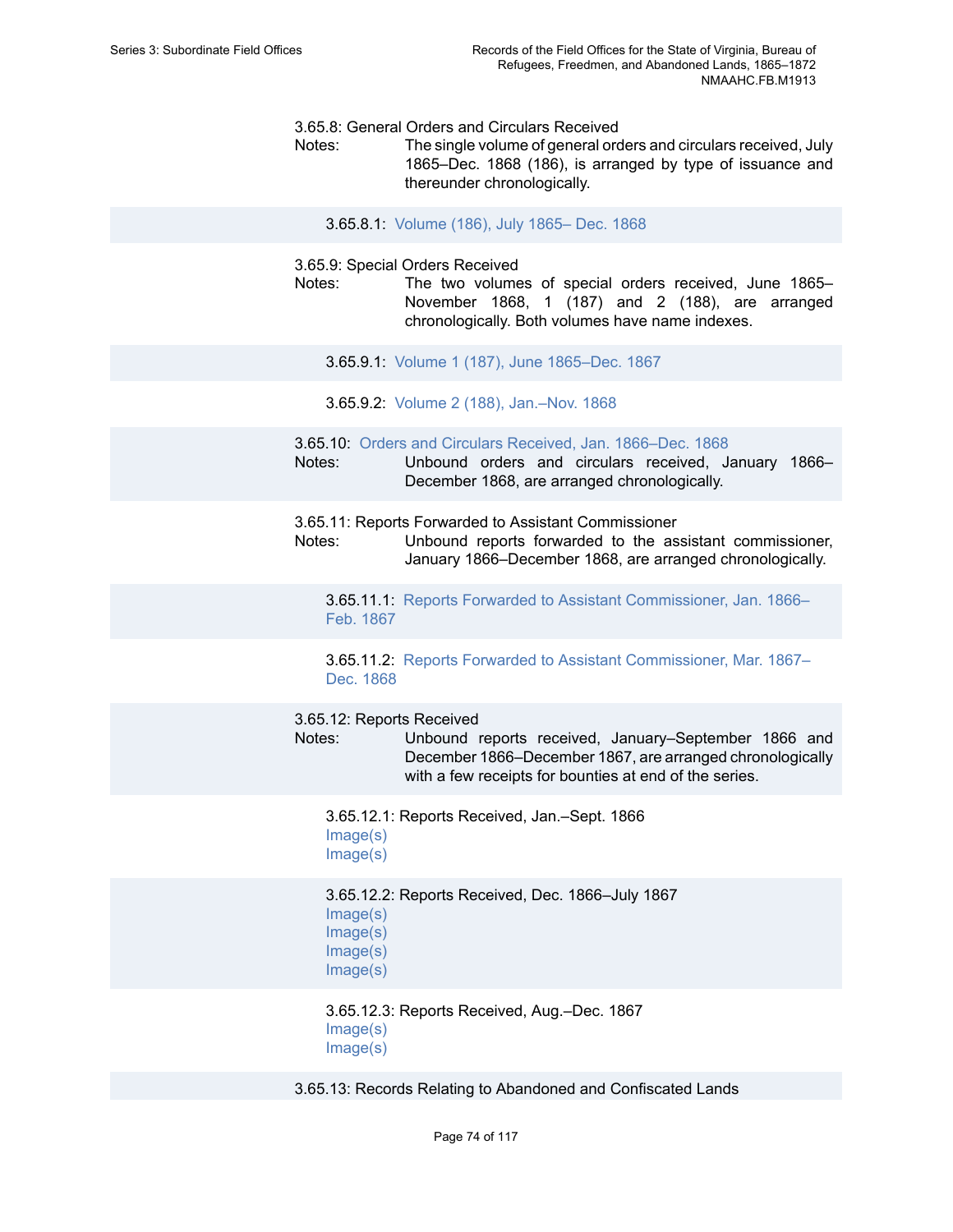Notes: The four volumes of records relating to abandoned and confiscated lands, 1 (193), 2 (194), 3 (195), and 4 (196), cover the period 1865–68. The volumes contain lists of abandoned property in Elizabeth City, Norfolk, Warrick, York, James City, Northampton, Princess Anne, King William, and Gloucester. Volume 1 (193) contains the same information as in the land reports submitted to the Assistant Commissioner. This book probably served as the retained copy of that report. Volume 2 (194) consists of 10 or more "lists" and includes lists of buildings and lands rented by the Bureau and applications for restoration of property. Volume 3 (195) contains lists of abandoned lots in Hampton and lands in Warrick County, some of which were rented.

3.65.13.1: Volume 1 (193), [1865–68](https://edan.si.edu/slideshow/slideshowViewer.htm?eadrefid=NMAAHC.FB.M1913_ref999)

3.65.13.2: Volume 2 (194), [1865–66](https://edan.si.edu/slideshow/slideshowViewer.htm?eadrefid=NMAAHC.FB.M1913_ref1000)

- 3.65.13.3: Volume 3 (195), [1865–66](https://edan.si.edu/slideshow/slideshowViewer.htm?eadrefid=NMAAHC.FB.M1913_ref1001)
- 3.65.13.4: Volume 4 (196), [1867–68](https://edan.si.edu/slideshow/slideshowViewer.htm?eadrefid=NMAAHC.FB.M1913_ref1002)
- 3.65.14: Accounts for Rental of Lands and Supplies

Notes: The single volume of accounts for rental of lands and supplies, 1865 and 1866 (192), is arranged by name of owner.

3.65.14.1: [Volume](https://edan.si.edu/slideshow/slideshowViewer.htm?eadrefid=NMAAHC.FB.M1913_ref1005) (192), 1865 and 1866

3.65.15: Register of Cases Tried in Freedmen's Courts Within the District Notes: The single–volume register of cases tried in Freedmen's Courts within the district, January–July 1867 (43½), is arranged by month and thereunder by division and has a name index.

3.65.15.1: Volume (43½), [Jan.–July](https://edan.si.edu/slideshow/slideshowViewer.htm?eadrefid=NMAAHC.FB.M1913_ref1008) 1867

3.65.16: Registers of Applicants for Claims

Notes: The single volume, 1866–68 (191), is arranged alphabetically by initial letter of surname of applicant and thereunder chronologically by the date the claim was forwarded. Most claims are for bounties although some are for arrearages or pensions. Also included are lists of persons receiving rations.

3.65.16.1: Volume (191), [1866–68](https://edan.si.edu/slideshow/slideshowViewer.htm?eadrefid=NMAAHC.FB.M1913_ref1011)

3.65.17: Register of Destitutes Receiving Rations

Notes: The two volumes of registers of destitutes receiving rations, 1865, 1 (199) and 2 (200), are arranged by time period and thereunder alphabetically by initial letter of surname of individual. Volume 1 (199) also contains orders received, 1st District (Fort Monroe) (June–Sept. 1865). Volume 2 (200) also contains letters and endorsements received (Aug.–Sept. 1864), and a register of persons receiving ration tickets (Dec. 1864–

Page 75 of 117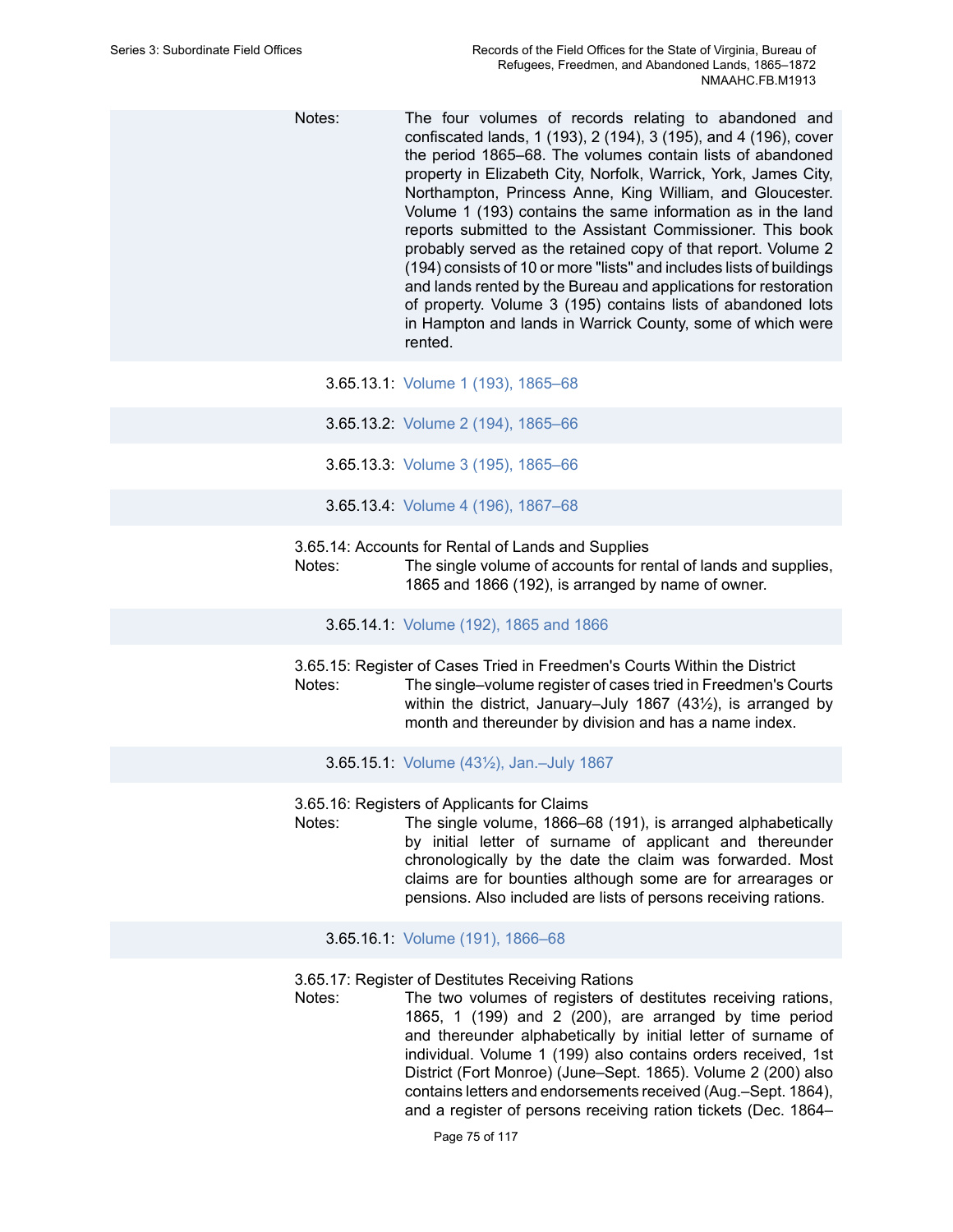Feb. 1865), both at 1st District (Fort Monroe), Department of Negro Affairs.

3.65.17.1: [Volume](https://edan.si.edu/slideshow/slideshowViewer.htm?eadrefid=NMAAHC.FB.M1913_ref1014) 1 (199), 1865

3.65.17.2: [Volume](https://edan.si.edu/slideshow/slideshowViewer.htm?eadrefid=NMAAHC.FB.M1913_ref1015) 2 (200), 1865

3.65.18: Journal of Business

Notes: The single volume journal of business, September–November 1865 (190), is arranged chronologically. The volume contains notations concerning daily activities of the Bureau and actions taken.

3.65.18.1: Volume (190), [Sept.–Nov.](https://edan.si.edu/slideshow/slideshowViewer.htm?eadrefid=NMAAHC.FB.M1913_ref1018) 1865

## 3.66: Fort Monroe (Assistant Subassistant Commissioner)

3.66.1: Letters Sent Notes: The two volumes of letters sent, March 1866–May 1868, 1 (206) and 2 (207), is arranged chronologically. Volume 1 (206) has a name index.

- 3.66.1.1: Volume 1 (206), Mar. [1866–Dec.](https://edan.si.edu/slideshow/slideshowViewer.htm?eadrefid=NMAAHC.FB.M1913_ref1022) 1867
- 3.66.1.2: Volume 2 (207), [Jan.–May](https://edan.si.edu/slideshow/slideshowViewer.htm?eadrefid=NMAAHC.FB.M1913_ref1023) 1868

#### 3.66.2: Name Index

- Notes: The single–volume name index (209) is an index to the single volume of endorsements sent and received (208) and to the endorsements in Volume 1 (204) of the two volumes of registers of letters received (Mar. 1866–Mar. 1868) described below.
	- 3.66.2.1: Volume (209), [Undated](https://edan.si.edu/slideshow/slideshowViewer.htm?eadrefid=NMAAHC.FB.M1913_ref1026)

3.66.3: Endorsements Sent and Received

Notes: The single volume of endorsements sent and received, January–April 1868 (208), is arranged chronologically. For a name index, see the single–volume name index (209) described above.

3.66.3.1: Volume (208), [Jan.–Apr.](https://edan.si.edu/slideshow/slideshowViewer.htm?eadrefid=NMAAHC.FB.M1913_ref1029) 1868

3.66.4: Registers of Letters Received

Notes: The two volumes of registers of letters received, March 1866–March 1868, 1 (204) and 2 (205), are arranged by time period, thereunder alphabetically by initial letter of surname of correspondent, and thereunder arranged in chronological order and numbered. Volume 1 (204) also contains endorsements sent and received (Mar. 1866–Dec.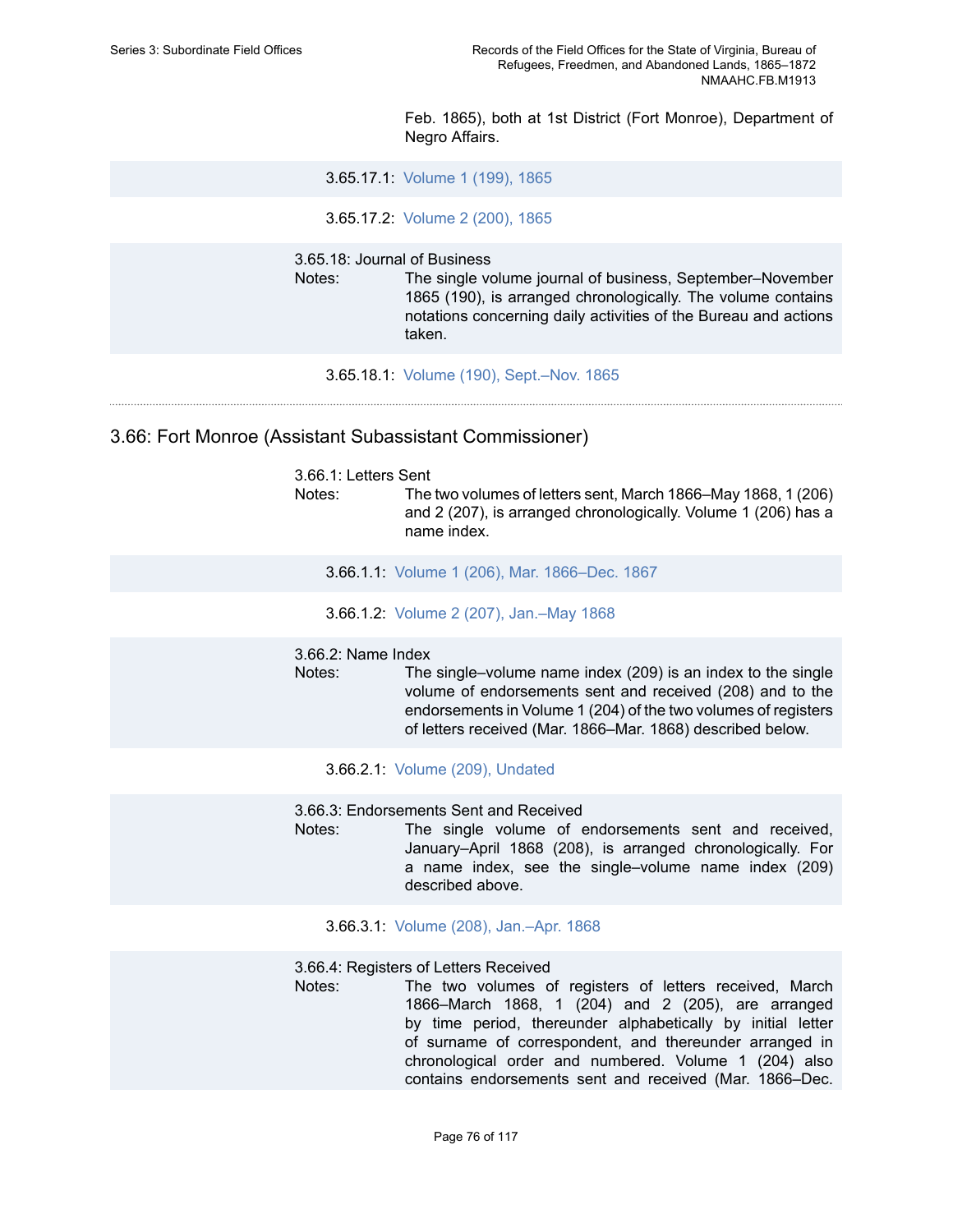1867), arranged chronologically. For a name index, see the single–volume name index (209) described above.

3.66.4.1: Volume 1 (204), Mar. [1866–Dec.](https://edan.si.edu/slideshow/slideshowViewer.htm?eadrefid=NMAAHC.FB.M1913_ref1032) 1867

3.66.4.2: Volume 2 (205), [Jan.–Mar.](https://edan.si.edu/slideshow/slideshowViewer.htm?eadrefid=NMAAHC.FB.M1913_ref1033) 1868

3.66.5: Letters Received

Notes: Unbound letters received, September 1865–May 1868, are arranged chronologically. The letters are partially registered in Volume 1 (204) of the two volumes of registers of letters received (Mar. 1866–Mar. 1868), described above.

3.66.5.1: Letters Received, Sept. 1865–Feb. 1867 [Image\(s\)](https://edan.si.edu/slideshow/slideshowViewer.htm?eadrefid=NMAAHC.FB.M1913_ref1036_part1) [Image\(s\)](https://edan.si.edu/slideshow/slideshowViewer.htm?eadrefid=NMAAHC.FB.M1913_ref1036_part2) [Image\(s\)](https://edan.si.edu/slideshow/slideshowViewer.htm?eadrefid=NMAAHC.FB.M1913_ref1036_part3)

3.66.5.2: Letters Received, Mar. 1867–May 1868 [Image\(s\)](https://edan.si.edu/slideshow/slideshowViewer.htm?eadrefid=NMAAHC.FB.M1913_ref1037_part1) [Image\(s\)](https://edan.si.edu/slideshow/slideshowViewer.htm?eadrefid=NMAAHC.FB.M1913_ref1037_part2)

3.66.6: Circulars and Orders Received

Notes: The single volume of circulars and orders received, September 1865–April 1867 (210), is arranged in subseries according to organization of issuance (Assistant Commissioner Howard, Dept. of VA., 5th District), and thereunder in general chronological order. This volume also includes a station book of officers, (Jan.–May 1868).

3.66.6.1: Volume (210), Sept. [1865–Apr.](https://edan.si.edu/slideshow/slideshowViewer.htm?eadrefid=NMAAHC.FB.M1913_ref1040) 1867

3.66.7: [Miscellaneous Reports, Aug. 1866–Feb. 1868](https://edan.si.edu/slideshow/slideshowViewer.htm?eadrefid=NMAAHC.FB.M1913_ref1042)

Notes: Unbound miscellaneous reports, August 1866–February 1868, are arranged chronologically. Included are officers' reports, school reports, estimates, ration reports, transportation reports, and reports of numbers of indigents entitled to rations.

3.66.8: Register of Proceedings of Freedmen's Court for Elizabeth City **County** 

Notes: The single–volume register of proceedings of Freedmen's Court for Elizabeth City County, December 1865–July 1867 (211), is arranged chronologically.

3.66.8.1: Volume (211), Dec. [1865–July](https://edan.si.edu/slideshow/slideshowViewer.htm?eadrefid=NMAAHC.FB.M1913_ref1045) 1867

3.66.9: Proceedings of Cases Before Freedmen's Court, 1866 and 1867 [Image\(s\)](https://edan.si.edu/slideshow/slideshowViewer.htm?eadrefid=NMAAHC.FB.M1913_ref1047_part1)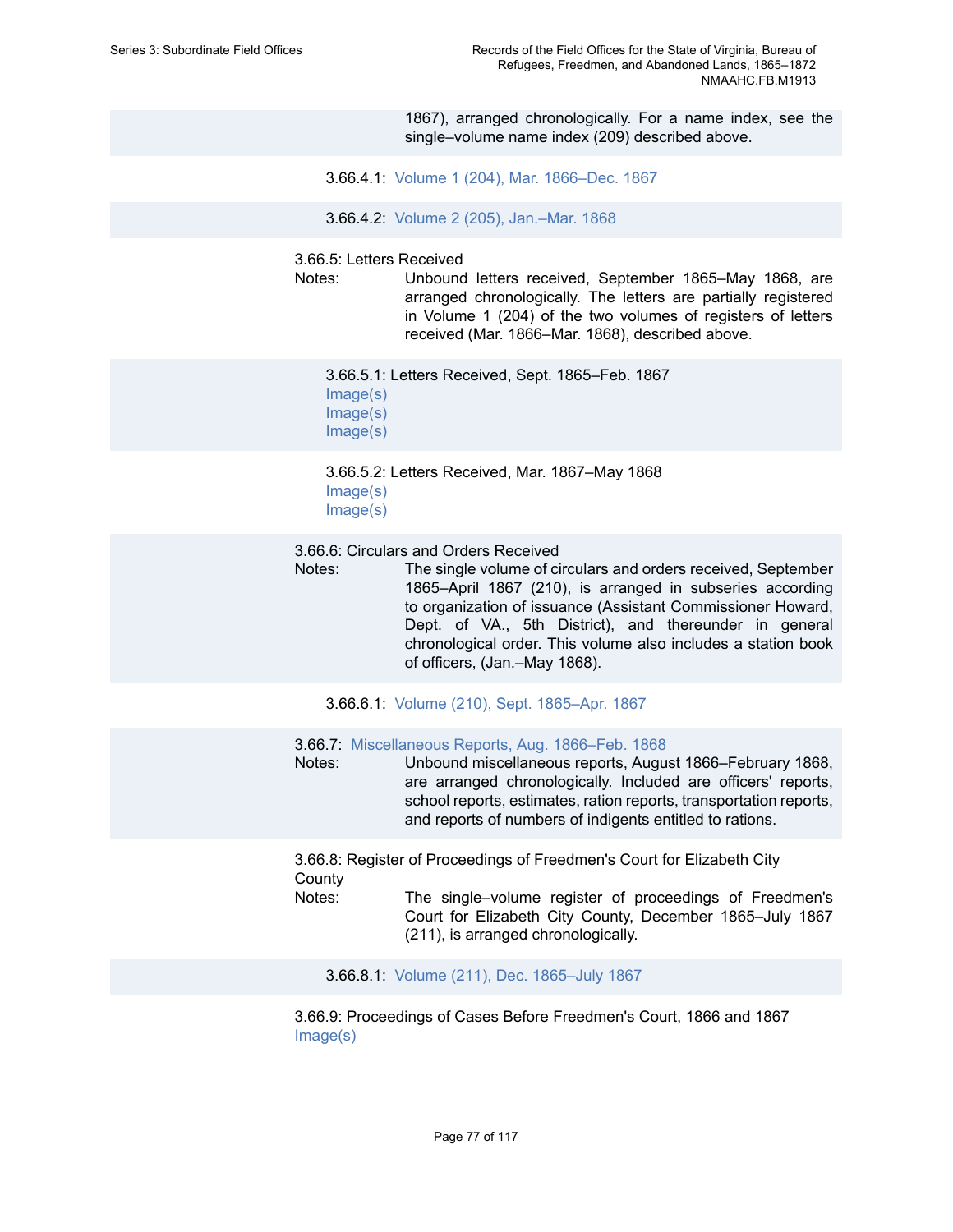| Image(s)<br>Notes: | Unbound proceedings of cases before Freedmen's Court, 1866<br>and 1867, are arranged by initial letter of surname of plaintiff<br>$(A - R)$ .                                                                                                            |
|--------------------|----------------------------------------------------------------------------------------------------------------------------------------------------------------------------------------------------------------------------------------------------------|
| Notes:             | 3.66.10: Registers of Freedmen Sent to New England States<br>The single volume of registers of freedmen sent to New England<br>states, 1866 and 1867 (198), is arranged in several numerical<br>series.                                                  |
|                    | 3.66.10.1: Volume (198), 1866 and 1867                                                                                                                                                                                                                   |
| Notes:             | <b>3.66.11:</b> Miscellaneous Records, 1866 and 1867<br>Unbound miscellaneous records, 1866 and 1867, are arranged<br>by type of record. Included are claims records and lists of<br>names of inmates and attendants at Freedmen's Hospital,<br>Hampton. |
|                    |                                                                                                                                                                                                                                                          |

3.67: New Kent Courthouse (Assistant Subassistant Commissioner)

| 3.67.1: Letters Sent |                                                                |
|----------------------|----------------------------------------------------------------|
| Notes:               | The two volumes of letters sent, 1866–68, 1 (114) and 2 (453), |
|                      | are arranged chronologically. Volume 2 (453) also contains     |
|                      | letters sent (July–Sept. 1866) from Wilson's Landing, arranged |
|                      | chronologically.                                               |

- 3.67.1.1: Volume 1 (114), [1866–67](https://edan.si.edu/slideshow/slideshowViewer.htm?eadrefid=NMAAHC.FB.M1913_ref1056)
- 3.67.1.2: Volume 2 (453), [1867–68](https://edan.si.edu/slideshow/slideshowViewer.htm?eadrefid=NMAAHC.FB.M1913_ref1057)

3.67.2: Registers of Letters Received and Endorsements Sent

Notes: The two registers of letters sent, 1866–68, are arranged chronologically. Volume 1 (115) also contains proceedings of Freedmen's Court at New Kent Courthouse (Apr.–May 1866), and a station book of officers (Jan.–Dec. 1866 and Jan.– June 1868). Volume 2 (452) also contains a register of letters received (July–Sept. 1866) at Wilson's Landing, arranged chronologically.

3.67.2.1: Volume 1 (115), [1866–67](https://edan.si.edu/slideshow/slideshowViewer.htm?eadrefid=NMAAHC.FB.M1913_ref1060)

3.67.2.2: Volume 2 (452), [1867–68](https://edan.si.edu/slideshow/slideshowViewer.htm?eadrefid=NMAAHC.FB.M1913_ref1061)

```
3.67.3: Letters Received, Mar. 1866–July 1868
Image(s)
Image(s)
Notes: Unbound letters received, March 1866–July 1868, are arranged
              chronologically.
```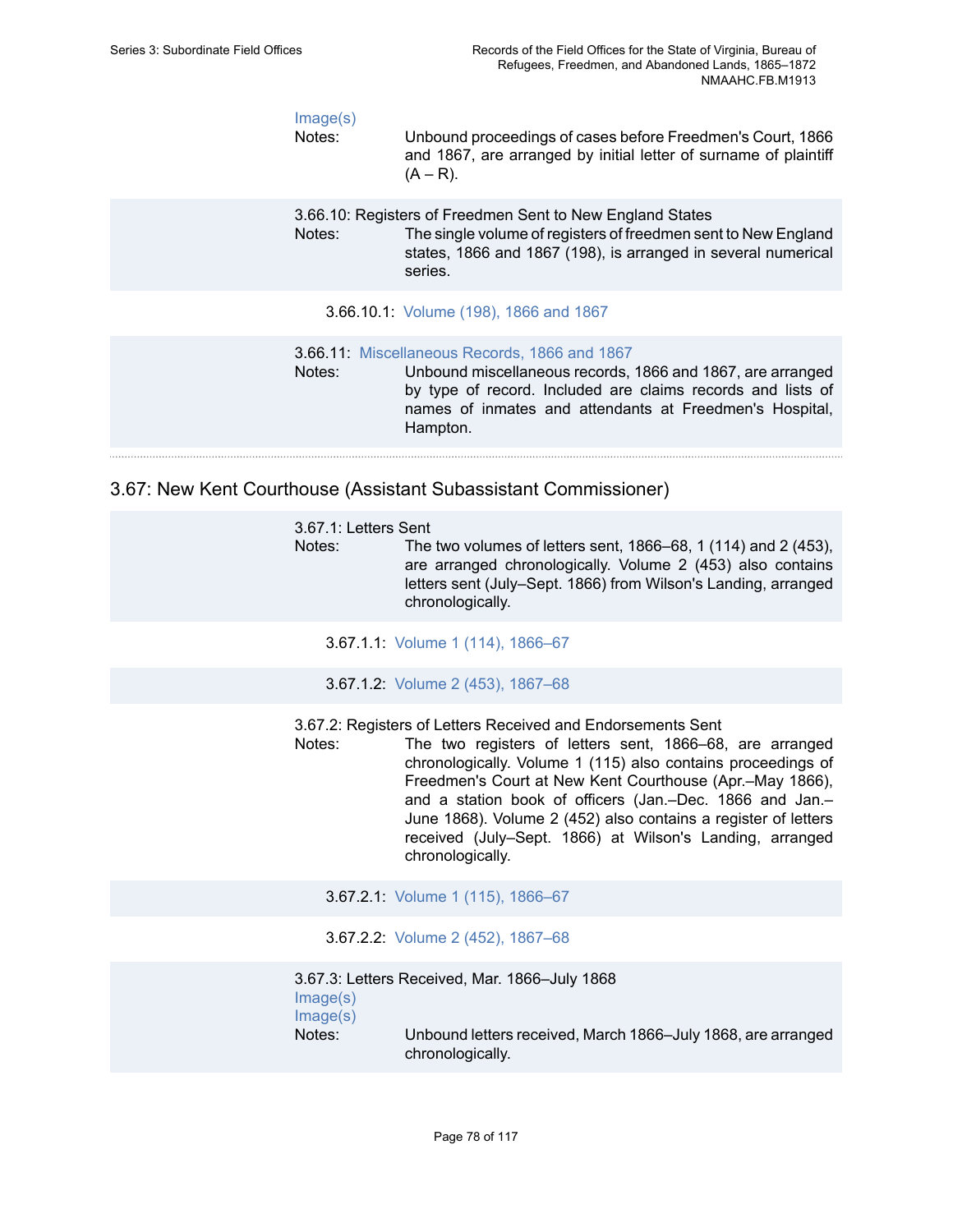3.67.4: Orders and Circulars Received, Letters Sent, Bills of Lading, and Indentures, 1865–68 [Image\(s\)](https://edan.si.edu/slideshow/slideshowViewer.htm?eadrefid=NMAAHC.FB.M1913_ref1065_part1) [Image\(s\)](https://edan.si.edu/slideshow/slideshowViewer.htm?eadrefid=NMAAHC.FB.M1913_ref1065_part2) Notes: Unbound orders and circulars received, letters sent, bills of lading, and indentures, 1865–68, are arranged by type of record.

### 3.68: Newport News

| 3.68.1: Letters Sent<br>Notes: | The single volume of letters sent, February 1866–August 1867<br>(322), is arranged chronologically. The volume also includes<br>endorsements sent, Feb.-June 1866.                                                                |
|--------------------------------|-----------------------------------------------------------------------------------------------------------------------------------------------------------------------------------------------------------------------------------|
|                                | 3.68.1.1: Volume (322), Feb. 1866-Aug. 1867                                                                                                                                                                                       |
| Notes:                         | 3.68.2: Register of Letters Received and Endorsements Sent and Received<br>single-volume register of letters received<br>and<br>The<br>endorsements sent and received, July 1866-July 1867 (321),<br>is arranged chronologically. |

3.68.2.1: Volume (321), July [1866–July](https://edan.si.edu/slideshow/slideshowViewer.htm?eadrefid=NMAAHC.FB.M1913_ref1072) 1867

3.68.3: [Letters Received, Aug. 1865–July 1867](https://edan.si.edu/slideshow/slideshowViewer.htm?eadrefid=NMAAHC.FB.M1913_ref1074) Notes: Unbound letters received, August 1865–July 1867, are arranged chronologically.

3.69: Norfolk (Subassistant Commissioner, 1st District)

3.69.1: Press Copies of Letters Sent

Notes: The seven volumes of press copies of letters sent, March 1865– January 1869, 1 (175), 2 (331), 3 (332), 4 (333), 5 (334), 6 (335), and 7 (336), are arranged chronologically. Each volume has a name index except Volume 7 (336). Volume 7 (336) also contains press copies of letters sent by the assistant subassistant commissioner for Subdistrict of Norfolk (Mar.-Nov. 1867), arranged chronologically.

3.69.1.1: Volume 1 (175), Mar. 1865–Feb. 1866 [Image\(s\)](https://edan.si.edu/slideshow/slideshowViewer.htm?eadrefid=NMAAHC.FB.M1913_ref1078_part1) [Image\(s\)](https://edan.si.edu/slideshow/slideshowViewer.htm?eadrefid=NMAAHC.FB.M1913_ref1078_part2)

3.69.1.2: Volume 2 (331), Feb.–Sept. 1866 [Image\(s\)](https://edan.si.edu/slideshow/slideshowViewer.htm?eadrefid=NMAAHC.FB.M1913_ref1079_part1) [Image\(s\)](https://edan.si.edu/slideshow/slideshowViewer.htm?eadrefid=NMAAHC.FB.M1913_ref1079_part2)

3.69.1.3: Volume 3 (332), Sept. [1866–Feb.](https://edan.si.edu/slideshow/slideshowViewer.htm?eadrefid=NMAAHC.FB.M1913_ref1080) 1867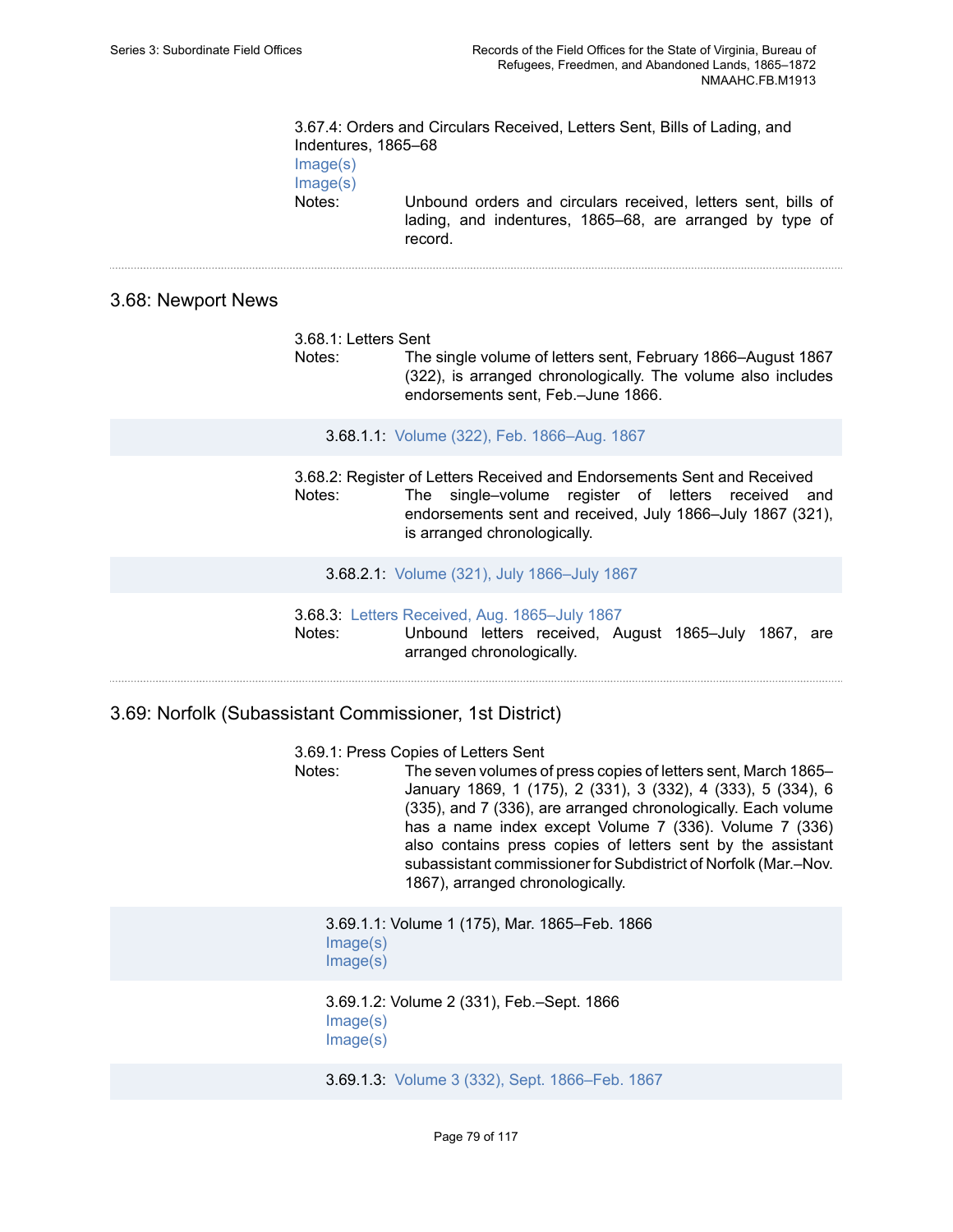3.69.1.4: Volume 4 (333), Feb.–Aug. 1867 [Image\(s\)](https://edan.si.edu/slideshow/slideshowViewer.htm?eadrefid=NMAAHC.FB.M1913_ref1081_part1) [Image\(s\)](https://edan.si.edu/slideshow/slideshowViewer.htm?eadrefid=NMAAHC.FB.M1913_ref1081_part2)

3.69.1.5: Volume 5 (334), Aug. 1867–May 1868 [Image\(s\)](https://edan.si.edu/slideshow/slideshowViewer.htm?eadrefid=NMAAHC.FB.M1913_ref1082_part1) [Image\(s\)](https://edan.si.edu/slideshow/slideshowViewer.htm?eadrefid=NMAAHC.FB.M1913_ref1082_part2) [Image\(s\)](https://edan.si.edu/slideshow/slideshowViewer.htm?eadrefid=NMAAHC.FB.M1913_ref1082_part3)

3.69.1.6: Volume 6 (335), May–Dec. 1868 [Image\(s\)](https://edan.si.edu/slideshow/slideshowViewer.htm?eadrefid=NMAAHC.FB.M1913_ref1083_part1) [Image\(s\)](https://edan.si.edu/slideshow/slideshowViewer.htm?eadrefid=NMAAHC.FB.M1913_ref1083_part2)

3.69.1.7: Volume 7 (336), Mar. [1867–Jan.](https://edan.si.edu/slideshow/slideshowViewer.htm?eadrefid=NMAAHC.FB.M1913_ref1084) 1869

3.69.2: Registers of Letters Received and Endorsements Sent

- Notes: The eight volumes of registers of letters received and endorsements sent, 1 (323), 2 (324), 3 (325), 4 (326), 5 (327), 6 (328), 7 (329), and 8 (330), cover the period June 1865– January 1869. Volumes 1 (323), 2 (324), and 3 (325) are arranged chronologically. The remaining volumes are arranged by time period (time periods overlap), thereunder alphabetically by initial letter of surname of correspondent, and thereunder arranged in chronological order and numbered. Volumes 1 (323) and 2 (324) have name indexes.
	- 3.69.2.1: Volume 1 (323), [June–Sept.](https://edan.si.edu/slideshow/slideshowViewer.htm?eadrefid=NMAAHC.FB.M1913_ref1087) 1865
	- 3.69.2.2: Volume 2 (324), Sept. [1865–Apr.](https://edan.si.edu/slideshow/slideshowViewer.htm?eadrefid=NMAAHC.FB.M1913_ref1088) 1866
	- 3.69.2.3: Volume 3 (325), May [1866–Jan.](https://edan.si.edu/slideshow/slideshowViewer.htm?eadrefid=NMAAHC.FB.M1913_ref1089) 1867
	- 3.69.2.4: Volume 4 (326), Dec. [1866–Oct.](https://edan.si.edu/slideshow/slideshowViewer.htm?eadrefid=NMAAHC.FB.M1913_ref1090) 1867
	- 3.69.2.5: Volume 5 (327), [Feb.–Nov.](https://edan.si.edu/slideshow/slideshowViewer.htm?eadrefid=NMAAHC.FB.M1913_ref1091) 1867
	- 3.69.2.6: Volume 6 (328), Aug. [1867–Mar.](https://edan.si.edu/slideshow/slideshowViewer.htm?eadrefid=NMAAHC.FB.M1913_ref1092) 1868
	- 3.69.2.7: Volume 7 (329), Sept. [1867–Jan.](https://edan.si.edu/slideshow/slideshowViewer.htm?eadrefid=NMAAHC.FB.M1913_ref1093) 1869
	- 3.69.2.8: Volume 8 (330), Aug. [1868–Jan.](https://edan.si.edu/slideshow/slideshowViewer.htm?eadrefid=NMAAHC.FB.M1913_ref1094) 1869

3.69.3: Registered Letters Received

Notes: Unbound registered letters received, January 1867–December 1868, are arranged by register (Vols. 326 – 330), thereunder alphabetically by initial letter of surname of correspondent, and thereunder arranged in chronological order and numbered.

3.69.3.1: Entered in Volume 4 (326)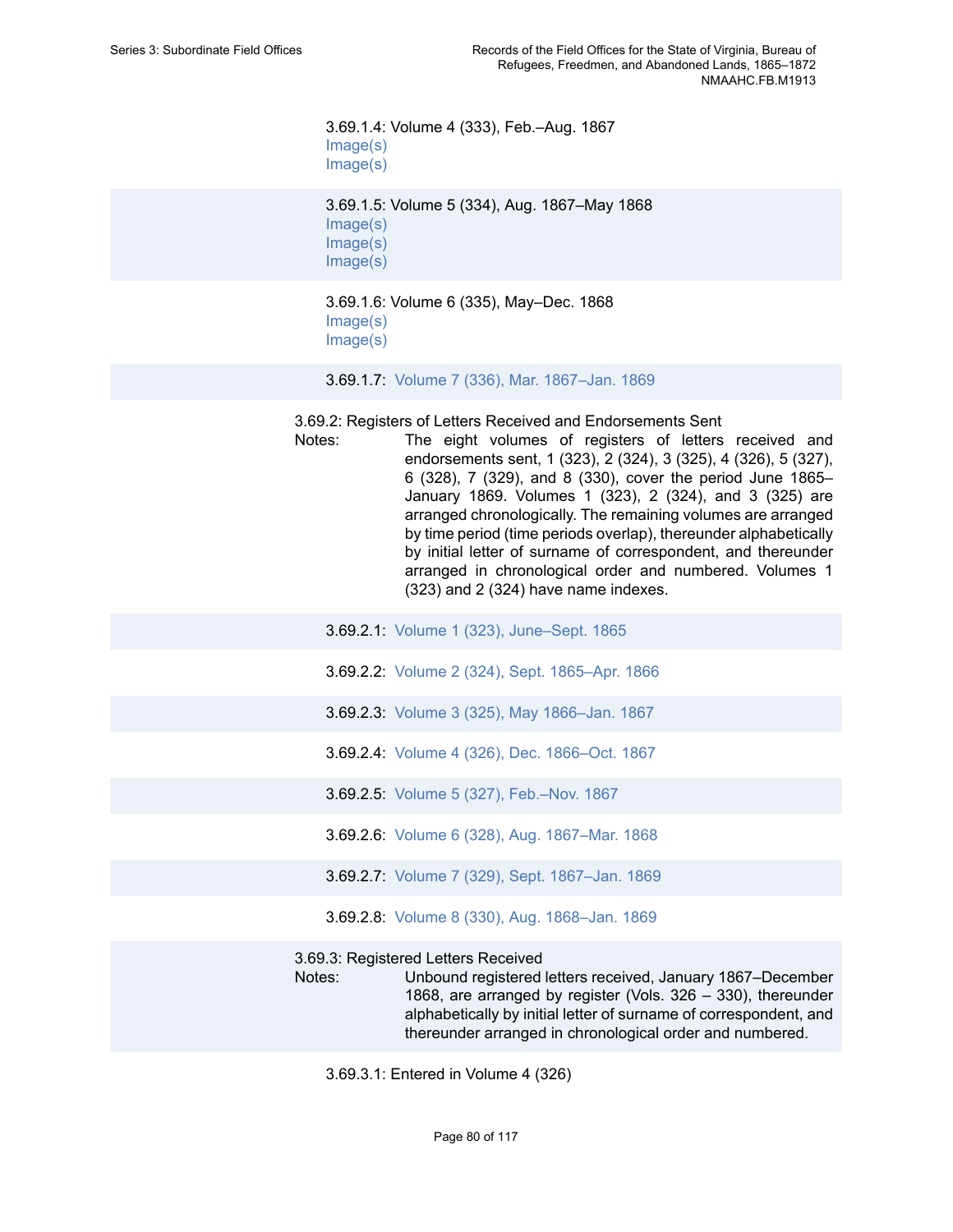3.69.3.1.1: B – W, [Jan.–Mar.](https://edan.si.edu/slideshow/slideshowViewer.htm?eadrefid=NMAAHC.FB.M1913_ref1098) 1867

3.69.3.2: Entered in Volume 5 (327)

3.69.3.2.1: B – W, [Mar.–Aug.](https://edan.si.edu/slideshow/slideshowViewer.htm?eadrefid=NMAAHC.FB.M1913_ref1100) 1867

3.69.3.3: Entered in Volume 6 (328)

3.69.3.3.1: B – W, Aug.–Dec. 1867 [Image\(s\)](https://edan.si.edu/slideshow/slideshowViewer.htm?eadrefid=NMAAHC.FB.M1913_ref1102_part1) [Image\(s\)](https://edan.si.edu/slideshow/slideshowViewer.htm?eadrefid=NMAAHC.FB.M1913_ref1102_part2)

3.69.3.4: Entered in Volume 7 (329)

3.69.3.4.1: B – W, 1868 [Image\(s\)](https://edan.si.edu/slideshow/slideshowViewer.htm?eadrefid=NMAAHC.FB.M1913_ref1104_part1) [Image\(s\)](https://edan.si.edu/slideshow/slideshowViewer.htm?eadrefid=NMAAHC.FB.M1913_ref1104_part2)

3.69.3.5: Entered in Volume 8 (330)

3.69.3.5.1: B – W, [1868](https://edan.si.edu/slideshow/slideshowViewer.htm?eadrefid=NMAAHC.FB.M1913_ref1106)

#### 3.69.4: Letters Received

Notes: Unbound letters received, June 1865–December 1868, are arranged chronologically. Included are circular letters.

3.69.4.1: Letters Received, June–Aug. 1865 [Image\(s\)](https://edan.si.edu/slideshow/slideshowViewer.htm?eadrefid=NMAAHC.FB.M1913_ref1109_part1) [Image\(s\)](https://edan.si.edu/slideshow/slideshowViewer.htm?eadrefid=NMAAHC.FB.M1913_ref1109_part2) [Image\(s\)](https://edan.si.edu/slideshow/slideshowViewer.htm?eadrefid=NMAAHC.FB.M1913_ref1109_part3)

3.69.4.2: Letters Received, Sept. 1865–Feb. 1866 [Image\(s\)](https://edan.si.edu/slideshow/slideshowViewer.htm?eadrefid=NMAAHC.FB.M1913_ref1110_part1) [Image\(s\)](https://edan.si.edu/slideshow/slideshowViewer.htm?eadrefid=NMAAHC.FB.M1913_ref1110_part2) [Image\(s\)](https://edan.si.edu/slideshow/slideshowViewer.htm?eadrefid=NMAAHC.FB.M1913_ref1110_part3)

[Image\(s\)](https://edan.si.edu/slideshow/slideshowViewer.htm?eadrefid=NMAAHC.FB.M1913_ref1110_part4)

3.69.4.3: Letters Received, Mar.–June 1866 [Image\(s\)](https://edan.si.edu/slideshow/slideshowViewer.htm?eadrefid=NMAAHC.FB.M1913_ref1111_part1)

[Image\(s\)](https://edan.si.edu/slideshow/slideshowViewer.htm?eadrefid=NMAAHC.FB.M1913_ref1111_part2) [Image\(s\)](https://edan.si.edu/slideshow/slideshowViewer.htm?eadrefid=NMAAHC.FB.M1913_ref1111_part3) [Image\(s\)](https://edan.si.edu/slideshow/slideshowViewer.htm?eadrefid=NMAAHC.FB.M1913_ref1111_part4)

3.69.4.4: Letters Received, July 1866–Jan. 1867 [Image\(s\)](https://edan.si.edu/slideshow/slideshowViewer.htm?eadrefid=NMAAHC.FB.M1913_ref1112_part1) [Image\(s\)](https://edan.si.edu/slideshow/slideshowViewer.htm?eadrefid=NMAAHC.FB.M1913_ref1112_part2) [Image\(s\)](https://edan.si.edu/slideshow/slideshowViewer.htm?eadrefid=NMAAHC.FB.M1913_ref1112_part3) [Image\(s\)](https://edan.si.edu/slideshow/slideshowViewer.htm?eadrefid=NMAAHC.FB.M1913_ref1112_part4)

3.69.4.5: Letters Received, Feb. 1867–Dec. 1868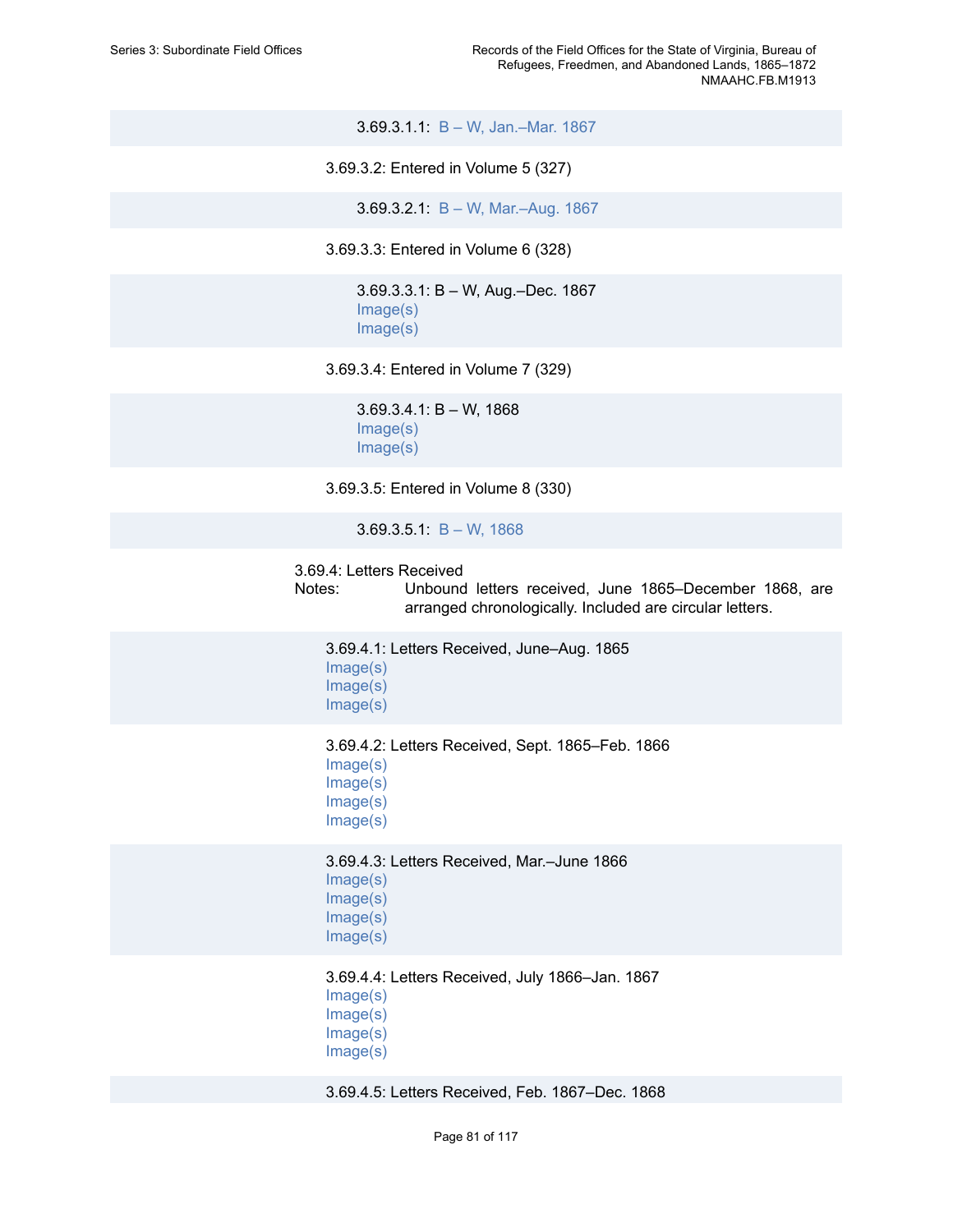| Image(s)<br>Image(s)             |                                                                                                                                                                                                                                                                                               |
|----------------------------------|-----------------------------------------------------------------------------------------------------------------------------------------------------------------------------------------------------------------------------------------------------------------------------------------------|
| Notes:                           | 3.69.5: Telegrams Received, July-Aug. 1865<br>Unbound telegrams received, July-August 1865, are arranged<br>chronologically.                                                                                                                                                                  |
| Image(s)<br>Image(s)<br>Notes:   | 3.69.6: Reports Received from Subordinates, 1865-68<br>Unbound reports received from subordinates, 1865–68, are<br>arranged by type of report. The series includes reports on land,<br>inventory and inspection, schools, and reports of officers and<br>civilians on duty.                   |
| Notes:                           | 3.69.7: General Orders, Special Orders, Circulars, and Letters of Instruction<br>The single volume of general orders, special orders, circulars,<br>and letters of instruction, June 1865–December 1868 (337),<br>is arranged chronologically. The volume includes a few orders<br>received.  |
|                                  | 3.69.7.1: Volume (337), June 1865-Dec. 1868                                                                                                                                                                                                                                                   |
| Notes:                           | 3.69.8: Circulars and Orders Received<br>The two volumes of circulars and orders received, July<br>1865–December 1868, 1 (338) and 2 (339), are arranged<br>chronologically. The volumes contain mostly orders and<br>circulars from the Office of the Assistant Commissioner at<br>Richmond. |
|                                  | 3.69.8.1: Volume 1 (338), July-Dec. 1865                                                                                                                                                                                                                                                      |
|                                  | 3.69.8.2: Volume 2 (339), Dec. 1865-Dec. 1868                                                                                                                                                                                                                                                 |
| Notes:                           | 3.69.9: Orders and Circulars Received<br>Unbound orders and circulars received, 1865–68, are arranged<br>chronologically.                                                                                                                                                                     |
| Image(s)<br>Image(s)             | 3.69.9.1: Orders and Circulars Received, 1865                                                                                                                                                                                                                                                 |
| Image(s)<br>Image(s)<br>Image(s) | 3.69.9.2: Orders and Circulars Received, 1865-68                                                                                                                                                                                                                                              |
| Notes:                           | 3.69.10: Applications for Employment<br>The single volume of applications for employment, March-<br>June 1865 (344), is arranged chronologically. The volume                                                                                                                                  |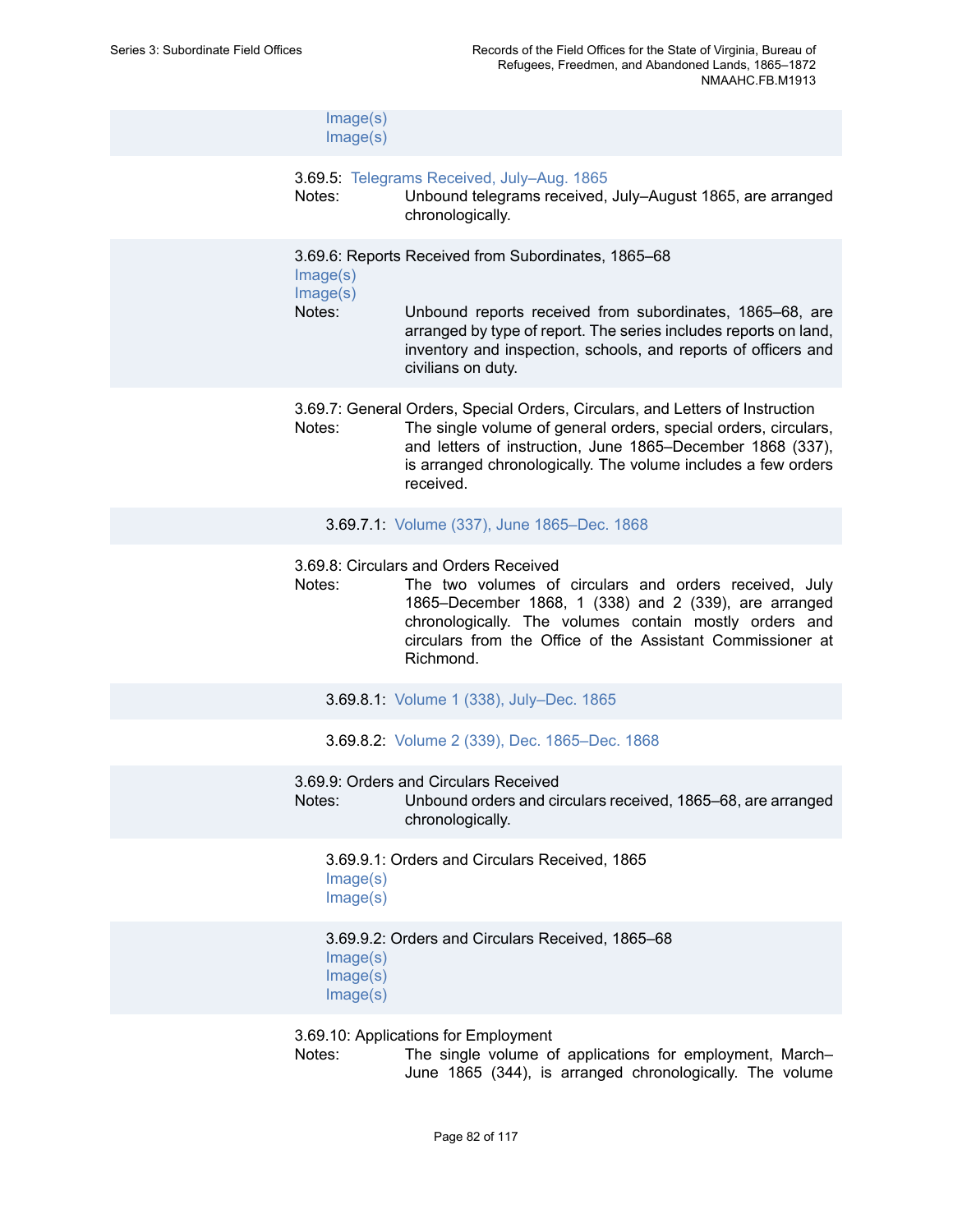also contains receipts for rent and memorandums relating to bounties.

3.69.10.1: Volume (344), [Mar.–June](https://edan.si.edu/slideshow/slideshowViewer.htm?eadrefid=NMAAHC.FB.M1913_ref1131) 1865

3.69.11: Register of Proceedings of Freedmen's Court

Notes: The single–volume register of proceedings of Freedmen's Court, July 1865–May 1866 (352), is arranged chronologically.

3.69.11.1: Volume (352), July [1865–May](https://edan.si.edu/slideshow/slideshowViewer.htm?eadrefid=NMAAHC.FB.M1913_ref1134) 1866

- 3.69.12: Register of Complaints
- Notes: The single–volume register of complaints, July 1865–May 1866 (351), is arranged chronologically.
	- 3.69.12.1: Volume (351), July [1865–May](https://edan.si.edu/slideshow/slideshowViewer.htm?eadrefid=NMAAHC.FB.M1913_ref1137) 1866
- 3.69.13: Register of Applicants for Claims
- Notes: The single–volume register of applicants for claims (340) covers the period 1865–68. The volume is arranged in several numerical subseries and has a name index. Most of the claims are for bounty. In the back of the volume are several pages of receipts for bounties paid by H. C. Percy and A. S. Flagg of the Freedmen's Bureau.

3.69.13.1: Volume (340), [1865-68](https://edan.si.edu/slideshow/slideshowViewer.htm?eadrefid=NMAAHC.FB.M1913_ref1140)

3.69.14: Registers of Bounty Claimants

Notes: The two volumes of registers of bounty claimants, September 1867–June 1872, 1 (341) and 2 (342), are arranged by date of receipt of vouchers and discharge of claimant. The claimants receiving payments are registered in the single–volume register of claimants receiving payments (343) described below.

3.69.14.1: Volume 1 (341), Sept. [1867–June](https://edan.si.edu/slideshow/slideshowViewer.htm?eadrefid=NMAAHC.FB.M1913_ref1143) 1869

3.69.14.2: Volume 2 (342), June [1869–June](https://edan.si.edu/slideshow/slideshowViewer.htm?eadrefid=NMAAHC.FB.M1913_ref1144) 1872

3.69.15: Receipts for Bounties

Notes: The single volume of receipts for bounties, 1865–67 (345), is arranged chronologically.

3.69.15.1: Volume (345), [1865–67](https://edan.si.edu/slideshow/slideshowViewer.htm?eadrefid=NMAAHC.FB.M1913_ref1147)

3.69.16: Register of Bounties and Claims Received

Notes: The single–volume register of bounties and claims received, May–August 1867 (346), is arranged chronologically.

3.69.16.1: Volume (346), [May–Aug.](https://edan.si.edu/slideshow/slideshowViewer.htm?eadrefid=NMAAHC.FB.M1913_ref1150) 1867

3.69.17: Register of Claimants Receiving Payments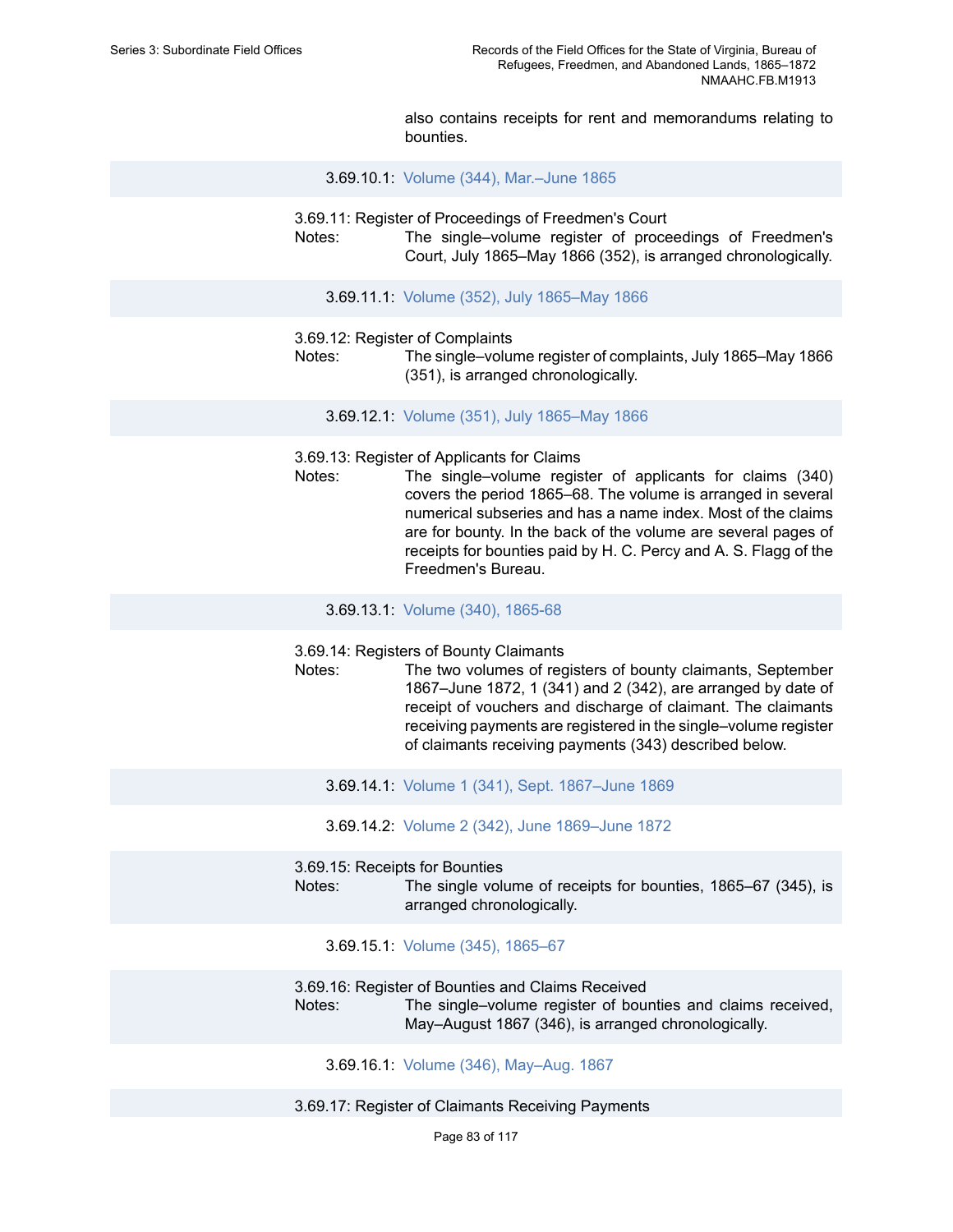Notes: The single–volume register of claimants receiving payments, 1867–72 (343), is arranged alphabetically by initial letter of surname of claimant.

3.69.17.1: Volume (343), [1867–72](https://edan.si.edu/slideshow/slideshowViewer.htm?eadrefid=NMAAHC.FB.M1913_ref1153)

3.69.18: Estimates for Rations, Funds, and Clothing, and Ration Returns, 1865–68

[Image\(s\)](https://edan.si.edu/slideshow/slideshowViewer.htm?eadrefid=NMAAHC.FB.M1913_ref1155_part1)

[Image\(s\)](https://edan.si.edu/slideshow/slideshowViewer.htm?eadrefid=NMAAHC.FB.M1913_ref1155_part2)

Notes: Unbound estimates for rations, funds, and clothing, and ration returns, 1865–68, are arranged by type of record.

3.69.19: Registers of Freedmen Receiving Rations

Notes: The four volumes of registers of freedmen receiving rations, 1865–67, 1 (354), 2 (355), 3 (356), and 4 (357), are arranged by time period and thereunder usually alphabetically by the initial letter of surname of freedman.

3.69.19.1: Volume 1 (354), [1865–67](https://edan.si.edu/slideshow/slideshowViewer.htm?eadrefid=NMAAHC.FB.M1913_ref1158)

- 3.69.19.2: Volume 2 (355), [1865–67](https://edan.si.edu/slideshow/slideshowViewer.htm?eadrefid=NMAAHC.FB.M1913_ref1159)
- 3.69.19.3: Volume 3 (356), [1865–67](https://edan.si.edu/slideshow/slideshowViewer.htm?eadrefid=NMAAHC.FB.M1913_ref1160)
- 3.69.19.4: Volume 4 (357), [1865–67](https://edan.si.edu/slideshow/slideshowViewer.htm?eadrefid=NMAAHC.FB.M1913_ref1161)

3.69.20: Register of Soldiers' Families and Destitutes Receiving Rations at **Portsmouth** 

Notes: The single–volume register of soldiers' families and destitutes receiving rations at Portsmouth, March–July 1865 (401), is arranged first by soldiers' families and second by destitutes, thereunder alphabetically by initial letter of surname of family, and thereunder chronologically, presumably by date of application.

3.69.20.1: Volume (401), [Mar.–July](https://edan.si.edu/slideshow/slideshowViewer.htm?eadrefid=NMAAHC.FB.M1913_ref1164) 1865

3.69.21: Register of Leased Property in Norfolk County and Portsmouth

Notes: The single–volume register of leased property in Norfolk County and Portsmouth, 1864–66 (349), is arranged by Norfolk County and Portsmouth and thereunder alphabetically by initial letter of surname of former owner.

3.69.21.1: Volume (349), [1864–66](https://edan.si.edu/slideshow/slideshowViewer.htm?eadrefid=NMAAHC.FB.M1913_ref1167)

3.69.22: Register of Applicants for Restoration of Property

Notes: The single–volume register of applicants for restoration of property, May–August 1865 (348), is arranged alphabetically by initial letter of surname of applicant and thereunder chronologically.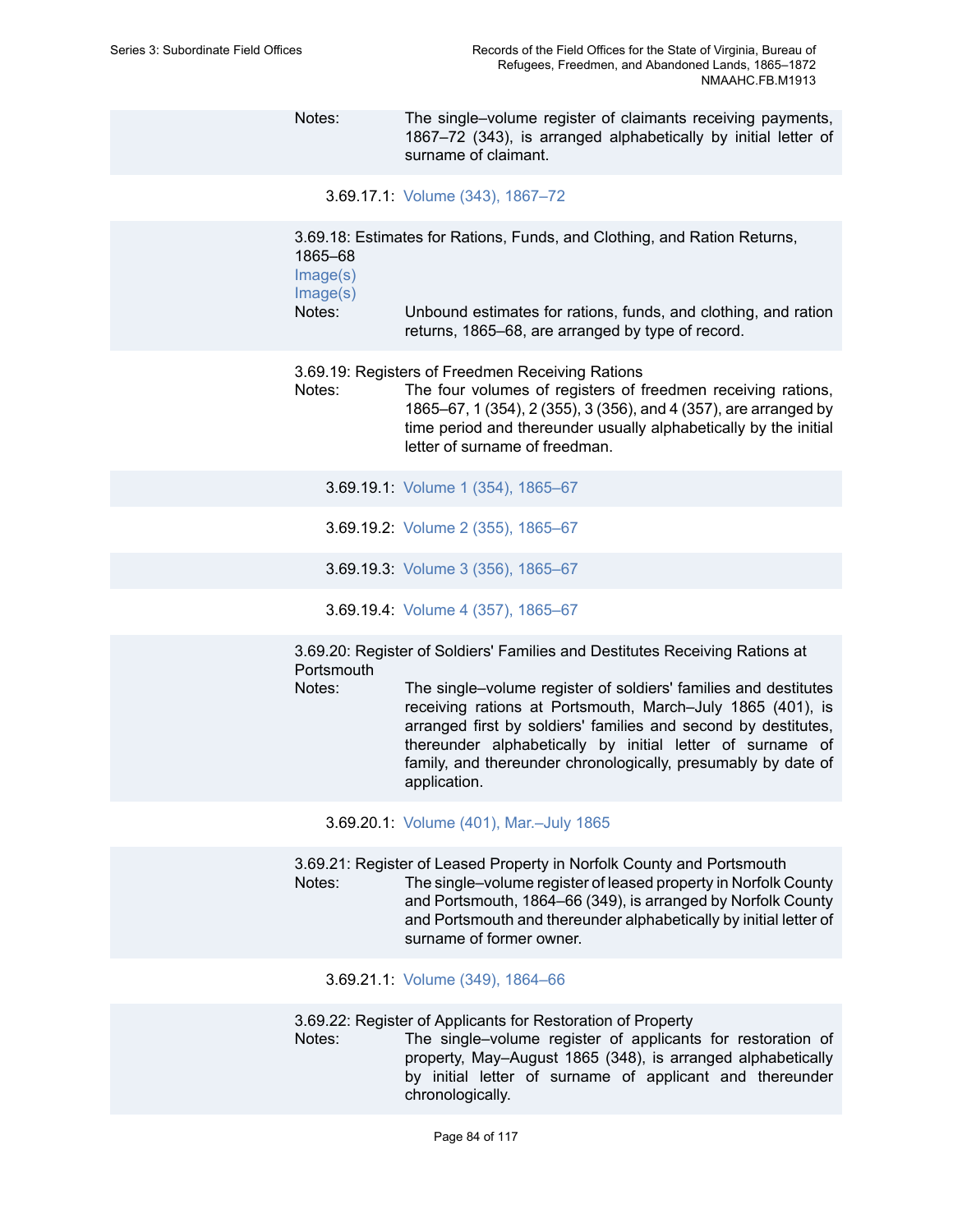#### 3.69.22.1: Volume (348), [May–Aug.](https://edan.si.edu/slideshow/slideshowViewer.htm?eadrefid=NMAAHC.FB.M1913_ref1170) 1865

3.69.23: Endorsement Book of Applications for Restoration of Property Notes: The single–volume endorsement book of applications for restoration of property, August–November 1865 (347), is arranged chronologically and thereunder by name of applicant.

3.69.23.1: Volume (347), [Aug.–Nov.](https://edan.si.edu/slideshow/slideshowViewer.htm?eadrefid=NMAAHC.FB.M1913_ref1173) 1865

3.69.24: Register of Rents Received from Leased Property

Notes: The single–volume register of rents received from leased property, July 1865–August 1866 (350), is arranged chronologically by date of receipt of rent.

3.69.24.1: Volume (350), July [1865–Aug.](https://edan.si.edu/slideshow/slideshowViewer.htm?eadrefid=NMAAHC.FB.M1913_ref1176) 1866

3.69.25: Receipts by Owners of Restored Property, 1865–68 [Image\(s\)](https://edan.si.edu/slideshow/slideshowViewer.htm?eadrefid=NMAAHC.FB.M1913_ref1178_part1) [Image\(s\)](https://edan.si.edu/slideshow/slideshowViewer.htm?eadrefid=NMAAHC.FB.M1913_ref1178_part2) Notes: Unbound receipts by owners of restored property, 1865–68, are arranged by year and thereunder alphabetically by initial letter of surname of property owner.

3.69.26: [Miscellaneous](https://edan.si.edu/slideshow/slideshowViewer.htm?eadrefid=NMAAHC.FB.M1913_ref1180) Papers of C. C. Brown and H. C. Percy, Agents and [Disbursing](https://edan.si.edu/slideshow/slideshowViewer.htm?eadrefid=NMAAHC.FB.M1913_ref1180) Officers at Norfolk, 1869 and 1870

Notes: Unbound miscellaneous papers of C. C. Brown and H. C. Percy, agents and disbursing officers at Norfolk, 1869 and 1870, are arranged chronologically.

#### 3.69.27: Accounts

Notes: The single volume of accounts, June 1866–February 1867 (353), is arranged chronologically.

3.69.27.1: Volume (353), June [1866–Feb.](https://edan.si.edu/slideshow/slideshowViewer.htm?eadrefid=NMAAHC.FB.M1913_ref1183) 1867

3.69.28: [Miscellaneous](https://edan.si.edu/slideshow/slideshowViewer.htm?eadrefid=NMAAHC.FB.M1913_ref1185) Records, Jan.–Mar. 1866 and Jan.–Feb. 1867

Notes: Unbound miscellaneous records, January–March 1866 and January–February 1867, are arranged by type of record. Included are receipts and contracts.

3.69.29: [Letters and Orders Received by Capt. O. Brown, Superintendent of](https://edan.si.edu/slideshow/slideshowViewer.htm?eadrefid=NMAAHC.FB.M1913_ref1187) [Contrabands](https://edan.si.edu/slideshow/slideshowViewer.htm?eadrefid=NMAAHC.FB.M1913_ref1187) at Norfolk, Apr.–June 1865

Notes: Unbound letters and orders received by Capt. O. Brown, Superintendent of Contrabands at Norfolk, April–June 1865, are arranged chronologically. Included are a few ration returns and orders issued, and also a report of Lt. C. H. Beirne for Apr. and May 1865. For orders received by Capt. Survetus Hawk, assistant superintendent, June–September 1865, see Volume 1 (199) of the two–volume series of registers of destitutes receiving rations filed under the records of the subassistant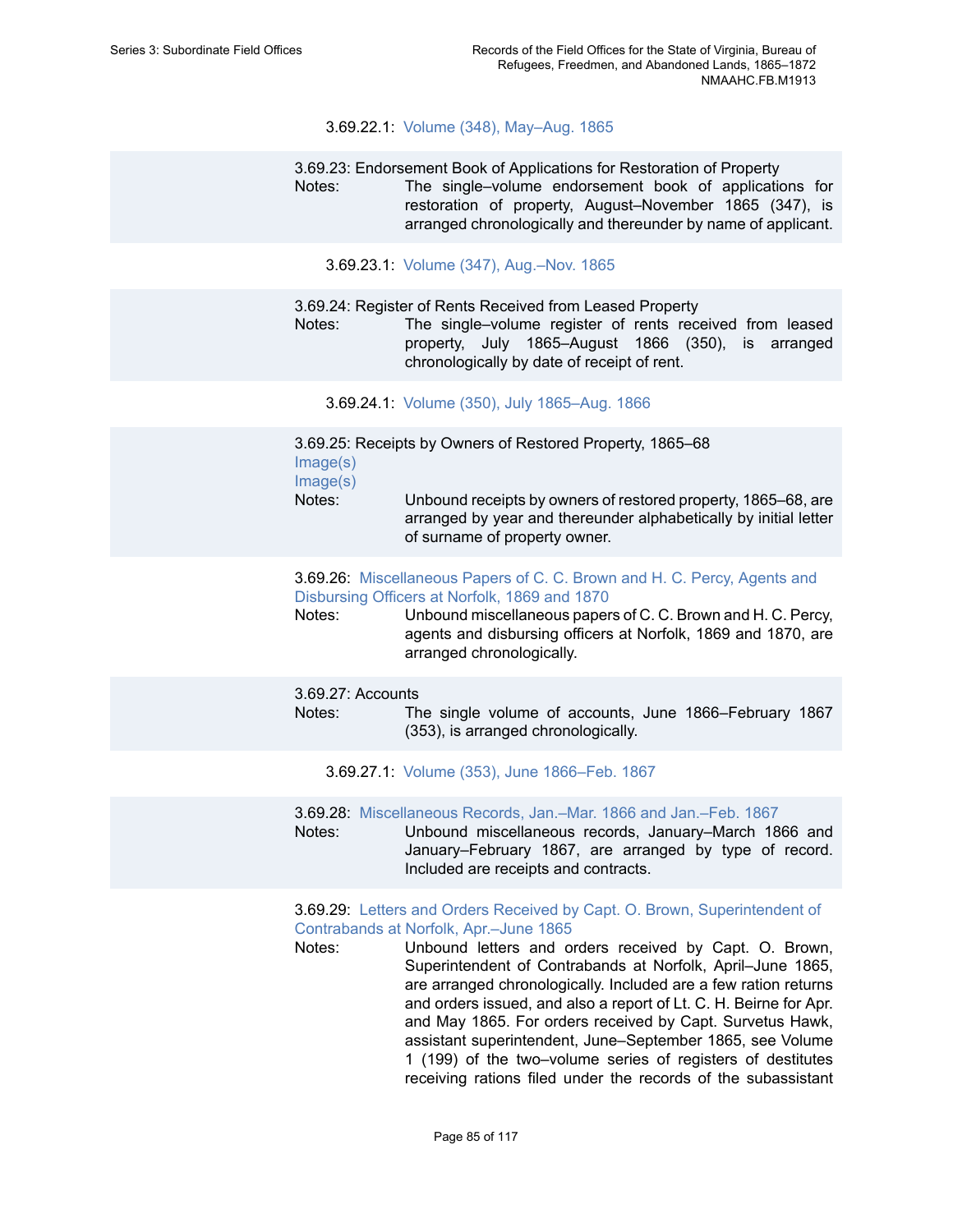commissioner for the 5th District for Fort Monroe, VA (See Roll 127).

## 3.70: Norfolk (Assistant Subassistant Commissioner)

3.70.1: Press Copies of Letters Sent

Notes: The single volume of press copies of letters sent, August-October 1865 (362), is arranged chronologically.

3.70.1.1: Volume (362), [Aug.–Oct.](https://edan.si.edu/slideshow/slideshowViewer.htm?eadrefid=NMAAHC.FB.M1913_ref1191) 1865

3.70.2: Register of Letters Received and Endorsements Received and Sent Notes: The single–volume register of letters received and endorsements received and sent, August 1865–April 1866 (359), is arranged chronologically.

3.70.2.1: Volume (359), Aug. [1865–Apr.](https://edan.si.edu/slideshow/slideshowViewer.htm?eadrefid=NMAAHC.FB.M1913_ref1194) 1866

3.70.3: Registers of Letters Received and Endorsements Sent and Received Notes: The two volumes of registers of letters received and endorsements sent and received, March–November 1867, 1 (361) and 2 (360), are arranged alphabetically by initial letter of surname of correspondent and thereunder chronologically. Despite overlapping time periods, each volume has gaps, and can contain different letters than the other.

3.70.3.1: Volume 1 (361), [Mar.–Nov.](https://edan.si.edu/slideshow/slideshowViewer.htm?eadrefid=NMAAHC.FB.M1913_ref1197) 1867

3.70.3.2: Volume 2 (360), [June–Nov.](https://edan.si.edu/slideshow/slideshowViewer.htm?eadrefid=NMAAHC.FB.M1913_ref1198) 1867

| Image(s)<br>Image(s)<br>Image(s)<br>Image(s)<br>Notes: | 3.70.4: Letters and Orders Received, 1865–67<br>Unbound letters and orders received, 1865–67, are arranged<br>chronologically. Miscellaneous papers and reports are found at<br>the end of the series.            |
|--------------------------------------------------------|-------------------------------------------------------------------------------------------------------------------------------------------------------------------------------------------------------------------|
| Notes:                                                 | 3.70.5: Circulars and Orders Received<br>The three volumes of circulars and orders received, September<br>1865–June 1866 and March–November 1867, 1 (363), 2 (364),<br>and 3 (365), are arranged chronologically. |
|                                                        | <b>3.70.5.1:</b> Volume 1 (363), Sept.–Dec. 1865                                                                                                                                                                  |
|                                                        | 3.70.5.2: Volume 2 (364), Jan.-June 1866                                                                                                                                                                          |
|                                                        |                                                                                                                                                                                                                   |

3.70.5.3: Volume 3 (365), [Mar.–Nov.](https://edan.si.edu/slideshow/slideshowViewer.htm?eadrefid=NMAAHC.FB.M1913_ref1205) 1867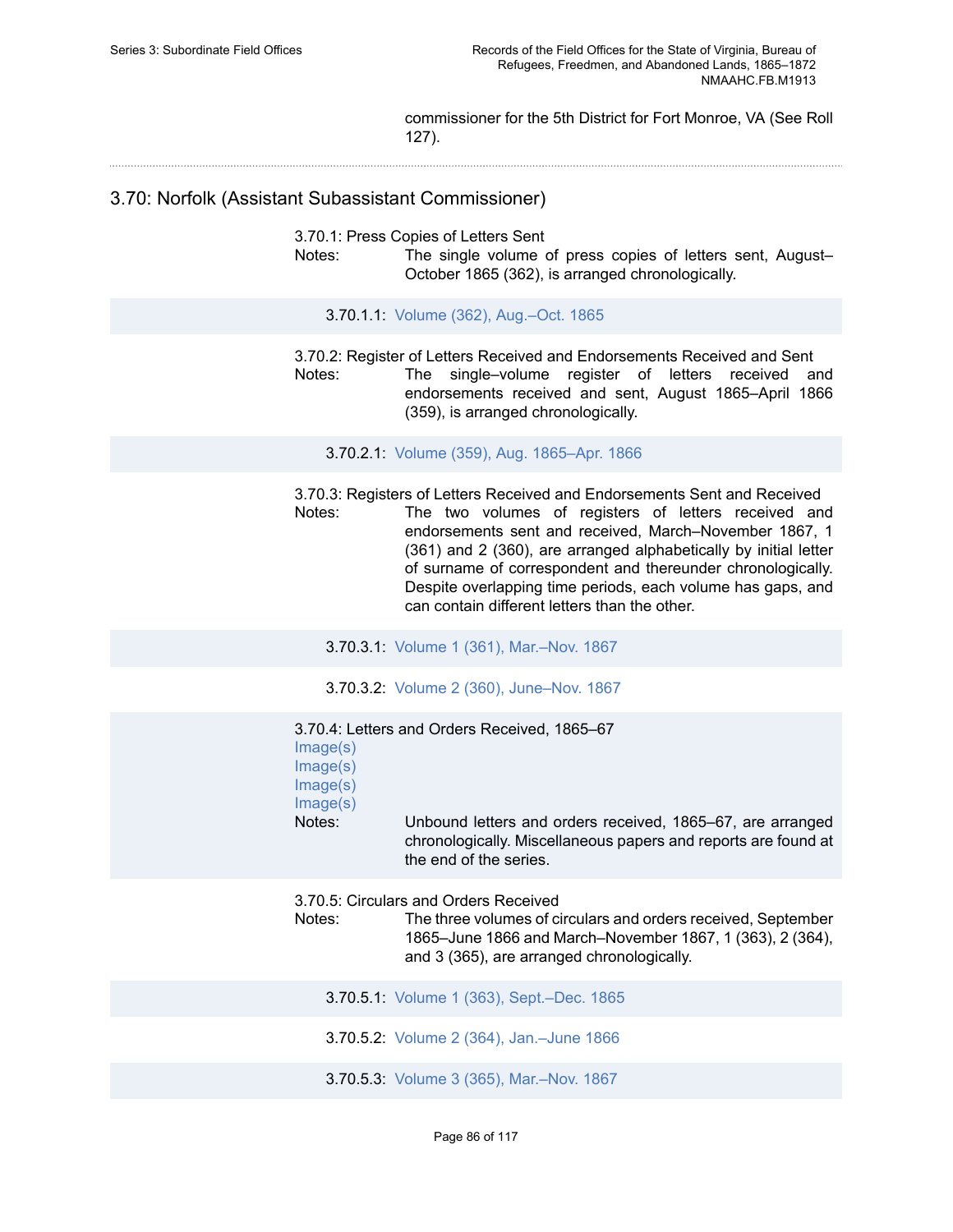#### 3.70.6: Contracts and [Agreements,](https://edan.si.edu/slideshow/slideshowViewer.htm?eadrefid=NMAAHC.FB.M1913_ref1207) Oct. 1865–Apr. 1866

Notes: Unbound contracts and agreements, October 1865–April 1866, are arranged by month.

#### 3.70.7: [Miscellaneous Records, 1865–67](https://edan.si.edu/slideshow/slideshowViewer.htm?eadrefid=NMAAHC.FB.M1913_ref1209)

Notes: Unbound miscellaneous records, 1865–67, are arranged by type of record. Included are abstracts of contingencies, statements of rations issued, cash accounts, monthly reports, reports of schools, returns, and bounty claims.

### 3.70.8: Letters Received by H. C. Percy, Cashier of National [Freedmen's](https://edan.si.edu/slideshow/slideshowViewer.htm?eadrefid=NMAAHC.FB.M1913_ref1211) Savings and Trust Company at Norfolk, [Jan.–Sept.](https://edan.si.edu/slideshow/slideshowViewer.htm?eadrefid=NMAAHC.FB.M1913_ref1211) 1866

Notes: Unbound letters received by H. C. Percy, Cashier of National Freedmen's Savings and Trust Company at Norfolk, January– September 1866, are arranged chronologically.

3.71: Norfolk (Assistant Superintendent, See Princess Anne)

# 3.72: Onancock

| 3.72.1: Register of Contracts |                                                                   |
|-------------------------------|-------------------------------------------------------------------|
| Notes:                        | The single–volume register of contracts, December 1864–           |
|                               | April 1865 (371), is arranged alphabetically by initial letter of |
|                               | surname of planter and thereunder chronologically. The register   |
|                               | was created by the office of the superintendent of labor, 2nd     |
|                               | Subdistrict.                                                      |

3.72.1.1: Volume (371), Dec. [1864–Apr.](https://edan.si.edu/slideshow/slideshowViewer.htm?eadrefid=NMAAHC.FB.M1913_ref1216) 1865

## 3.73: Orange Courthouse (Assistant Superintendent)

| Notes: | 3.73.1: Letters and Orders Received, Apr. 1865-Nov. 1866<br>Unbound letters and orders received, April 1865-November<br>1866, are arranged chronologically. |
|--------|-------------------------------------------------------------------------------------------------------------------------------------------------------------|
| Notes: | 3.73.2: Miscellaneous Reports, Feb.-Sept. 1866<br>Unbound miscellaneous reports, February–September 1866,<br>are arranged chronologically.                  |
| Notes: | 3.73.3: Contracts, Nov. 1865–Mar. 1866<br>Unbound contracts, November 1865–March 1866,<br>are<br>arranged chronologically.                                  |

### 3.74: Palmyra (Assistant Superintendent)

3.74.1: Letters Sent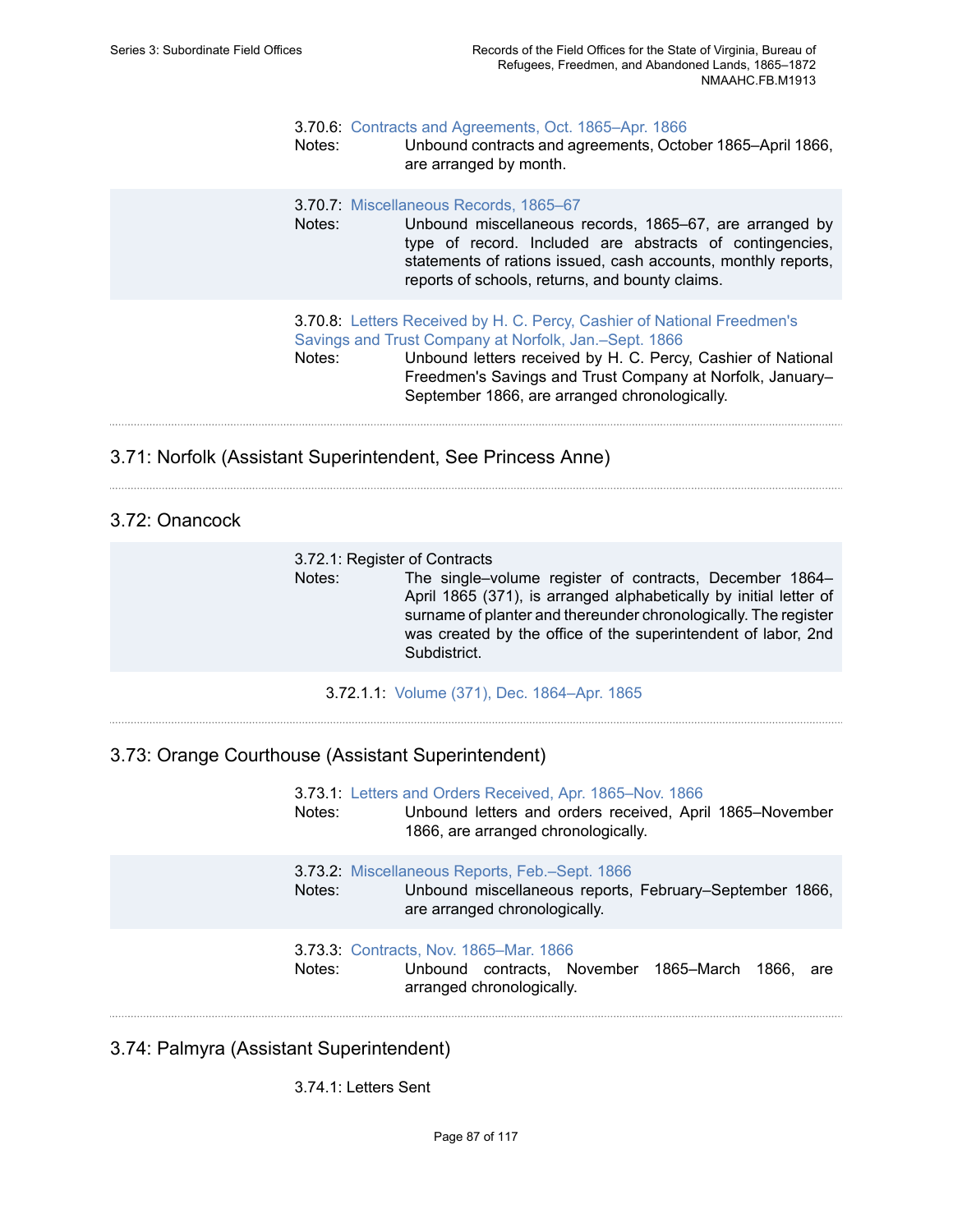Notes: The single volume of letters sent, August–October 1866 (372), is arranged chronologically. A register of contracts and a synopsis of one case tried in Freedmen's Court are included.

3.74.1.1: Volume (372), [Aug.–Oct.](https://edan.si.edu/slideshow/slideshowViewer.htm?eadrefid=NMAAHC.FB.M1913_ref1227) 1866

3.74.2: [Letters and Orders Received, Contracts, and Indentures, May 1865–](https://edan.si.edu/slideshow/slideshowViewer.htm?eadrefid=NMAAHC.FB.M1913_ref1229) Apr. [1866](https://edan.si.edu/slideshow/slideshowViewer.htm?eadrefid=NMAAHC.FB.M1913_ref1229) Notes: Unbound letters and orders received, contracts, and indentures, May 1865–April 1866, are arranged by type of record.

## 3.75: Petersburg (Subassistant Commissioner)

3.75.1: Endorsements Sent and Received

- Notes: The four volumes of endorsements sent and received, July 1865–December 1868, 1 (376), 2 (377), 3 (378), and 4 (379), are arranged chronologically, except that dates covered by Volume 1 (376) fit in the middle of Volume 2 (377). The first three volumes contain name indexes.
	- 3.75.1.1: Volume 1 (376), July [1865–Dec.](https://edan.si.edu/slideshow/slideshowViewer.htm?eadrefid=NMAAHC.FB.M1913_ref1233) 1868
	- 3.75.1.2: Volume 2 (377), July [1865–June](https://edan.si.edu/slideshow/slideshowViewer.htm?eadrefid=NMAAHC.FB.M1913_ref1234) 1867
	- 3.75.1.3: Volume 3 (378), May [1867–Oct.](https://edan.si.edu/slideshow/slideshowViewer.htm?eadrefid=NMAAHC.FB.M1913_ref1235) 1868
	- 3.75.1.4: Volume 4 (379), [Oct.–Dec.](https://edan.si.edu/slideshow/slideshowViewer.htm?eadrefid=NMAAHC.FB.M1913_ref1236) 1868
- 3.75.2: [Letters Received, July 1865–Aug. 1866](https://edan.si.edu/slideshow/slideshowViewer.htm?eadrefid=NMAAHC.FB.M1913_ref1238)
- Notes: Unbound letters received, July 1865–August 1866, are arranged by initial letter of surname of correspondent and thereunder chronologically.
- 3.75.3: Registers of Letters Received
- Notes: The two volumes of registers of letters received, September 1866–December 1868, 1 (373) and 2 (374), are arranged by time period, thereunder alphabetically by initial letter of surname of correspondent, and thereunder arranged in chronological order and numbered.
	- 3.75.3.1: Volume 1 (373), Sept. [1866–Dec.](https://edan.si.edu/slideshow/slideshowViewer.htm?eadrefid=NMAAHC.FB.M1913_ref1241) 1867
	- 3.75.3.2: Volume 2 (374), [Jan.–Dec.](https://edan.si.edu/slideshow/slideshowViewer.htm?eadrefid=NMAAHC.FB.M1913_ref1242) 1868

3.75.4: Registered Letters Received

Notes: Unbound registered letters received, 1866–68, are arranged according to their entry in the two volumes of registers of letters received, 1 (373) and 2 (374), described above.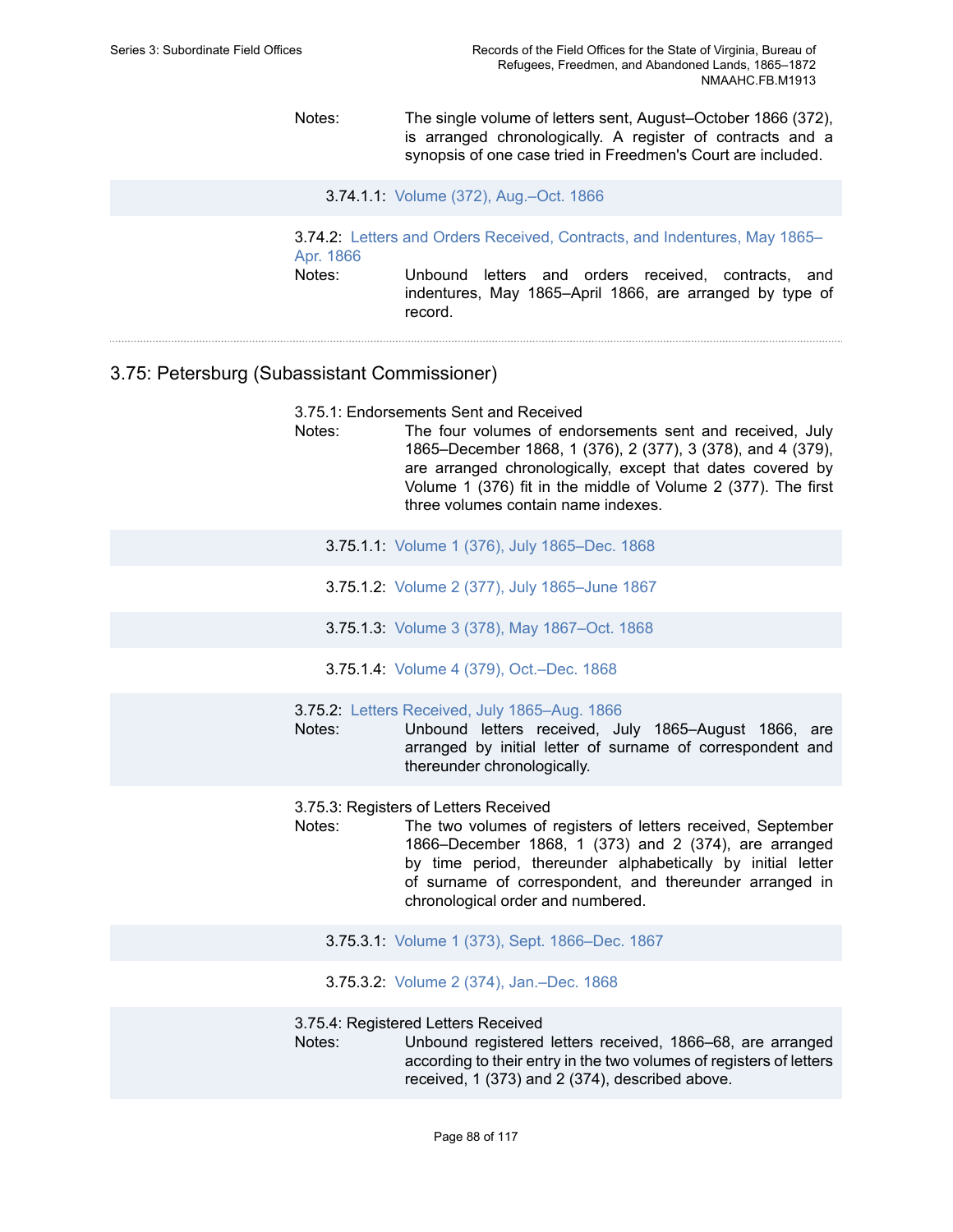3.75.4.1: Entered in Volume 1 (373) [Image\(s\)](https://edan.si.edu/slideshow/slideshowViewer.htm?eadrefid=NMAAHC.FB.M1913_ref1245_part1) [Image\(s\)](https://edan.si.edu/slideshow/slideshowViewer.htm?eadrefid=NMAAHC.FB.M1913_ref1245_part2) [Image\(s\)](https://edan.si.edu/slideshow/slideshowViewer.htm?eadrefid=NMAAHC.FB.M1913_ref1245_part3)

 $3.75.4.1.1: A - B$ , 1866–67

3.75.4.1.2: C – M, 1866–67 [Image\(s\)](https://edan.si.edu/slideshow/slideshowViewer.htm?eadrefid=NMAAHC.FB.M1913_ref1247_part1) [Image\(s\)](https://edan.si.edu/slideshow/slideshowViewer.htm?eadrefid=NMAAHC.FB.M1913_ref1247_part2) [Image\(s\)](https://edan.si.edu/slideshow/slideshowViewer.htm?eadrefid=NMAAHC.FB.M1913_ref1247_part3) [Image\(s\)](https://edan.si.edu/slideshow/slideshowViewer.htm?eadrefid=NMAAHC.FB.M1913_ref1247_part4)

3.75.4.1.3: P – Y, 1866–67 [Image\(s\)](https://edan.si.edu/slideshow/slideshowViewer.htm?eadrefid=NMAAHC.FB.M1913_ref1248_part1) [Image\(s\)](https://edan.si.edu/slideshow/slideshowViewer.htm?eadrefid=NMAAHC.FB.M1913_ref1248_part2) [Image\(s\)](https://edan.si.edu/slideshow/slideshowViewer.htm?eadrefid=NMAAHC.FB.M1913_ref1248_part3)

3.75.4.2: Entered in Volume 2 (374)

3.75.4.2.1: A – W, 1868 [Image\(s\)](https://edan.si.edu/slideshow/slideshowViewer.htm?eadrefid=NMAAHC.FB.M1913_ref1250_part1) [Image\(s\)](https://edan.si.edu/slideshow/slideshowViewer.htm?eadrefid=NMAAHC.FB.M1913_ref1250_part2) [Image\(s\)](https://edan.si.edu/slideshow/slideshowViewer.htm?eadrefid=NMAAHC.FB.M1913_ref1250_part3) [Image\(s\)](https://edan.si.edu/slideshow/slideshowViewer.htm?eadrefid=NMAAHC.FB.M1913_ref1250_part4)

#### 3.75.5: [Unregistered](https://edan.si.edu/slideshow/slideshowViewer.htm?eadrefid=NMAAHC.FB.M1913_ref1252) Letters Received, June 1865–Nov. 1868

Notes: Unbound unregistered letters received, June 1865–November 1868, are arranged chronologically. Included are copies of orders issued.

3.75.6: Letters Received by the 2nd [Educational](https://edan.si.edu/slideshow/slideshowViewer.htm?eadrefid=NMAAHC.FB.M1913_ref1254) Subdistrict, Jan.–Mar. 1869 Notes: Unbound letters received by the 2nd educational subdistrict, January–March 1869, are arranged chronologically.

3.75.7: Monthly Reports Sent to Assistant Commissioner and Reports Received from Subordinate Officers, 1865–68

[Image\(s\)](https://edan.si.edu/slideshow/slideshowViewer.htm?eadrefid=NMAAHC.FB.M1913_ref1256_part1) [Image\(s\)](https://edan.si.edu/slideshow/slideshowViewer.htm?eadrefid=NMAAHC.FB.M1913_ref1256_part2) [Image\(s\)](https://edan.si.edu/slideshow/slideshowViewer.htm?eadrefid=NMAAHC.FB.M1913_ref1256_part3) [Image\(s\)](https://edan.si.edu/slideshow/slideshowViewer.htm?eadrefid=NMAAHC.FB.M1913_ref1256_part4) [Image\(s\)](https://edan.si.edu/slideshow/slideshowViewer.htm?eadrefid=NMAAHC.FB.M1913_ref1256_part5)

Notes: Unbound monthly reports sent to Assistant Commissioner and reports received from subordinate officers, 1865–68, are arranged by type of report and thereunder chronologically. These records consist of ration reports, land reports, proceedings of freedmen's courts, reports of sick and wounded, estimates of rations, and reports in response to special requests from the Assistant Commissioner.

3.75.8: Circulars and Orders Issued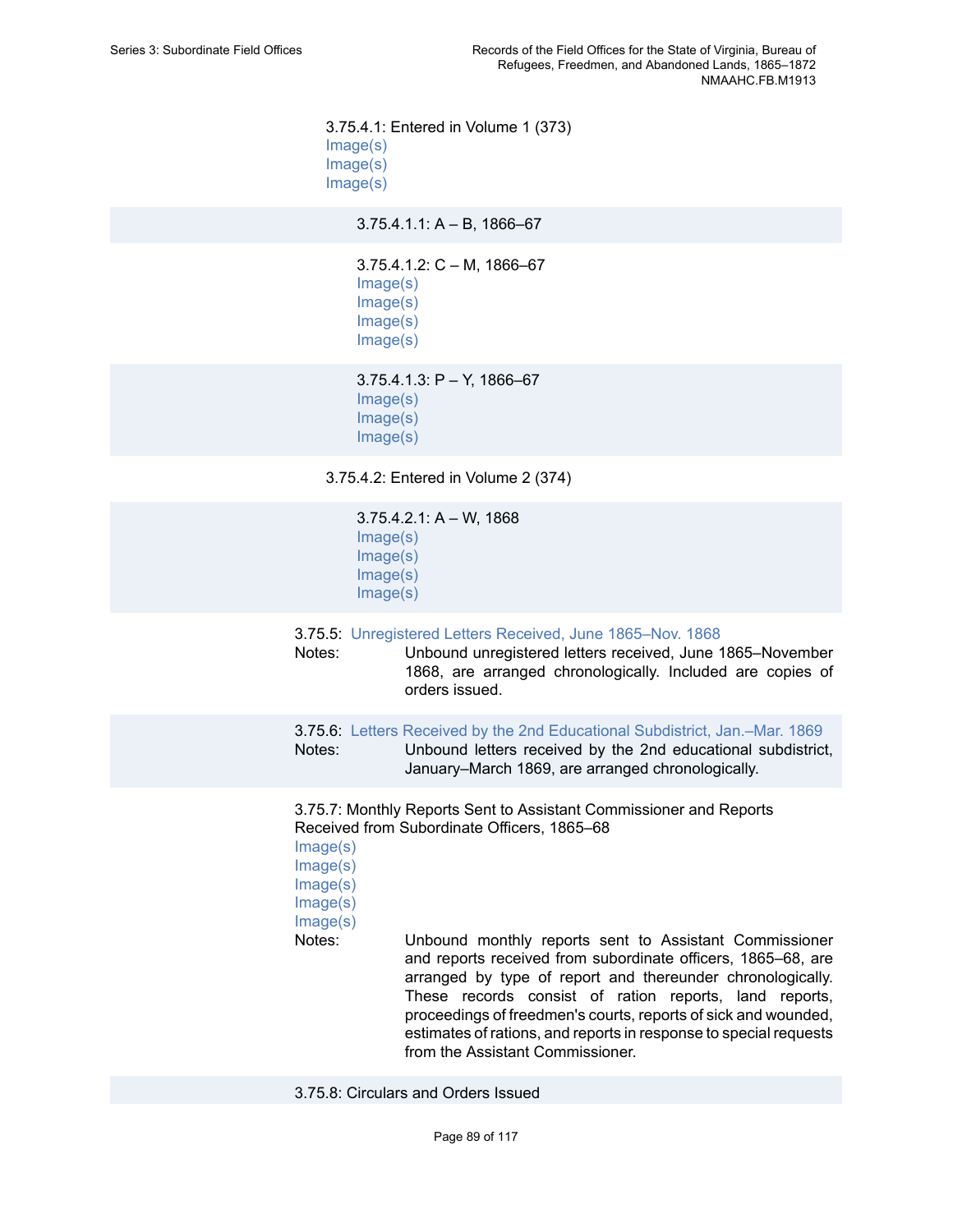Notes: The single volume of circulars and orders issued, July 1865– July 1868 (380), is arranged chronologically.

3.75.8.1: Volume (380), July [1865–July](https://edan.si.edu/slideshow/slideshowViewer.htm?eadrefid=NMAAHC.FB.M1913_ref1259) 1868

3.75.9: Orders and Circulars Received, 1865–68 [Image\(s\)](https://edan.si.edu/slideshow/slideshowViewer.htm?eadrefid=NMAAHC.FB.M1913_ref1261_part1) [Image\(s\)](https://edan.si.edu/slideshow/slideshowViewer.htm?eadrefid=NMAAHC.FB.M1913_ref1261_part2) Notes: Unbound orders and circulars received, 1865–68, are arranged by year and thereunder by type of order or organization issuance. 3.75.10: Station Book of Officers and Civilians Notes: The single–volume station book of officers and civilians (381) covers the period July 1865–March 1868. The section for 1865 and 1866 is arranged by station; the section for 1867 and 1868 is arranged chronologically. 3.75.10.1: Volume (381), July [1865–Mar.](https://edan.si.edu/slideshow/slideshowViewer.htm?eadrefid=NMAAHC.FB.M1913_ref1264) 1868 3.75.11: Registers of Persons Taking Oaths Notes: The two volumes of registers of persons taking oaths, April– November 1865, 1 (394) and 2 (395), are arranged numerically. 3.75.11.1: Volume 1 (394), [Apr.–Aug.](https://edan.si.edu/slideshow/slideshowViewer.htm?eadrefid=NMAAHC.FB.M1913_ref1267) 1865 3.75.11.2: Volume 2 (395), [Aug.–Nov.](https://edan.si.edu/slideshow/slideshowViewer.htm?eadrefid=NMAAHC.FB.M1913_ref1268) 1865 3.75.12: Register of Freedmen Furnished Employment Notes: The single–volume register of freedmen furnished employment, June–July 1865 (397), is arranged alphabetically by initial letter of surname of freedman. 3.75.12.1: Volume (397), [June–July](https://edan.si.edu/slideshow/slideshowViewer.htm?eadrefid=NMAAHC.FB.M1913_ref1271) 1865 3.75.13: Register of Freedmen Admitted to Camp Notes: The single–volume register of freedmen admitted to camp (396) is undated and arranged alphabetically by initial letter of surname of freedman. 3.75.13.1: Volume (396), [Undated](https://edan.si.edu/slideshow/slideshowViewer.htm?eadrefid=NMAAHC.FB.M1913_ref1274) 3.75.14: Proceedings of Freedmen's Court Notes: The single volume of proceedings of Freedmen's Court, November 1865–March 1866 (390), is arranged

3.75.14.1: Volume (390), Nov. [1865–Mar.](https://edan.si.edu/slideshow/slideshowViewer.htm?eadrefid=NMAAHC.FB.M1913_ref1277) 1866

cases.

3.75.15: Register of Proceedings of Criminal Cases Tried in Freedmen's Court

chronologically. The proceedings include both civil and criminal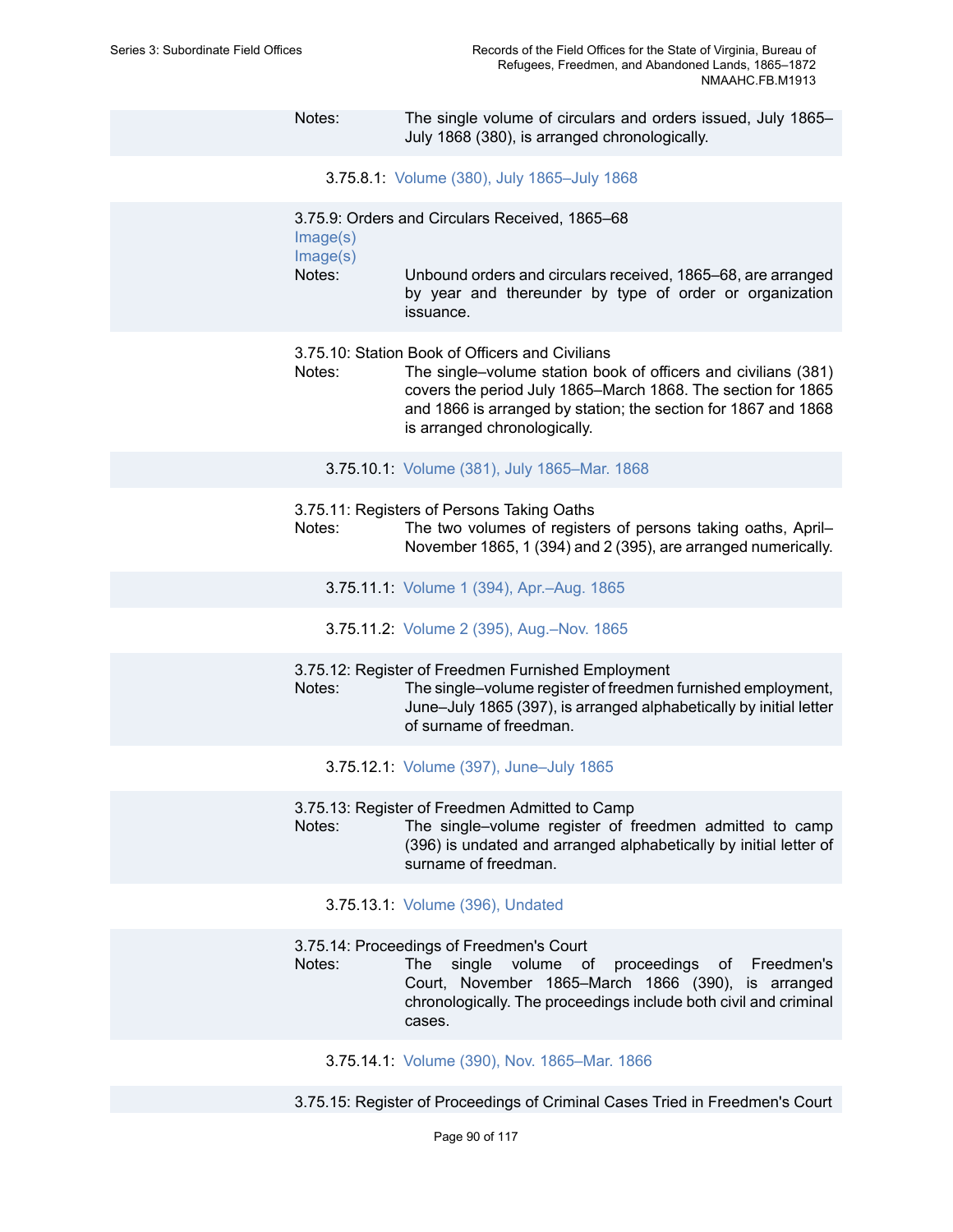### Notes: The single–volume register of proceedings of criminal cases tried in Freedmen's Court, November 1865–March 1866 (389), is arranged chronologically and has a name index.

3.75.15.1: Volume (389), Nov. [1865–Mar.](https://edan.si.edu/slideshow/slideshowViewer.htm?eadrefid=NMAAHC.FB.M1913_ref1280) 1866

3.75.16: Register of Receipts and Disbursements at Freedmen's Court Notes: The single–volume register of receipts and disbursements at Freedmen's Court, February–April and June 1866 (392), is arranged chronologically.

- 3.75.16.1: Volume (392), [Feb.–Apr.](https://edan.si.edu/slideshow/slideshowViewer.htm?eadrefid=NMAAHC.FB.M1913_ref1283) and June 1866
- 3.75.17: Register of Summons Issued by Freedmen's Court Notes: The single–volume register of summons issued by Freedmen's Court, March–April 1866 (391), is arranged chronologically. The volume also contains a register of persons confined by the provost marshal at Petersburg.

3.75.17.1: Volume (391), [Mar.–Apr.](https://edan.si.edu/slideshow/slideshowViewer.htm?eadrefid=NMAAHC.FB.M1913_ref1286) 1866

3.75.18: Records Relating to Freedmen's Court, 1865 and 1866 [Image\(s\)](https://edan.si.edu/slideshow/slideshowViewer.htm?eadrefid=NMAAHC.FB.M1913_ref1288_part1) [Image\(s\)](https://edan.si.edu/slideshow/slideshowViewer.htm?eadrefid=NMAAHC.FB.M1913_ref1288_part2) [Image\(s\)](https://edan.si.edu/slideshow/slideshowViewer.htm?eadrefid=NMAAHC.FB.M1913_ref1288_part3) [Image\(s\)](https://edan.si.edu/slideshow/slideshowViewer.htm?eadrefid=NMAAHC.FB.M1913_ref1288_part4) [Image\(s\)](https://edan.si.edu/slideshow/slideshowViewer.htm?eadrefid=NMAAHC.FB.M1913_ref1288_part5) Notes: Unbound records relating to Freedmen's Court, 1865 and 1866, are arranged by type of record. The records include summons issued, receipts for funds paid to court, and miscellaneous letters and papers relating to court cases.

3.75.19: Register of Proceedings of Civil Cases Tried in Freedmen's Court Notes: The single–volume register of proceedings of civil cases tried in Freedmen's Court, November 1865–April 1866 (388), is arranged alphabetically by initial letter of surname of defendant. The volume includes cross–references to the single volume register of proceedings of civil cases tried in Freedmen's Court (387) described below.

#### 3.75.19.1: Volume (388), Nov. [1865–Apr.](https://edan.si.edu/slideshow/slideshowViewer.htm?eadrefid=NMAAHC.FB.M1913_ref1291) 1866

3.75.20: Register of Proceedings of Civil Cases Tried in Freedmen's Court Notes: The single–volume register of proceedings of civil cases tried in Freedmen's Court, November 1865–April 1866 (387), is arranged numerically by case number.

3.75.20.1: Volume (387), Nov. [1865–Apr.](https://edan.si.edu/slideshow/slideshowViewer.htm?eadrefid=NMAAHC.FB.M1913_ref1294) 1866

3.75.21: Register of Receipts and Disbursements on Judgments in Civil Cases in Freedmen's Court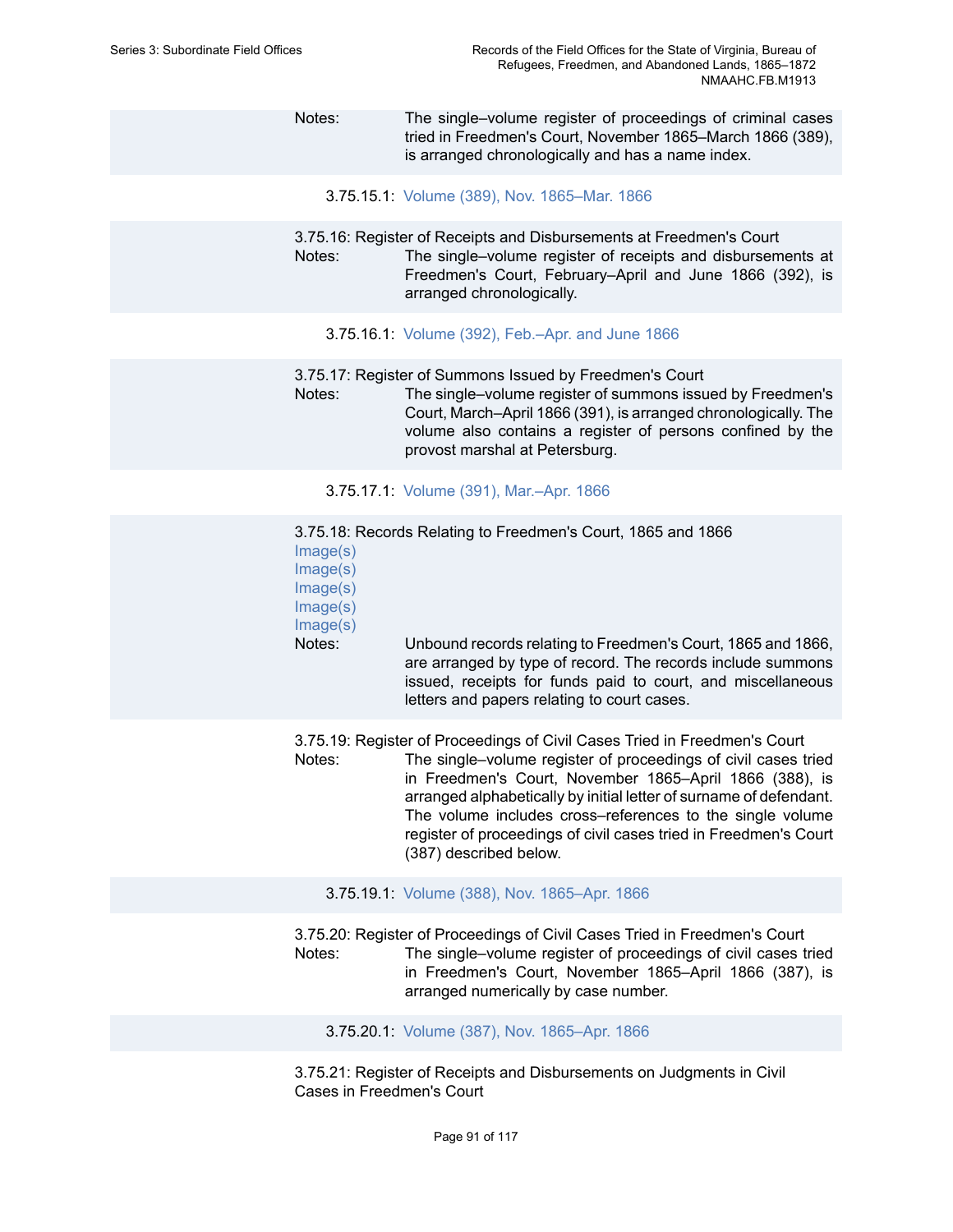Notes: The single–volume register of receipts and disbursements on judgments in civil cases in Freedmen's Court, February–June 1866 (393), is arranged chronologically.

3.75.21.1: Volume (393), [Feb.–June](https://edan.si.edu/slideshow/slideshowViewer.htm?eadrefid=NMAAHC.FB.M1913_ref1297) 1866

- 3.75.22: Register of Arrests
- Notes: The single–volume register of arrests, November 1865–April 1866 (386), is arranged chronologically by date of arrest.

3.75.22.1: Volume (386), Nov. [1865–Apr.](https://edan.si.edu/slideshow/slideshowViewer.htm?eadrefid=NMAAHC.FB.M1913_ref1300) 1866

3.75.23: Register of Ration Returns

Notes: The single–volume register of ration returns, 1865–67 (385), is arranged by county or station (hospital or camp) and thereunder chronologically.

3.75.23.1: Volume (385), [1865–67](https://edan.si.edu/slideshow/slideshowViewer.htm?eadrefid=NMAAHC.FB.M1913_ref1303)

- 3.75.24: Register of Applications
- Notes: The single–volume register of applications, June–December 1865 (375), is arranged chronologically. The register includes all endorsements relating to applications and has a name index.

3.75.24.1: Volume (375), [June–Dec.](https://edan.si.edu/slideshow/slideshowViewer.htm?eadrefid=NMAAHC.FB.M1913_ref1306) 1865

3.75.25: Register of Persons Furnished Transportation by the Bureau Notes: The single–volume register of persons furnished transportation by the Bureau, September 1865–December 1866 (384), is arranged chronologically.

3.75.25.1: Volume (384), Sept. [1865–Dec.](https://edan.si.edu/slideshow/slideshowViewer.htm?eadrefid=NMAAHC.FB.M1913_ref1309) 1866

3.75.26: Memorandums Relating to Taxation Policies in Counties Within 2nd **District** 

Notes: The single volume of memorandums relating to taxation policies in counties within the 2nd District (383) covers the year 1866. Information was gathered in response to Circulars 12 and 15 from the Office of the Assistant Commissioner. The volume is arranged by circular and thereunder by county.

3.75.26.1: [Volume](https://edan.si.edu/slideshow/slideshowViewer.htm?eadrefid=NMAAHC.FB.M1913_ref1312) (383), 1866

3.75.27: Accounting Records of Moneys Received and Disbursed

Notes: The single volume of accounting records of moneys received and disbursed, September 1866–February 1868 (382), is arranged chronologically.

3.75.27.1: Volume (382), Sept. [1866–Feb.](https://edan.si.edu/slideshow/slideshowViewer.htm?eadrefid=NMAAHC.FB.M1913_ref1315) 1868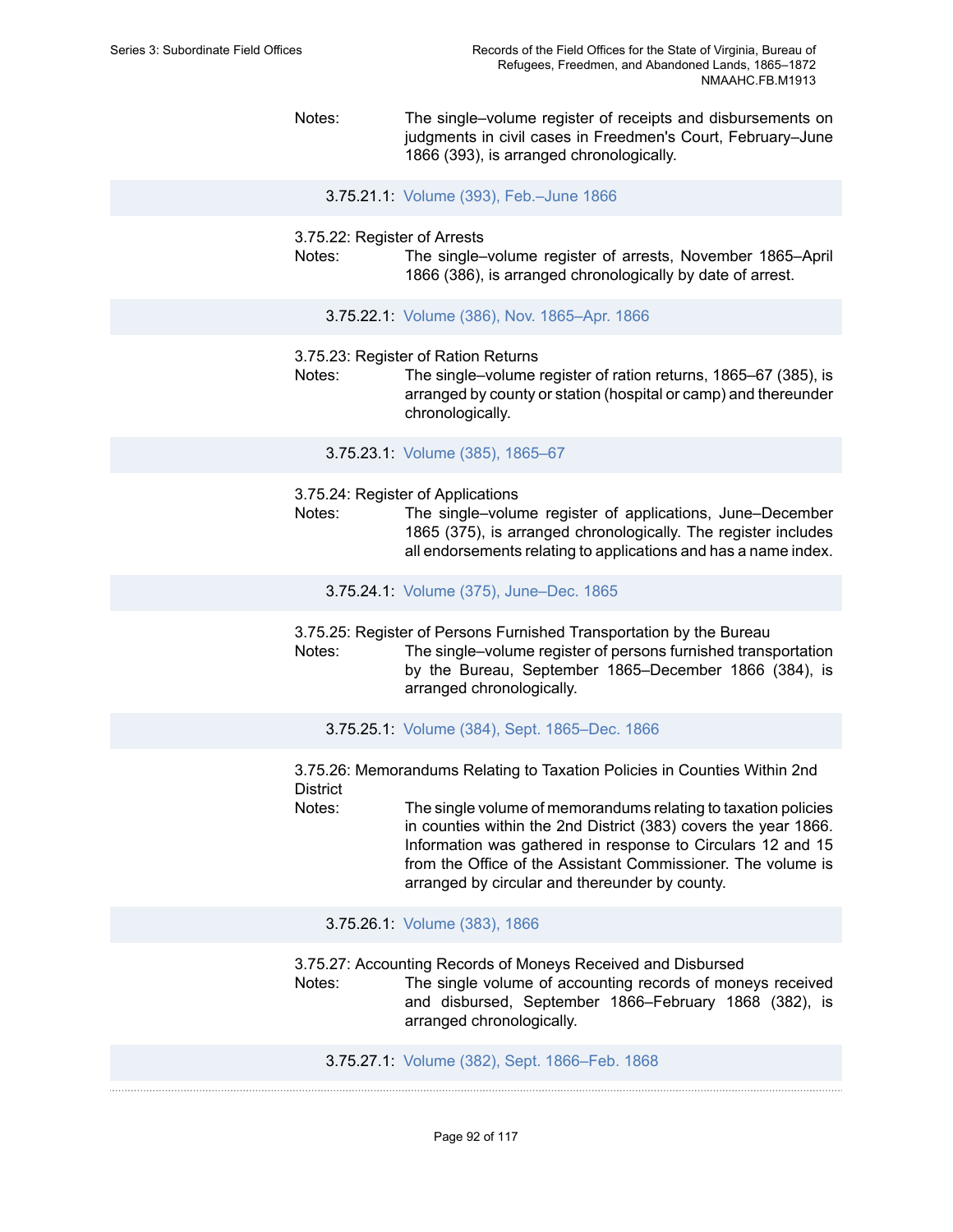# 3.76: Petersburg (Assistant Superintendent)

3.76.1: Letters Sent Notes: The single volume of letters sent, November 1867–April 1868 (398), is arranged chronologically.

3.76.1.1: Volume (398), Nov. [1867–Apr.](https://edan.si.edu/slideshow/slideshowViewer.htm?eadrefid=NMAAHC.FB.M1913_ref1319) 1868

3.76.2: Letters and Orders Received Notes: The single volume of letters and orders received, July– November 1865 (399), is arranged chronologically.

3.76.2.1: Volume (399), [July–Nov.](https://edan.si.edu/slideshow/slideshowViewer.htm?eadrefid=NMAAHC.FB.M1913_ref1322) 1865

3.76.3: [Letters and Orders Received, July 1865–Aug. 1868](https://edan.si.edu/slideshow/slideshowViewer.htm?eadrefid=NMAAHC.FB.M1913_ref1324) Notes: Unbound letters and orders received, July 1865–August 1868, are arranged chronologically.

3.76.4: [Contracts, July–Oct. 1865](https://edan.si.edu/slideshow/slideshowViewer.htm?eadrefid=NMAAHC.FB.M1913_ref1326)

Notes: Unbound contracts, July–October 1865, are arranged chronologically.

# 3.77: Pittsylvania Courthouse (See Danville)

### 3.78: Princess Anne (Assistant Subassistant Commissioner)

| 3.78.1: Letters Sent<br>Notes: | The single volume of letters sent, August–September 1866<br>(476), is arranged chronologically. The volume also includes a<br>list of houses and the occupants thereof on Wise Farm, with a<br>home index. |
|--------------------------------|------------------------------------------------------------------------------------------------------------------------------------------------------------------------------------------------------------|
|                                | 3.78.1.1: Volume (476), Aug.-Sept. 1866                                                                                                                                                                    |
| Notes:                         | 3.78.2: Letters Sent and Received<br>The single volume of letters sent and received, December<br>1866–June 1867 (402), is arranged chronologically.                                                        |
|                                | 3.78.2.1: Volume (402), Dec. 1866-June 1867                                                                                                                                                                |
| 3.78.3: Letters Sent<br>Notes: | The single volume of letters sent, July 1867–October 1868<br>(477), is arranged chronologically.                                                                                                           |
|                                | 3.78.3.1: Volume (477), July 1867–Oct. 1868                                                                                                                                                                |

3.78.4: Endorsements Sent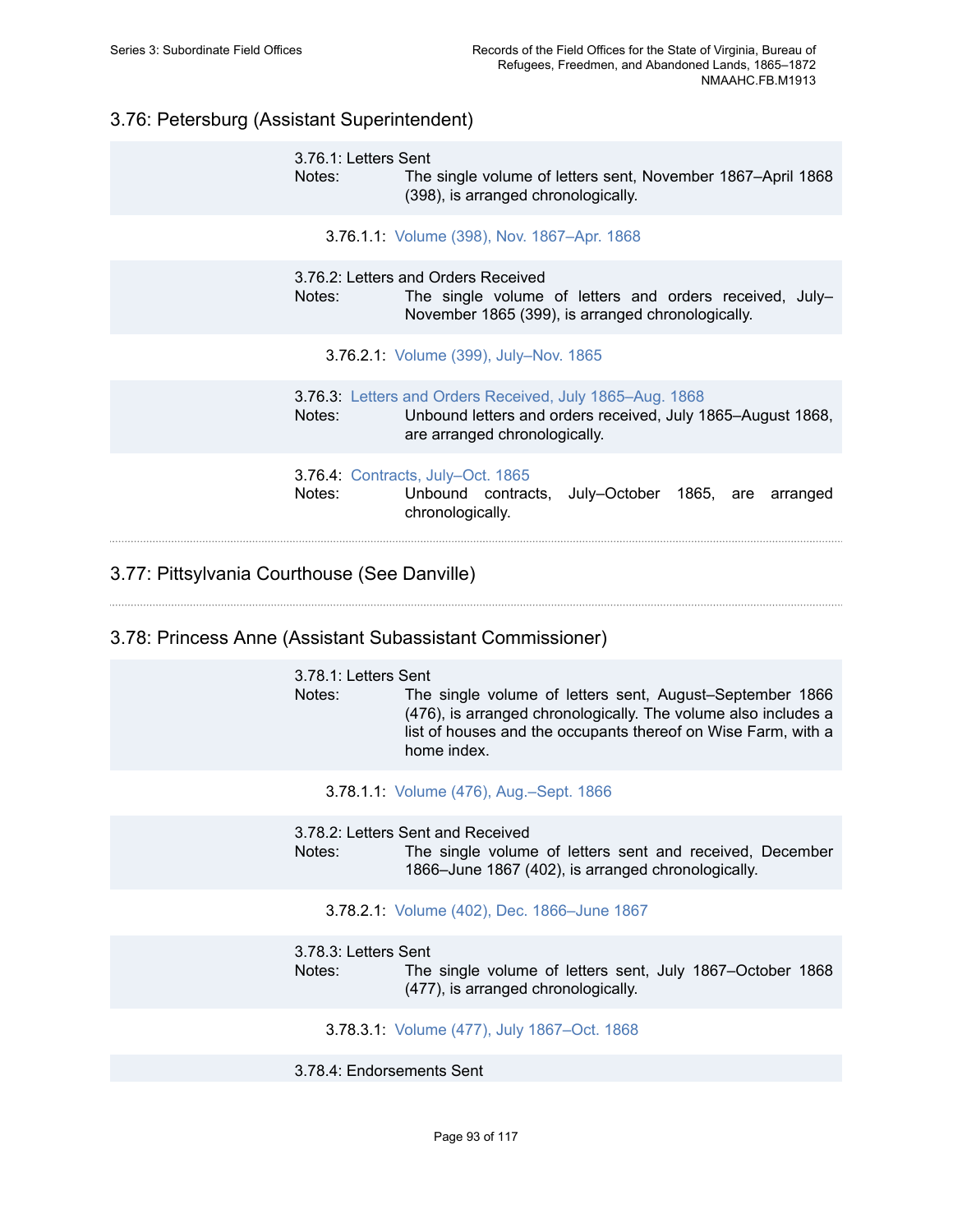- Notes: The single volume of endorsements sent and received, November 1865–April 1867 (367), is arranged chronologically. The volume includes some orders received and issued.
	- 3.78.4.1: Volume (367), Nov. [1865–Apr.](https://edan.si.edu/slideshow/slideshowViewer.htm?eadrefid=NMAAHC.FB.M1913_ref1340) 1867

3.78.5: Register of Letters Received and Endorsements Sent and Received Notes: The single–volume register of letters received and endorsements sent and received, July 1867–April 1868 (475), is arranged chronologically.

- 3.78.5.1: Volume (475), July [1867–Apr.](https://edan.si.edu/slideshow/slideshowViewer.htm?eadrefid=NMAAHC.FB.M1913_ref1343) 1868
- 3.78.6: Letters and Orders Received

Notes: Unbound letters and orders received, July 1865–December 1867, are unarranged.

3.78.6.1: Letters and Orders Received, July–Dec. 1865 [Image\(s\)](https://edan.si.edu/slideshow/slideshowViewer.htm?eadrefid=NMAAHC.FB.M1913_ref1346_part1) [Image\(s\)](https://edan.si.edu/slideshow/slideshowViewer.htm?eadrefid=NMAAHC.FB.M1913_ref1346_part2)

3.78.6.2: Letters and Orders Received, Jan. 1866–Dec. 1867 [Image\(s\)](https://edan.si.edu/slideshow/slideshowViewer.htm?eadrefid=NMAAHC.FB.M1913_ref1347_part1) [Image\(s\)](https://edan.si.edu/slideshow/slideshowViewer.htm?eadrefid=NMAAHC.FB.M1913_ref1347_part2)

3.78.7: Orders Issued and Copies of Leases and Work Agreements

Notes: The single volume of orders issued and copies of leases and work agreements, August 1865–March 1866, (368), is arranged by type of record and thereunder chronologically. The "orders" usually relate to complaints of the freedmen.

3.78.7.1: Volume (368), Aug. [1865–Mar.](https://edan.si.edu/slideshow/slideshowViewer.htm?eadrefid=NMAAHC.FB.M1913_ref1350) 1866

3.78.8: Register of Freedmen on Government Farms in Norfolk, Princess Anne, and Nansemond Counties

Notes: The single–volume register of freedmen on government farms in Norfolk, Princess Anne, and Nansemond Counties (358) is undated and arranged by farm and thereunder alphabetically by initial letter of surname of freedman. The register gives names and ages of freedmen.

3.78.8.1: Volume (358), [Undated](https://edan.si.edu/slideshow/slideshowViewer.htm?eadrefid=NMAAHC.FB.M1913_ref1353)

3.78.9: Reports and Records Relating to Complaints, 1865–67

[Image\(s\)](https://edan.si.edu/slideshow/slideshowViewer.htm?eadrefid=NMAAHC.FB.M1913_ref1355_part1)

[Image\(s\)](https://edan.si.edu/slideshow/slideshowViewer.htm?eadrefid=NMAAHC.FB.M1913_ref1355_part2)

Notes: Unbound reports and records relating to complaints, 1865– 67, are arranged by type of report or record and thereunder chronologically.

3.78.10: Contracts, Nov. [1865–June](https://edan.si.edu/slideshow/slideshowViewer.htm?eadrefid=NMAAHC.FB.M1913_ref1357) 1866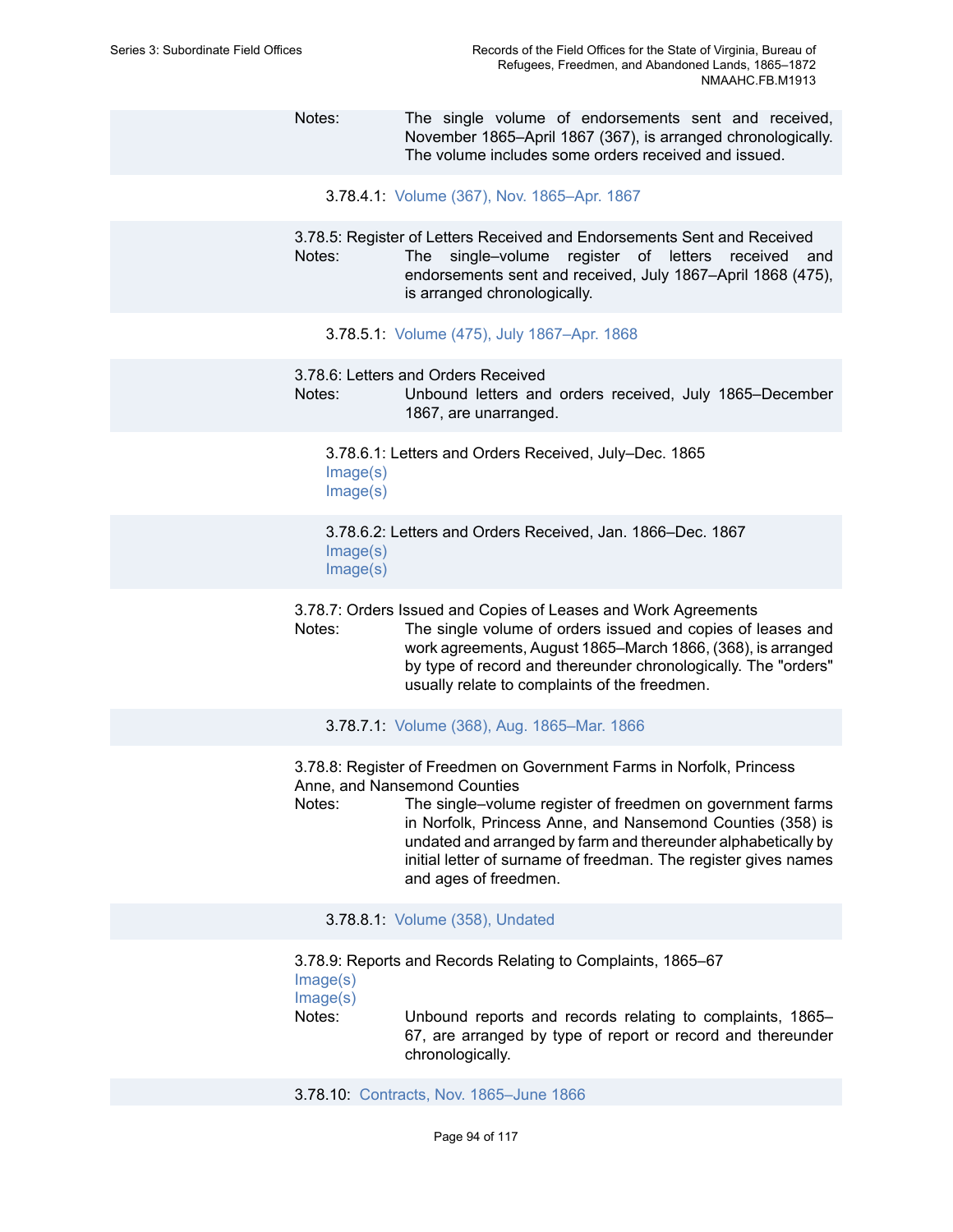- Notes: Unbound contracts, November 1865–June 1866, are arranged by month.
- 3.78.11: Census Returns of Black Population of Princess Anne County Notes: The single volume of census returns of the black population of Princess Anne County (403) is undated and arranged in five sections: Nos. 1 – 5.
	- 3.78.11.1: Volume (403), [Undated](https://edan.si.edu/slideshow/slideshowViewer.htm?eadrefid=NMAAHC.FB.M1913_ref1360)

3.78.12: Accounts Relating to Expenditures on Government Farms

Notes: The two volumes of accounts relating to expenditures on government farms, 1 (369) and 2 (370), cover the period 1863– 65. Volume 1 (369) is arranged chronologically. Volume 2 (370) is arranged by farm.

3.78.12.1: Volume 1 (369), [1863–65](https://edan.si.edu/slideshow/slideshowViewer.htm?eadrefid=NMAAHC.FB.M1913_ref1363)

3.78.12.2: Volume 2 (370), [1864–65](https://edan.si.edu/slideshow/slideshowViewer.htm?eadrefid=NMAAHC.FB.M1913_ref1364)

3.78.13: [Miscellaneous Records, May 1867](https://edan.si.edu/slideshow/slideshowViewer.htm?eadrefid=NMAAHC.FB.M1913_ref1366)

Notes: Unbound miscellaneous records, May 1867, include an estimate of funds, a memorandum of corn on government farms, and an account form showing pay, rations, repairs, and total cost.

## 3.79: Richmond (Subassistant Commissioner)

3.79.1: Letters Sent Notes: The three volumes of letters sent, June 1866–April 1869, 1 (410), 2 (411), and 3 (406), are arranged chronologically. Volume 2 (411) has a name index.

- 3.79.1.1: Volume 1 (410), [June–Dec.](https://edan.si.edu/slideshow/slideshowViewer.htm?eadrefid=NMAAHC.FB.M1913_ref1370) 1866
- 3.79.1.2: Volume 2 (411), Jan. [1867–Dec.](https://edan.si.edu/slideshow/slideshowViewer.htm?eadrefid=NMAAHC.FB.M1913_ref1371) 1868
- 3.79.1.3: Volume 3 (406), [Jan.–Apr.](https://edan.si.edu/slideshow/slideshowViewer.htm?eadrefid=NMAAHC.FB.M1913_ref1372) 1869

3.79.2: Press Copies of Letters Sent

Notes: The three volumes of press copies of letters sent, 1 (407), 2 (408), and 3 (409), cover the period April 1865–September 1866. Both Volumes 1 (407) and 2 (408) have name indexes. The first entries in 1 (407) are pencil copies rather than press copies.

3.79.2.1: Volume 1 (407), Apr.–Oct. 1865 [Image\(s\)](https://edan.si.edu/slideshow/slideshowViewer.htm?eadrefid=NMAAHC.FB.M1913_ref1375_part1)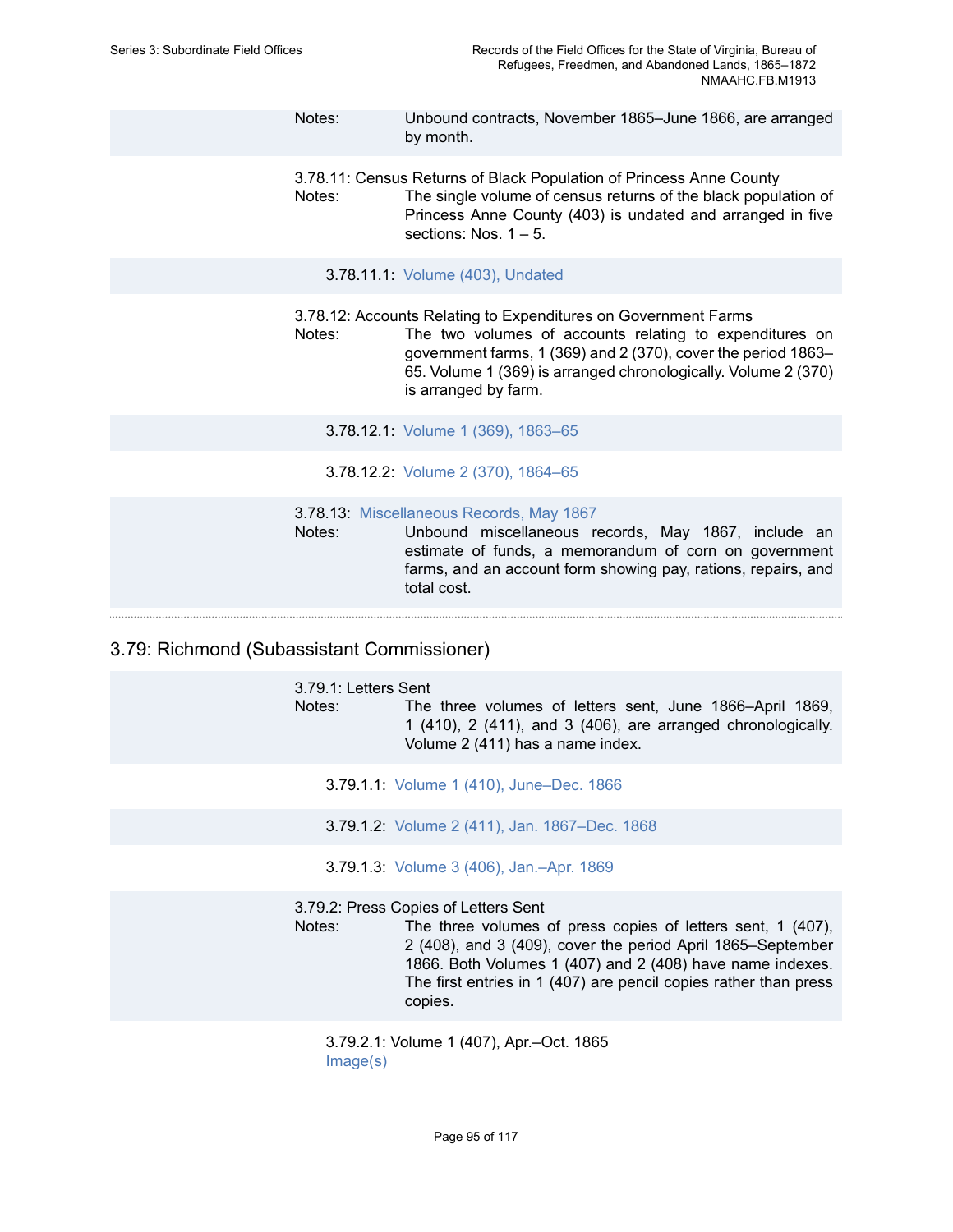[Image\(s\)](https://edan.si.edu/slideshow/slideshowViewer.htm?eadrefid=NMAAHC.FB.M1913_ref1375_part2)

3.79.2.2: Volume 2 (408), Oct. 1865–Mar. 1866 [Image\(s\)](https://edan.si.edu/slideshow/slideshowViewer.htm?eadrefid=NMAAHC.FB.M1913_ref1376_part1) [Image\(s\)](https://edan.si.edu/slideshow/slideshowViewer.htm?eadrefid=NMAAHC.FB.M1913_ref1376_part2)

3.79.2.3: Volume 3 (409), Mar.–Sept. 1866 [Image\(s\)](https://edan.si.edu/slideshow/slideshowViewer.htm?eadrefid=NMAAHC.FB.M1913_ref1377_part1) [Image\(s\)](https://edan.si.edu/slideshow/slideshowViewer.htm?eadrefid=NMAAHC.FB.M1913_ref1377_part2)

3.79.3: Endorsements Sent and Received

- Notes: The three volumes of endorsements sent and received, April 1865–December 1868, 1 (412), 2 (413), and 3 (414), are arranged chronologically. Both Volumes 1 (412) and 3 (414) have name indexes.
	- 3.79.3.1: Volume 1 (412), Apr. [1865–Mar.](https://edan.si.edu/slideshow/slideshowViewer.htm?eadrefid=NMAAHC.FB.M1913_ref1380) 1866
	- 3.79.3.2: Volume 2 (413), [Mar.–Dec.](https://edan.si.edu/slideshow/slideshowViewer.htm?eadrefid=NMAAHC.FB.M1913_ref1381) 1866
	- 3.79.3.3: Volume 3 (414), Jan. [1867–Dec.](https://edan.si.edu/slideshow/slideshowViewer.htm?eadrefid=NMAAHC.FB.M1913_ref1382) 1868

3.79.4: Registers of Letters Received

- Notes: The two volumes of registers of letters received, 1 (404) and 2 (405), cover the period April–May 1865; July 1865–December 1868. Volume 1 (404) is arranged chronologically. Volume 2 (405) is arranged alphabetically by initial letter of the surname of correspondent and thereunder arranged in chronological order and numbered. Both volumes have name indexes.
	- 3.79.4.1: Volume 1 (404), Apr. [1865–Dec.](https://edan.si.edu/slideshow/slideshowViewer.htm?eadrefid=NMAAHC.FB.M1913_ref1385) 1866
	- 3.79.4.2: Volume 2 (405), Jan. [1867–Dec.](https://edan.si.edu/slideshow/slideshowViewer.htm?eadrefid=NMAAHC.FB.M1913_ref1386) 1868
- 3.79.5: Registered Letters Received
- Notes: Unbound registered letters, August 1865–December 1868, are arranged according to their entry in the two volumes of registers of letters received, 1 (404) and 2 (405), described above.
	- 3.79.5.1: Registered Letters Received, Aug. 1865–Mar. 1866 [Image\(s\)](https://edan.si.edu/slideshow/slideshowViewer.htm?eadrefid=NMAAHC.FB.M1913_ref1389_part1) [Image\(s\)](https://edan.si.edu/slideshow/slideshowViewer.htm?eadrefid=NMAAHC.FB.M1913_ref1389_part2) [Image\(s\)](https://edan.si.edu/slideshow/slideshowViewer.htm?eadrefid=NMAAHC.FB.M1913_ref1389_part3) [Image\(s\)](https://edan.si.edu/slideshow/slideshowViewer.htm?eadrefid=NMAAHC.FB.M1913_ref1389_part4)

## 3.79.5.2: Registered Letters Received, Apr.–Dec. 1866 [Image\(s\)](https://edan.si.edu/slideshow/slideshowViewer.htm?eadrefid=NMAAHC.FB.M1913_ref1390_part1) [Image\(s\)](https://edan.si.edu/slideshow/slideshowViewer.htm?eadrefid=NMAAHC.FB.M1913_ref1390_part2) [Image\(s\)](https://edan.si.edu/slideshow/slideshowViewer.htm?eadrefid=NMAAHC.FB.M1913_ref1390_part3)

3.79.5.3: Registered Letters Received, Jan. 1867–Dec. 1868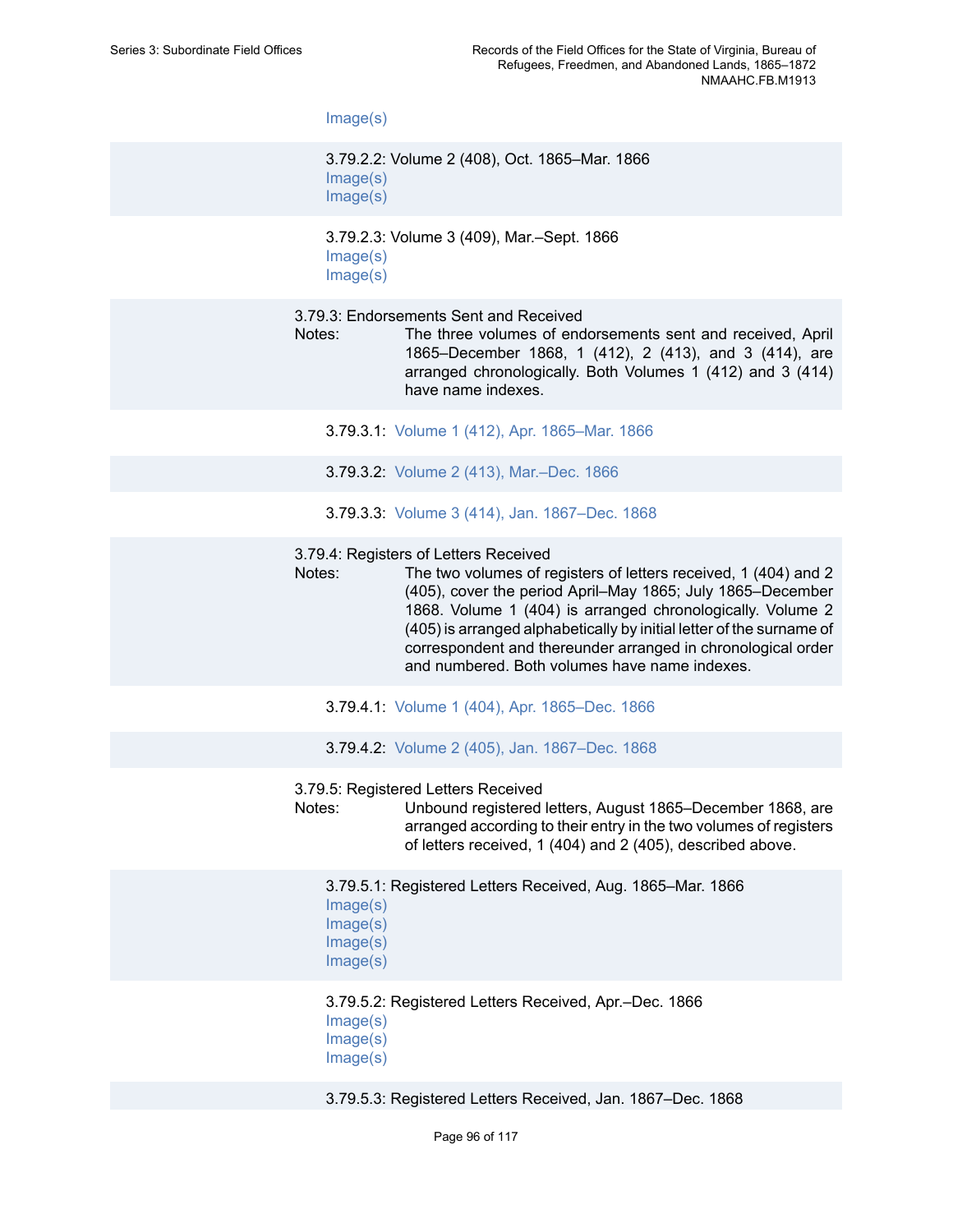| Image(s)<br>Image(s)<br>Image(s)<br>Image(s) |                                                                                                                                                                                                                                                                                                                                              |
|----------------------------------------------|----------------------------------------------------------------------------------------------------------------------------------------------------------------------------------------------------------------------------------------------------------------------------------------------------------------------------------------------|
| Image(s)<br>Image(s)<br>Notes:               | 3.79.6: Unregistered Letters Received, June 1865–Dec. 1868<br>Unbound unregistered letters received, June 1865–December<br>1868, are arranged chronologically.                                                                                                                                                                               |
| 1866-68<br>Notes:                            | 3.79.7: Copies of Reports of Officers, Enlisted Men, and Civilians on Duty,<br>Unbound copies of reports of officers, enlisted men, and<br>civilians on duty, 1866–68, are arranged chronologically. These<br>are retained copies of those forwarded to the Assistant<br>Commissioner.                                                       |
| Image(s)<br>Image(s)<br>Notes:               | 3.79.8: Reports Received from Subordinate Officers, 1866-68<br>Unbound reports received from subordinate officers, 1866-<br>68, are arranged by type of report. Included are special<br>reports made in compliance with circulars from the Assistant<br>Commissioner, and reports on schools, rations, and of persons<br>and articles hired. |
| Notes:                                       | 3.79.9: Orders and Circulars Issued<br>single volume of orders and circulars<br>issued,<br>The<br>January 1867-October 1868, is unnumbered and arranged<br>chronologically.                                                                                                                                                                  |
|                                              | 3.79.9.1: 1 Volume, Jan. 1867–Oct. 1868                                                                                                                                                                                                                                                                                                      |
| Notes:                                       | 3.79.10: Orders and Circulars Received<br>The single volume of orders and circulars received, March-<br>December 1866, is unnumbered and arranged chronologically.                                                                                                                                                                           |
|                                              | 3.79.10.1: 1 Volume, Mar.-Dec. 1866                                                                                                                                                                                                                                                                                                          |
| Notes:                                       | 3.79.11: Orders and Circulars Received, May 1865–Dec. 1868<br>Unbound orders and circulars received, May 1865-December<br>1868, are arranged chronologically.                                                                                                                                                                                |
| Notes:                                       | 3.79.12: Proceedings of Freedmen's Court<br>The single volume of proceedings of Freedmen's Court,<br>October 1865-March 1866 (415), is arranged chronologically<br>and has a name index.                                                                                                                                                     |
|                                              |                                                                                                                                                                                                                                                                                                                                              |

3.79.12.1: Volume (415), Oct. [1865–Mar.](https://edan.si.edu/slideshow/slideshowViewer.htm?eadrefid=NMAAHC.FB.M1913_ref1408) 1866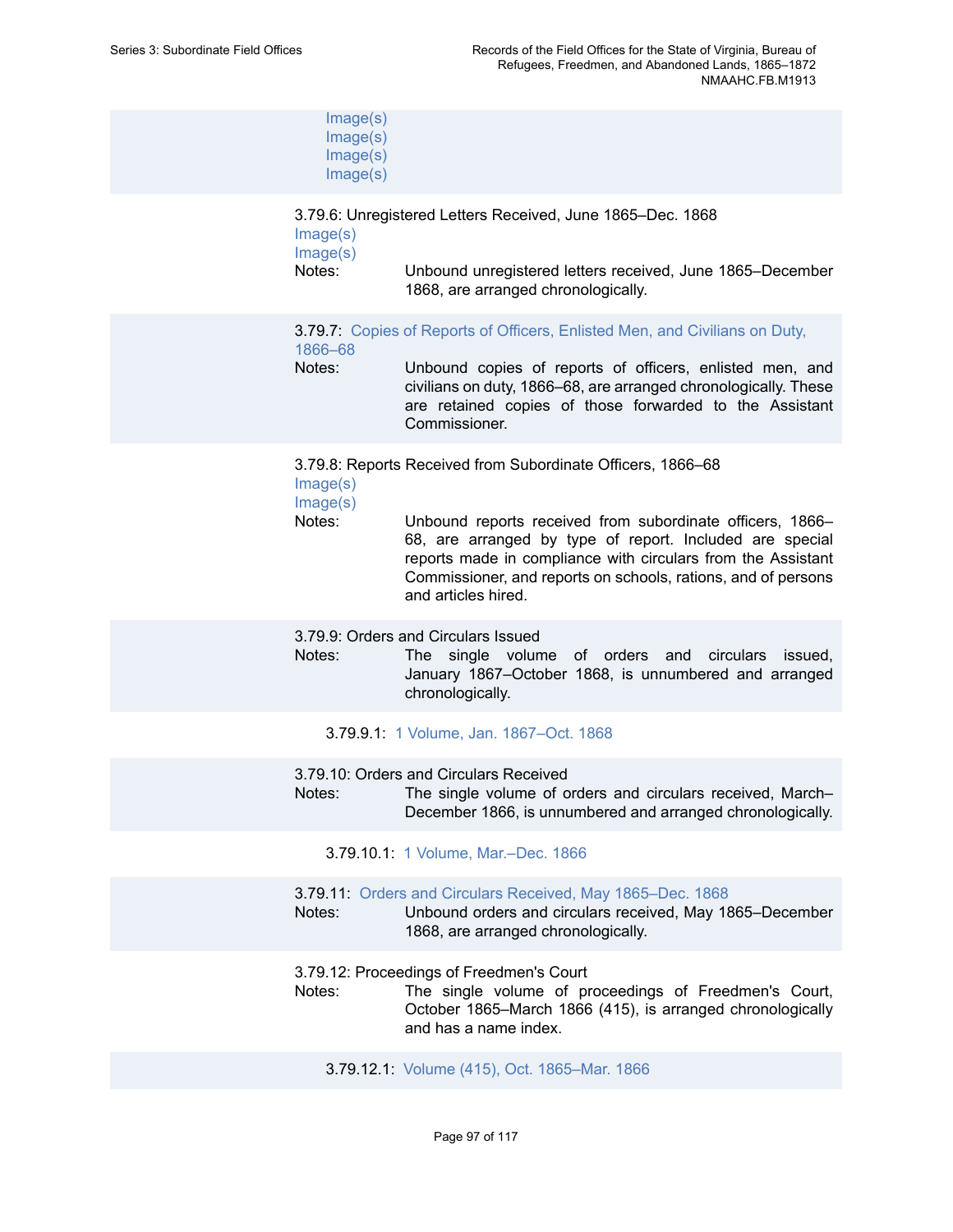| 1870   | 3.79.13: Letters Received by Claims Agent at Richmond, July 1869–Dec. |
|--------|-----------------------------------------------------------------------|
| Notes: | Unbound letters received by claims agent at Richmond, July            |
|        | 1869–Dec. 1870, are arranged chronologically.                         |

3.79.14: Register of Persons Receiving Claims

Notes: The single–volume register of persons receiving claims, April 1869–March 1872 (416), is arranged chronologically by date vouchers were received.

3.79.14.1: Volume (416), Apr. [1869–Mar.](https://edan.si.edu/slideshow/slideshowViewer.htm?eadrefid=NMAAHC.FB.M1913_ref1413) 1872

3.79.15: [Records Relating to Court Cases and Miscellaneous Receipts,](https://edan.si.edu/slideshow/slideshowViewer.htm?eadrefid=NMAAHC.FB.M1913_ref1415) [1865–68](https://edan.si.edu/slideshow/slideshowViewer.htm?eadrefid=NMAAHC.FB.M1913_ref1415) Notes: Unbound records relating to court cases and miscellaneous receipts, 1865–68, are arranged chronologically.

3.80: Richmond (Assistant Subassistant Commissioner)

3.80.1: Letters Sent Notes: The two volumes of letters sent, January 1867–December 1868, 1 (419) and 2 (420), are arranged chronologically. Volume 1 (419) has a name index.

- 3.80.1.1: Volume 1 (419), Jan. [1867–Aug.](https://edan.si.edu/slideshow/slideshowViewer.htm?eadrefid=NMAAHC.FB.M1913_ref1419) 1868
- 3.80.1.2: Volume 2 (420), [Sept.–Dec.](https://edan.si.edu/slideshow/slideshowViewer.htm?eadrefid=NMAAHC.FB.M1913_ref1420) 1868

3.80.2: Press Copies of Letters Sent

Notes: The single volume of press copies of letters sent, December 1865–April 1867 (418), is arranged chronologically.

3.80.2.1: Volume (418), Dec. 1865–Apr. 1867 [Image\(s\)](https://edan.si.edu/slideshow/slideshowViewer.htm?eadrefid=NMAAHC.FB.M1913_ref1423_part1) [Image\(s\)](https://edan.si.edu/slideshow/slideshowViewer.htm?eadrefid=NMAAHC.FB.M1913_ref1423_part2)

3.80.3: Register of Letters Received and Endorsements Sent and Received Notes: The single–volume register of letters received and endorsements sent and received, December 1866–December 1868 (417), is arranged chronologically, and there is a name index.

3.80.3.1: Volume (417), Dec. [1866–Dec.](https://edan.si.edu/slideshow/slideshowViewer.htm?eadrefid=NMAAHC.FB.M1913_ref1426) 1868

3.80.4: Letters Received, Jan. 1866–Dec. 1868 [Image\(s\)](https://edan.si.edu/slideshow/slideshowViewer.htm?eadrefid=NMAAHC.FB.M1913_ref1428_part1) [Image\(s\)](https://edan.si.edu/slideshow/slideshowViewer.htm?eadrefid=NMAAHC.FB.M1913_ref1428_part2) [Image\(s\)](https://edan.si.edu/slideshow/slideshowViewer.htm?eadrefid=NMAAHC.FB.M1913_ref1428_part3)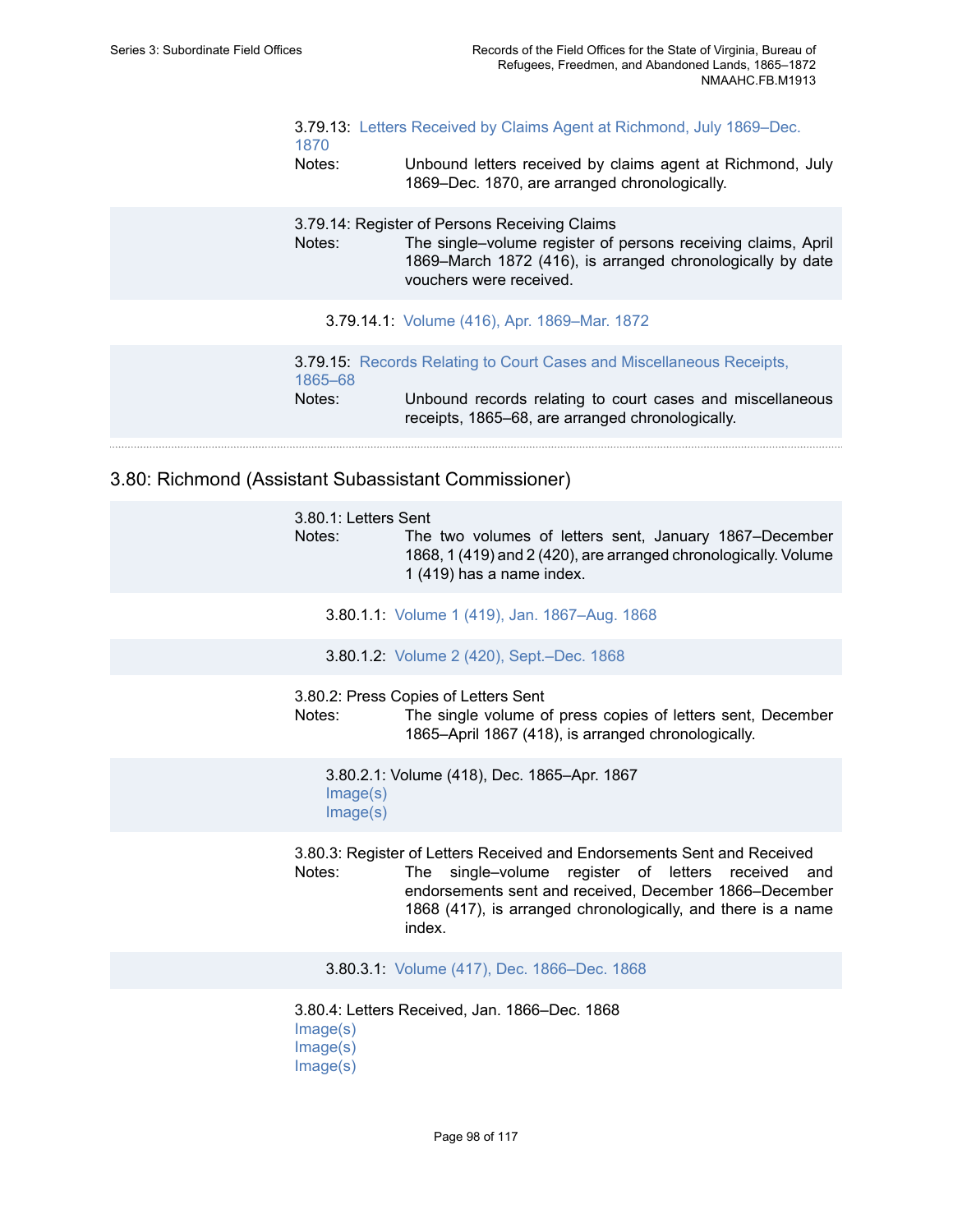| Image(s)<br>Notes:                                      | Unbound letters received, January 1866–December 1868, are<br>arranged chronologically.                                                                                                                                                                                                                                                 |  |
|---------------------------------------------------------|----------------------------------------------------------------------------------------------------------------------------------------------------------------------------------------------------------------------------------------------------------------------------------------------------------------------------------------|--|
| Notes:                                                  | <b>3.80.5</b> School Reports, Contracts, and Indentures, 1865–68<br>Unbound school reports, contracts, and indentures, 1865–68,<br>are arranged by type of record and thereunder chronologically.                                                                                                                                      |  |
| Notes:                                                  | <b>3.80.6:</b> Lists of Indigent Persons and Loyal Refugees to Whom Rations Were<br>Issued, Aug. 1868<br>Unbound lists of indigent persons and loyal refugees to whom<br>rations were issued, dated August 1868, are arranged by the<br>categories "indigent persons" and "refugees" and thereunder<br>numerically by assigned number. |  |
| 3.81: Rocky Mount (Assistant Subassistant Commissioner) |                                                                                                                                                                                                                                                                                                                                        |  |

- 3.81.1: Letters Sent
- Notes: The single volume of letters sent, August 1866–February 1868 (421), is arranged chronologically. The volume also contains a register of letters received and endorsements sent, Aug. 1866 to June 1867, arranged chronologically.
- 3.81.2: Volume (421), Aug. [1866–Feb.](https://edan.si.edu/slideshow/slideshowViewer.htm?eadrefid=NMAAHC.FB.M1913_ref1437) 1868
- 3.81.3: [Letters Received, Jan. 1866–May 1868](https://edan.si.edu/slideshow/slideshowViewer.htm?eadrefid=NMAAHC.FB.M1913_ref1438)
- Notes: Unbound letters received, January 1866–May 1868, are arranged chronologically.
- 3.81.4: [Circulars Received, Jan. 1866–May 1868](https://edan.si.edu/slideshow/slideshowViewer.htm?eadrefid=NMAAHC.FB.M1913_ref1440)

Notes: Unbound circulars received, January 1866–May 1868, are arranged chronologically.

- 3.81.5: Register of Complaints
- Notes: The single–volume register of complaints, 1866 and 1868 (422), is arranged chronologically. There is a name index to the section for 1866. The volume also contains letters sent by the Military Commissioner, 26th Division, 1st Military District, Nov. 1867–Feb. 1868, which are continued in Volume 353½ 1 MD in Records of U. S. Army Continental Commands, 1821–1920, RG 393.
	- 3.81.5.1: [Volume](https://edan.si.edu/slideshow/slideshowViewer.htm?eadrefid=NMAAHC.FB.M1913_ref1443) (422), 1866 and 1868

3.81.6: [Contracts, Indentures, Reports, and Records Relating to Court Cases,](https://edan.si.edu/slideshow/slideshowViewer.htm?eadrefid=NMAAHC.FB.M1913_ref1445) [1865–68](https://edan.si.edu/slideshow/slideshowViewer.htm?eadrefid=NMAAHC.FB.M1913_ref1445) Notes: Unbound contracts, indentures, reports, and records relating to court cases 1865–68, are arranged by type of record and thereunder chronologically.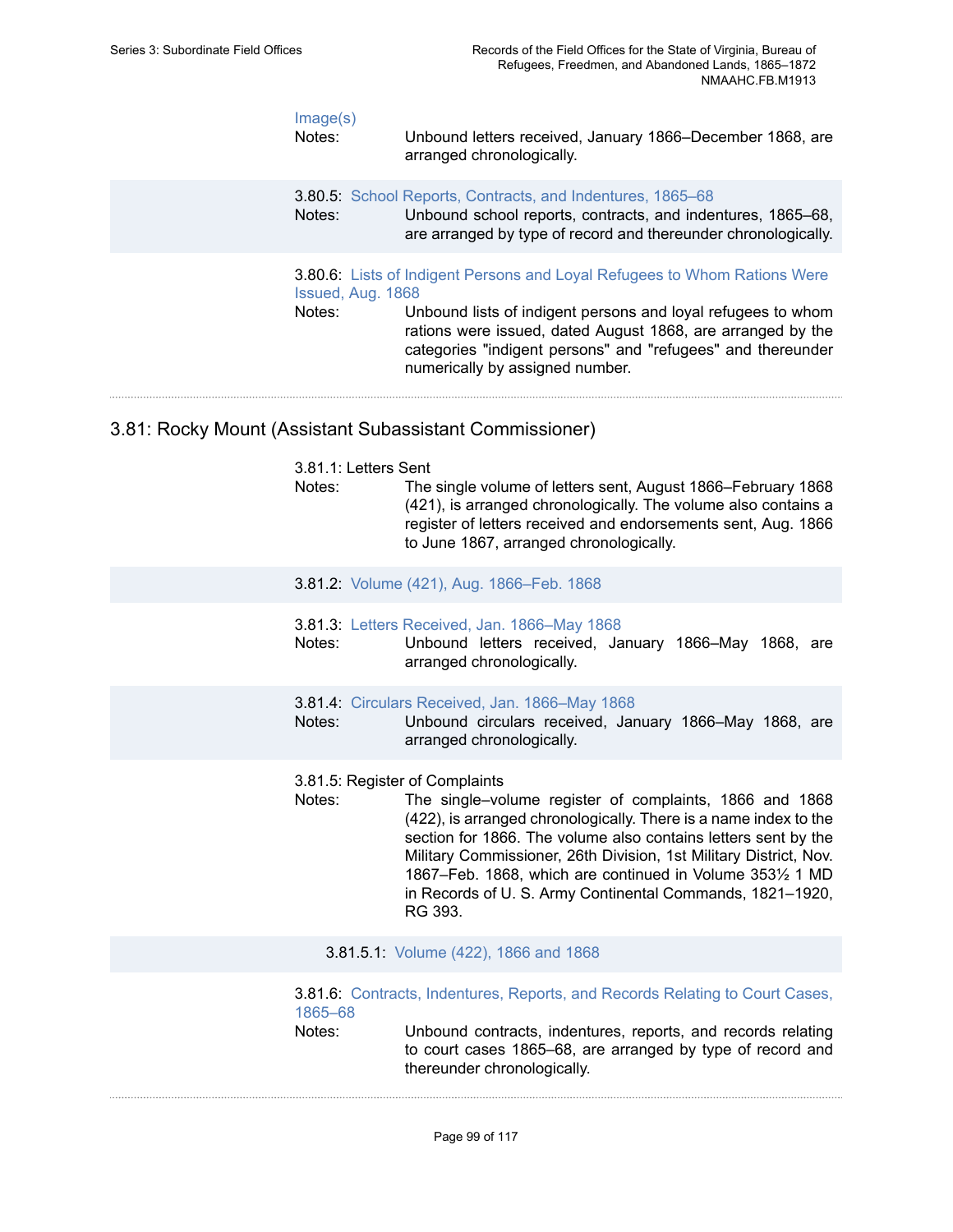# 3.82: Salem (8th Educational Subdistrict, See Wytheville)

## 3.83: Smithfield (Assistant Superintendent)

| Notes: | 3.83.1: Letters and Orders Received, May 1865–May 1866<br>Unbound letters and orders received, May 1865–May 1866, are<br>arranged chronologically. |
|--------|----------------------------------------------------------------------------------------------------------------------------------------------------|
| Notes: | <b>3.83.2: Contracts, Jan. 1866</b><br>Unbound contracts cover the period January 1866.                                                            |

## 3.84: Staunton (Assistant Subassistant Commissioner)

3.84.1: Letters Sent

Notes: The single volume of letters sent, April–December 1866 (250), is arranged chronologically. The volume has a name index and also includes some endorsements interfiled with letters, and some letters and endorsements received at the back.

#### 3.84.1.1: Volume (250), [Apr.–Dec.](https://edan.si.edu/slideshow/slideshowViewer.htm?eadrefid=NMAAHC.FB.M1913_ref1455) 1866

#### 3.84.2: Name Index

Notes: The single–volume Unnumbered and Undated name index is an index to the letters in Volume 2 (431) of the two volumes of letters sent described below.

#### 3.84.2.1: 1 Volume, [Undated](https://edan.si.edu/slideshow/slideshowViewer.htm?eadrefid=NMAAHC.FB.M1913_ref1458)

3.84.3: Letters Sent

- Notes: The two volumes of letters sent, March–June 1867 and February–December 1868, 1 (430) and 2 (431), are arranged in chronological order and numbered. A name index is in Volume 1 (430). For a name index to Volume 2 (431), see the single–volume Unnumbered and Undated name index described above.
	- 3.84.3.1: Volume 1 (430), [Mar.–June](https://edan.si.edu/slideshow/slideshowViewer.htm?eadrefid=NMAAHC.FB.M1913_ref1461) 1867
	- 3.84.3.2: Volume 2 (431), [Feb.–Dec.](https://edan.si.edu/slideshow/slideshowViewer.htm?eadrefid=NMAAHC.FB.M1913_ref1462) 1868
- 3.84.4: Letters [Received,](https://edan.si.edu/slideshow/slideshowViewer.htm?eadrefid=NMAAHC.FB.M1913_ref1464) Apr.–May 1866
- Notes: Unbound letters received, April–May 1866, are arranged chronologically.

3.84.5: Name Index

Notes: The single–volume name index is Unnumbered and Undated and is an index to part of Volume 3 (428) of the three volumes of registers of letters received and endorsements (Feb. 1867– Dec. 1868) described below.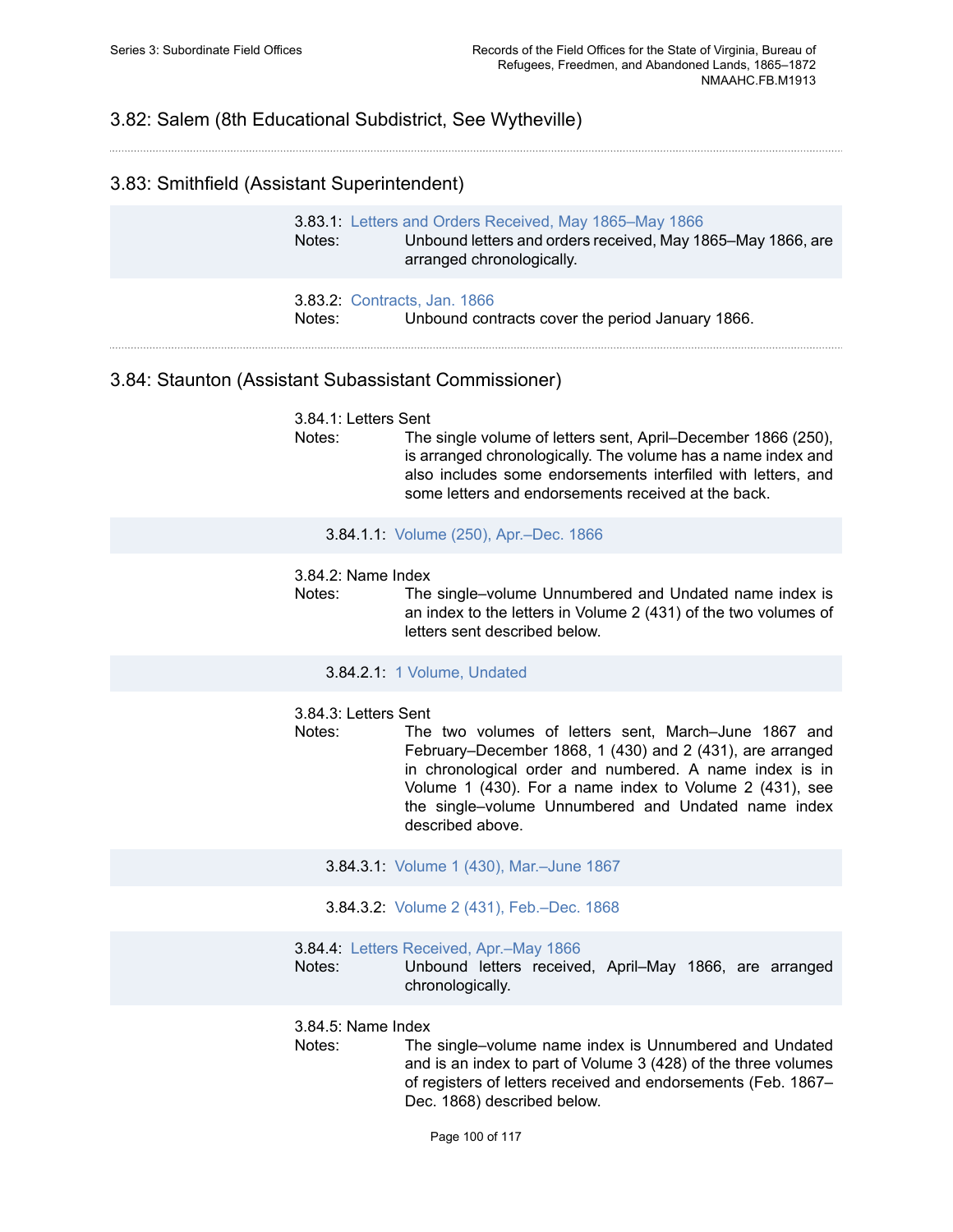3.84.5.1: 1 Volume, [Undated](https://edan.si.edu/slideshow/slideshowViewer.htm?eadrefid=NMAAHC.FB.M1913_ref1467)

#### 3.84.6: Register of Letters Received and Endorsements

- Notes: The three volumes of register of letters received and endorsements, February 1867–Dec. 1868, are arranged by time period. The entries thereunder are arranged alphabetically by initial letter of surname of correspondent, and thereunder numerically. A name index is in Volume 2 (427). An incomplete name index to Volume 3 (428), is in the single–volume unnumbered and undated name index described above.
	- 3.84.6.1: Volume 1 (426), [Feb.–June](https://edan.si.edu/slideshow/slideshowViewer.htm?eadrefid=NMAAHC.FB.M1913_ref1470) 1867
	- 3.84.6.2: Volume 2 (427), July [1867–Aug.](https://edan.si.edu/slideshow/slideshowViewer.htm?eadrefid=NMAAHC.FB.M1913_ref1471) 1868
	- 3.84.6.3: Volume 3 (428), [Sept.–Dec.](https://edan.si.edu/slideshow/slideshowViewer.htm?eadrefid=NMAAHC.FB.M1913_ref1472) 1868

3.84.7: Registered Letters Received

Notes: The unbound registered letters received, 1867 and 1868, are arranged according to their entry in the three volumes of register of letters received and endorsements, 1 (426), 2 (427) and 3 (428), described above.

3.84.7.1: Entered in Volume 1 (426)

3.84.7.1.1: A – W, 1867 and 1868 [Image\(s\)](https://edan.si.edu/slideshow/slideshowViewer.htm?eadrefid=NMAAHC.FB.M1913_ref1476_part1) [Image\(s\)](https://edan.si.edu/slideshow/slideshowViewer.htm?eadrefid=NMAAHC.FB.M1913_ref1476_part2)

3.84.7.2: Entered in Volume 2 (427)

3.84.7.2.1: A – M, 1867 and 1868 [Image\(s\)](https://edan.si.edu/slideshow/slideshowViewer.htm?eadrefid=NMAAHC.FB.M1913_ref1478_part1) [Image\(s\)](https://edan.si.edu/slideshow/slideshowViewer.htm?eadrefid=NMAAHC.FB.M1913_ref1478_part2) [Image\(s\)](https://edan.si.edu/slideshow/slideshowViewer.htm?eadrefid=NMAAHC.FB.M1913_ref1478_part3)

3.84.7.3: [Entered](https://edan.si.edu/slideshow/slideshowViewer.htm?eadrefid=NMAAHC.FB.M1913_ref1479) in Volume 3 (428), 1868

3.84.8: Unregistered Letters Received, Oct. 1865–Dec. 1866 [Image\(s\)](https://edan.si.edu/slideshow/slideshowViewer.htm?eadrefid=NMAAHC.FB.M1913_ref1481_part1) [Image\(s\)](https://edan.si.edu/slideshow/slideshowViewer.htm?eadrefid=NMAAHC.FB.M1913_ref1481_part2) Notes: Unbound letters received, October 1865–December 1866, are arranged chronologically.

3.84.9: Orders and Circulars Received

Notes: The single volume of orders and circulars received, September 1865–August 1866 (433), is arranged chronologically. This series also includes a register of marriages.

3.84.9.1: Volume (433), Sept. [1865–Aug.](https://edan.si.edu/slideshow/slideshowViewer.htm?eadrefid=NMAAHC.FB.M1913_ref1484) 1866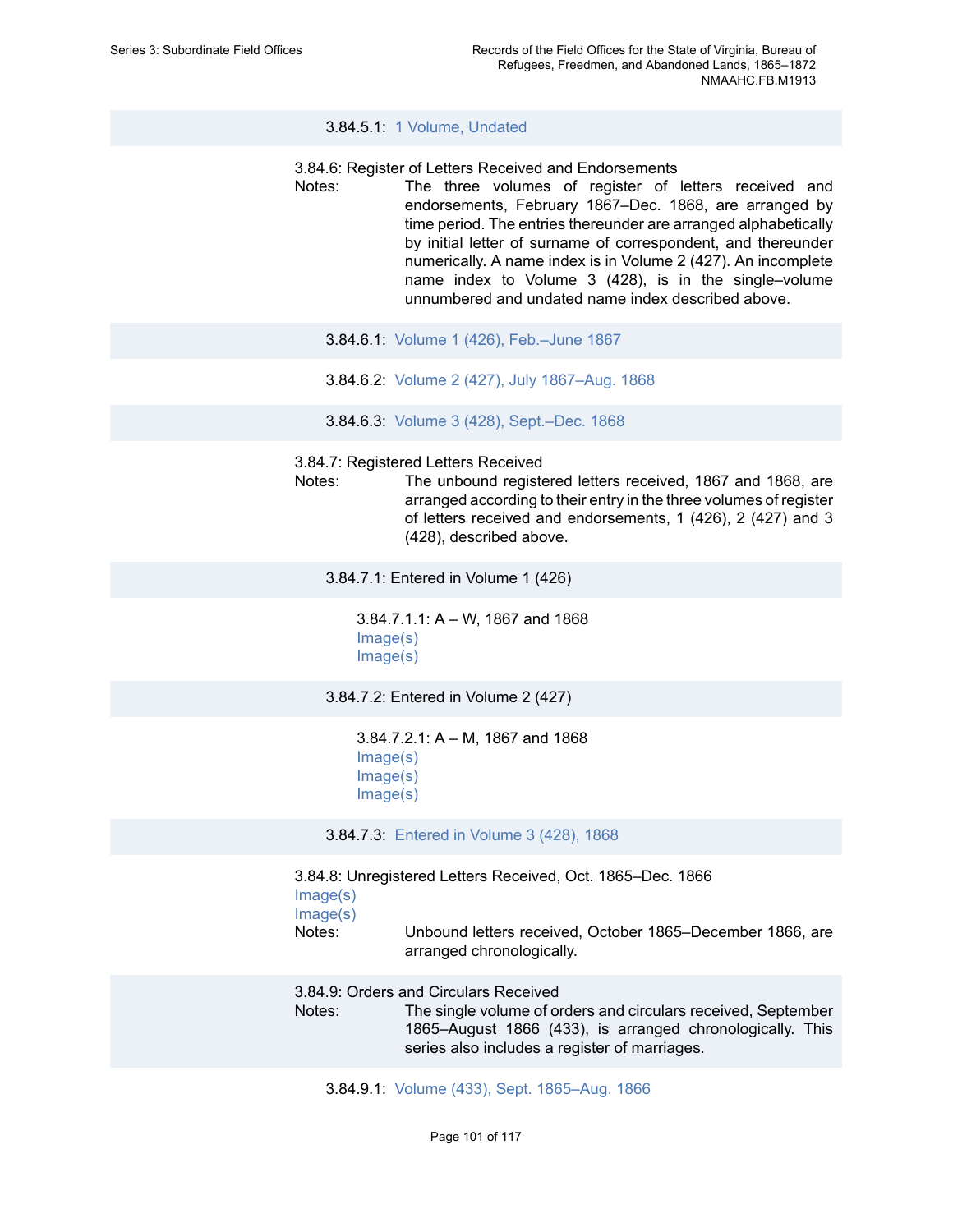3.84.10: Register of Cases Forwarded to Civil Authorities

Notes: The single–volume register of cases forwarded to civil authorities, April–November 1868 (436), is arranged chronologically.

3.84.10.1: Volume (436), [Apr.–Nov.](https://edan.si.edu/slideshow/slideshowViewer.htm?eadrefid=NMAAHC.FB.M1913_ref1487) 1868

3.84.11: Registers of Complaints

Notes: The two volumes of registers of complaints, November 1865– March 1868, 1 (434) and 2 (435), are arranged chronologically. A name index is in Volume 1 (434). At the beginning of Volume 2 (435) are proceedings of cases tried, dated Dec. 1865–Jan. 1866 and June 1866.

3.84.11.1: Volume 1 (434), Nov. [1865–Aug.](https://edan.si.edu/slideshow/slideshowViewer.htm?eadrefid=NMAAHC.FB.M1913_ref1490) 1867

3.84.11.2: Volume 2 (435), Sept. [1867–Mar.](https://edan.si.edu/slideshow/slideshowViewer.htm?eadrefid=NMAAHC.FB.M1913_ref1491) 1868

3.84.12: Contracts, Bills of Lading, Receipts, and Miscellaneous Records, 1865–68 [Image\(s\)](https://edan.si.edu/slideshow/slideshowViewer.htm?eadrefid=NMAAHC.FB.M1913_ref1493_part1) [Image\(s\)](https://edan.si.edu/slideshow/slideshowViewer.htm?eadrefid=NMAAHC.FB.M1913_ref1493_part2) [Image\(s\)](https://edan.si.edu/slideshow/slideshowViewer.htm?eadrefid=NMAAHC.FB.M1913_ref1493_part3) Notes: Unbound contracts, bills of lading, receipts, and miscellaneous records, 1865–68, are arranged by type of record and thereunder chronologically. The "miscellaneous" papers contain papers relating to court cases, bounties and leases, and circulars.

3.85: Staunton (Superintendent) (See Winchester, VA, Subassistant Commissioner)

3.86: Suffolk (Assistant Subassistant Commissioner)

3.86.1: Letters Sent Notes: The single volume of letters sent, August 1867–December 1868 (439), is arranged chronologically. 3.86.1.1: Volume (439), Aug. [1867–Dec.](https://edan.si.edu/slideshow/slideshowViewer.htm?eadrefid=NMAAHC.FB.M1913_ref1498) 1868 3.86.2: Endorsements Sent and Received Notes: The single volume of endorsements sent and received, August 1867–Dec. 1868 (440), is arranged chronologically. 3.86.2.1: Volume (440), Aug. [1867–Dec.](https://edan.si.edu/slideshow/slideshowViewer.htm?eadrefid=NMAAHC.FB.M1913_ref1501) 1868 3.86.3: Letters Received Notes: The two volumes of letters received, March 1867–December 1868, 1 (437) and 2 (438), are arranged chronologically. Volume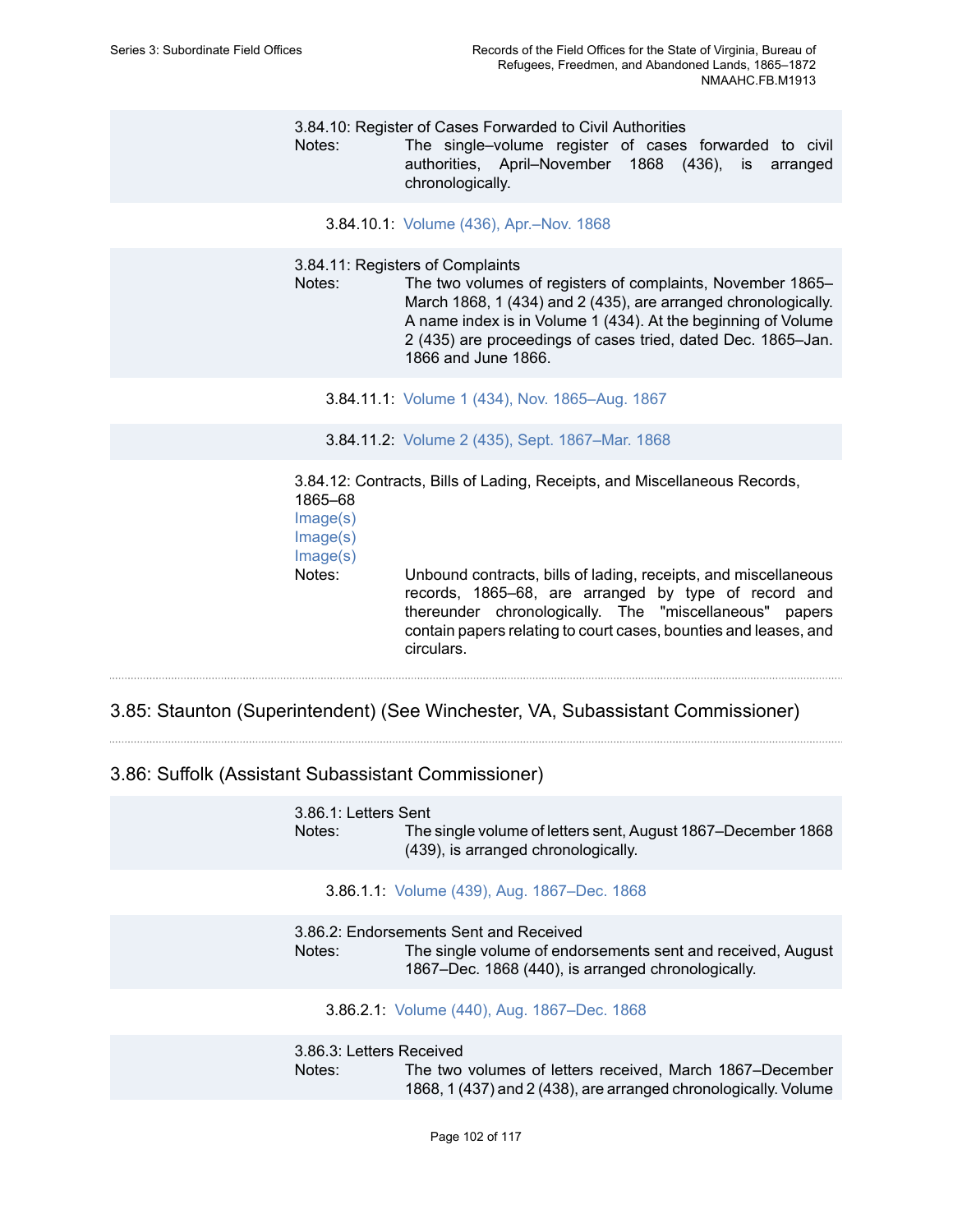1 (437) also contains proceedings of Freedmen's Court, Feb.– May 1866.

- 3.86.3.1: Volume 1 (437), [Mar.–Aug.](https://edan.si.edu/slideshow/slideshowViewer.htm?eadrefid=NMAAHC.FB.M1913_ref1504) 1867
- 3.86.3.2: Volume 2 (438), Aug. [1867–Dec.](https://edan.si.edu/slideshow/slideshowViewer.htm?eadrefid=NMAAHC.FB.M1913_ref1505) 1868
- 3.86.4: [Letters Received, Feb.–Dec. 1868](https://edan.si.edu/slideshow/slideshowViewer.htm?eadrefid=NMAAHC.FB.M1913_ref1507)
- Notes: Unbound letters received, February–December 1868, are arranged chronologically.
- 3.86.5: [School Reports, Feb.–Dec. 1868](https://edan.si.edu/slideshow/slideshowViewer.htm?eadrefid=NMAAHC.FB.M1913_ref1509)
- Notes: Unbound school reports, February–December 1868, are arranged chronologically.
- 3.86.6: Monthly Reports [Forwarded,](https://edan.si.edu/slideshow/slideshowViewer.htm?eadrefid=NMAAHC.FB.M1913_ref1511) Sept. 1866 and Apr. 1867–Dec. 1868 Notes: Unbound monthly reports forwarded, September 1866 and April 1867–Dec. 1868, are arranged chronologically.
- 3.86.7: [Circulars and Circular Letters Received, May 1865–Dec. 1868](https://edan.si.edu/slideshow/slideshowViewer.htm?eadrefid=NMAAHC.FB.M1913_ref1513) Notes: Unbound circulars and circular letters received, May 1865– December 1868, are arranged chronologically.
- 3.86.8: [Bills of Lading and Contracts, 1866 and 1867](https://edan.si.edu/slideshow/slideshowViewer.htm?eadrefid=NMAAHC.FB.M1913_ref1515) Notes: Unbound bills of lading and contracts, 1866 and 1867, are arranged by type of record and thereunder chronologically.

### 3.87: Tappahannock (Assistant Subassistant Commissioner)

3.87.1: Letters Sent Notes: The two volumes of letters sent, July–December 1865 and August 1866– December 1868, 1 (448) and 2 (442), are arranged chronologically. Volume 1 (448) contains a name index and proceedings of the Freedman's Court, Mar.–Apr. 1866.

- 3.87.1.1: Volume 1 (448), July–Dec. 1865; Aug. [1866–Mar.](https://edan.si.edu/slideshow/slideshowViewer.htm?eadrefid=NMAAHC.FB.M1913_ref1519) 1867
- 3.87.1.2: Volume 2 (442), Apr. [1867–Dec.](https://edan.si.edu/slideshow/slideshowViewer.htm?eadrefid=NMAAHC.FB.M1913_ref1520) 1868

#### 3.87.2: Letters Received and Endorsements Sent and Received

Notes: The single volume of letters received and endorsements sent and received, January 1867–December 1868 (441), is arranged chronologically.

3.87.2.1: Volume (441), Jan. [1867–Dec.](https://edan.si.edu/slideshow/slideshowViewer.htm?eadrefid=NMAAHC.FB.M1913_ref1523) 1868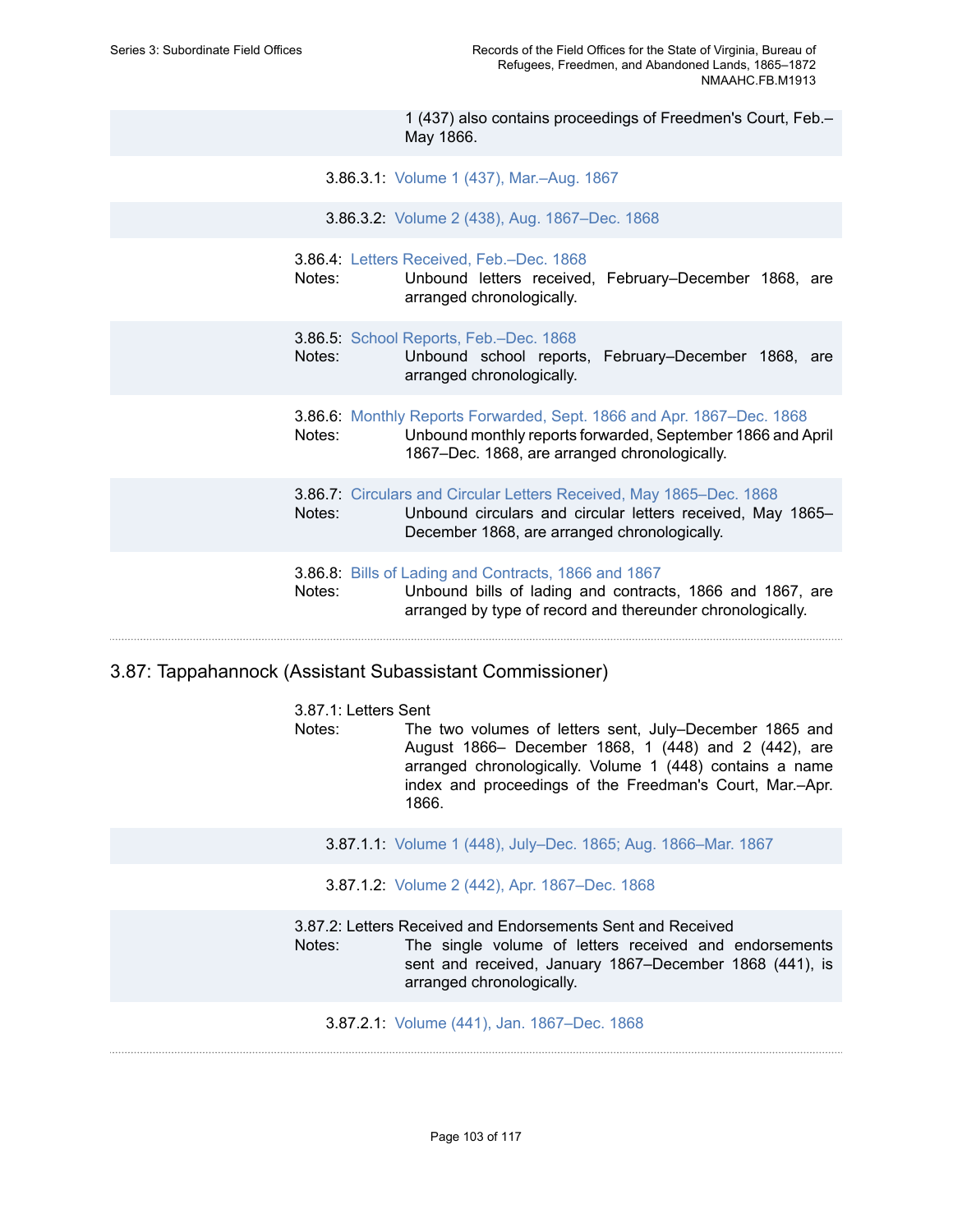# 3.88: Vienna (See Fairfax Courthouse)

# 3.89: Warrenton (Assistant Subassistant Commissioner)

| 3.89.1: Letters Sent<br>Notes: | The single volume of letters sent, April–November 1867 (445),<br>is arranged chronologically.                                                                                                                                                                                                                                                                                                                                                               |
|--------------------------------|-------------------------------------------------------------------------------------------------------------------------------------------------------------------------------------------------------------------------------------------------------------------------------------------------------------------------------------------------------------------------------------------------------------------------------------------------------------|
| Notes:                         | 3.89.1.1: Volume (445), Apr.-Nov. 1867<br>For letters sent January-April 1868, see Volume 3 (446)<br>of the three volumes of letters sent, March 1866-October<br>1868, among the files of the assistant subassistant<br>commissioner (3rd Division, 10th Subdistrict) for Leesburg,<br>VA (See Roll 100).                                                                                                                                                   |
| Notes:                         | 3.89.2: Registers of Letters Received and Endorsements Sent and Received<br>The two volumes of registers of letters received and<br>endorsements sent and received, January 1867-April 1868, 1<br>(443) and 2 (444), are arranged chronologically. Indexed are a<br>few endorsements for May and June 1868 that probably should<br>have been included in Volume 2 (266) of the two volumes of<br>registers of letters received at Leesburg described above. |
|                                | 3.89.2.1: Volume 1 (443), Jan.-Dec. 1867                                                                                                                                                                                                                                                                                                                                                                                                                    |
|                                | 3.89.2.2: Volume 2 (444), Jan.-Apr. 1868                                                                                                                                                                                                                                                                                                                                                                                                                    |
| Image(s)<br>Image(s)<br>Notes: | 3.89.3: Letters Received, Aug. 1865-Dec. 1866<br>Unbound letters received, August 1865–December 1866, are<br>arranged chronologically.                                                                                                                                                                                                                                                                                                                      |
| Notes:                         | 3.89.4: Orders Received, May 1865-May 1867<br>Unbound orders received, May 1865-May 1867, are arranged<br>chronologically.                                                                                                                                                                                                                                                                                                                                  |
| Notes:                         | 3.89.5: Bills of Lading, Indentures, Records Relating to Court Cases, School<br>Reports, and Miscellaneous Records, 1865-68<br>Unbound bills of lading, indentures, records relating to court<br>cases, school reports, and miscellaneous records, 1865-68,<br>are arranged by type of record.                                                                                                                                                              |
|                                |                                                                                                                                                                                                                                                                                                                                                                                                                                                             |

# 3.90: Warsaw (Assistant Subassistant Commissioner)

### 3.90.1: Letters Sent

Notes: The single volume of letters sent, January 1867–December 1868 (449), is arranged chronologically.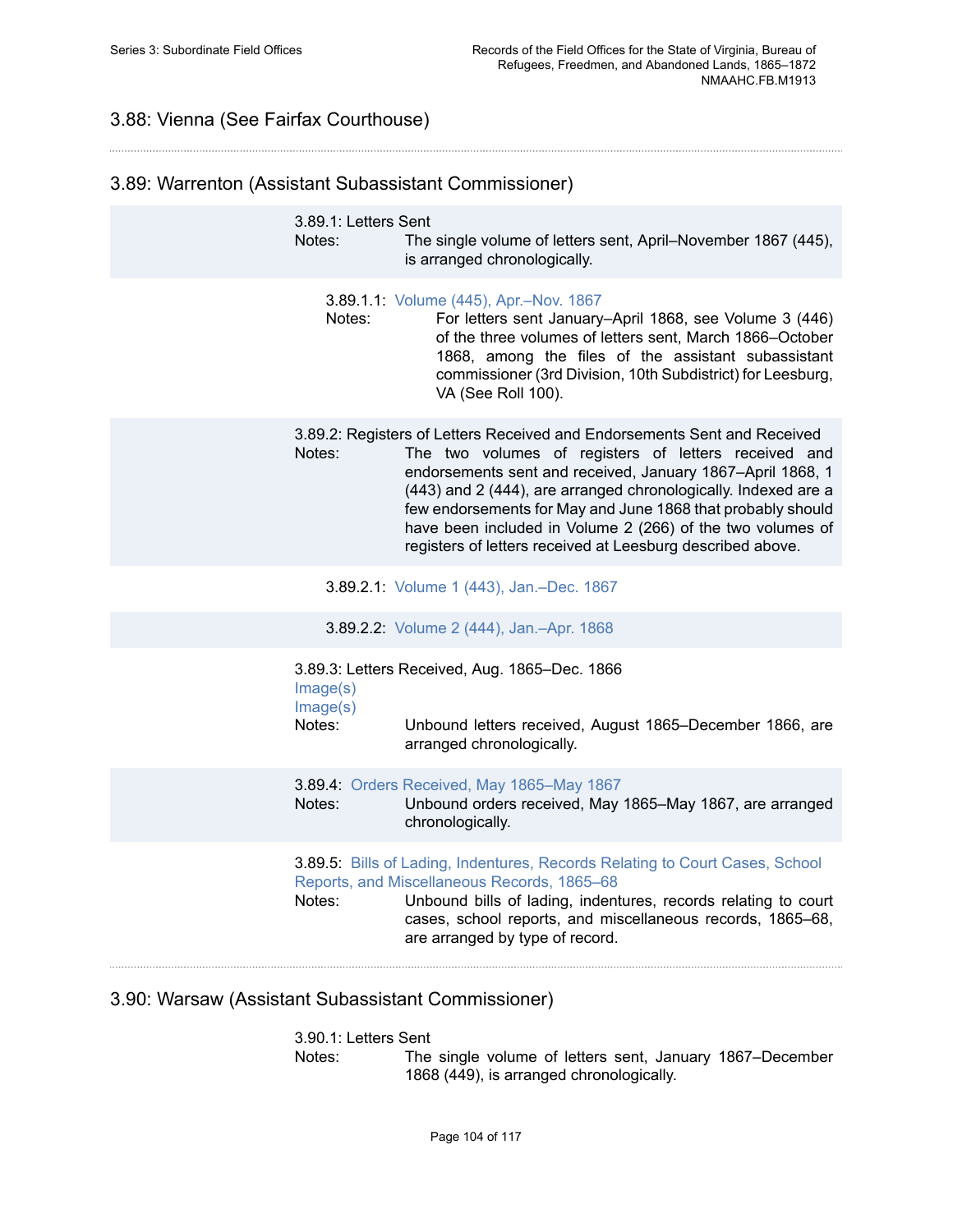#### 3.90.1.1: Volume (449), Jan. [1867–Dec.](https://edan.si.edu/slideshow/slideshowViewer.htm?eadrefid=NMAAHC.FB.M1913_ref1543) 1868

3.90.2: Register of Letters Received and Endorsements Sent and Received Notes: The single–volume register of letters received and endorsements sent and received, January 1867–November 1868 (447), is arranged chronologically.

3.90.2.1: Volume (447), Jan. [1867–Nov.](https://edan.si.edu/slideshow/slideshowViewer.htm?eadrefid=NMAAHC.FB.M1913_ref1546) 1868

3.90.3: Indentures and [Applications](https://edan.si.edu/slideshow/slideshowViewer.htm?eadrefid=NMAAHC.FB.M1913_ref1548) for Bounty, 1866–68 Notes: Unbound indentures and applications for bounty, 1866–68, are arranged chronologically.

## 3.91: Waverly (Assistant Subassistant Commissioner)

3.91.1: Letters Sent and Register of Letters Received and Endorsements Sent and Received

Notes: The single volume of letters sent and register of letters received and endorsements sent and received, December 1866– December 1868 (450), is arranged first by letters sent, then by register of letters received, and thereunder chronologically.

3.91.1.1: Volume (450), Dec. [1866–Dec.](https://edan.si.edu/slideshow/slideshowViewer.htm?eadrefid=NMAAHC.FB.M1913_ref1552) 1868

| Notes: | <b>3.91.2: Letters Received, Feb. 1866–Dec. 1868</b><br>Unbound letters received, February 1866–December 1868, are<br>arranged chronologically.                                                                                                   |
|--------|---------------------------------------------------------------------------------------------------------------------------------------------------------------------------------------------------------------------------------------------------|
| Notes: | 3.91.3: Orders and Circulars Received, Dec. 1866–May 1868<br>Unbound orders and circulars received, December 1866–May<br>1868, are arranged chronologically.                                                                                      |
| Notes: | <b>3.91.4: Monthly Reports Forwarded and Records Relating to Court Cases,</b><br>Dec. 1866–Dec. 1868<br>Unbound monthly reports forwarded and records relating to<br>court cases, December 1866–December 1868, are arranged by<br>type of record. |

## 3.92: Wilson's Landing (Assistant Superintendent)

Scope and **Contents** Note: For letters sent July–September 1866 from Wilson's Landing, VA, see Volume 2 (453) of the two volumes of letters sent (1866–68) listed among the records of the assistant subassistant commissioner for New Kent Courthouse, VA (See Roll 131). For a register of letters received at Wilson's Landing covering the period July–September 1866, see Volume 2 (452) of two volumes of registers of letters received and endorsements sent (1866– 68) listed among the records of the assistant subassistant commissioner for New Kent Courthouse, VA (See Roll 131).

3.92.1: [Letters Sent, Letters Received, and Contracts, Feb.–June 1866](https://edan.si.edu/slideshow/slideshowViewer.htm?eadrefid=NMAAHC.FB.M1913_ref1561)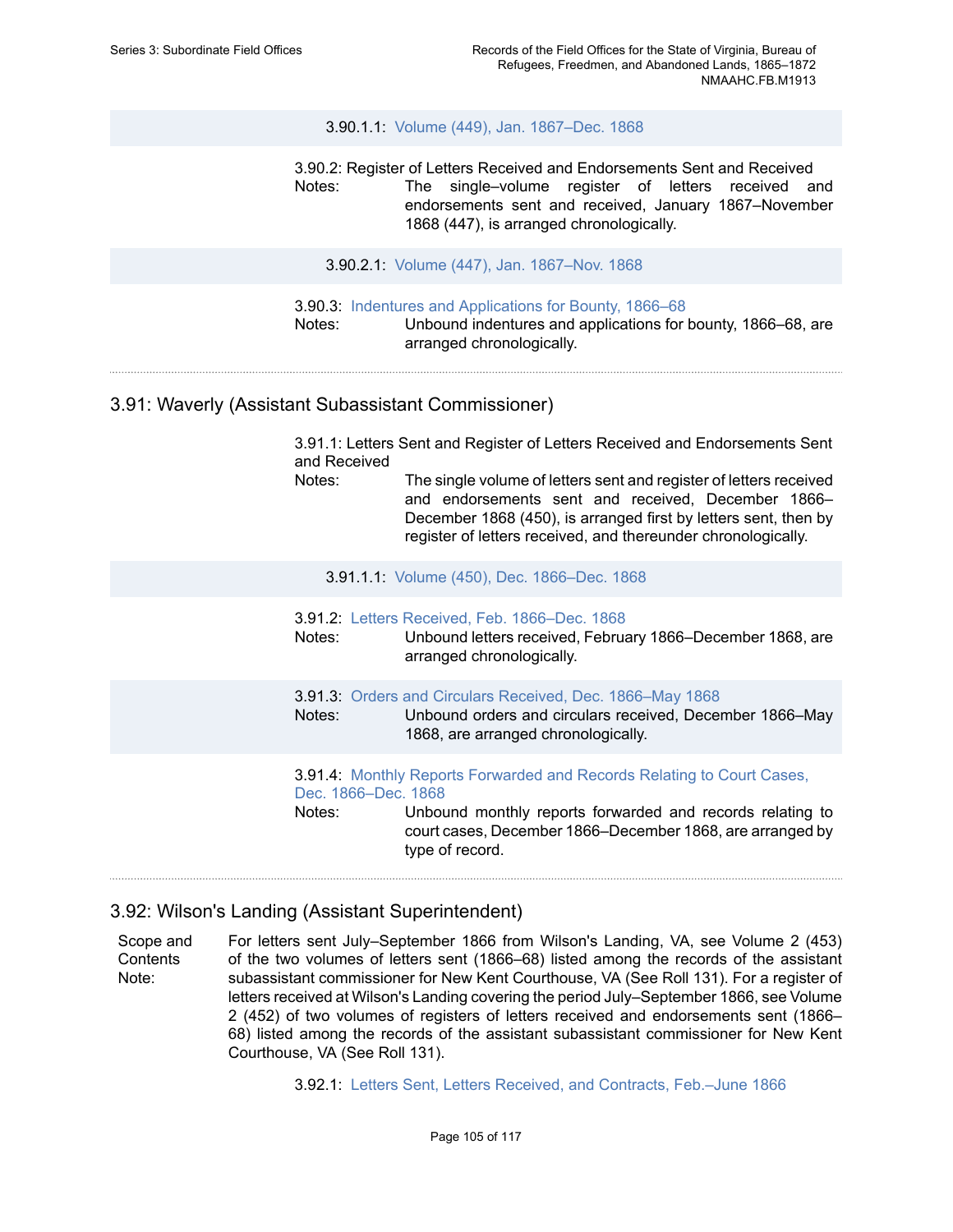Notes: Unbound letters sent, letters received, and contracts, February–June 1866, are arranged by type of record.

3.93: Williamsburg (Assistant Subassistant Commissioner)

3.93.1: Letters Sent, April–November 1867, and Proceedings of Freedmen's Court, March–May 1866 Notes: The single volume of letters sent, April–November 1867, and

proceedings of Freedmen's Court, March–May 1866 (451), is arranged by type of record and thereunder chronologically.

3.93.1.1: Volume (451), [Mar.–May](https://edan.si.edu/slideshow/slideshowViewer.htm?eadrefid=NMAAHC.FB.M1913_ref1566) 1866; Apr.–Nov. 1867

| Notes: | 3.93.2: Letters Received, 1865-67<br>Unbound letters<br>received, 1865–67, are<br>arranged<br>chronologically. Included are some accounts and retained<br>copies of reports.                             |
|--------|----------------------------------------------------------------------------------------------------------------------------------------------------------------------------------------------------------|
| Notes: | <b>3.93.3:</b> Letters Received by Superintendent of Negro Affairs, Apr.–June 1865<br>Unbound letters received by the superintendent of Negro<br>Affairs, April–June 1865, are arranged chronologically. |

## 3.94: Winchester (Subassistant Commissioner)

3.94.1: Letters Sent Notes: The two volumes of letters sent, August 1865–April 1866, 1 (429) and 2 (458), are arranged chronologically. Volume 1 (429) also contains letters sent by the quartermaster of the 1st Brigade, 3rd Division, 10th Army Corps, Aug. 1864–July 1865.

3.94.1.1: Volume 1 (429), [Aug.–Nov.](https://edan.si.edu/slideshow/slideshowViewer.htm?eadrefid=NMAAHC.FB.M1913_ref1574) 1865

3.94.1.2: Volume 2 (458), Nov. [1865–Apr.](https://edan.si.edu/slideshow/slideshowViewer.htm?eadrefid=NMAAHC.FB.M1913_ref1575) 1866

3.94.2: Press Copies of Letters Sent

Notes: The five volumes of press copies of letters sent, March 1866– December 1868, 1 (459), 2 (460), 3 (461), 4 (462), and 5 (463), are arranged chronologically, and each volume has a name index.

3.94.2.1: Volume 1 (459), Mar.–Dec. 1866 [Image\(s\)](https://edan.si.edu/slideshow/slideshowViewer.htm?eadrefid=NMAAHC.FB.M1913_ref1578_part1) [Image\(s\)](https://edan.si.edu/slideshow/slideshowViewer.htm?eadrefid=NMAAHC.FB.M1913_ref1578_part2)

3.94.2.2: Volume 2 (460), Dec. 1866–May 1867 [Image\(s\)](https://edan.si.edu/slideshow/slideshowViewer.htm?eadrefid=NMAAHC.FB.M1913_ref1579_part1) [Image\(s\)](https://edan.si.edu/slideshow/slideshowViewer.htm?eadrefid=NMAAHC.FB.M1913_ref1579_part2)

3.94.2.3: Volume 3 (461), May–Oct. 1867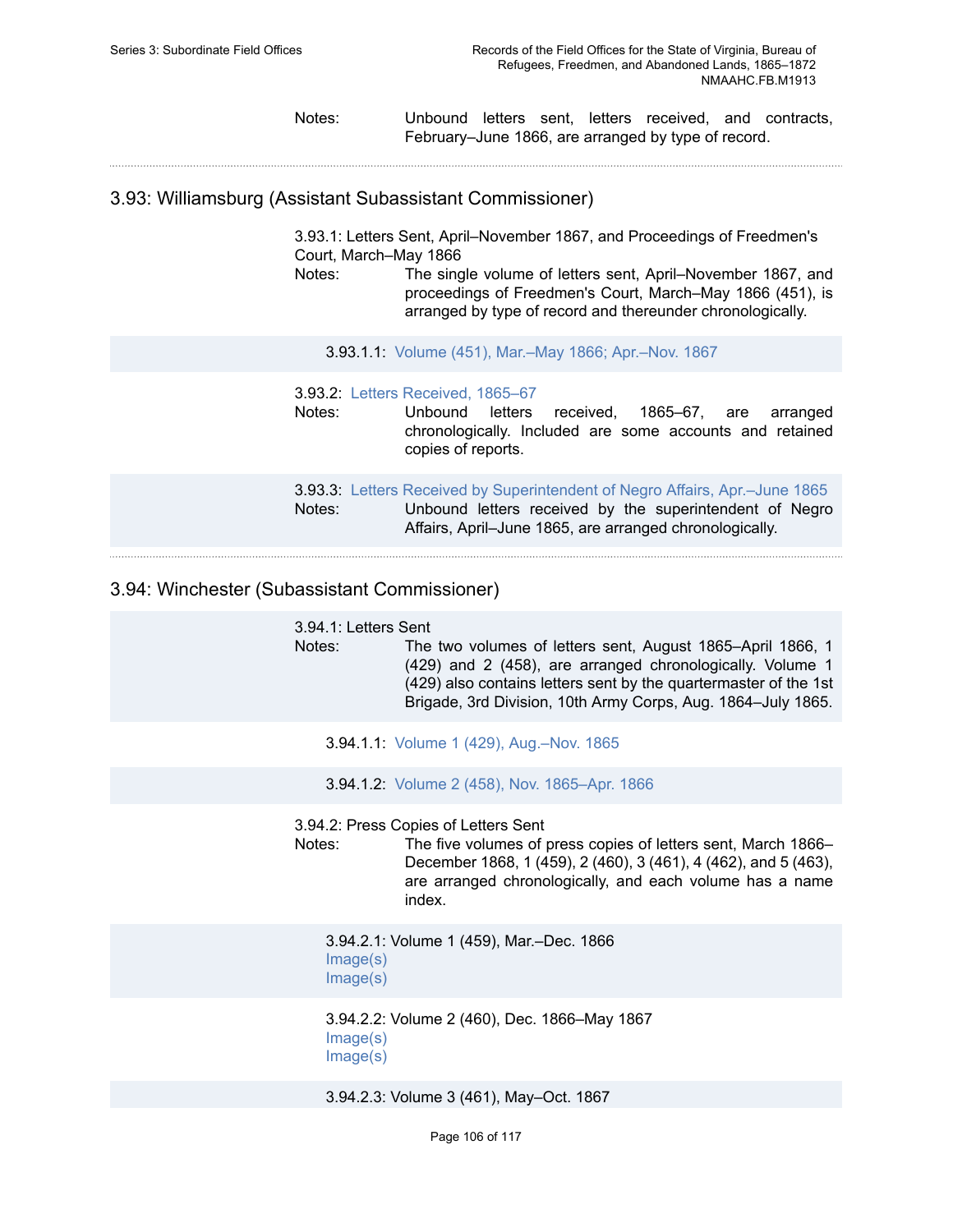[Image\(s\)](https://edan.si.edu/slideshow/slideshowViewer.htm?eadrefid=NMAAHC.FB.M1913_ref1580_part1) [Image\(s\)](https://edan.si.edu/slideshow/slideshowViewer.htm?eadrefid=NMAAHC.FB.M1913_ref1580_part2)

3.94.2.4: Volume 4 (462), Oct. 1867–June 1868 [Image\(s\)](https://edan.si.edu/slideshow/slideshowViewer.htm?eadrefid=NMAAHC.FB.M1913_ref1581_part1) [Image\(s\)](https://edan.si.edu/slideshow/slideshowViewer.htm?eadrefid=NMAAHC.FB.M1913_ref1581_part2) [Image\(s\)](https://edan.si.edu/slideshow/slideshowViewer.htm?eadrefid=NMAAHC.FB.M1913_ref1581_part3)

3.94.2.5: Volume 5 (463), June–Dec. 1868 [Image\(s\)](https://edan.si.edu/slideshow/slideshowViewer.htm?eadrefid=NMAAHC.FB.M1913_ref1582_part1) [Image\(s\)](https://edan.si.edu/slideshow/slideshowViewer.htm?eadrefid=NMAAHC.FB.M1913_ref1582_part2)

#### 3.94.3: Endorsements Sent

Notes: The five volumes of endorsements sent, November 1865– December 1868, 1 (454), 2 (464), 3 (465) 4 (466), and 5 (467), are arranged chronologically.

3.94.3.1: Volume 1 (454), Nov. [1865–June](https://edan.si.edu/slideshow/slideshowViewer.htm?eadrefid=NMAAHC.FB.M1913_ref1585) 1866 3.94.3.2: Volume 2 (464), June [1866–June](https://edan.si.edu/slideshow/slideshowViewer.htm?eadrefid=NMAAHC.FB.M1913_ref1586) 1867 3.94.3.3: Volume 3 (465), [June–Dec.](https://edan.si.edu/slideshow/slideshowViewer.htm?eadrefid=NMAAHC.FB.M1913_ref1587) 1867 3.94.3.4: Volume 4 (466), [Jan.–Oct.](https://edan.si.edu/slideshow/slideshowViewer.htm?eadrefid=NMAAHC.FB.M1913_ref1588) 1868 3.94.3.5: Volume 5 (467), [Oct.–Dec.](https://edan.si.edu/slideshow/slideshowViewer.htm?eadrefid=NMAAHC.FB.M1913_ref1589) 1868

3.94.4: Registers of Letters Received

Notes: The three volumes of registers of letters received, 1 (455), 2 (456), and 3 (457), cover the period August 1865–December 1868. The entries for 1865 and 1866 are arranged by year and thereunder arranged in chronological order and numbered. Those for 1867 and 1868 are arranged by time period, thereunder alphabetically by initial letter of surname of correspondent, and thereunder arranged in chronological order and numbered.

- 3.94.4.1: Volume 1 (455), Aug. [1865–July](https://edan.si.edu/slideshow/slideshowViewer.htm?eadrefid=NMAAHC.FB.M1913_ref1592) 1867
- 3.94.4.2: Volume 2 (456), [July–Dec.](https://edan.si.edu/slideshow/slideshowViewer.htm?eadrefid=NMAAHC.FB.M1913_ref1593) 1867
- 3.94.4.3: Volume 3 (457), [Jan.–Dec.](https://edan.si.edu/slideshow/slideshowViewer.htm?eadrefid=NMAAHC.FB.M1913_ref1594) 1868

3.94.5: Registered Letters Received

Notes: Unbound registered letters received, August 1865–December 1868, are arranged according to their entry in the three volumes of registers of letters received (Aug. 1865–Dec. 1868) described above.

3.94.5.1: Entered in Volume 1 (455)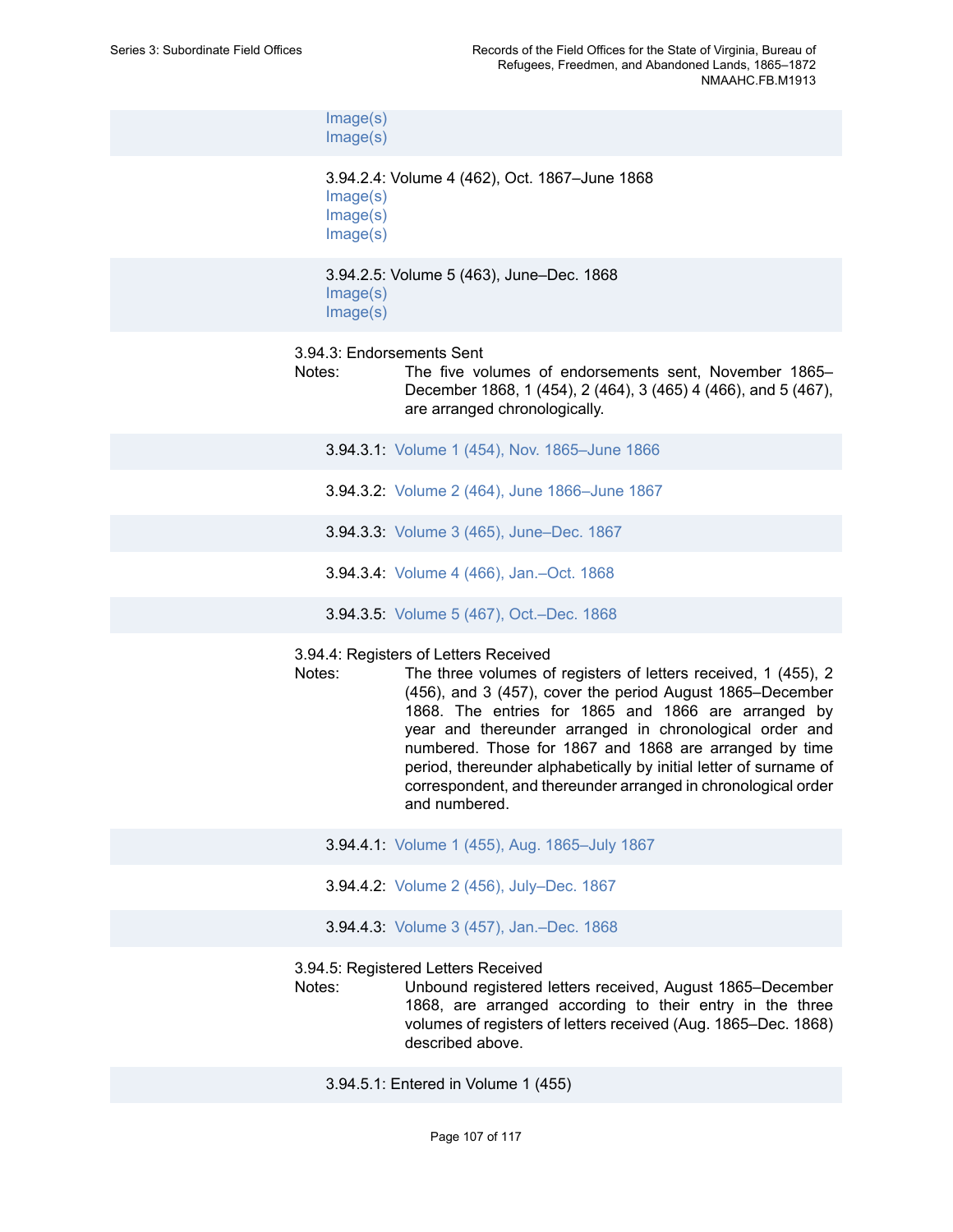3.94.5.1.1: [1 – 105, Aug.–Dec. 1865](https://edan.si.edu/slideshow/slideshowViewer.htm?eadrefid=NMAAHC.FB.M1913_ref1598)

3.94.5.1.2: 1 – 191, Jan.–June 1866 [Image\(s\)](https://edan.si.edu/slideshow/slideshowViewer.htm?eadrefid=NMAAHC.FB.M1913_ref1599_part1) [Image\(s\)](https://edan.si.edu/slideshow/slideshowViewer.htm?eadrefid=NMAAHC.FB.M1913_ref1599_part2)

3.94.5.1.3: [192 – 295, July–Dec. 1866](https://edan.si.edu/slideshow/slideshowViewer.htm?eadrefid=NMAAHC.FB.M1913_ref1600)

3.94.5.1.4: A – W, Jan.–June 1867 [Image\(s\)](https://edan.si.edu/slideshow/slideshowViewer.htm?eadrefid=NMAAHC.FB.M1913_ref1601_part1) [Image\(s\)](https://edan.si.edu/slideshow/slideshowViewer.htm?eadrefid=NMAAHC.FB.M1913_ref1601_part2) [Image\(s\)](https://edan.si.edu/slideshow/slideshowViewer.htm?eadrefid=NMAAHC.FB.M1913_ref1601_part3)

3.94.5.2: Entered in Volume 2 (456)

3.94.5.2.1: A – W, July–Dec. 1867 [Image\(s\)](https://edan.si.edu/slideshow/slideshowViewer.htm?eadrefid=NMAAHC.FB.M1913_ref1603_part1) [Image\(s\)](https://edan.si.edu/slideshow/slideshowViewer.htm?eadrefid=NMAAHC.FB.M1913_ref1603_part2)

3.94.5.3: Entered in Volume 3 (457)

3.94.5.3.1: A – W, Jan.–Dec. 1868 [Image\(s\)](https://edan.si.edu/slideshow/slideshowViewer.htm?eadrefid=NMAAHC.FB.M1913_ref1605_part1) [Image\(s\)](https://edan.si.edu/slideshow/slideshowViewer.htm?eadrefid=NMAAHC.FB.M1913_ref1605_part2)

3.94.6: Unregistered Letters Received, June 1865–Dec. 1868  $Imana(e)$ 

| $m$ gy $\circ$ |
|----------------|
| Image(s)       |
|                |
| Notes:         |

Notes: Unbound unregistered letters received, June 1865–December 1868, are arranged chronologically.

3.94.7: Reports Forwarded to Assistant Commissioner and Received from **Subordinates** 

Notes: Unbound reports forwarded to the Assistant Commissioner and received from subordinates, January 1866–June 1868, are arranged chronologically. Included are school reports, reports of officers and enlisted men on duty, ration reports, reports of persons and articles hired, fiscal estimates and reports, and land reports.

3.94.7.1: Reports Forwarded to Assistant Commissioner and Received from Subordinates, Jan.–Oct. 1866 [Image\(s\)](https://edan.si.edu/slideshow/slideshowViewer.htm?eadrefid=NMAAHC.FB.M1913_ref1610_part1) [Image\(s\)](https://edan.si.edu/slideshow/slideshowViewer.htm?eadrefid=NMAAHC.FB.M1913_ref1610_part2) [Image\(s\)](https://edan.si.edu/slideshow/slideshowViewer.htm?eadrefid=NMAAHC.FB.M1913_ref1610_part3)

3.94.7.2: Reports Forwarded to Assistant Commissioner and Received from Subordinates, Nov. 1866–May 1867 [Image\(s\)](https://edan.si.edu/slideshow/slideshowViewer.htm?eadrefid=NMAAHC.FB.M1913_ref1611_part1) [Image\(s\)](https://edan.si.edu/slideshow/slideshowViewer.htm?eadrefid=NMAAHC.FB.M1913_ref1611_part2) [Image\(s\)](https://edan.si.edu/slideshow/slideshowViewer.htm?eadrefid=NMAAHC.FB.M1913_ref1611_part3)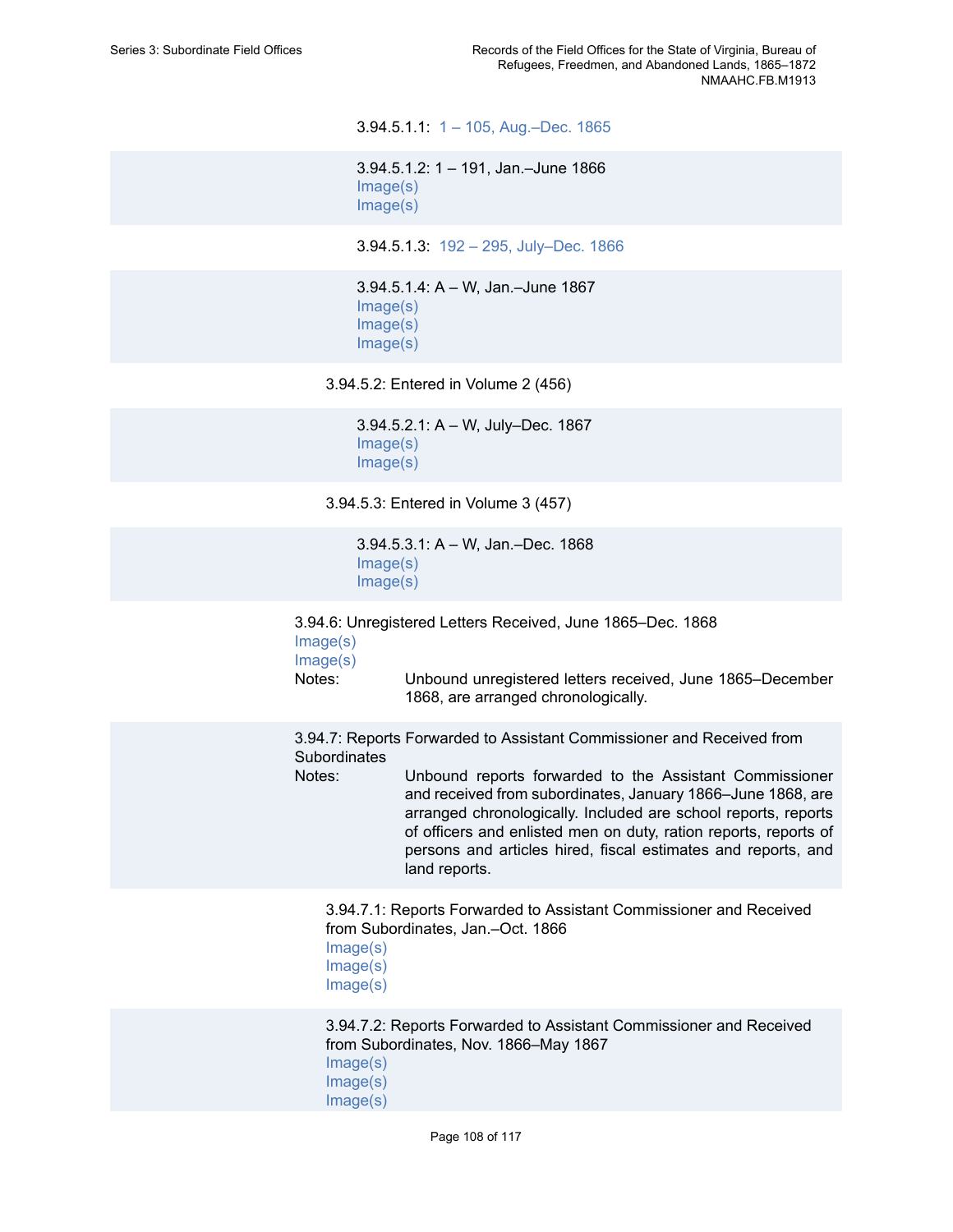[Image\(s\)](https://edan.si.edu/slideshow/slideshowViewer.htm?eadrefid=NMAAHC.FB.M1913_ref1611_part4)

3.94.7.3: Reports Forwarded to Assistant Commissioner and Received from Subordinates, June 1867–Apr. 1868 [Image\(s\)](https://edan.si.edu/slideshow/slideshowViewer.htm?eadrefid=NMAAHC.FB.M1913_ref1612_part1) [Image\(s\)](https://edan.si.edu/slideshow/slideshowViewer.htm?eadrefid=NMAAHC.FB.M1913_ref1612_part2)

[Image\(s\)](https://edan.si.edu/slideshow/slideshowViewer.htm?eadrefid=NMAAHC.FB.M1913_ref1612_part3)

[Image\(s\)](https://edan.si.edu/slideshow/slideshowViewer.htm?eadrefid=NMAAHC.FB.M1913_ref1612_part4)

3.94.7.4: [Reports Forwarded to Assistant Commissioner and Received](https://edan.si.edu/slideshow/slideshowViewer.htm?eadrefid=NMAAHC.FB.M1913_ref1613) [from Subordinates, May–June 1868](https://edan.si.edu/slideshow/slideshowViewer.htm?eadrefid=NMAAHC.FB.M1913_ref1613)

3.94.8: Orders and Circulars Issued

Notes: The single volume of orders and circulars issued, July 1865– June 1867 (432), is arranged chronologically.

3.94.8.1: Volume (432), July [1865–June](https://edan.si.edu/slideshow/slideshowViewer.htm?eadrefid=NMAAHC.FB.M1913_ref1616) 1867

3.94.9: Orders and Circulars Issued and Received, June 1865–Dec. 1868 [Image\(s\)](https://edan.si.edu/slideshow/slideshowViewer.htm?eadrefid=NMAAHC.FB.M1913_ref1618_part1) [Image\(s\)](https://edan.si.edu/slideshow/slideshowViewer.htm?eadrefid=NMAAHC.FB.M1913_ref1618_part2) Notes: Unbound orders and circulars issued and received, June 1865– December 1868, are arranged chronologically.

3.94.10: [Miscellaneous Records, 1865, 1866, and 1869](https://edan.si.edu/slideshow/slideshowViewer.htm?eadrefid=NMAAHC.FB.M1913_ref1620) Notes: Unbound miscellaneous records, 1865, 1866, and 1869, are arranged chronologically. The records include contracts, leases of school buildings, and receipts for wages and rent.

# 3.95: Winchester (Assistant Subassistant Commissioner)

3.95.1: Letters and Orders Received Notes: The single volume of letters and orders received, January 1866–October 1867 (471), is arranged chronologically. The volume also contains letters sent by commissary of musters, Army of the Shenandoah, Apr.–Aug. 1865.

3.95.1.1: Volume (471), Jan. [1866–Oct.](https://edan.si.edu/slideshow/slideshowViewer.htm?eadrefid=NMAAHC.FB.M1913_ref1624) 1867

3.95.2: [Drafts of Letters Sent, Aug.–Oct. 1865](https://edan.si.edu/slideshow/slideshowViewer.htm?eadrefid=NMAAHC.FB.M1913_ref1626) Notes: Unbound drafts of letters sent, August–October 1865, are arranged chronologically.

3.95.3: Endorsements Sent and Received

Notes: The single volume of endorsements sent and received, May 1866–October 1867 (472), is arranged chronologically.

3.95.3.1: Volume (472), May [1866–Oct.](https://edan.si.edu/slideshow/slideshowViewer.htm?eadrefid=NMAAHC.FB.M1913_ref1629) 1867

3.95.4: Register of Letters Received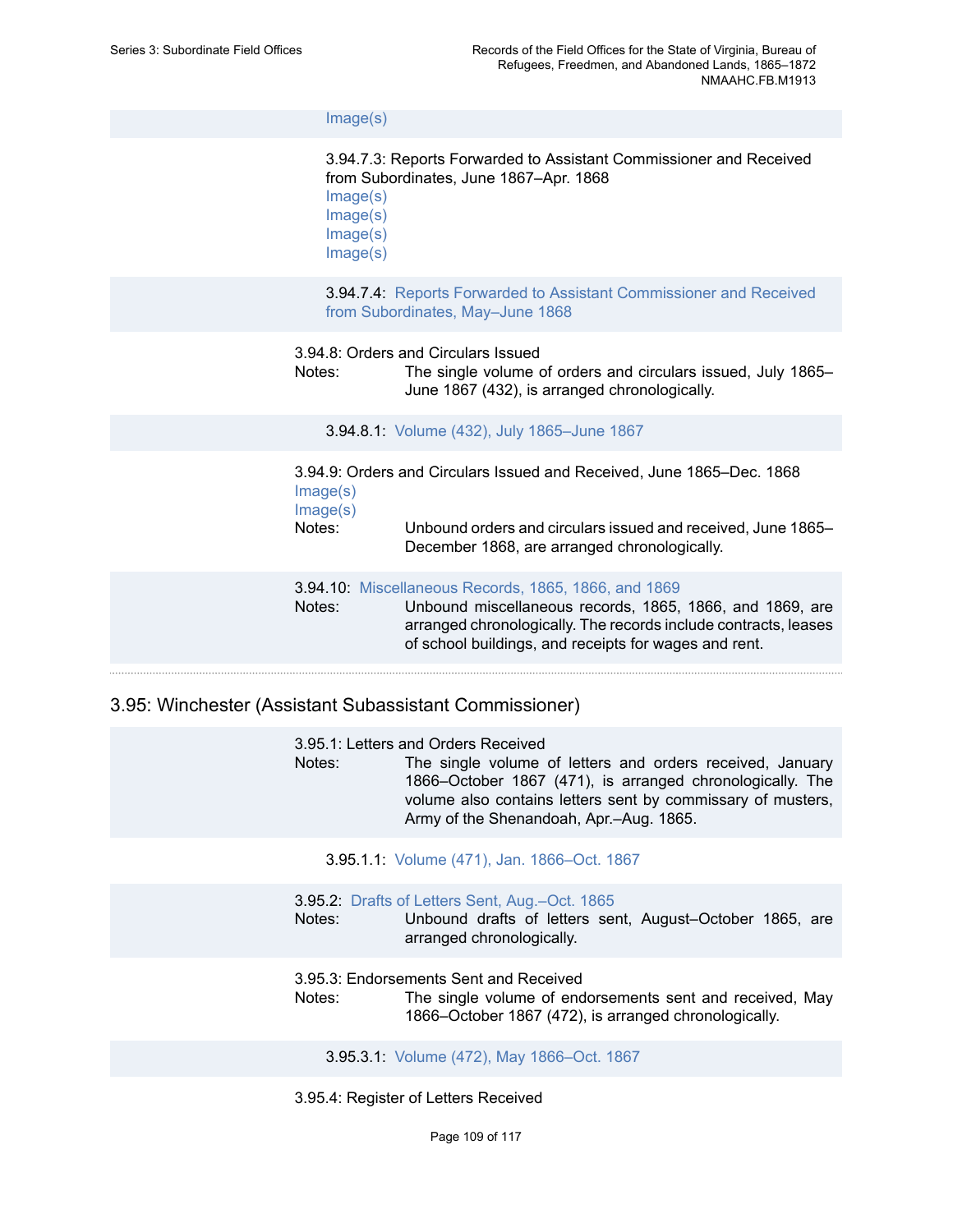Notes: The single–volume register of letters received, January– October 1867 (470), is arranged alphabetically by initial letter of surname of correspondent and thereunder arranged in chronological order and numbered.

3.95.4.1: Volume (470), [Jan.–Oct.](https://edan.si.edu/slideshow/slideshowViewer.htm?eadrefid=NMAAHC.FB.M1913_ref1632) 1867

3.95.5: [Letters Received, Jan.–Oct. 1867](https://edan.si.edu/slideshow/slideshowViewer.htm?eadrefid=NMAAHC.FB.M1913_ref1634)

Notes: Unbound letters received, January–October 1867, are arranged according to their entry in the single–volume register of letters received (470) described above.

3.95.6: Unregistered Letters Received, July 1865–July 1867 [Image\(s\)](https://edan.si.edu/slideshow/slideshowViewer.htm?eadrefid=NMAAHC.FB.M1913_ref1636_part1) [Image\(s\)](https://edan.si.edu/slideshow/slideshowViewer.htm?eadrefid=NMAAHC.FB.M1913_ref1636_part2) [Image\(s\)](https://edan.si.edu/slideshow/slideshowViewer.htm?eadrefid=NMAAHC.FB.M1913_ref1636_part3) Notes: Unbound unregistered letters received, July 1865–July 1867, are arranged chronologically.

3.95.7: Proceedings of Freedmen's Court

Notes: The single volume of proceedings of Freedmen's Court, October 1865–March 1866 (474), is arranged chronologically.

3.95.7.1: Volume (474), Oct. [1865–Mar.](https://edan.si.edu/slideshow/slideshowViewer.htm?eadrefid=NMAAHC.FB.M1913_ref1639) 1866

3.95.8: Register of Freedmen and Refugees Receiving Rations

Notes: The single–volume register of freedmen and refugees receiving rations, May 1866–August 1867 (473), is arranged chronologically by month.

3.95.8.1: Volume (473), May [1866–Aug.](https://edan.si.edu/slideshow/slideshowViewer.htm?eadrefid=NMAAHC.FB.M1913_ref1642) 1867

3.95.9: [Contracts and Indentures, 1865–67](https://edan.si.edu/slideshow/slideshowViewer.htm?eadrefid=NMAAHC.FB.M1913_ref1644)

Notes: Unbound contracts and indentures, 1865–67, are arranged by type of record and thereunder chronologically.

## 3.96: Woodstock (Assistant Subassistant Commissioner)

3.96.1: Letters Sent Notes: The two volumes of letters sent, March 1866–December 1868, 1 (479) and 2 (480), are arranged chronologically. Volume 1 (479) also includes endorsements sent.

3.96.1.1: Volume 1 (479), Mar. [1866–Nov.](https://edan.si.edu/slideshow/slideshowViewer.htm?eadrefid=NMAAHC.FB.M1913_ref1648) 1868

3.96.1.2: Volume 2 (480), [Sept.–Dec.](https://edan.si.edu/slideshow/slideshowViewer.htm?eadrefid=NMAAHC.FB.M1913_ref1649) 1868

3.96.2: Register of Letters Received and Endorsements Sent Notes: The single–volume register of letters received and endorsements sent, January 1867–December 1868 (478),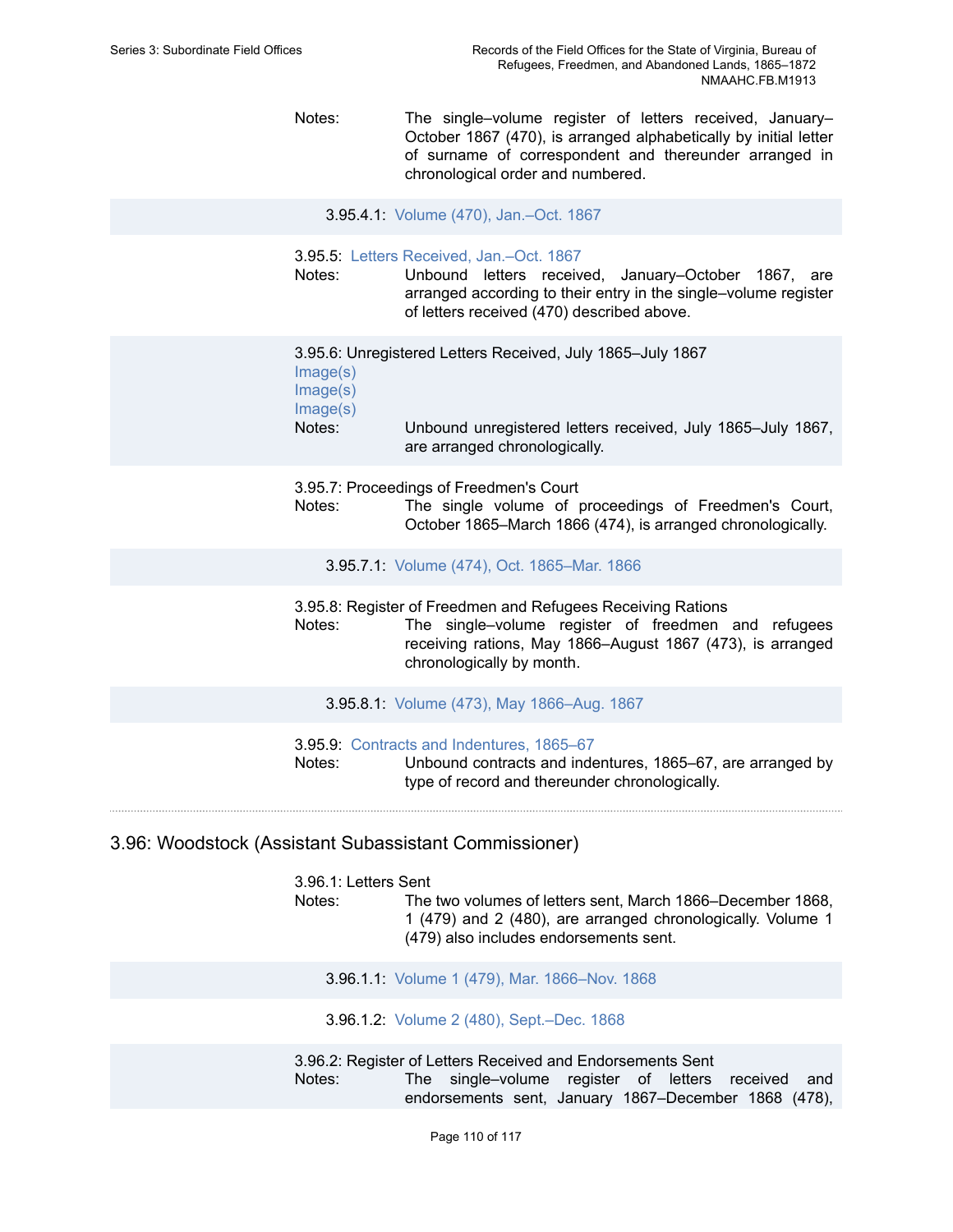is arranged alphabetically by initial letter of surname of correspondent, thereunder by year, and thereunder arranged in chronological order and numbered.

3.96.2.1: Volume (478), Jan. [1867–Dec.](https://edan.si.edu/slideshow/slideshowViewer.htm?eadrefid=NMAAHC.FB.M1913_ref1652) 1868

3.96.3: [Letters Received, Jan. 1867–Dec. 1868](https://edan.si.edu/slideshow/slideshowViewer.htm?eadrefid=NMAAHC.FB.M1913_ref1654)

- Notes: Unbound letters received, January 1867–December 1868, are arranged according to their entry in the single–volume register of letters received and endorsements sent (478) described above.
- 3.96.4: [Unregistered](https://edan.si.edu/slideshow/slideshowViewer.htm?eadrefid=NMAAHC.FB.M1913_ref1656) Letters Received, Nov. 1865–Dec. 1866 and Jan. 1867– [Dec. 1868](https://edan.si.edu/slideshow/slideshowViewer.htm?eadrefid=NMAAHC.FB.M1913_ref1656)
- Notes: Unbound unregistered letters received, November 1865– December 1866 and January 1867–December 1868, are arranged chronologically.

3.96.5: Proceedings of Freedmen's Court

Notes: The single volume of proceedings of Freedmen's Court, October 1865–December 1867 (481), is arranged chronologically.

3.96.5.1: Volume (481), Oct. [1865–Dec.](https://edan.si.edu/slideshow/slideshowViewer.htm?eadrefid=NMAAHC.FB.M1913_ref1659) 1867

3.96.6: [Circulars, Feb. 1866–Sept. 1868](https://edan.si.edu/slideshow/slideshowViewer.htm?eadrefid=NMAAHC.FB.M1913_ref1661) Notes: Unarranged circulars, February 1866–September 1868, are arranged chronologically. 3.96.7: [Proceedings of Cases, Contracts, and Other Records, 1866 and 1867](https://edan.si.edu/slideshow/slideshowViewer.htm?eadrefid=NMAAHC.FB.M1913_ref1663)

Notes: Unbound proceedings of cases, contracts, and other records, 1866 and 1867, are arranged by type of record and thereunder chronologically.

# 3.97: Wytheville (Subassistant Commissioner)

3.97.1: Letters Sent

- Notes: The four volumes of letters sent, August–December 1865, March 1866, and January–April 1867, 1 (488), 2 (488A), 3 (489), and 4 (490), are arranged chronologically. Volume 1 (488) also contains a register of complaints, Aug. 1865–Jan. 1866. Volume 2 (488A) is actually a register of complaints.
	- 3.97.1.1: Volume 1 (488), [Sept.–Dec.](https://edan.si.edu/slideshow/slideshowViewer.htm?eadrefid=NMAAHC.FB.M1913_ref1667) 1865
	- 3.97.1.2: Volume 2 (488A), [Aug.–Sept.](https://edan.si.edu/slideshow/slideshowViewer.htm?eadrefid=NMAAHC.FB.M1913_ref1668) 1865
	- 3.97.1.3: [Volume](https://edan.si.edu/slideshow/slideshowViewer.htm?eadrefid=NMAAHC.FB.M1913_ref1669) 3 (489), Mar. 1866
	- 3.97.1.4: Volume 4 (490), [Jan.–Apr.](https://edan.si.edu/slideshow/slideshowViewer.htm?eadrefid=NMAAHC.FB.M1913_ref1670) 1867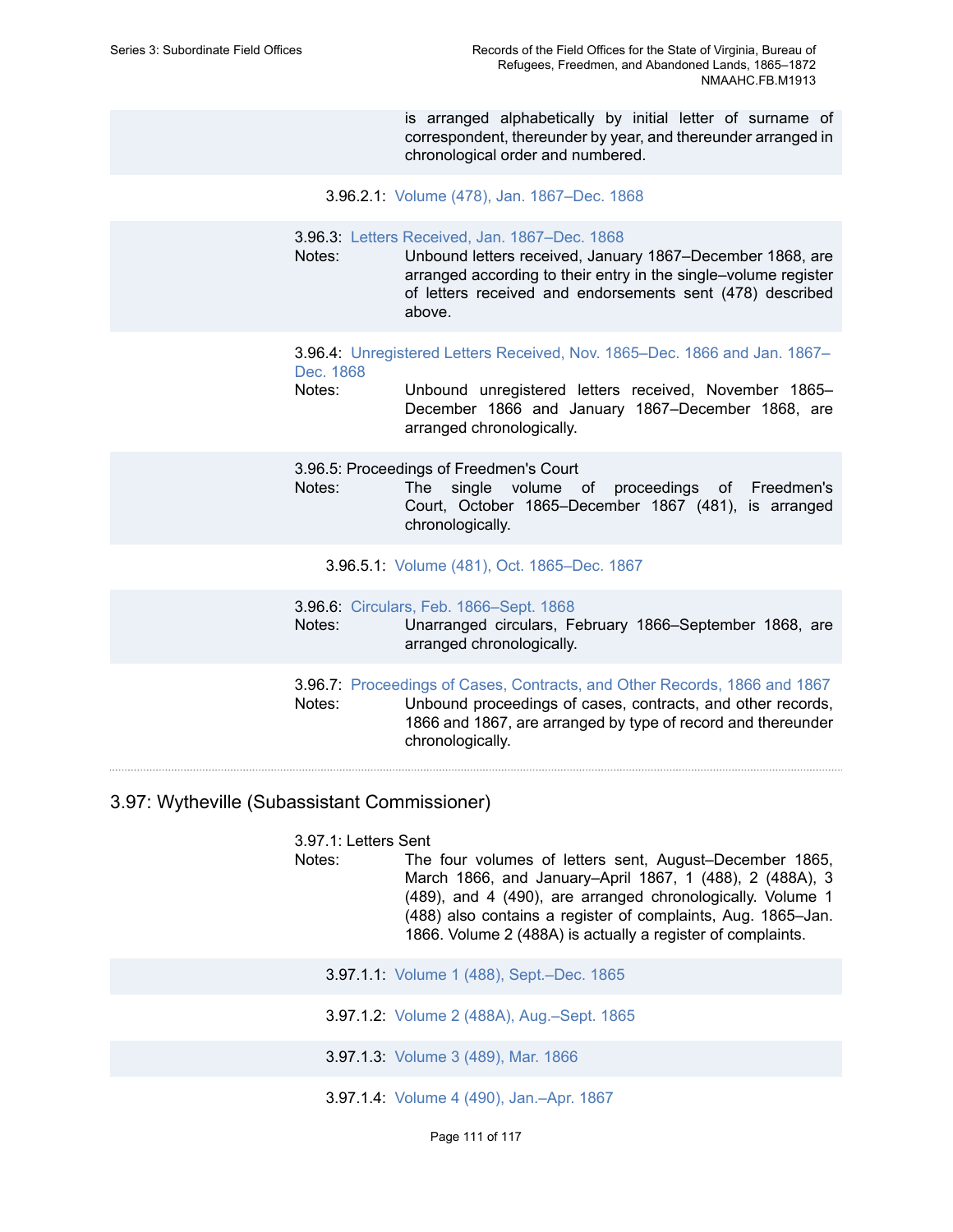3.97.2: Press Copies of Letters Sent

Notes: The three volumes of press copies of letters sent, April 1867– March 1869, 1 (491), 2 (494), and 3 (424), are arranged chronologically, and each volume has a name index.

```
3.97.2.1: Volume 1 (491), Apr. 1867–Nov. 1868
```
- [Image\(s\)](https://edan.si.edu/slideshow/slideshowViewer.htm?eadrefid=NMAAHC.FB.M1913_ref1673_part1) [Image\(s\)](https://edan.si.edu/slideshow/slideshowViewer.htm?eadrefid=NMAAHC.FB.M1913_ref1673_part2) [Image\(s\)](https://edan.si.edu/slideshow/slideshowViewer.htm?eadrefid=NMAAHC.FB.M1913_ref1673_part3)
- [Image\(s\)](https://edan.si.edu/slideshow/slideshowViewer.htm?eadrefid=NMAAHC.FB.M1913_ref1673_part4)
- 3.97.2.2: Volume 2 (492), Nov. [1868–Jan.](https://edan.si.edu/slideshow/slideshowViewer.htm?eadrefid=NMAAHC.FB.M1913_ref1674) 1869
- 3.97.2.3: Volume 3 (424), [Jan.–Mar.](https://edan.si.edu/slideshow/slideshowViewer.htm?eadrefid=NMAAHC.FB.M1913_ref1675) 1869

3.97.3: Press Copies of Letters Sent by W. P. Austin, President of the Board of **Registration** 

Notes: The single volume of press copies of letters sent by W. P. Austin, President of the Board of Registration, April 1867–August 1868 (493), is arranged chronologically.

3.97.3.1: Volume (493), Apr. [1867–Aug.](https://edan.si.edu/slideshow/slideshowViewer.htm?eadrefid=NMAAHC.FB.M1913_ref1678) 1868

#### 3.97.4: Endorsements Sent

Notes: The single volume of endorsements sent, June 1866–August 1867 (482), is arranged chronologically. The volume contains proceedings of Freedmen's Court, Jan.–Feb. 1866, and census returns of the black population of Smythe County, Undated.

3.97.4.1: Volume (482), June [1866–Aug.](https://edan.si.edu/slideshow/slideshowViewer.htm?eadrefid=NMAAHC.FB.M1913_ref1681) 1867

3.97.5: Register of Letters Received

Notes: The single–volume register of letters received, June 1865– January 1867 (483), is arranged in chronological order and numbered.

3.97.5.1: Volume (483), June [1865–Jan.](https://edan.si.edu/slideshow/slideshowViewer.htm?eadrefid=NMAAHC.FB.M1913_ref1684) 1867

3.97.6: Registers of Letters Received and Endorsements

Notes: The four volumes of registers of letters received and endorsements, April 1867–February 1869, 1 (484), 2 (485), 3 (486), and 4 (423), are arranged by time period. The entries in Volume 1 (484) and Volume 3 (486) are arranged in chronological order and numbered. The entries in Volumes 2 (485) and 4 (423) are arranged alphabetically by initial letter of surname of correspondent and thereunder chronologically.

3.97.6.1: Volume 1 (484), [Apr.–Dec.](https://edan.si.edu/slideshow/slideshowViewer.htm?eadrefid=NMAAHC.FB.M1913_ref1687) 1867

3.97.6.2: Volume 2 (485), [Jan.–June](https://edan.si.edu/slideshow/slideshowViewer.htm?eadrefid=NMAAHC.FB.M1913_ref1688) 1868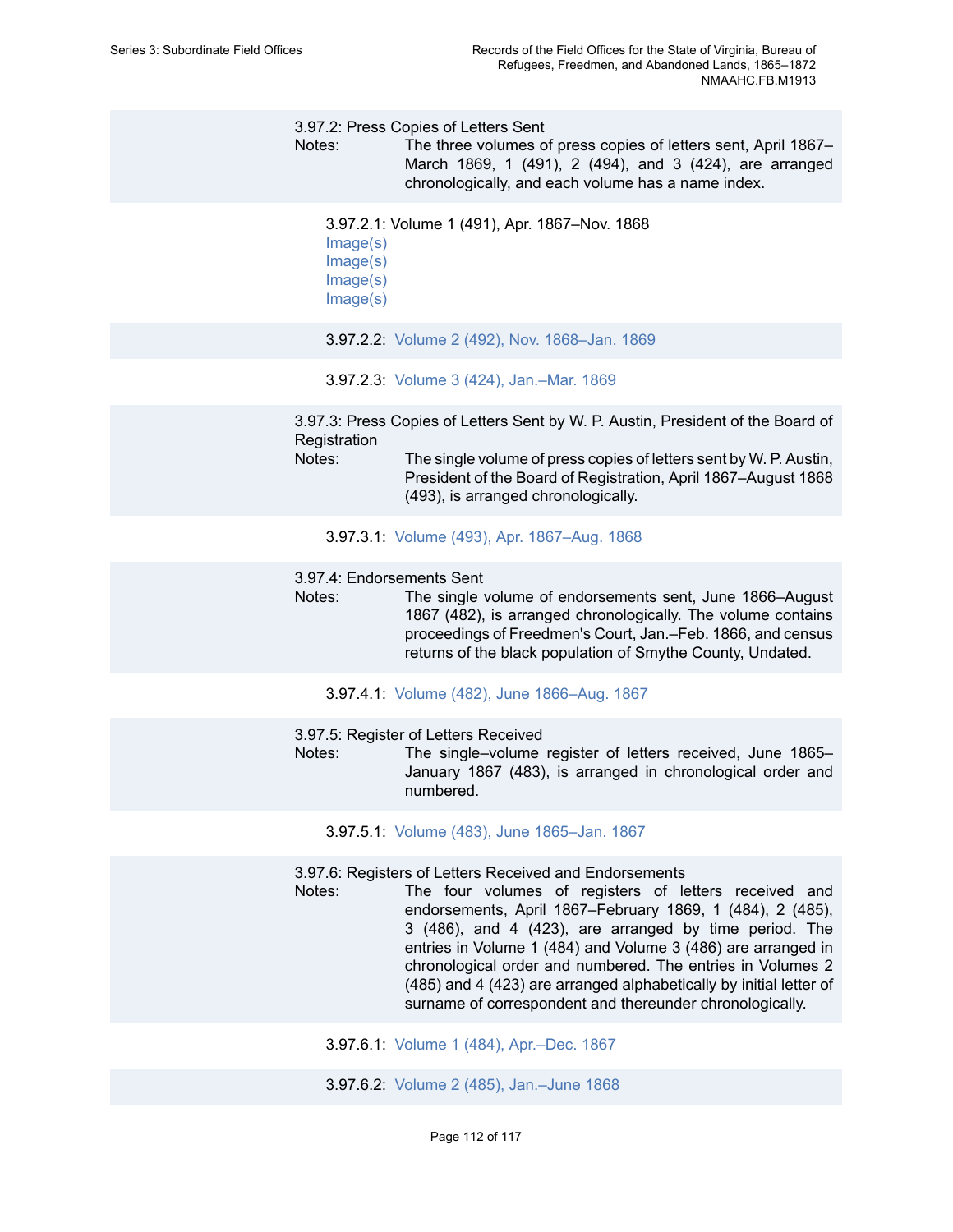3.97.6.3: Volume 3 (486), June [1868–Jan.](https://edan.si.edu/slideshow/slideshowViewer.htm?eadrefid=NMAAHC.FB.M1913_ref1689) 1869

3.97.6.4: Volume 4 (423), [Jan.–Feb.](https://edan.si.edu/slideshow/slideshowViewer.htm?eadrefid=NMAAHC.FB.M1913_ref1690) 1869

3.97.7: Registered Letters Received, 1867

| Image(s) |                                                                                                                                                                                           |
|----------|-------------------------------------------------------------------------------------------------------------------------------------------------------------------------------------------|
| Image(s) |                                                                                                                                                                                           |
| Notes:   | Unbound letters received, 1867, are arranged according to their<br>entry in the four volumes of registers of letters received and<br>endorsements, (Apr. 1867–Feb. 1869) described above. |

|          | 3.97.8: Unregistered Letters Received, Dec. 1865–Mar. 1869                                        |
|----------|---------------------------------------------------------------------------------------------------|
| Image(s) |                                                                                                   |
| Image(s) |                                                                                                   |
| Image(s) |                                                                                                   |
| Notes:   | Unbound unregistered letters received, December 1865–March<br>1869, are arranged chronologically. |

3.97.9: [School Reports, Dec. 1866–Jan. 1869](https://edan.si.edu/slideshow/slideshowViewer.htm?eadrefid=NMAAHC.FB.M1913_ref1696)

Notes: Unbound school reports, December 1866–January 1869, are arranged chronologically. Included are teachers' monthly reports and reports submitted by the subassistant commissioner.

3.97.10: Monthly Reports, June 1866–Nov. 1868

- [Image\(s\)](https://edan.si.edu/slideshow/slideshowViewer.htm?eadrefid=NMAAHC.FB.M1913_ref1698_part1)
- [Image\(s\)](https://edan.si.edu/slideshow/slideshowViewer.htm?eadrefid=NMAAHC.FB.M1913_ref1698_part2) [Image\(s\)](https://edan.si.edu/slideshow/slideshowViewer.htm?eadrefid=NMAAHC.FB.M1913_ref1698_part3)
- 

Notes: Unbound monthly reports, June 1866–November 1868, are arranged chronologically. Included are reports of persons and articles hired, ration reports, land reports, reports of civilians and officers on duty, and estimates of funds. For a register of complaints covering the period January– September 1868 in Wytheville, VA, see the single volume of memorandums of events (311) among the records for the assistant superintendent for Marion, VA (See Roll 111).

3.97.11: Lists of People to Whom Clothing Was Issued

Notes: The single volume of lists of people to whom clothing was issued, April 1867–August 1868 (495), is arranged chronologically.

3.97.11.1: Volume (495), Apr. [1867–Aug.](https://edan.si.edu/slideshow/slideshowViewer.htm?eadrefid=NMAAHC.FB.M1913_ref1701) 1868

3.97.12: Census Returns of the Black Population of Pulaski, Wythe, and Carroll Counties

Notes: The single volume of census returns of the black population of Pulaski, Wythe, and Carroll counties, (494), is Undated and arranged by county.

3.97.12.1: Volume (494), [Undated](https://edan.si.edu/slideshow/slideshowViewer.htm?eadrefid=NMAAHC.FB.M1913_ref1704)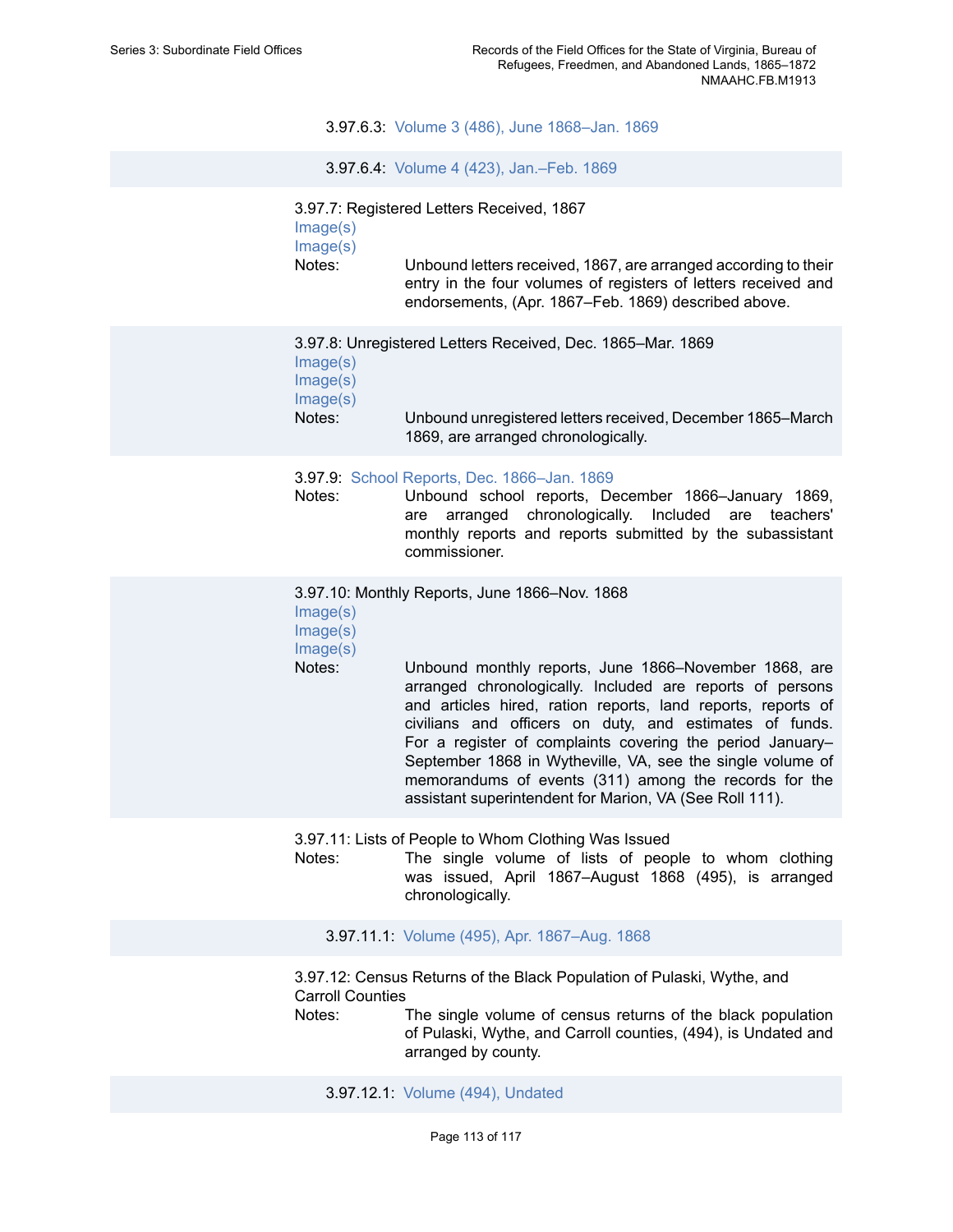3.97.13: Census Returns of the Black Population of Montgomery, Grayson, Smyth, Giles, Roanoke, Craig, and Floyd Counties

Notes: The single–volume of census returns of the black population of Montgomery, Grayson, Smyth, Giles, Roanoke, Craig, and Floyd Counties, 1865 (497), is arranged by county.

3.97.13.1: [Volume](https://edan.si.edu/slideshow/slideshowViewer.htm?eadrefid=NMAAHC.FB.M1913_ref1707) (497), 1865

3.97.14: Orders, Circulars, and Leases, 1865–69 [Image\(s\)](https://edan.si.edu/slideshow/slideshowViewer.htm?eadrefid=NMAAHC.FB.M1913_ref1709_part1) [Image\(s\)](https://edan.si.edu/slideshow/slideshowViewer.htm?eadrefid=NMAAHC.FB.M1913_ref1709_part2) Notes: Unbound orders, circulars, and leases, 1865–69, are arranged by type of record, and thereunder chronologically.

3.98: Wytheville (Assistant Subassistant Commissioner)

3.98.1: Register of Letters Received and Endorsements Sent Notes: The single–volume register of letters received and endorsements sent, January–December 1867 (487), is arranged chronologically.

3.98.1.1: Volume (487), [Jan.–Dec.](https://edan.si.edu/slideshow/slideshowViewer.htm?eadrefid=NMAAHC.FB.M1913_ref1713) 1867

3.98.2: [Letters Received, May–Oct. 1866 and May 1867](https://edan.si.edu/slideshow/slideshowViewer.htm?eadrefid=NMAAHC.FB.M1913_ref1715) Notes: Unbound letters received, May–October 1866 and May 1867, are arranged chronologically.

3.98.3: Registers of Indentures and Contracts and Census Returns of the Black Population of Floyd County Notes: The single volume of registers of indentures and contracts and census returns of the black population of Floyd County, 1865– 67 (496), is arranged by type of record.

3.98.3.1: Volume (496), [1865–67](https://edan.si.edu/slideshow/slideshowViewer.htm?eadrefid=NMAAHC.FB.M1913_ref1718)

3.98.4: Indentures and Contracts, 1865–67

[Image\(s\)](https://edan.si.edu/slideshow/slideshowViewer.htm?eadrefid=NMAAHC.FB.M1913_ref1720_part1) [Image\(s\)](https://edan.si.edu/slideshow/slideshowViewer.htm?eadrefid=NMAAHC.FB.M1913_ref1720_part2)

Notes: Unbound indentures and contracts, 1865–67, are arranged by type of record and thereunder chronologically. They are registered in the registers of indentures and contracts and census returns of the black population of Floyd County (496) described above.

3.99: Yorktown (Assistant Subassistant Commissioner)

3.99.1: Letters Sent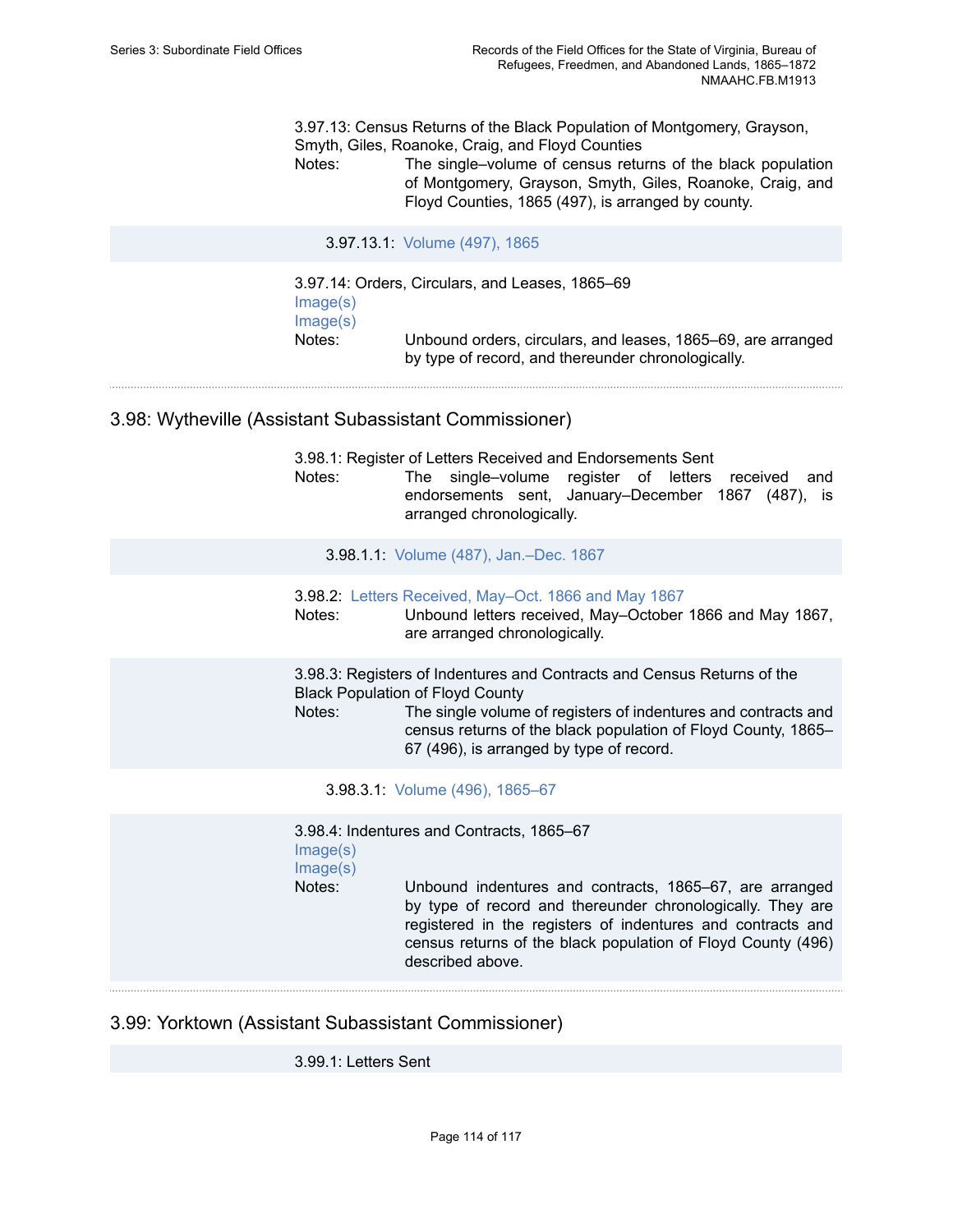Notes: The two volumes of letters sent, January 1866–May 1868 and August–December 1868, 1 (500) and 2 (501), are arranged chronologically. 3.99.1.1: Volume 1 (500), Jan. [1866–Mar.](https://edan.si.edu/slideshow/slideshowViewer.htm?eadrefid=NMAAHC.FB.M1913_ref1724) 1867 3.99.1.2: Volume 2 (501), Apr. [1867–May](https://edan.si.edu/slideshow/slideshowViewer.htm?eadrefid=NMAAHC.FB.M1913_ref1725) 1868; Aug.–Dec. 1868

# 3.99.2: Endorsements Sent and Received

- Notes: The three volumes of endorsements sent and received, 1 (498), 2 (502), and 3 (503), cover the period May 1865–December 1868. Volume 1 (498) and 2 (502) are arranged chronologically. Volume 3 (503) is arranged alphabetically by initial letter of surname of correspondent and thereunder chronologically.
	- 3.99.2.1: Volume 1 (498), May [1865–Nov.](https://edan.si.edu/slideshow/slideshowViewer.htm?eadrefid=NMAAHC.FB.M1913_ref1728) 1866
	- 3.99.2.2: Volume 2 (502), Nov. [1866–Mar.](https://edan.si.edu/slideshow/slideshowViewer.htm?eadrefid=NMAAHC.FB.M1913_ref1729) 1867
	- 3.99.2.3: Volume 3 (503), Apr. [1867–Dec.](https://edan.si.edu/slideshow/slideshowViewer.htm?eadrefid=NMAAHC.FB.M1913_ref1730) 1868
- 3.99.3: Letters Received
- Notes: The single volume of letters received, March 1867–December 1868 (499), is arranged alphabetically by initial letter of surname of correspondent and thereunder chronologically.
	- 3.99.3.1: Volume (499), Mar. [1867–Dec.](https://edan.si.edu/slideshow/slideshowViewer.htm?eadrefid=NMAAHC.FB.M1913_ref1733) 1868
- 3.99.4: Letters and Orders Received
- Notes: Unbound letters and orders received, February 1865– December 1868, are arranged chronologically.

3.99.4.1: Letters and Orders Received, Feb. 1865–Feb. 1867 [Image\(s\)](https://edan.si.edu/slideshow/slideshowViewer.htm?eadrefid=NMAAHC.FB.M1913_ref1736_part1) [Image\(s\)](https://edan.si.edu/slideshow/slideshowViewer.htm?eadrefid=NMAAHC.FB.M1913_ref1736_part2) [Image\(s\)](https://edan.si.edu/slideshow/slideshowViewer.htm?eadrefid=NMAAHC.FB.M1913_ref1736_part3)

3.99.4.2: Letters and Orders Received, Mar. 1867–Dec. 1868 [Image\(s\)](https://edan.si.edu/slideshow/slideshowViewer.htm?eadrefid=NMAAHC.FB.M1913_ref1737_part1) [Image\(s\)](https://edan.si.edu/slideshow/slideshowViewer.htm?eadrefid=NMAAHC.FB.M1913_ref1737_part2)

3.99.5: Monthly Reports

Notes: Unbound monthly reports, July 1865–December 1868, are arranged chronologically. Included are quartermaster returns, accounting records, ration reports, and school reports.

3.99.5.1: Monthly Reports, July 1865–Mar. 1866 [Image\(s\)](https://edan.si.edu/slideshow/slideshowViewer.htm?eadrefid=NMAAHC.FB.M1913_ref1740_part1) [Image\(s\)](https://edan.si.edu/slideshow/slideshowViewer.htm?eadrefid=NMAAHC.FB.M1913_ref1740_part2)

3.99.5.2: Monthly Reports, Apr. 1866–Dec. 1868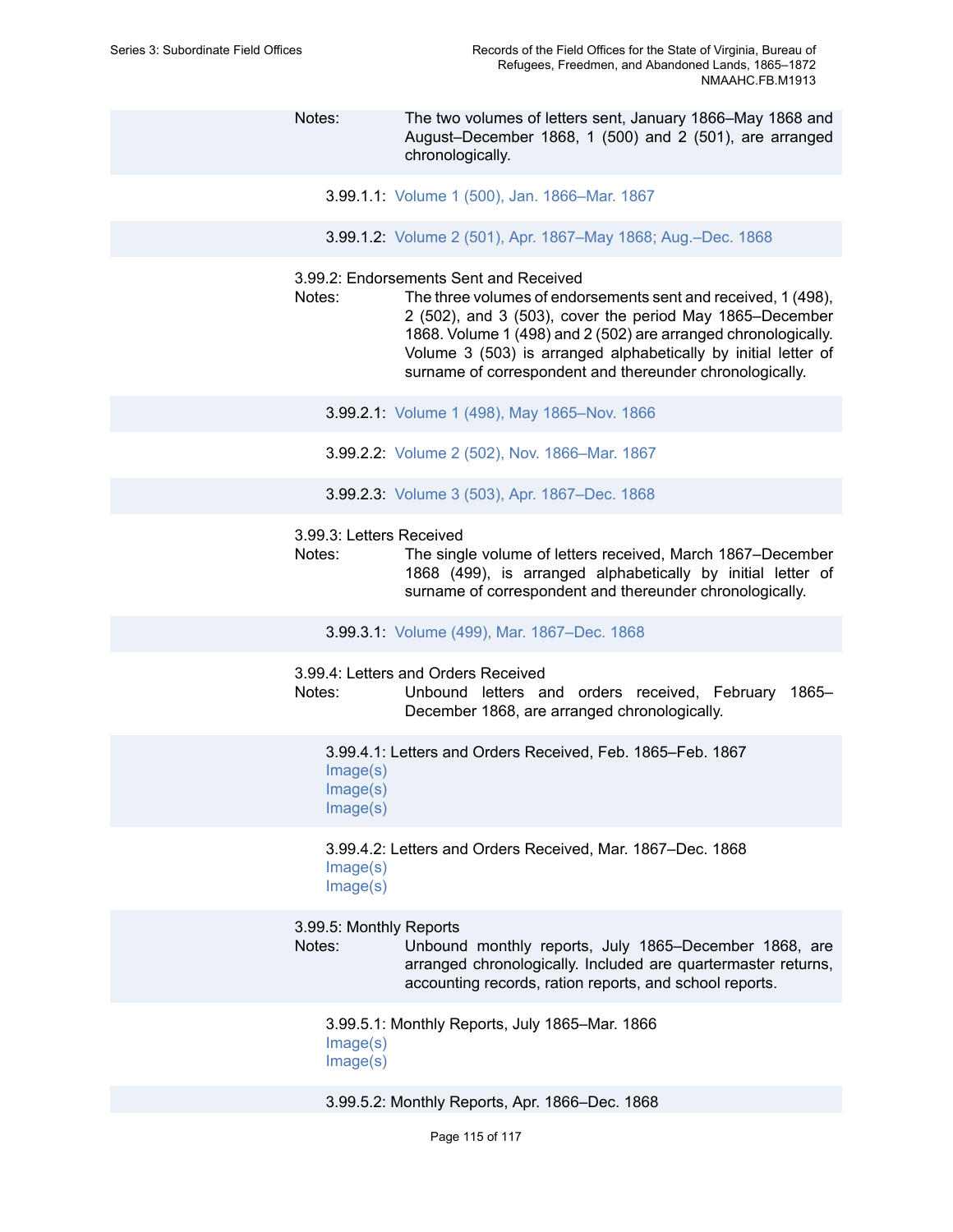| Image(s) |
|----------|
| Image(s) |
| Image(s) |

3.99.6: General Orders, Special Orders, Circulars, and Circular Letters Received

Notes: The single volume of general orders, special orders, circulars, and circular letters received, 1867 and 1868 (504), is arranged by type of issuance and thereunder chronologically.

- 3.99.6.1: [Volume](https://edan.si.edu/slideshow/slideshowViewer.htm?eadrefid=NMAAHC.FB.M1913_ref1744) (504), 1867 and 1868
- 3.99.7: Proceedings of Freedmen's Court

Notes: The single volume of proceedings of Freedmen's Court, December 1865–June 1867 (506), is arranged chronologically.

3.99.7.1: Volume (506), Dec. [1865–June](https://edan.si.edu/slideshow/slideshowViewer.htm?eadrefid=NMAAHC.FB.M1913_ref1747) 1867

- 3.99.8: Registers of Persons Receiving Ration Tickets
- Notes: The two volumes of registers of persons receiving ration tickets, February 1865–April 1866, 1 (509) and 2 (510), are arranged by month and thereunder either chronologically or alphabetically by initial letter of surname of freedman. Volume 2 (510) also includes some miscellaneous accounting records of the Assistant Superintendent of Negro Affairs, Subdistrict of York, January–May 1865.
	- 3.99.8.1: Volume 1 (509), [Feb.–May](https://edan.si.edu/slideshow/slideshowViewer.htm?eadrefid=NMAAHC.FB.M1913_ref1750) 1865
	- 3.99.8.2: Volume 2 (510), June [1865–Apr.](https://edan.si.edu/slideshow/slideshowViewer.htm?eadrefid=NMAAHC.FB.M1913_ref1751) 1866

#### 3.99.9: Miscellaneous Registers

Notes: The single volume of miscellaneous registers, ca. 1865 (508), is arranged by type of register. They are mainly registers of freedmen drawing rations and registers of payments to field hands.

3.99.9.1: [Volume](https://edan.si.edu/slideshow/slideshowViewer.htm?eadrefid=NMAAHC.FB.M1913_ref1754) (508), ca. 1865

3.99.10: Register of Infirm and Destitute Freedmen

Notes: The single–volume register of infirm and destitute freedmen (507), is undated and arranged alphabetically by initial letter of surname of freedman. The volume also includes letters sent by the provost marshal at Yorktown, Oct. 1864–Apr. 1865.

3.99.10.1: Volume (507), [Undated](https://edan.si.edu/slideshow/slideshowViewer.htm?eadrefid=NMAAHC.FB.M1913_ref1757)

3.99.11: Census Returns of the Black Population of York County Notes: The single volume of census returns of the black population of York County (511) covers the month of March 1865.